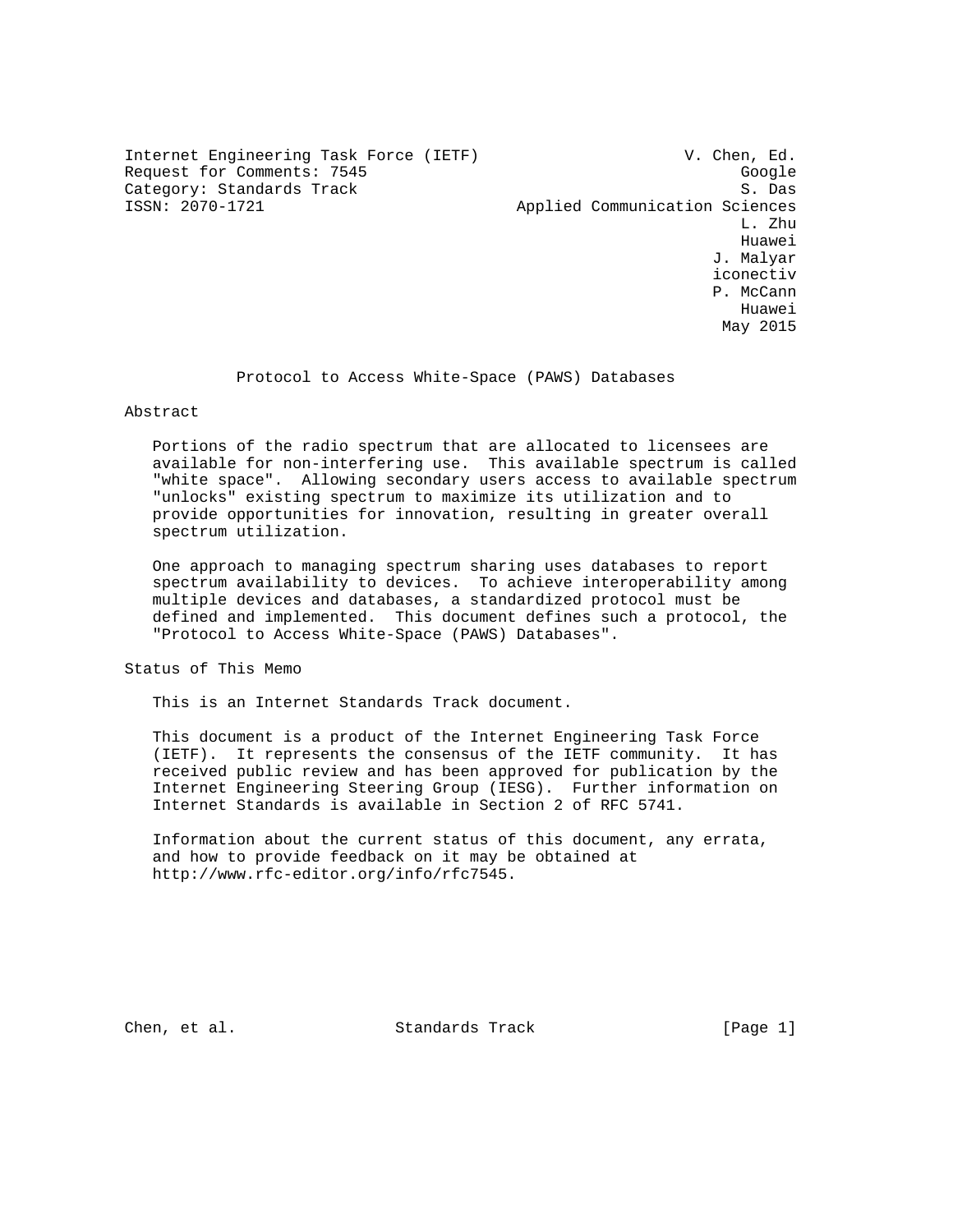## Copyright Notice

 Copyright (c) 2015 IETF Trust and the persons identified as the document authors. All rights reserved.

 This document is subject to BCP 78 and the IETF Trust's Legal Provisions Relating to IETF Documents

 (http://trustee.ietf.org/license-info) in effect on the date of publication of this document. Please review these documents carefully, as they describe your rights and restrictions with respect to this document. Code Components extracted from this document must include Simplified BSD License text as described in Section 4.e of the Trust Legal Provisions and are provided without warranty as described in the Simplified BSD License.

Chen, et al. Standards Track [Page 2]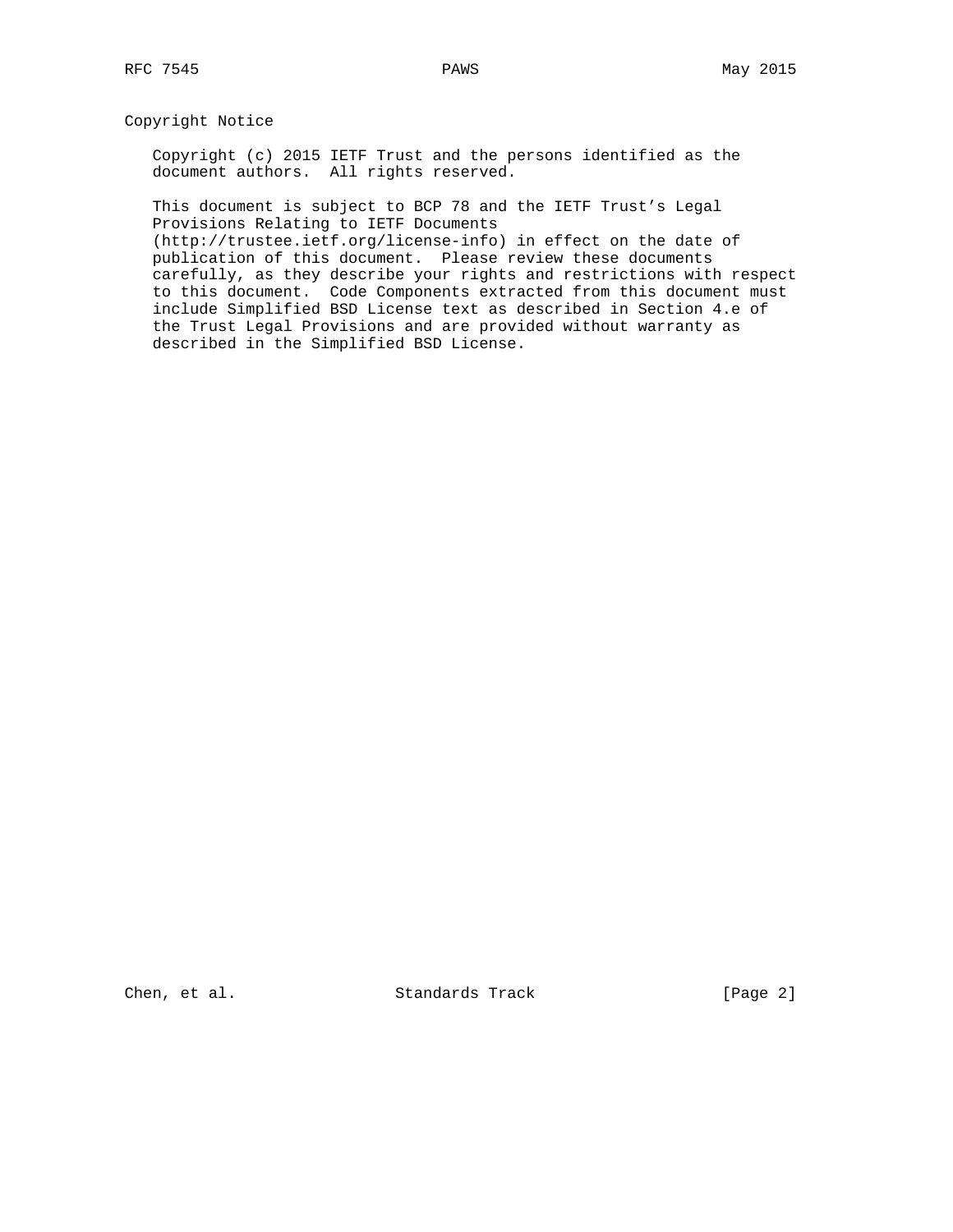| Table of Contents |  |
|-------------------|--|
|-------------------|--|

| 1.                                                | 5              |
|---------------------------------------------------|----------------|
| Conventions and Terminology<br>2.                 | 5              |
| Conventions Used in This Document<br>2.1.         | 5              |
| 2.2.                                              | $\overline{6}$ |
| 3.                                                | 7              |
| 3.1.<br>Multi-ruleset Support                     | 8              |
| Protocol Functionalities<br>4.                    | $\mathsf{Q}$   |
| 4.1.                                              | 11             |
| Preconfiguration<br>4.1.1.                        | 11             |
| 4.1.2. Configuration Update: Database URI Changes | 11             |
| 4.1.3.<br>Error Handling                          | 12             |
| 4.2.                                              | 12             |
| 4.3.                                              | 12             |
| 4.3.1.                                            | 13             |
| 4.3.2.                                            | 14             |
| 4.4.                                              | 15             |
| REGISTRATION_REQ<br>4.4.1.                        | 16             |
| 4.4.2.<br>REGISTRATION_RESP                       | 17             |
| 4.5.<br>Available Spectrum Query                  | 18             |
| 4.5.1.<br>AVAIL_SPECTRUM_REQ                      | 21             |
| 4.5.2.<br>AVAIL_SPECTRUM_RESP                     | 23             |
| 4.5.3. AVAIL SPECTRUM BATCH REQ                   | 26             |
| 4.5.4.<br>AVAIL_SPECTRUM_BATCH_RESP               | 28             |
| SPECTRUM_USE_NOTIFY<br>4.5.5.                     | 29             |
| 4.5.6.<br>SPECTRUM USE RESP                       | 31             |
| 4.6.                                              | 31             |
|                                                   | 32             |
|                                                   | 33             |
| 5.                                                | 34             |
| 5.1.                                              | 34             |
| 5.2.                                              | 37             |
| 5.3.<br>AntennaCharacteristics                    | 38             |
| 5.4.                                              | 39             |
| 5.5.                                              | 39             |
| 5.6.                                              | 40             |
| 5.7.                                              | 41             |
| 5.8.                                              | 42             |
| 5.9.                                              | 42             |
|                                                   | 44             |
|                                                   | 44             |
|                                                   | 50             |
|                                                   | 51             |
|                                                   | 51             |
| 5.15. GeoSpectrumSpec                             | 52             |
|                                                   | 53             |
|                                                   |                |

Chen, et al. Standards Track [Page 3]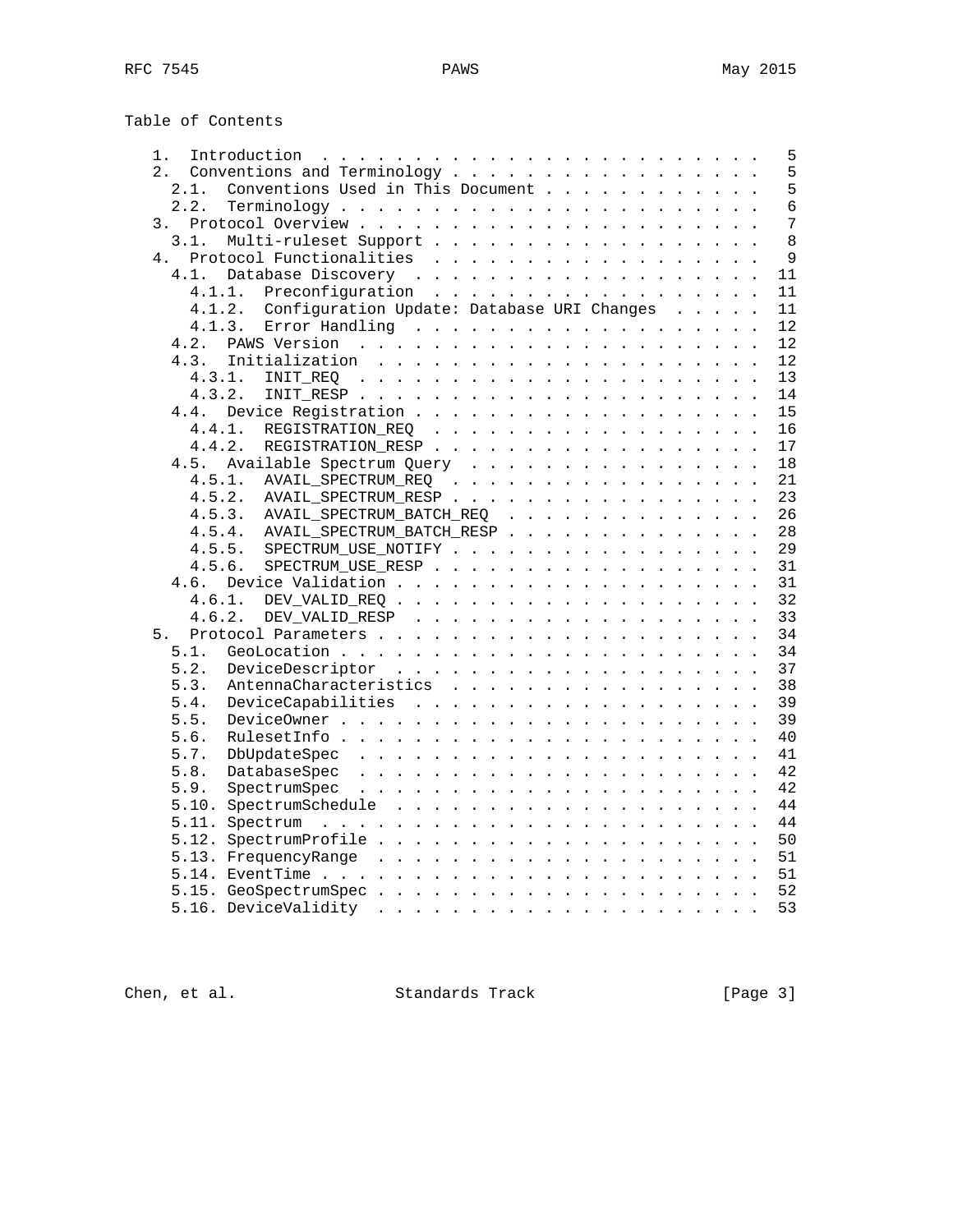|                                                            | 53       |
|------------------------------------------------------------|----------|
| 5.17.1. OUTSIDE COVERAGE Error                             | 55       |
| 5.17.2. DATABASE_CHANGE Error                              | 56       |
|                                                            | 56       |
| б.                                                         | 57       |
| $6.1$ .                                                    | 57       |
| 6.1.1.<br>Method Names                                     | 59       |
| JSON Encoding of Data Models<br>6.1.2.                     | 59       |
| Example Encoding: spectrum.paws.init Method<br>6.2.        | 61       |
| Example Encoding: spectrum.paws.getSpectrum Method<br>6.3. | 62       |
| Example Encoding: DeviceOwner vCard<br>6.4.                | 66       |
| 7.                                                         | 66       |
| 8.                                                         | 68       |
| Defining Ruleset Identifiers<br>8.1.                       | 68       |
| Defining New Message Parameters<br>8.2.                    | 69       |
| Defining Additional Error Codes<br>8.3.                    | 69       |
| 9.                                                         | 69       |
| PAWS Ruleset ID Registry<br>9.1.                           | 70       |
| Registration Template<br>9.1.1.                            | 70       |
| 9.1.2.<br>Initial Registry Contents                        | 72       |
| PAWS Parameters Registry<br>9.2.                           | 78       |
| 9.2.1.<br>Registration Template                            | 78       |
| 9.2.2.<br>Initial Registry Contents                        | 78       |
| 9.3. PAWS Error Code Registry                              | 80       |
| 9.3.1.<br>Registration Template                            | 81       |
| Initial Registry Contents<br>9.3.2.                        | 81       |
|                                                            | 81       |
| Assurance of Proper Database<br>10.1.                      | 83       |
| 10.2.                                                      | 84       |
| Protection against Modification                            |          |
| Protection against Eavesdropping<br>10.3.                  | 84<br>84 |
| Client Authentication Considerations<br>10.4.              |          |
|                                                            | 85       |
| Normative References<br>11.1.                              | 85       |
| Informative References<br>11.2.                            | 86       |
| Appendix A. Database Listing Server Support                | 88       |
|                                                            | 89       |
|                                                            | 89       |
|                                                            | 90       |

Chen, et al. Standards Track [Page 4]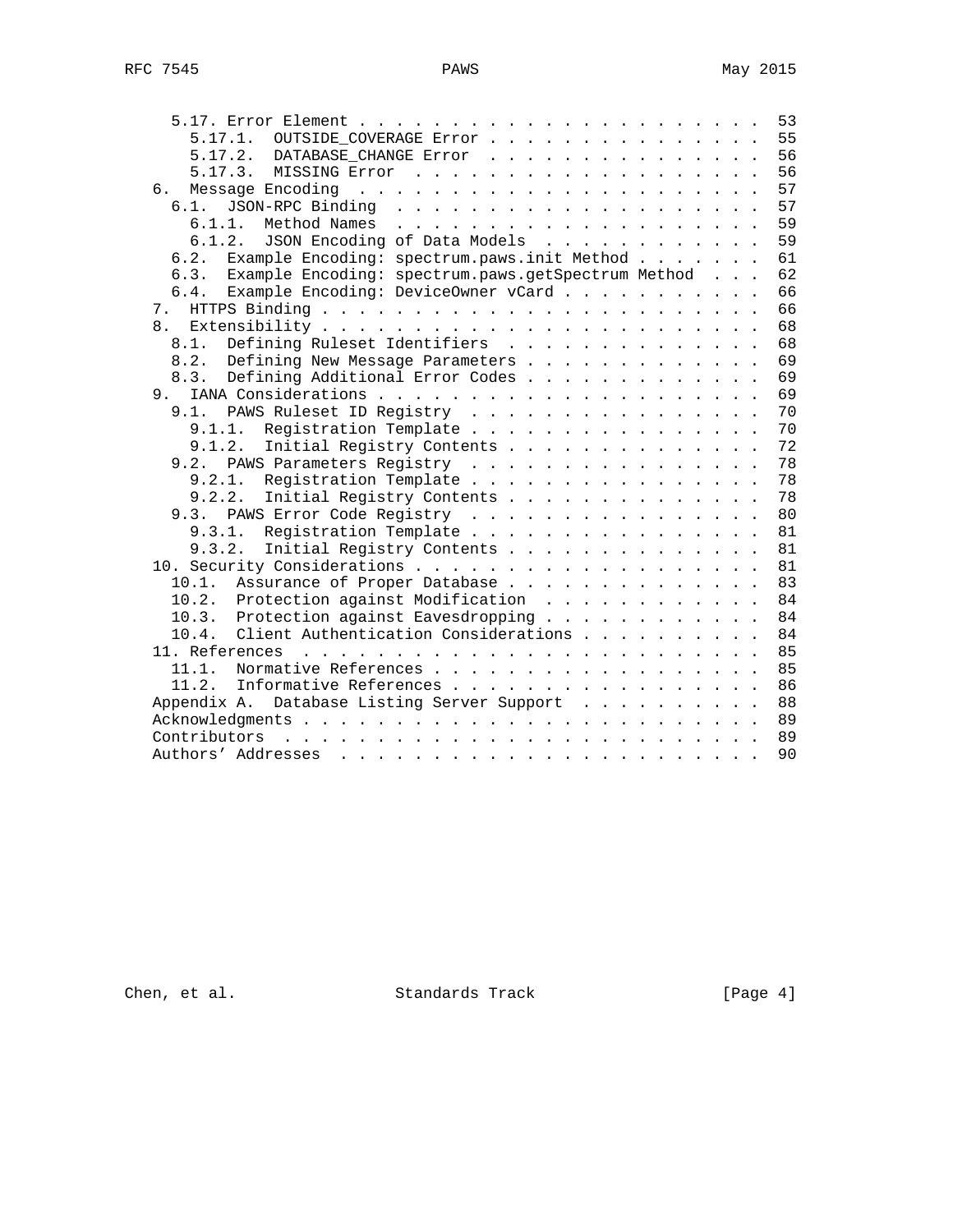# 1. Introduction

 This section provides some high-level introductory material. Readers are strongly encouraged to read "Protocol to Access White-Space (PAWS) Databases: Use Cases and Requirements" [RFC6953] for use cases, requirements, and additional background.

 A geospatial database can track available spectrum (in accordance with the rules of one or more regulatory domains) and make this information available to devices. This approach shifts the complexity of spectrum-policy conformance out of the device and into the database. This approach also simplifies adoption of policy changes, limiting updates to a handful of databases, rather than numerous devices. It opens the door for innovations in spectrum management that can incorporate a variety of parameters, including user location and time. In the future, it also can include other parameters, such as user priority, signal type and power, spectrum supply and demand, payment or micro-auction bidding, and more.

 In providing this service, a database records and updates information necessary to protect primary users -- for example, this information may include parameters such as a fixed transmitter's call sign, its geolocation, antenna height, power, and periods of operation. The rules that the database is required to follow, including its schedule for obtaining and updating protection information, protection rules, and information reported to devices, vary according to regulatory domain. Such variations, however, should be handled by each database and hidden from devices to the maximum extent possible.

 This specification defines an extensible protocol, built on top of HTTP and TLS, to obtain available spectrum from a geospatial database by a device with geolocation capability. It enables a device to operate in a regulatory domain that implements this protocol.

- 2. Conventions and Terminology
- 2.1. Conventions Used in This Document

 The key words "MUST", "MUST NOT", "REQUIRED", "SHALL", "SHALL NOT", "SHOULD", "SHOULD NOT", "RECOMMENDED", "MAY", and "OPTIONAL" in this document are to be interpreted as described in "Key words for use in RFCs to Indicate Requirement Levels" [RFC2119].

Chen, et al. Standards Track [Page 5]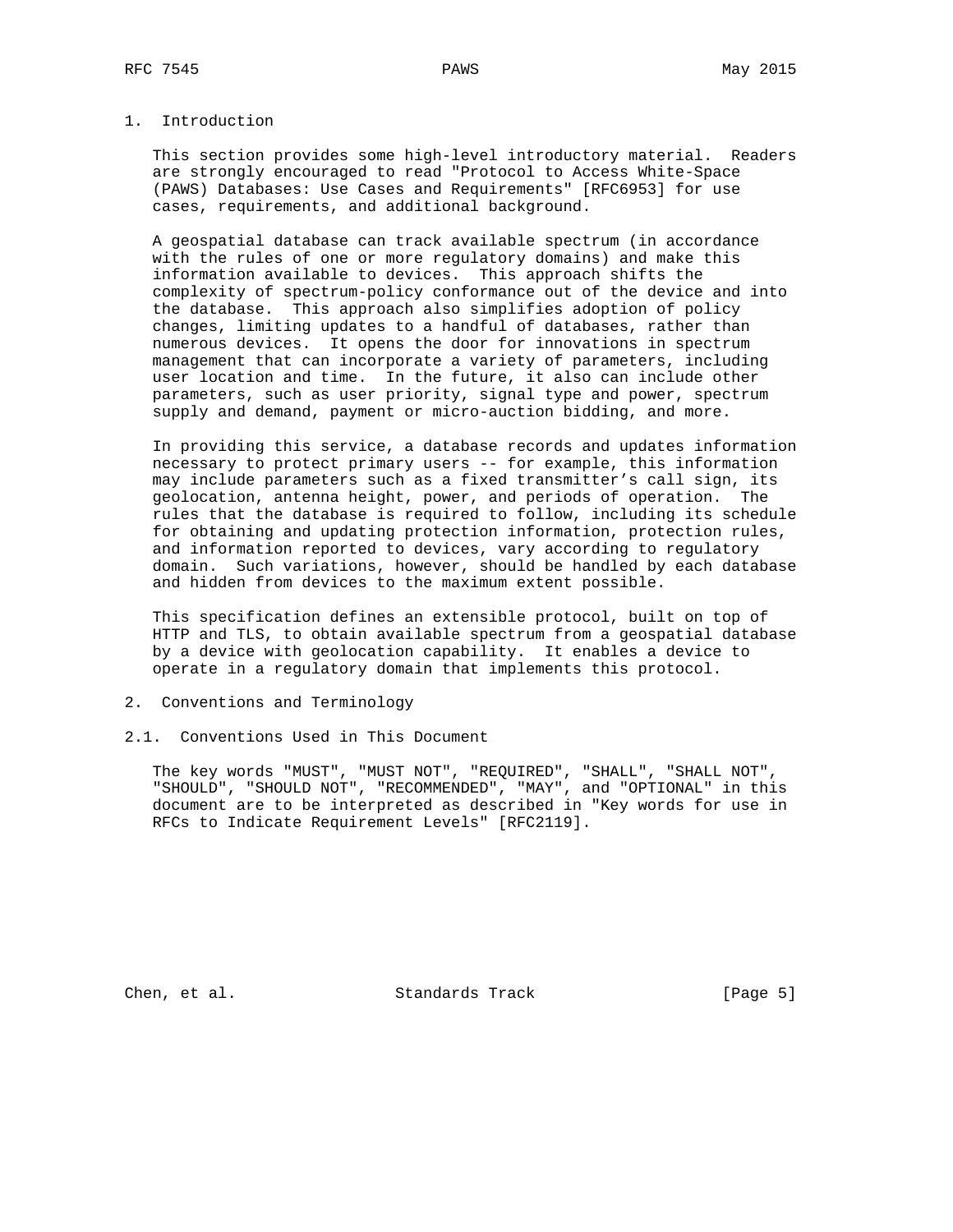2.2. Terminology

 Database or Spectrum Database: A Database is an entity that contains current information about available spectrum at a given location and time, as well as other types of information related to spectrum availability and usage.

Device ID: An identifier for a device.

- EIRP: Effective Isotropically Radiated Power
- ETSI: European Telecommunications Standards Institute (http://www.etsi.org)
- FCC: The U.S. Federal Communications Commission (http://www.fcc.gov)
- Listing server: A server that provides the URIs for one or more Spectrum Databases. A regulator, for example, may operate a Database Listing Server to publish the list of authorized Spectrum Databases for its regulatory domain.
- Master Device: A device that queries the Database, on its own behalf and/or on behalf of a slave device, to obtain available spectrum information.
- Regulatory Domain: A location where certain rules apply to the use of white-space spectrum, including the operation of Databases and devices involved in its use. A regulatory domain is normally defined by a unit of government for a particular country, but PAWS is agnostic as to how a regulatory domain is constructed.
- Ruleset: A ruleset represents a set of rules that governs the operation of white-space devices and Spectrum Databases. A regulatory authority can define its own set of rules or adopt an existing ruleset. When a Database or device is said to "support a ruleset", it means that it contains out-of-band knowledge of the rules and that its hardware and software implementations conform to those rules.
- Ruleset Identifier: A ruleset can be identified by an IANA registered identifier (see PAWS Ruleset ID Registry (Section 9.1)). When a Database or device indicates it supports a ruleset identifier, it means that it conforms to the rules associated with that identifier. A regulatory authority can define and register its own ruleset identifiers, or it can use a previously registered identifier if it adopts an existing ruleset.

Chen, et al. Standards Track [Page 6]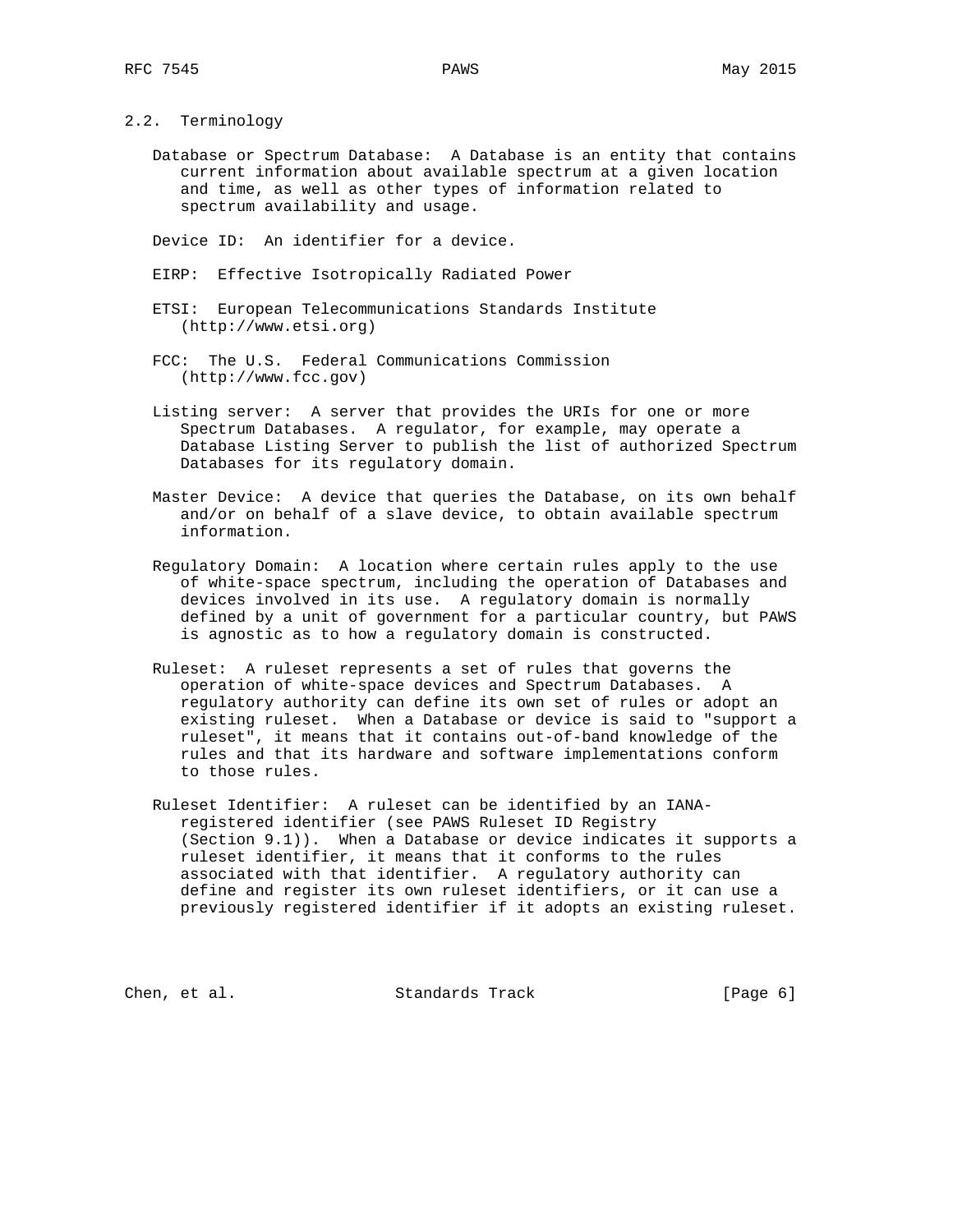Slave Device: A device that queries the Database through a master device.

3. Protocol Overview

 A Master Device uses PAWS to obtain a schedule of available spectrum at its location. The security necessary to ensure the accuracy, privacy, and confidentiality of the device's location is described in the Security Considerations (Section 10). This document assumes that the Master Device and the Database are connected to the Internet.

 A typical sequence of PAWS operations is outlined as follows. See "Protocol Functionalities" (Section 4) and "Protocol Parameters" (Section 5) for details:

- 1. The Master Device obtains (statically or dynamically) the URI for a Database appropriate for its location, to which to send subsequent PAWS messages.
- 2. The Master Device establishes an HTTPS session with the Database.
- 3. The Master Device optionally sends an initialization message to the Database to exchange capabilities.
- 4. If the Database receives an initialization message, it responds with an initialization-response message in the body of the HTTP response.
- 5. The Database may require the Master Device to be registered before providing service.
- 6. The Master Device sends an available-spectrum request message to the Database. The message may be on behalf of a Slave Device that made a request to the Master Device.
- 7. If the Master Device is making a request on behalf of a Slave Device, the Master Device may verify with the Database that the Slave Device is permitted to operate.
- 8. The Database responds with an available-spectrum response message in the body of the HTTP response.

Chen, et al. Standards Track [Page 7]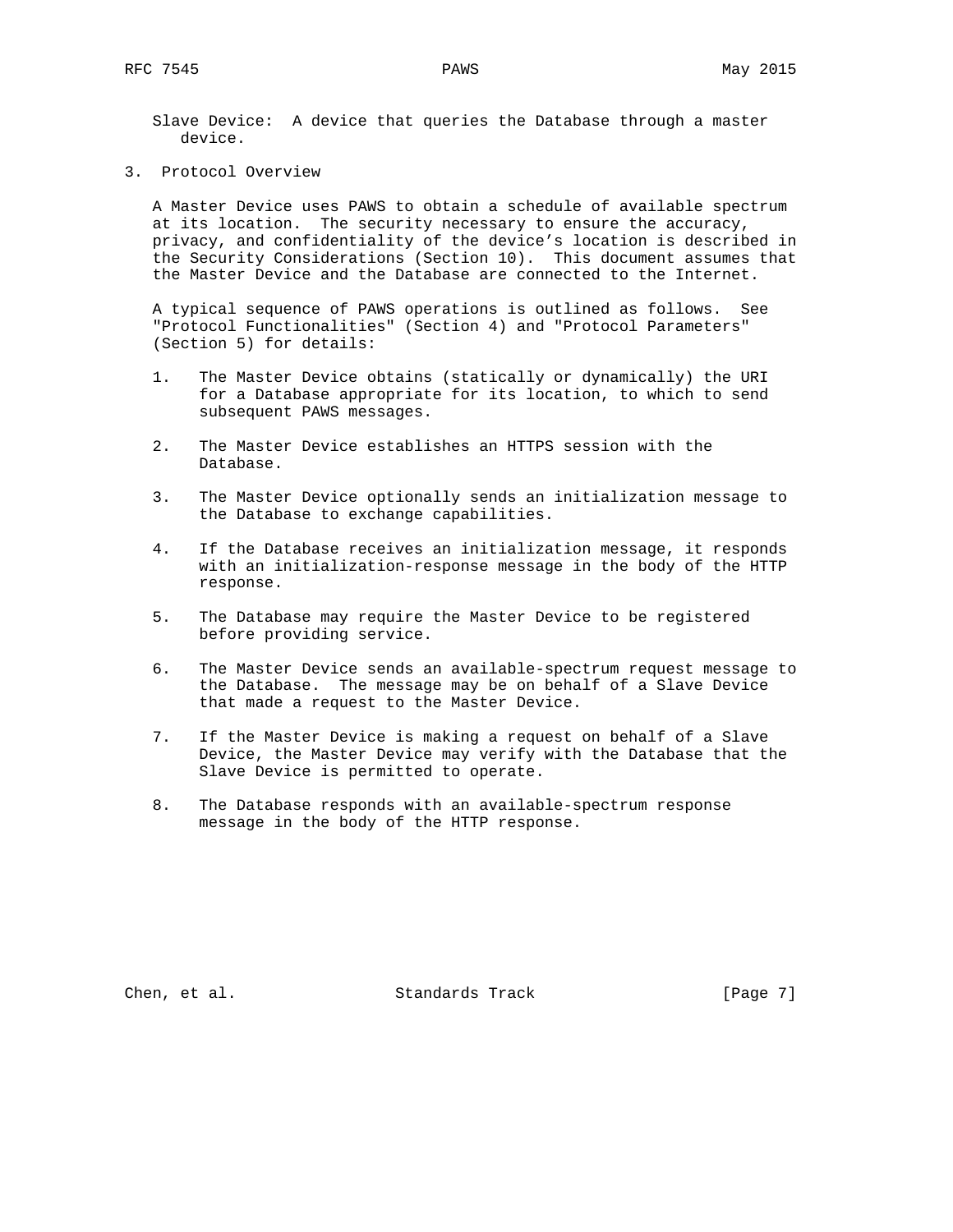- 9. The Master Device may send a spectrum-usage notification message to the Database. The notification is purely informational; it notifies the Database what spectrum the Master Device intends to use and is not a request to the Database to get permission to use that spectrum. Some Databases may require spectrum-usage notification.
- 10. If the Database receives a spectrum-usage notification message, it responds by sending the Master Device a spectrum-usage acknowledgement message. Since the notification is purely informational, the Master Device does not need to process the database response.

 Different regulatory domains may impose particular requirements, such as requiring Master Devices to register with the Database, performing Slave Device verification, and sending spectrum-usage notifications.

3.1. Multi-ruleset Support

 For a Master Device that supports multiple rulesets and operates with multiple Databases, PAWS supports the following sequence of operations for each request by the Master Device:

- 1. The Master Device includes in its request its location and optionally includes the identifier of all the rulesets it supports and any parameter values it might need for the request.
- 2. The Database uses the device location and also may use the ruleset list to determine its response, for example, to select the list of required parameters.
- 3. If required parameters are missing from the request, the Database responds with an error and a list of names of the missing parameters.
- 4. The Master Device makes the request again, adding the missing parameter values.
- 5. The Database responds to the request, including the identifier of the applicable ruleset.
- 6. The Master Device uses the indicated ruleset to determine how to interpret the database response.

 NOTE: Some regulatory domains specify sets of requirements for device behavior that may be complex and not easily parameterized. The ruleset-id parameter provides a mechanism for the Database to inform the Master Device of an applicable ruleset, and, for devices with

Chen, et al. Standards Track [Page 8]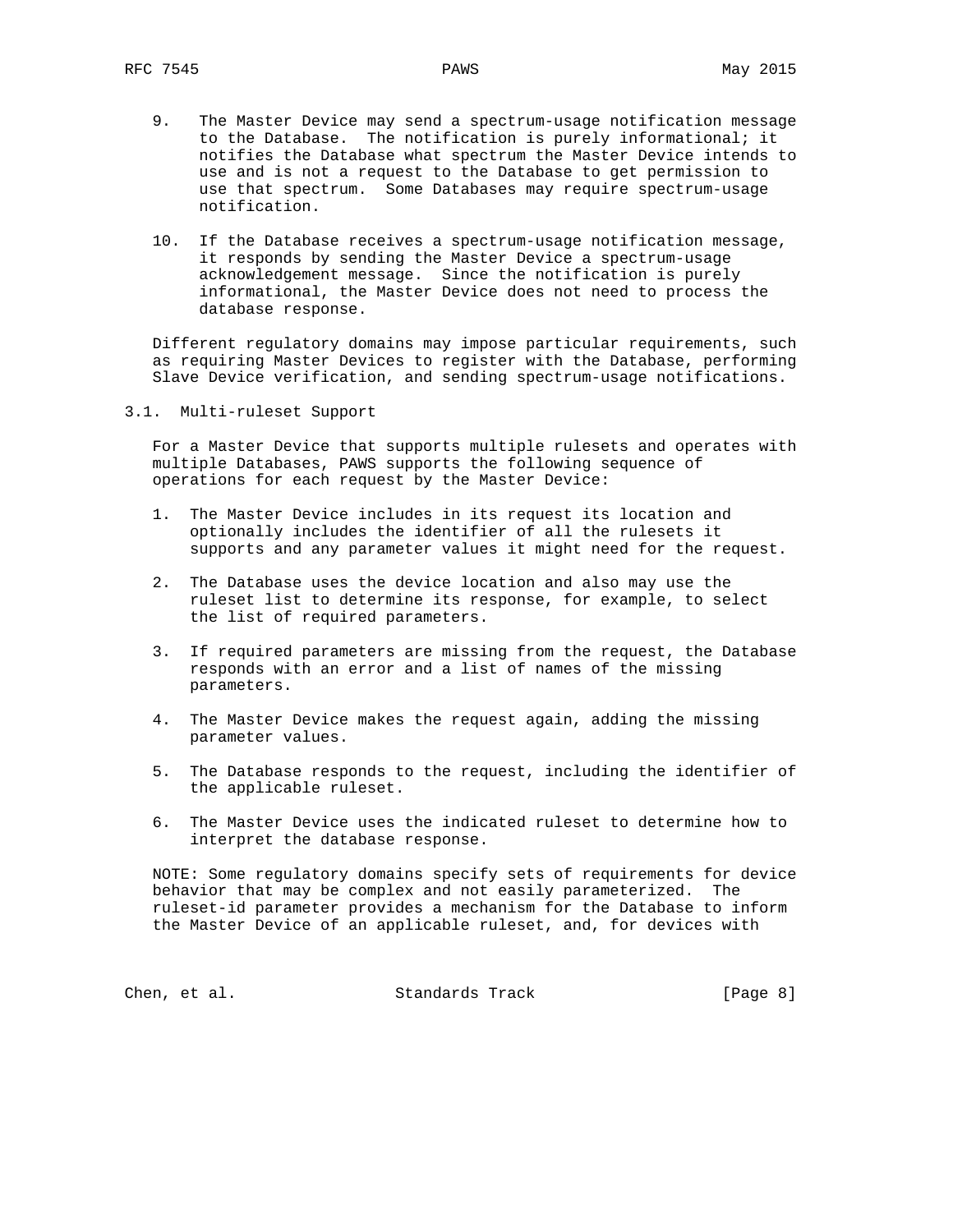out-of-band knowledge of the particular regulatory domain requirements, to satisfy those requirements without having to specify the device-side behavior within the protocol. Ruleset identifiers will normally contain the name of the regulatory body that established the rules and version information, such as "FccTvBandWhiteSpace-2010".

 By separating the regulatory "authority" from the "ruleset-id", it allows the protocol to support multiple regulatory authorities that use the same device-side ruleset. It also allows support for a single authority to define multiple rulesets.

4. Protocol Functionalities

 PAWS consists of several components. As noted below, some regulatory domains or database implementations may mandate the use of a component, even when its use is not mandated by PAWS.

- o Database Discovery (Section 4.1) is a required component for the Master Device.
- o Initialization (Section 4.3) is a required component for the Database. Its use allows the Master Device to determine necessary information that has not been preconfigured.
- o Device Registration (Section 4.4) is an optional component for the Database. It can be implemented as a separate component or as part of the Available Spectrum Query (Section 4.5) component. It is used by the Master Device when the Database requires it. Note that some regulators require device registration for only specific device types, such as higher-power fixed (as opposed to mobile) devices, to allow them to contact the operators to resolve any interference issues.
- o Available Spectrum Query (Section 4.5) is a required component for the Master Device and the Database.
- o Spectrum Use Notify (Section 4.5.5) is an optional component for the Master Device and the Database. When it is required, the Database informs the Master Device via its response to the Available Spectrum Query (Section 4.5).
- o Device Validation (Section 4.6) as a separate component is optional for the Master Device and Database. When implemented by the Database, its use allows the Master Device to validate Slave Devices without having to use the full Available Spectrum Query.

Chen, et al. Standards Track [Page 9]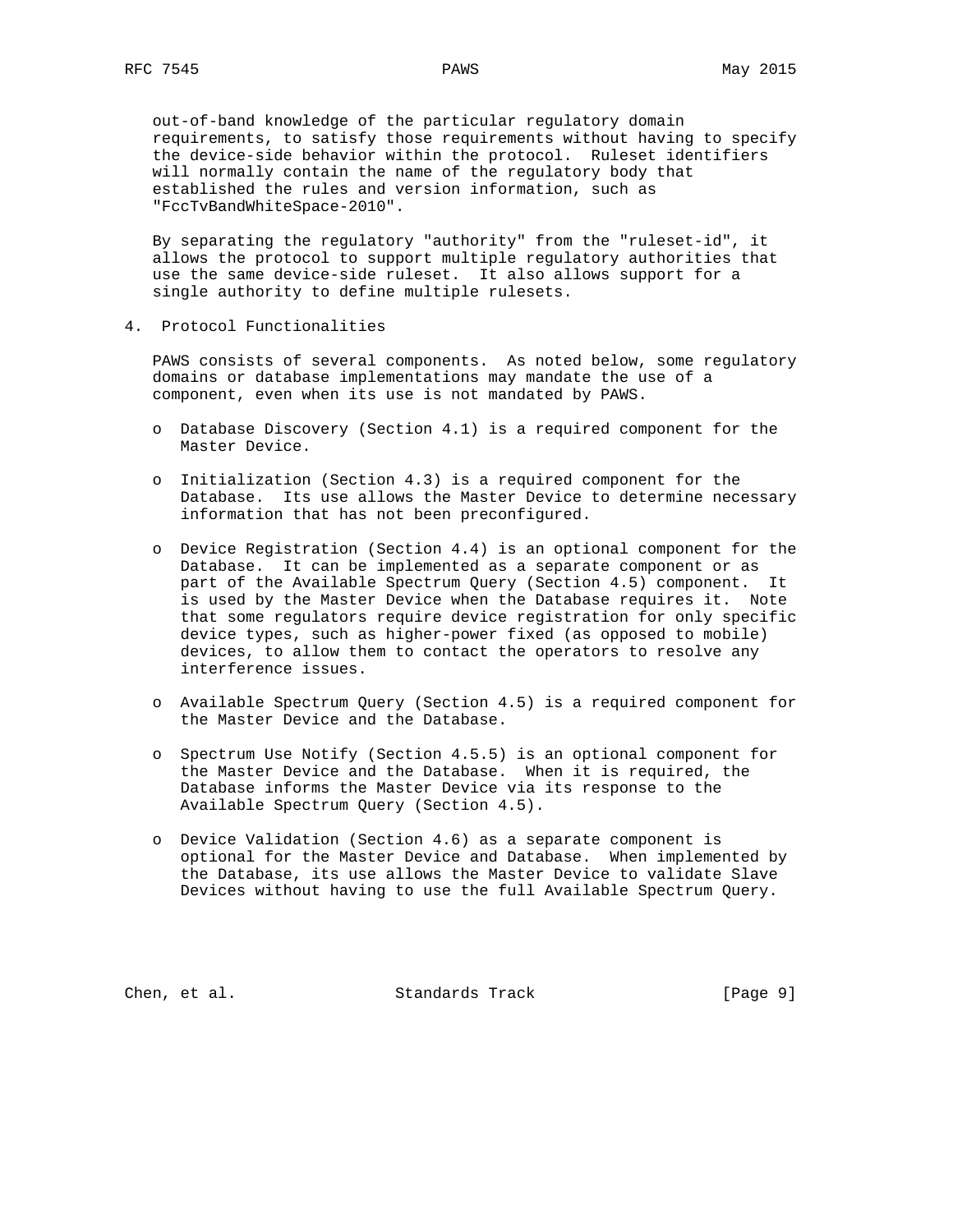This section describes the protocol components and their messages. "Protocol Parameters" (Section 5) contains a more thorough discussion of the parameters that make up the PAWS request and response messages. "Message Encoding" (Section 6) provides examples of message encodings. "HTTPS Binding" (Section 7) describes the use of HTTPS ("HTTP Over TLS" [RFC2818]) for transferring PAWS messages and optional device authentication.

 The parameter tables in this section and "Protocol Parameters" (Section 5) are for reference and contain the name of each parameter, the data type of each parameter, and whether the existence of the parameter is required for the protocol transaction in question. The diagrams are loosely based on the Unified Modeling Language (UML), and the data types are defined either in "Protocol Parameters" (Section 5) or are one of the following primitive or structured types:

- string: A string, as defined by JSON [RFC7159], restricted to the UTF-8 encoding.
- int: A number, as defined by JSON [RFC7159], without a fractional or exponent part.

float: A number, as defined by JSON [RFC7159].

boolean: A boolean, as defined by JSON [RFC7159].

 list: A structured type that represents a list of elements, as defined by JSON [RFC7159] array type. All elements of the list are of the same data type, which is indicated in its diagram and description. The diagram notation and description may include additional constraints, such as minimum or maximum number of elements.

Also:

- o All parameter names are case sensitive. Unless stated otherwise, all string values are case sensitive.
- o All timestamps are in UTC and are expressed using exactly the form, YYYY-MM-DDThh:mm:ssZ, as defined by "Date and Time on the Internet: Timestamps" [RFC3339].

 In some cases, specific rulesets may place additional requirements on message parameters. These additional requirements will be documented in the IANA PAWS Ruleset ID Registry (Section 9.1). When a request message sent to the Database has missing parameters, whether they are

Chen, et al. Standards Track [Page 10]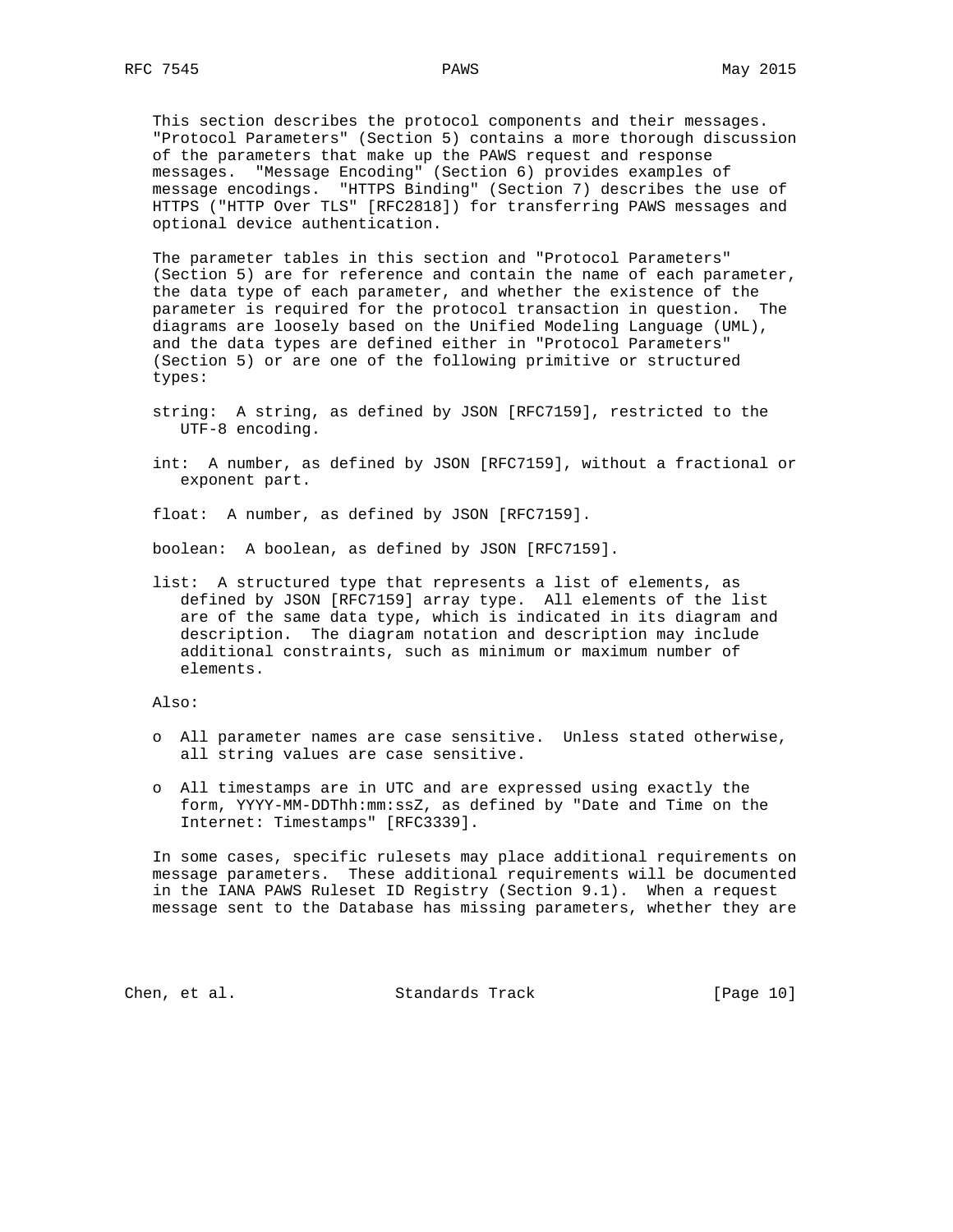required by PAWS or the applicable ruleset, the Database returns the MISSING error (see Section 5.17.3), along with data indicating the missing parameters.

- 4.1. Database Discovery
- 4.1.1. Preconfiguration

 The Master Device can be provisioned statically (preconfigured) with the URI of one or more Databases. For example, in a particular regulatory domain, there may be a number of certified Databases that any device operating in that domain is permitted to connect to, and those URIs can be preconfigured in the device.

 Listing Server Support: As an alternative to preconfiguring devices with a list of certified Databases, some regulatory domains support the preconfiguration of devices with the URI of a certified listing server, to which devices can connect to obtain the list of certified Databases. See "Database Listing Server Support" (Appendix A) for further information.

## 4.1.2. Configuration Update: Database URI Changes

 To adapt to changes in the list of certified or approved Databases, the device needs to update its preconfigured list of Databases.

 A Database MAY change its URI, but before it changes its URI, it MUST indicate the upcoming change by including the URI of one or more alternate Databases using DbUpdateSpec (Section 5.7) in its responses to devices. The Database MUST reply with DbUpdateSpec for a minimum of 2 weeks before disabling the old URI. A device will update its preconfigured entry for the Database sending the DbUpdateSpec by replacing this entry with the alternate Databases listed in the DbUpdateSpec; the list of alternate Databases does not affect any other entries. Note that the ordering of Databases in the list does not imply any preference and does not need to remain the same for every request. The device SHOULD detect infinite redirection loops; if a suitable Database cannot be contacted, the device MUST treat this as equivalent to a response indicating no available spectrum. This database-change mechanism is used, for example, before a Database ceases operation; it is not intended to be used for dynamic load balancing.

Chen, et al. Standards Track [Page 11]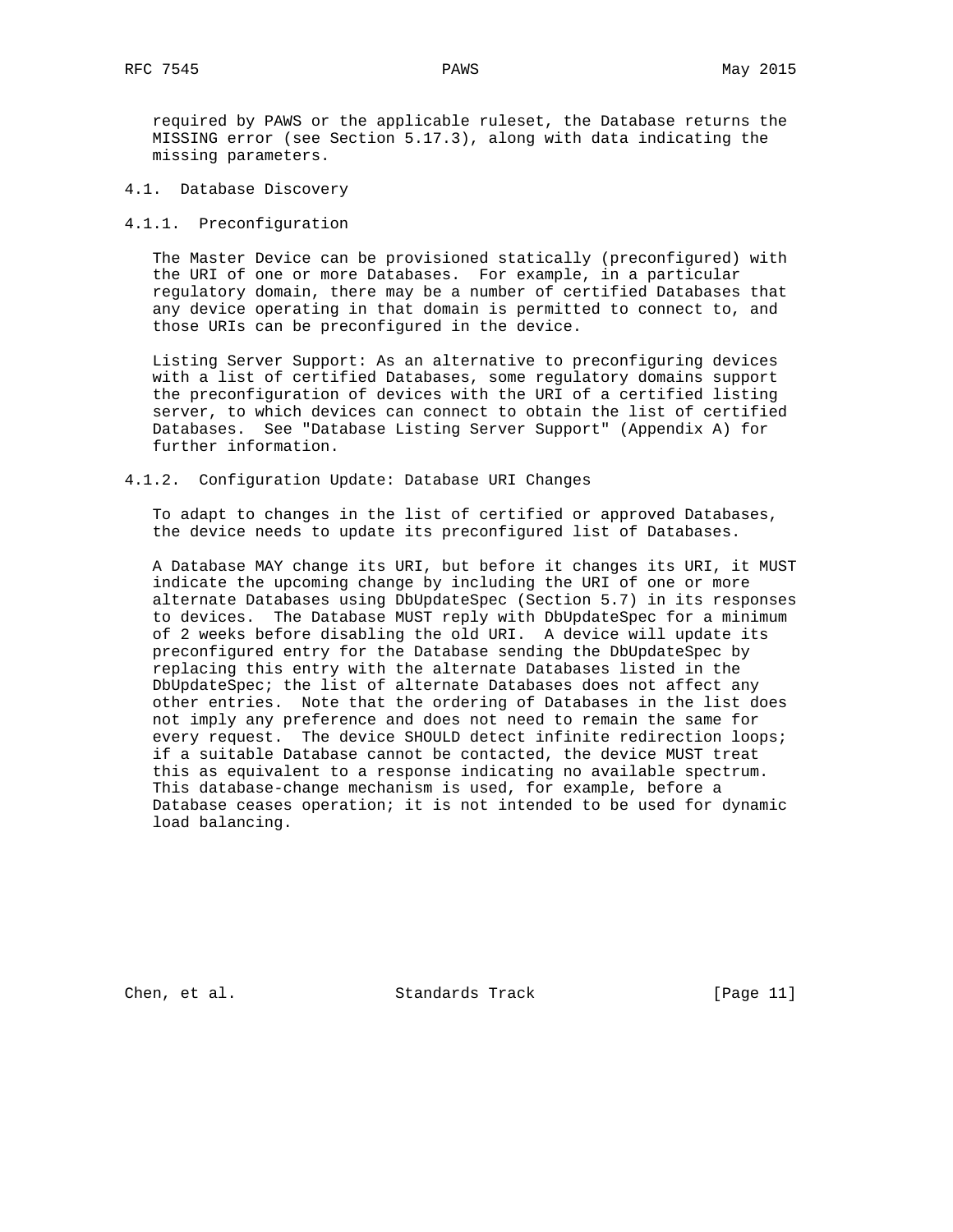# 4.1.3. Error Handling

 The device SHOULD select another Database from its list of preconfigured Databases if:

- o The selected Database is unreachable or does not respond.
- o The selected Database returns an UNSUPPORTED error (see "Error Codes" (Section 5.17)), which indicates the Database does not support the device (based on its device type, model, etc.) or supports none of the rulesets specified in the request.

 If a suitable Database cannot be contacted, the device MUST treat this as equivalent to a response indicating no available spectrum. If the device had previously contacted a Database to get available spectrum, but subsequently fails to contact a suitable Database, the spectrum the device is currently using can be used for as long as the spectrum data is valid. However, after that period, the device will no longer have valid spectrum to use. Some regulatory domains may have specific rules regarding how long the spectrum data remains valid in these cases.

#### 4.2. PAWS Version

PAWS version uses a "<major>.<minor>" numbering scheme to indicate versions of the protocol. The protocol versioning policy is intended to allow the device or Database to indicate the format of a message and its understanding of PAWS functionality defined by that version. No change is made to the version string for the addition of message components that only add to extensible parameter values. The <minor> number is incremented when the changes made to the protocol add functionalities (methods) but do not change the existing functionalities. The <major> number is incremented when incompatible changes are made to existing functionality.

The current PAWS version is "1.0".

## 4.3. Initialization

 A Master Device SHOULD use the initialization procedure to exchange capability information with the Database whenever the Master Device powers up or initiates communication with the Database. The initialization response informs the Master Device of specific parameterized-rule values for each supported ruleset, such as threshold distances and time periods beyond which the device must update its available-spectrum data (see "RuleSetInfo" (Section 5.6)).

Chen, et al. Standards Track [Page 12]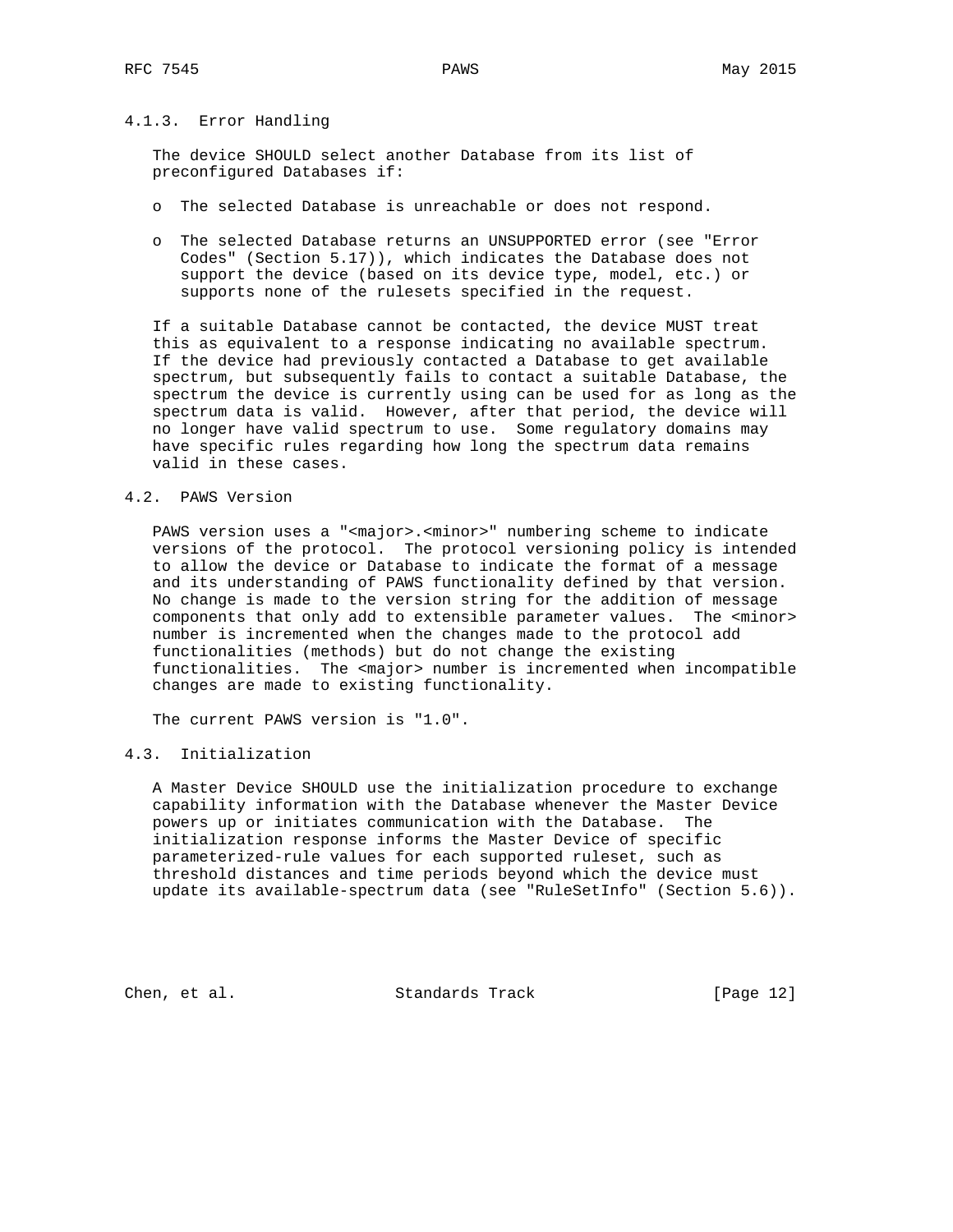When parameterized-rule values are not preconfigured for the applicable ruleset at the specified location, a Master Device MUST use the initialization procedure.

 It is important to note that, when parameterized-rule values are preconfigured in a Master Device, they are preconfigured on a per ruleset basis. That is, values preconfigured for one ruleset are not applicable to any other ruleset.

 For database implementations that require it, the initialization message also enables extra database-specific or ruleset-specific handshake parameters to be communicated before allowing available spectrum requests.

The Initialization request procedure is depicted in Figure 1.

- o INIT\_REQ (Section 4.3.1) is the initialization request message
- o INIT\_RESP (Section 4.3.2) is the initialization response message



Figure 1

#### 4.3.1. INIT\_REQ

 The initialization request message allows the Master Device to initiate exchange of capabilities with the Database.

| INIT REQ                                              |                      |
|-------------------------------------------------------|----------------------|
| deviceDesc:DeviceDescriptor <br>location: GeoLocation | REOUIRED<br>REOUIRED |
| *other:any                                            | OPTIONAL             |

Chen, et al. Standards Track [Page 13]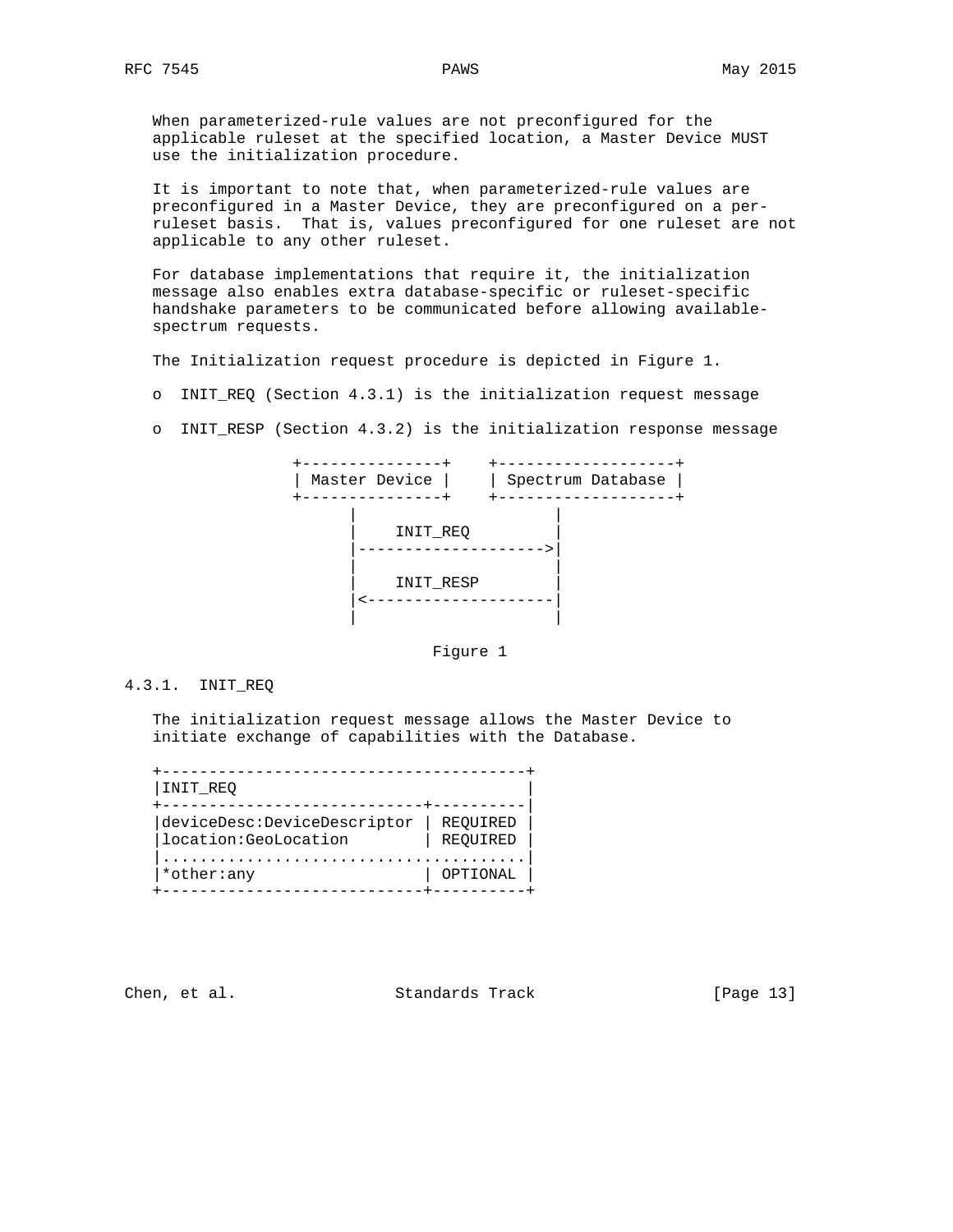Parameters:

- deviceDesc: The DeviceDescriptor (Section 5.2) for the device is REQUIRED. If the device descriptor does not contain any ruleset IDs, the Master Device is asking the Database to return a RulesetInfo (Section 5.6) list that specifies the rulesets that it supports at the specified location.
- location: The GeoLocation (Section 5.1) of the device is REQUIRED. If the location is outside all regulatory domain supported by the Database, the Database MUST respond with an OUTSIDE\_COVERAGE error (see Table 1).
- other: The Master Device MAY specify additional handshake parameters in the INIT\_REQ message. The Database MUST ignore all parameters it does not understand. To simplify its initialization logic, a Master Device that supports multiple Databases and rulesets can include the union of all required parameters for all its supported rulesets. Consult the PAWS Parameters Registry (Section 9.2) for possible additional parameters.

## 4.3.2. INIT\_RESP

 The initialization response message communicates database parameters to the requesting device. This response is returned only when there is at least one ruleset. Otherwise, the Database returns an error response, as described in INIT\_REQ (Section 4.3.1).

| INIT RESP                                         |                      | $\frac{1}{1}$ $\star$ |
|---------------------------------------------------|----------------------|-----------------------|
| rulesetInfos:list<br>databaseChange: DbUpdateSpec | REQUIRED<br>OPTIONAL | RulesetInfo           |
| *other:any                                        | OPTIONAL             |                       |

Parameters:

 rulesetInfos: A RulesetInfo (Section 5.6) list MUST be included in the response. Each RulesetInfo corresponds to a ruleset supported by the Database and is applicable to the location specified in the INIT\_REQ (Section 4.3.1) message.

 If the device included a list of ruleset IDs in the DeviceDescriptor of its INIT\_REQ message, each RulesetInfo in the response MUST match one of the specified ruleset IDs.

Chen, et al. Standards Track [Page 14]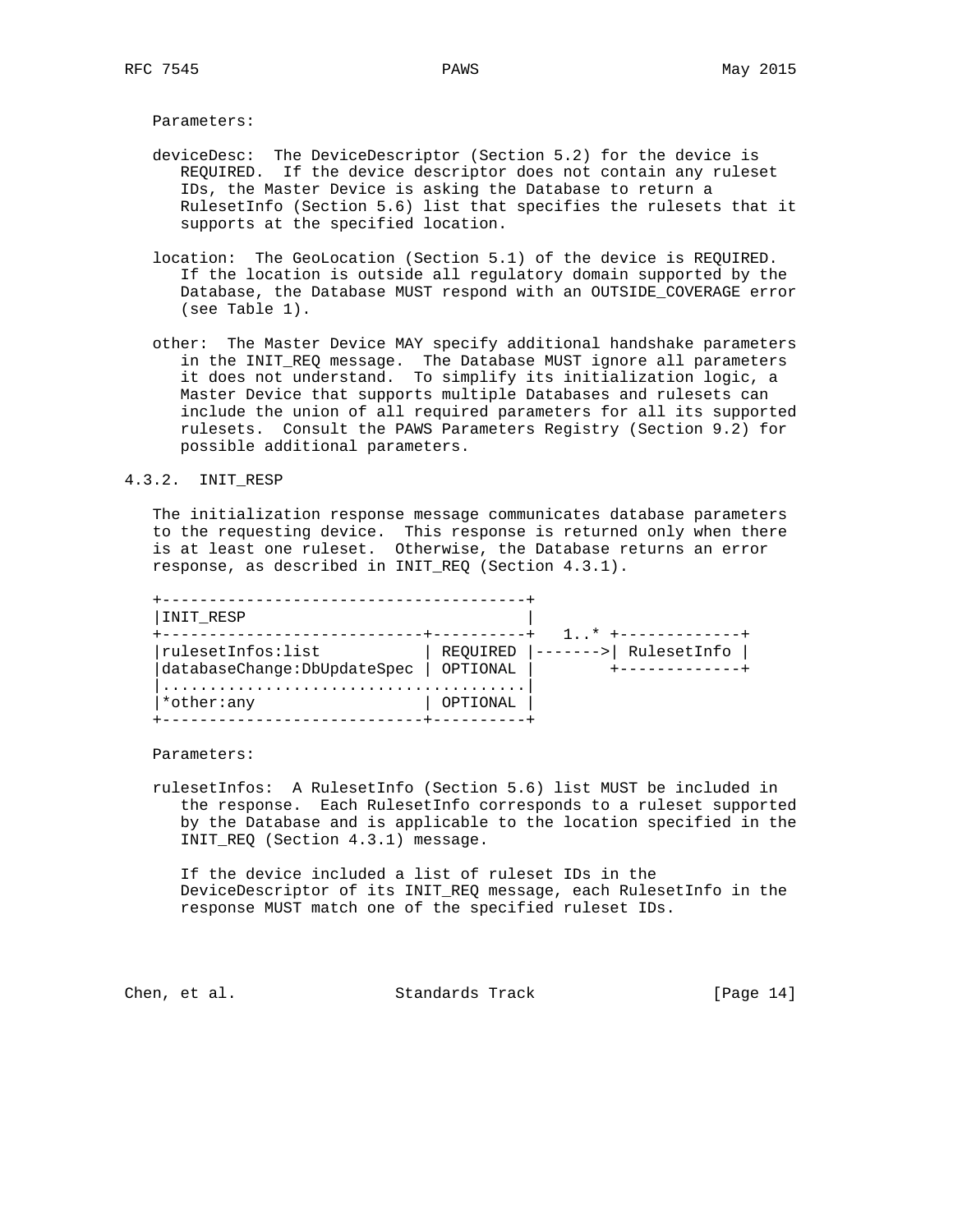If the DeviceDescriptor did not contain any ruleset IDs, the Database SHOULD include in the rulesetInfos list a RulesetInfo for each ruleset it supports at the specified location.

 If the Database does not support the device or supports none of the rulesets specified in the DeviceDescriptor, it MUST instead return an error with the UNSUPPORTED code (see Table 1) in the error response.

- databaseChange: The Database MAY include a DbUpdateSpec (Section 5.7) to notify the Master Device of a change to the database URI, providing one or more alternate database URIs. The device needs to update its preconfigured entry for the responding Database with the alternate Databases listed in the DbUpdateSpec.
- other: The Database MAY include additional handshake parameters in the INIT\_RESP (Section 4.3.2) message. The Master Device MUST ignore all parameters it does not understand. Consult the PAWS Parameters Registry (Section 9.2) for possible additional parameters.

## 4.4. Device Registration

 Some rulesets require a Master Device to send its registration information to the Database in order to establish certain operational parameters. FCC rules, for example, require that a 'Fixed Device' register its owner and operator contact information, its device identifier, its location, and its antenna height (see FCC CFR47-15H [FCC-CFR47-15H]).

 The Database MAY implement device registration as a separate Device Registration request, or as part of the available-spectrum request. If the Database does not implement a separate Device Registration request, it MUST return an error with the UNIMPLEMENTED code (see Table 1) in the error-response message.

The Device Registration request procedure is depicted in Figure 2.

- o REGISTRATION\_REQ (Section 4.4.1) is the device-registration request message
- o REGISTRATION\_RESP (Section 4.4.2) is the device-registration response message

Chen, et al. Standards Track [Page 15]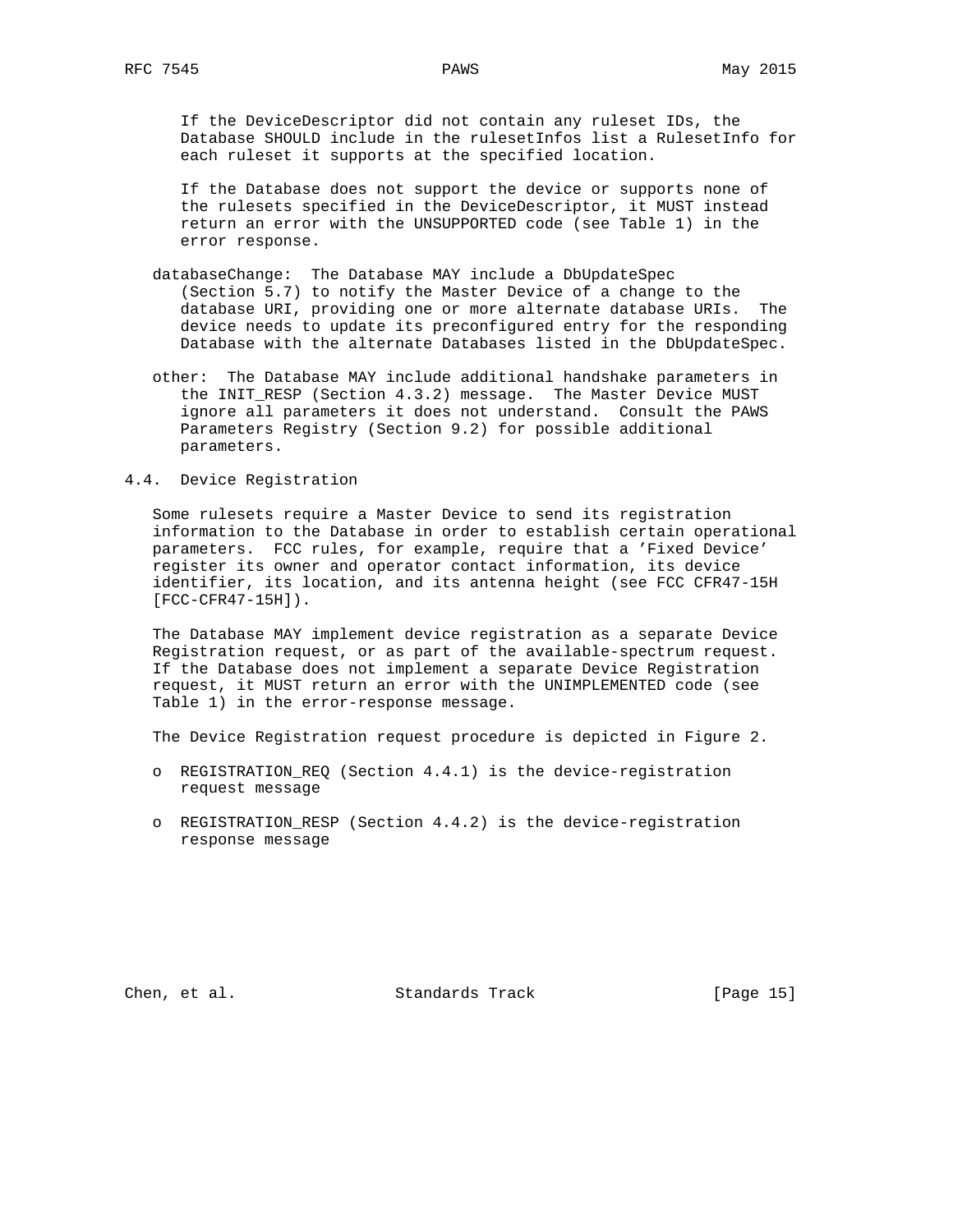

Figure 2

# 4.4.1. REGISTRATION\_REQ

 The registration request message contains the required registration parameters. A parameter marked as optional may be required by some rulesets.

| REOUIRED |
|----------|
| REOUIRED |
| OPTIONAL |
| OPTIONAL |
|          |
| OPTIONAL |
|          |

Parameters:

- deviceDesc: The DeviceDescriptor (Section 5.2) for the Master Device is REQUIRED. The ruleset IDs included in the DeviceDescriptor indicate the rulesets for which the device wishes to register.
- location: The GeoLocation (Section 5.1) for the device is REQUIRED. More precisely, this is the location at which the device intends to operate. If the location is outside all regulatory domains supported by the Database, the Database MUST respond with an OUTSIDE\_COVERAGE error (see Table 1).
- deviceOwner: The DeviceOwner (Section 5.5) information is OPTIONAL. Some rulesets may require deviceOwner information under certain conditions. See PAWS Ruleset ID Registry (Section 9.1) for ruleset-specific requirements.

antenna: The AntennaCharacteristics (Section 5.3) is OPTIONAL.

Chen, et al. Standards Track [Page 16]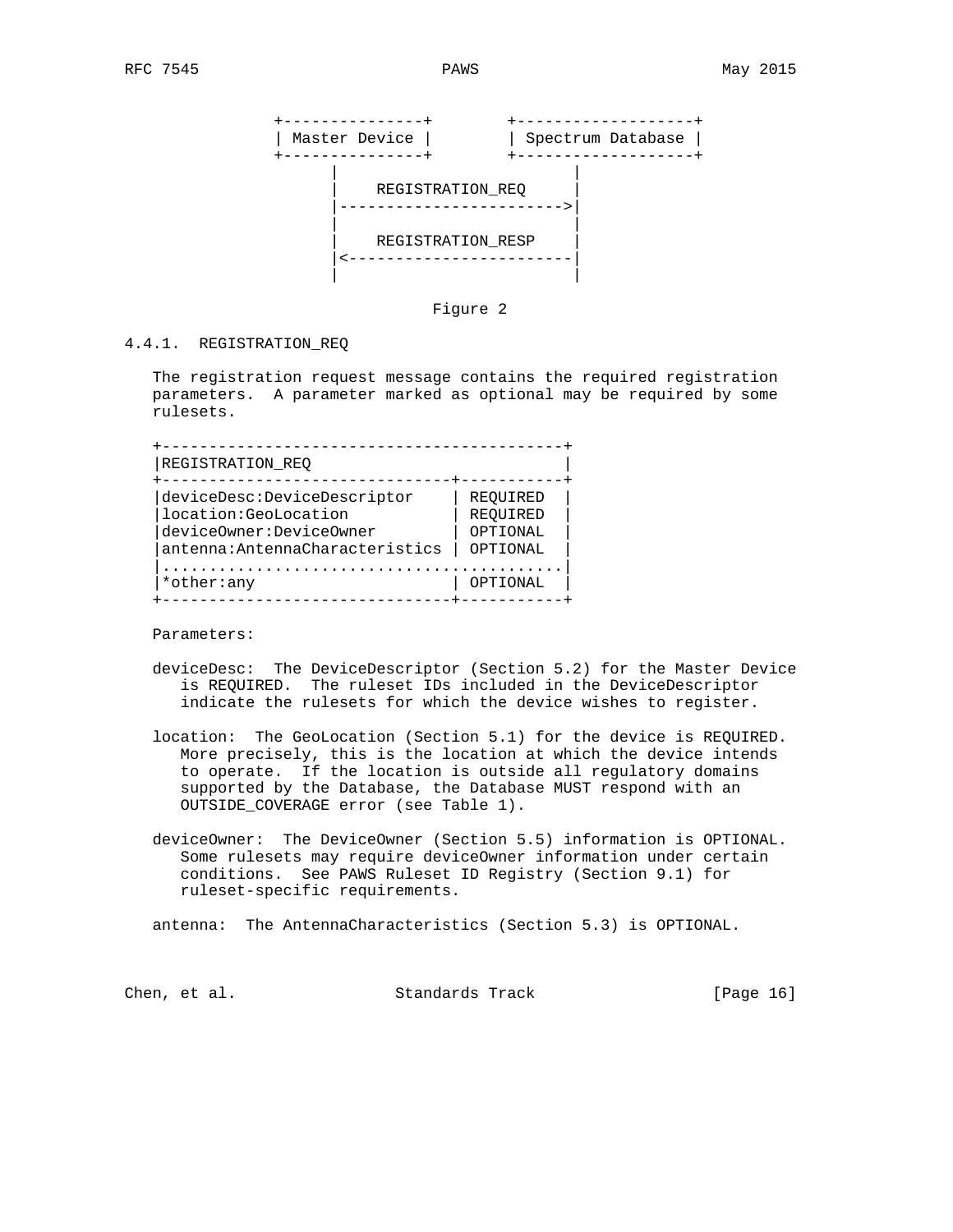other: Rulesets and database implementations may require additional registration parameters. To simplify its registration logic, the Master Device MAY send a union of the registration information required by all supported rulesets. The Database MUST ignore all parameters it does not understand. Consult the PAWS Parameters Registry (Section 9.2) for possible additional parameters.

# 4.4.2. REGISTRATION\_RESP

 The registration response message acknowledges successful registration by including a RulesetInfo message for each ruleset in which the registration is accepted. If the Database accepts the registration for none of the specified rulesets, the Database MUST return the NOT\_REGISTERED error (see "Error Codes" (Section 5.17)).

| REGISTRATION RESP                                 |                      | $\overline{1}$ $\overline{1}$ |             |
|---------------------------------------------------|----------------------|-------------------------------|-------------|
| rulesetInfos:list<br>databaseChange: DbUpdateSpec | REOUIRED<br>OPTIONAL |                               | RulesetInfo |
| *other:any                                        | OPTIONAL             |                               |             |

Parameters:

 rulesetInfos: A RulesetInfo (Section 5.6) list MUST be included in the response. Each entry corresponds to a ruleset for which the registration was accepted. The list MUST contain at least one entry.

 Each RulesetInfo in the response MUST match one of the ruleset IDs specified in the DeviceDescriptor of REGISTRATION\_REQ.

 If the Database does not support the device or supports none of the rulesets specified in the DeviceDescriptor, it MUST instead return an error with the UNSUPPORTED code (see Table 1) in the error response.

 databaseChange: The Database MAY include a DbUpdateSpec (Section 5.7) to notify the Master Device of a change to the database URI, providing one or more alternate database URIs. The device needs to update its preconfigured entry for the responding Database with the alternate Databases listed in the DbUpdateSpec.

Chen, et al. Standards Track [Page 17]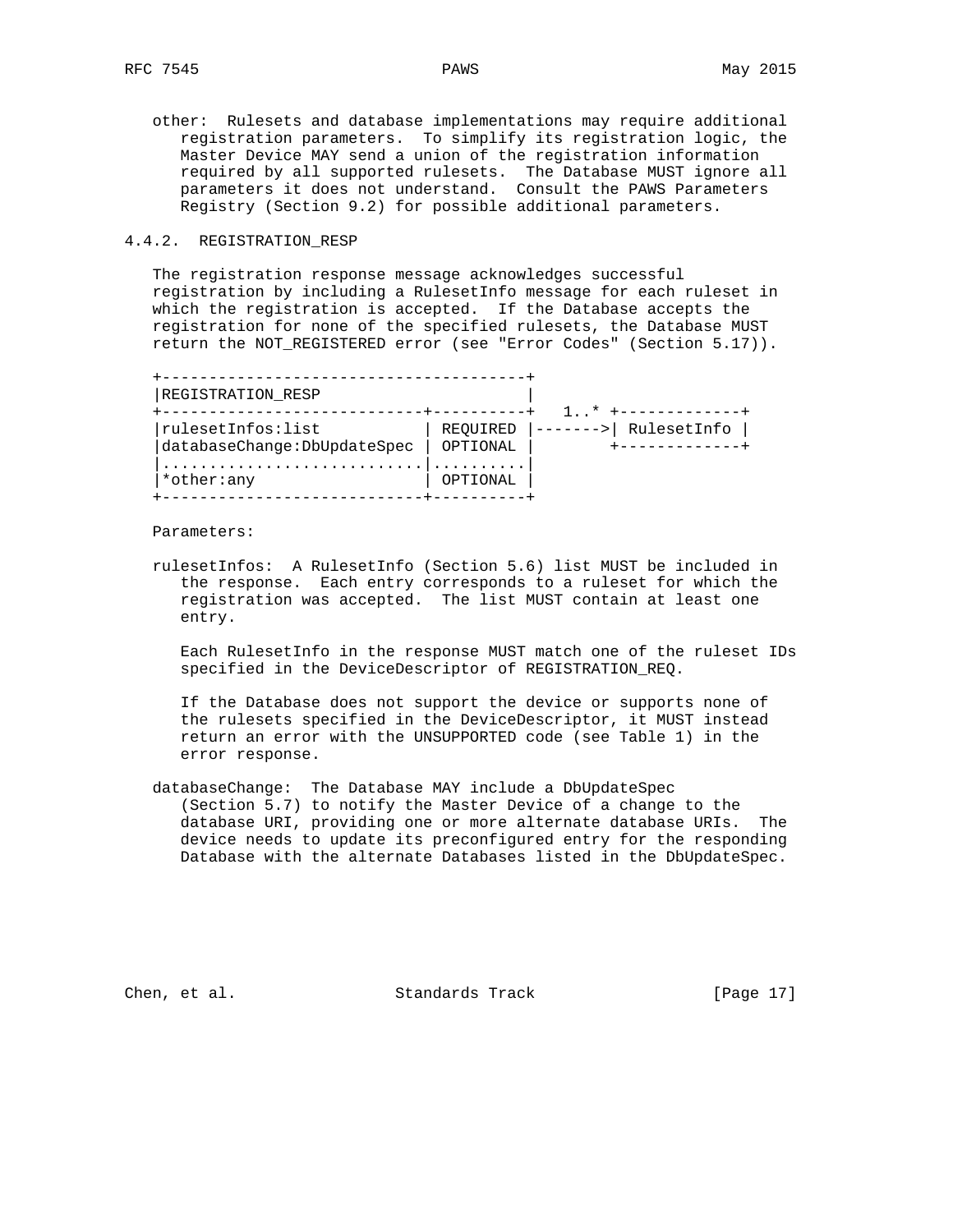- other: Database implementations MAY return additional parameters in the registration response. The Master Device MUST ignore any parameters it does not understand. Consult the PAWS Parameters Registry (Section 9.2) for possible additional parameters.
- 4.5. Available Spectrum Query

 To obtain the available spectrum from the Database, a Master Device sends a request that contains its geolocation and any parameters required by the ruleset (such as device identifier, capabilities, and characteristics). The Database returns a response that describes which frequencies are available, at what permissible operating power levels, and a schedule of when they are available.

The Available Spectrum Query procedure is depicted in Figure 3.

- o AVAIL\_SPECTRUM\_REQ (Section 4.5.1) is the available-spectrum request message.
- o AVAIL\_SPECTRUM\_RESP (Section 4.5.2) is the available-spectrum response message.
- o AVAIL\_SPECTRUM\_BATCH\_REQ (Section 4.5.3) is an OPTIONAL batch version of the available-spectrum request message that allows multiple locations to be specified in the request.
- o AVAIL\_SPECTRUM\_BATCH\_RESP (Section 4.5.4) is the response message for the batch version of the available-spectrum request that contains available spectrum for each location in the request.
- o SPECTRUM\_USE\_NOTIFY (Section 4.5.5) is the spectrum-usage notification message.
- o SPECTRUM\_USE\_RESP (Section 4.5.6) is the spectrum-usage acknowledgment message.

Chen, et al. Standards Track [Page 18]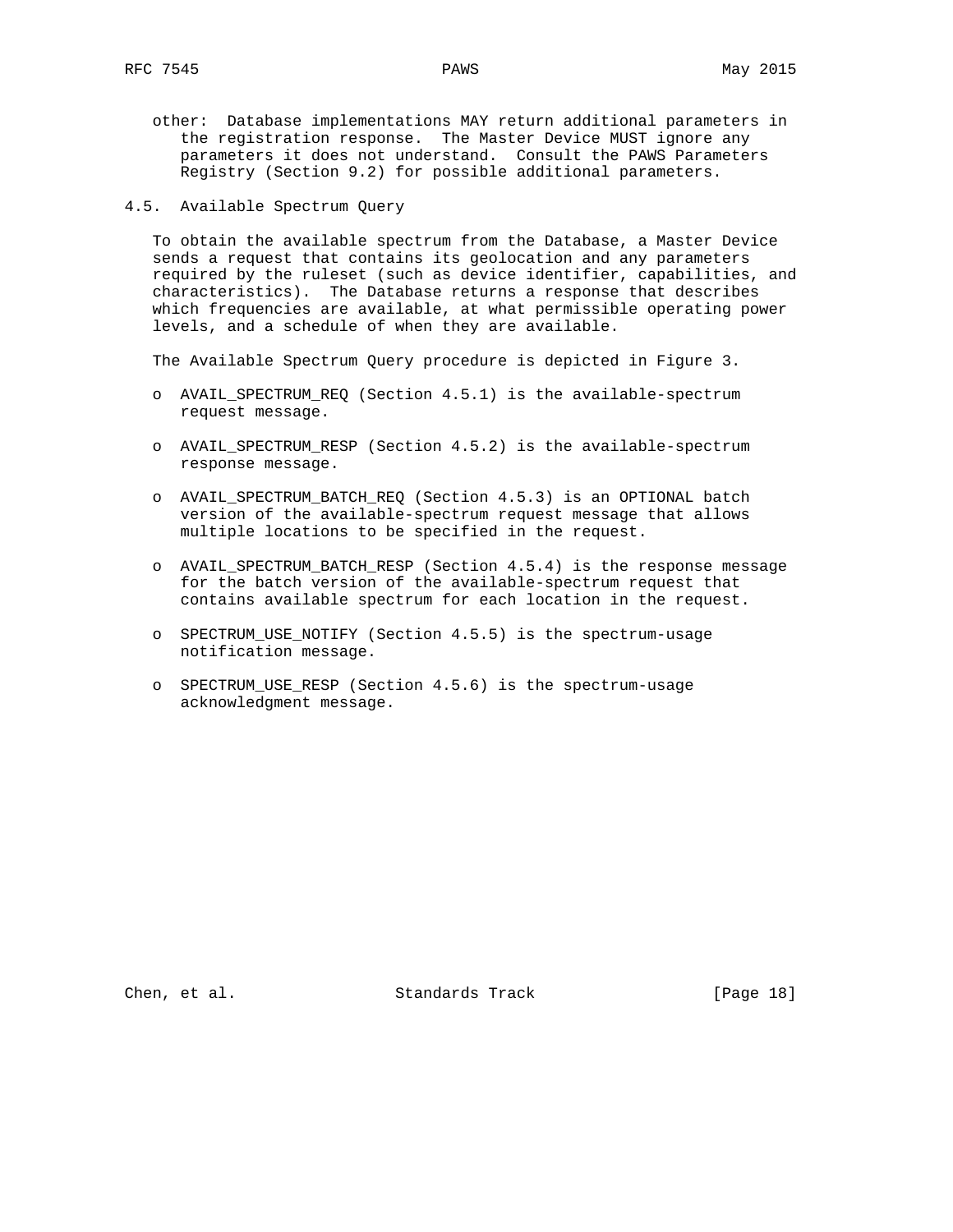

Figure 3

- 1. First, the Master Device sends an available-spectrum request message to the Database.
- 2. The Database MUST respond with an error using the NOT\_REGISTERED code (see Table 1) if:
	- \* registration information is required, and
	- \* the request does not include registration information, and
	- \* the device has not previously registered with the Database
- 3. If the location specified in the request is outside the regulatory domain supported by the Database, the Database MUST respond with an OUTSIDE\_COVERAGE error (see Table 1). If some, but not all, locations within a batch request are outside the regulatory domain supported by the Database, the Database MUST return an OK response with available spectrum for only the valid locations; otherwise, if all locations within a batch request are outside the regulatory domain, the Database MUST respond with an OUTSIDE\_COVERAGE error.

Chen, et al. Standards Track [Page 19]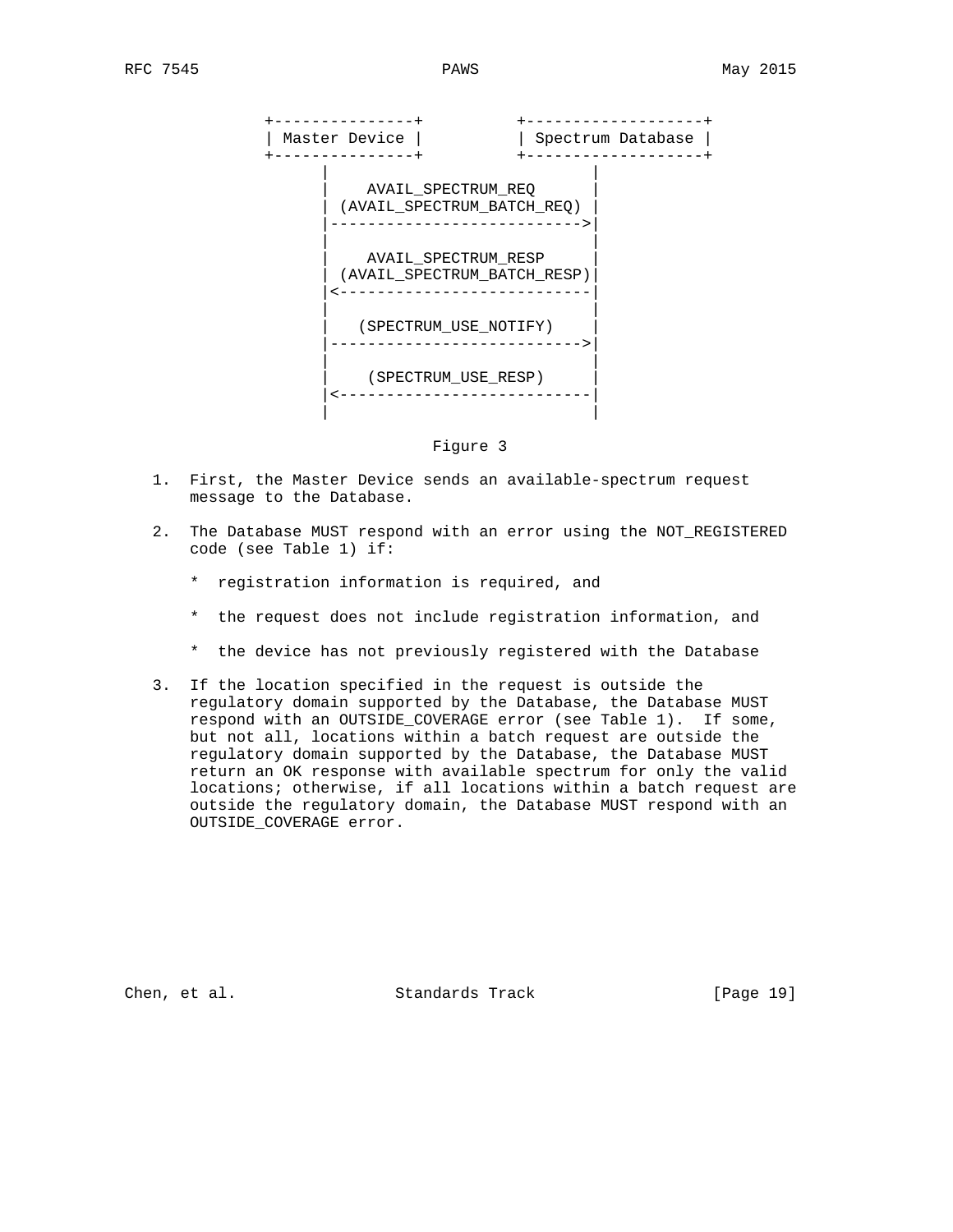- 4. The Database MAY perform other validation of the request, (e.g., checking for missing required parameters or authorizations). If validation fails, the Database returns an appropriate error code (Table 1). If the request is missing required parameters, the Database MUST respond with a MISSING error (see Table 1) and SHOULD include a list of the missing parameters.
- 5. If the request is valid, the Database responds with an available spectrum response message. If the ruleset requires that devices must report anticipated spectrum usage, the Database will indicate so in the response message.
- 6. If the available-spectrum response indicates that the Master Device must send a spectrum-usage notification message, the Master Device sends the notification message to the Database. Even when not required by the Database, the Master Device MAY send a notification message.
- 7. If the Database receives a spectrum-usage notification message, it MUST send a spectrum-usage acknowledgment message to the Master Device.

 The procedure for a Master Device to ask for available spectrum on behalf of a Slave Device is similar, except that the process is initiated by the Slave Device. The device identifier, capabilities, and characteristics communicated in the AVAIL\_SPECTRUM\_REQ message MUST be those of the Slave Device, and:

- o The "masterDeviceLocation" field specifying the location of the Master Device is REQUIRED.
- o The "location" field specifying the location of the Slave Device is OPTIONAL, since the Slave Device may not have location-sensing capabilities.

 Although the communication and protocol between the Slave Device and Master Device are outside the scope of this document (represented as dotted lines), the expected message sequence is shown in Figure 4.

Chen, et al. Standards Track [Page 20]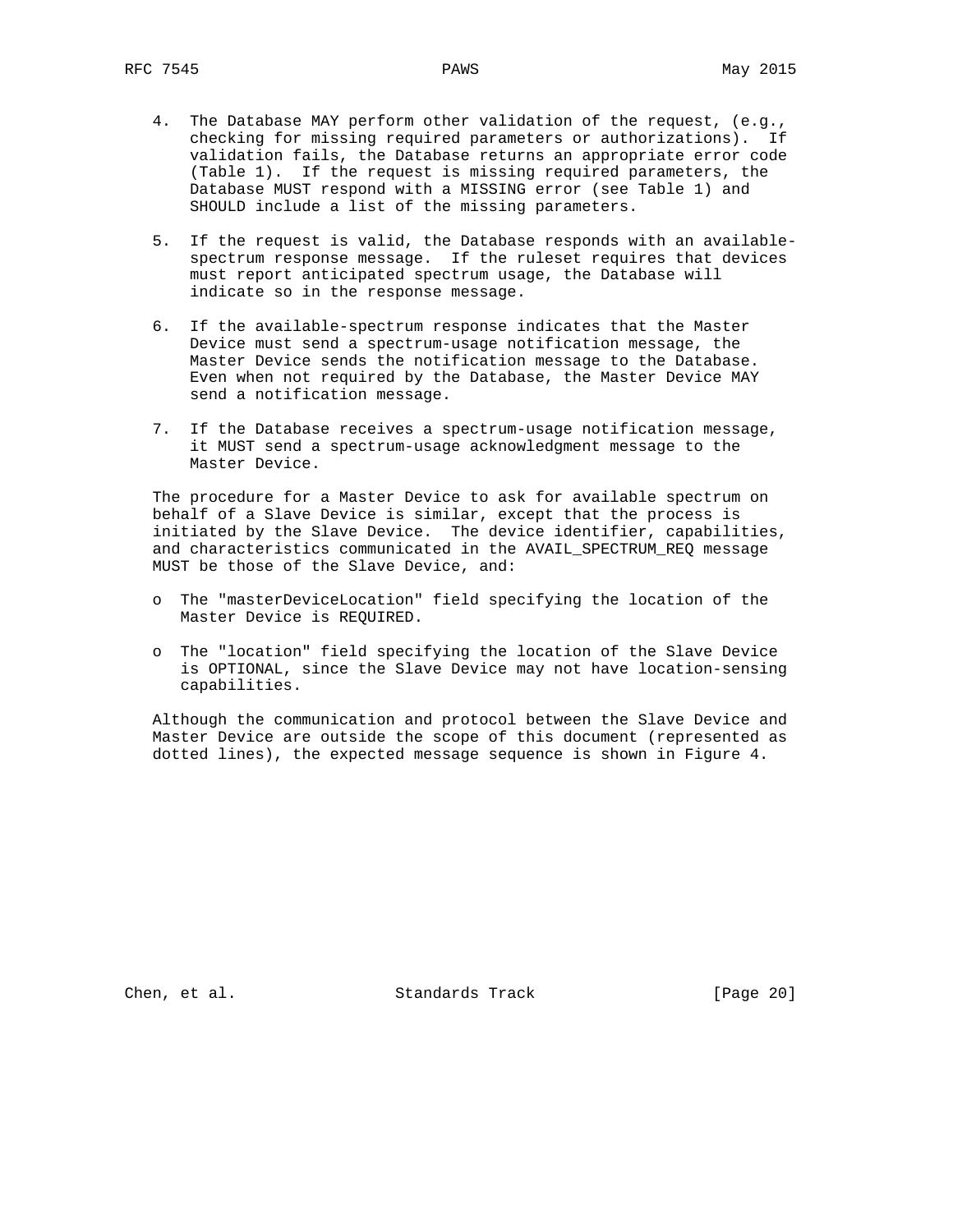

Figure 4

# 4.5.1. AVAIL\_SPECTRUM\_REQ

 The request message for the Available Spectrum Query protocol MUST include a geolocation. Rulesets may mandate that it be the device's current location or allow it to be an anticipated location. A parameter marked as optional may be required by some rulesets.

| deviceDesc:DeviceDescriptor       | see description |
|-----------------------------------|-----------------|
| location: GeoLocation             | see description |
| owner:DeviceOwner                 | OPTIONAL        |
| antenna: AntennaCharacteristics   | OPTIONAL        |
| capabilities:DeviceCapabilities   | OPTIONAL        |
| masterDeviceDesc:DeviceDescriptor | OPTIONAL        |
| masterDeviceLocation:GeoLocation  | see description |
| requestType:string                | OPTIONAL        |
|                                   |                 |
| *other:any                        | ΟΡΤΤΟΝΑΙ,       |

Chen, et al. Standards Track [Page 21]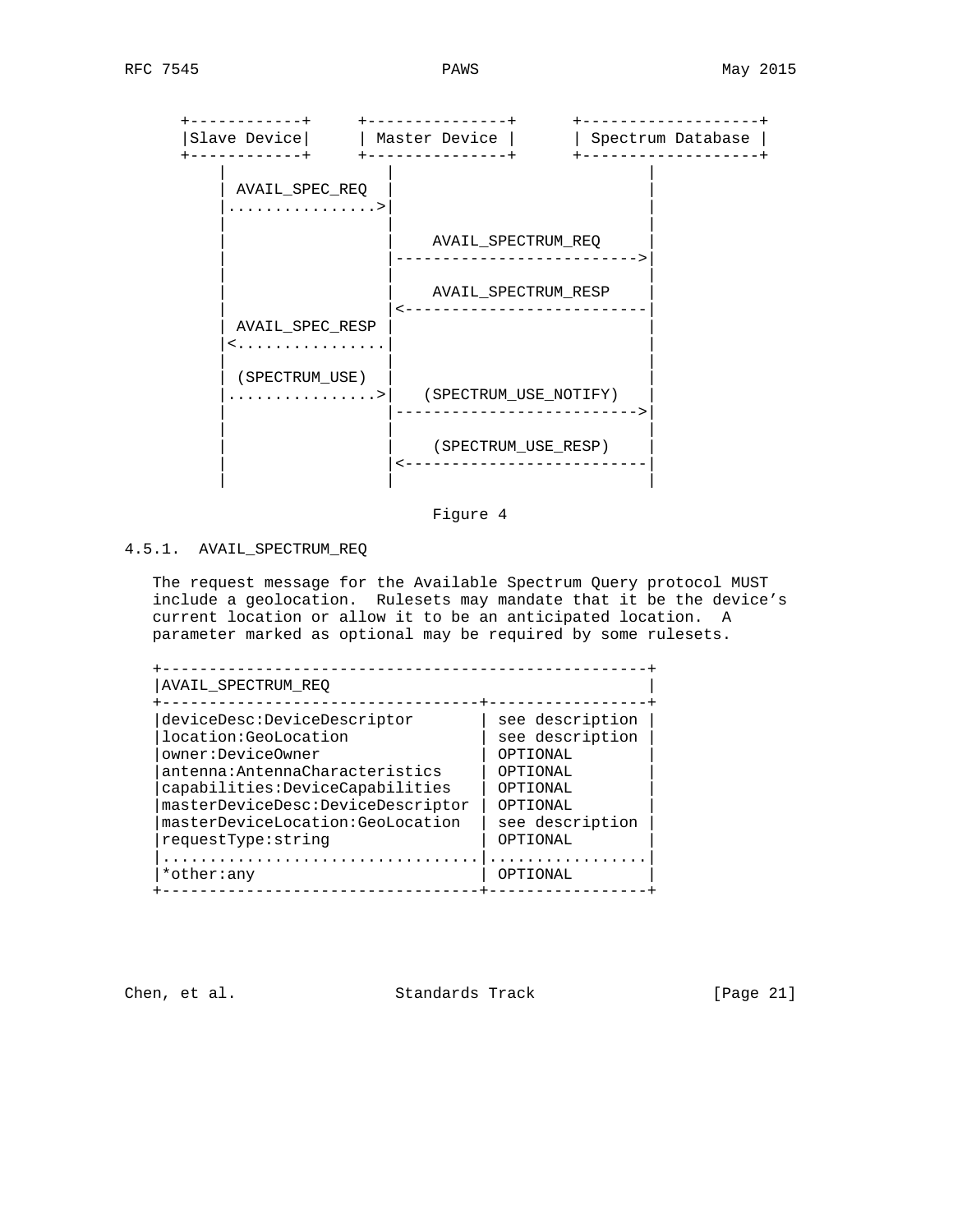Parameters:

- deviceDesc: The DeviceDescriptor (Section 5.2) for the device requesting available spectrum. When the request is made by a Master Device on its own behalf, the descriptor is that of the Master Device, and it is REQUIRED. When the request is made on behalf of a Slave Device, the descriptor is that of the Slave Device, and it is REQUIRED if the "requestType" parameter is not specified. The deviceDesc parameter may be OPTIONAL for some values of requestType.
	- location: The GeoLocation (Section 5.1) for the device requesting available spectrum. More precisely, this is the location at which the device intends to operate. When the request is made by the Master Device on its own behalf, the location is that of the Master Device, and it is REQUIRED. When the request is made by the Master Device on behalf of a Slave Device, the location is that of the Slave Device, and it is OPTIONAL (see also masterDeviceLocation). The location may be an anticipated position of the device to support mobile devices, but its use depends on the ruleset. If the location specifies a region, rather than a point, the Database MAY return an error with the UNIMPLEMENTED code (see Table 1), if it does not implement query by region.

 NOTE: Technically, this is the location of the radiation center of the device's antenna, but that distinction may be relevant only for fixed devices.

 owner: The DeviceOwner (Section 5.5) information MAY be included to register the device with the Database. This enables the device to register and get spectrum-availability information in a single request. Some rulesets mandate registration for specific device types.

antenna: The AntennaCharacteristics (Section 5.3) is OPTIONAL.

- capabilities: The Master Device MAY include its DeviceCapabilities (Section 5.4) to limit the available-spectrum response to the spectrum that is compatible with its capabilities. The Database SHOULD NOT return spectrum that is not compatible with the specified capabilities.
- masterDeviceDesc: When the request is made by the Master Device on behalf of a Slave Device, the Master Device MAY provide its own descriptor.

Chen, et al. Standards Track [Page 22]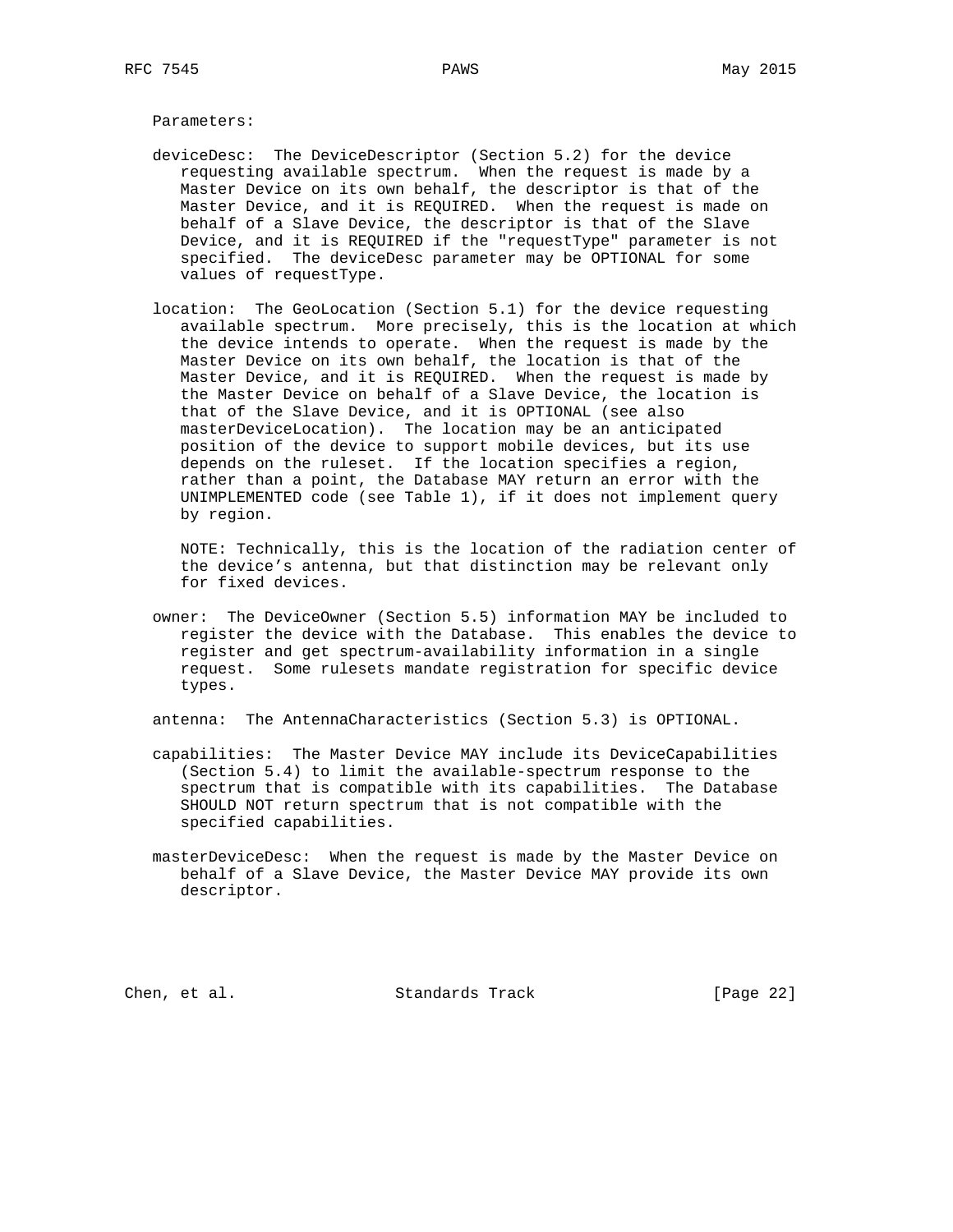- masterDeviceLocation: When the request is made by the Master Device on behalf of a Slave Device, the Master Device MUST provide its own GeoLocation (Section 5.1).
- requestType: The request type is OPTIONAL; it may be used to modify the request, but its use depends on the applicable ruleset. The request type may be used, for example, to indicate that the response should include generic Slave Device parameters without having to specify the device descriptor for a specific device. When requestType is missing, the request is for a specific device (Master or Slave), so deviceDesc is REQUIRED. The maximum length of the value is 64 octets. See the specifics in the Initial Registry Contents (Section 9.1.2) for the Ruleset ID Registry.
- other: Rulesets and database implementations may require additional request parameters. The Database MUST ignore all parameters it does not understand. Consult the PAWS Parameters Registry (Section 9.2) for possible additional parameters.

#### 4.5.2. AVAIL\_SPECTRUM\_RESP

 The response message for the Available Spectrum Query contains one or more SpectrumSpec (Section 5.9) elements, one for each ruleset supported at the location specified in the corresponding AVAIL\_SPECTRUM\_REQ (Section 4.5.1) message. Each SpectrumSpec element contains a list of one or more spectrum schedules, representing permissible power levels over time:

- o Each spectrum schedule specifies the permissible power level for a duration defined by a pair of start and stop times. The power levels refer to permissible EIRP over a resolution bandwidth.
- o Within each list of schedules, event-time intervals MUST be disjoint and MUST be sorted in increasing time.
- o A gap in the time schedule means no spectrum is available for that time interval.

 Consider a Database that provides a schedule of available spectrum for the next 24 hours. If spectrum availability were to be different at different times of day, the response would contain a list of schedules, each transition representing some change to the spectrum availability. A device might use different strategies to select which spectrum to use, e.g.:

o Always use the frequencies that permit the highest power

Chen, et al. Standards Track [Page 23]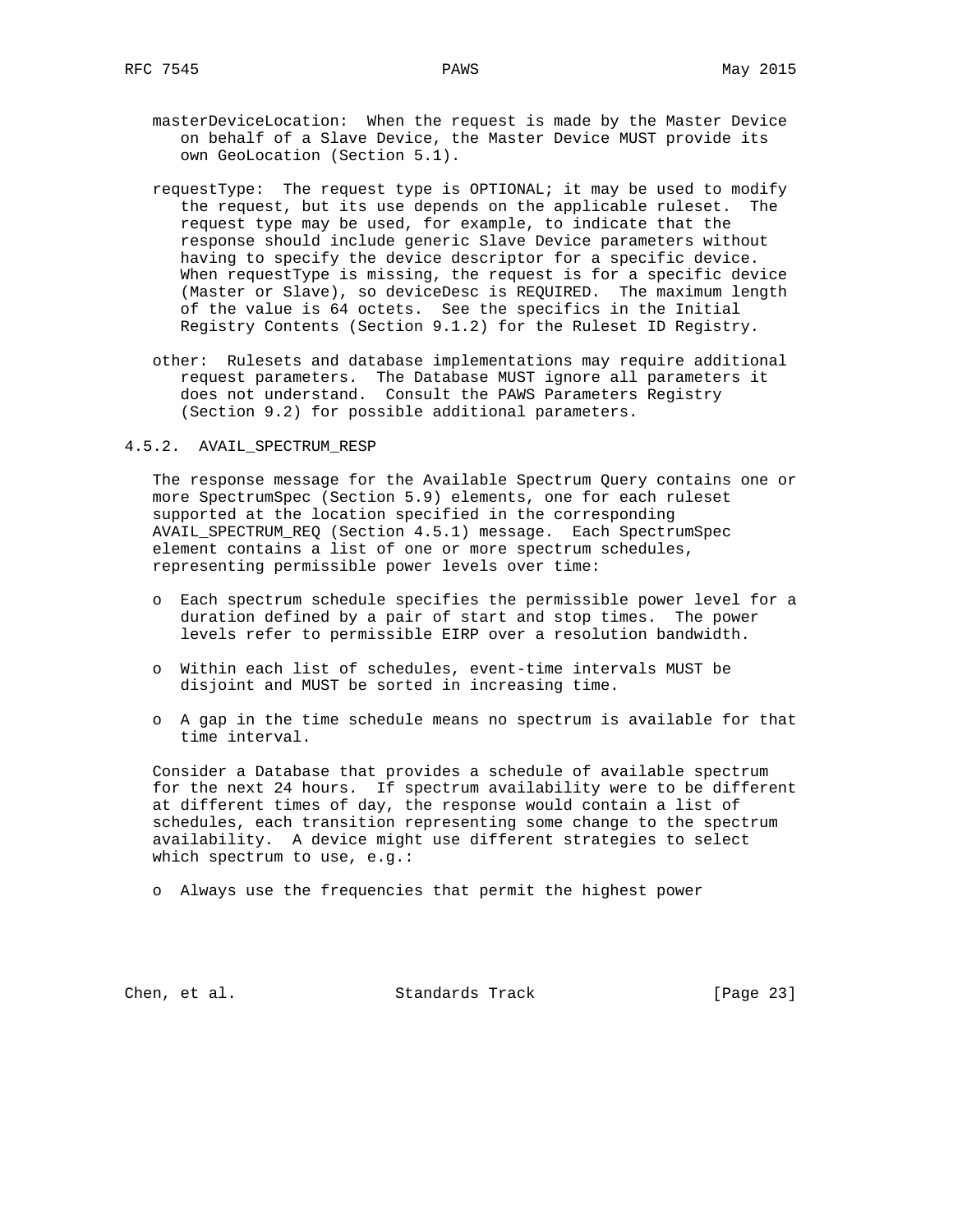- o Use the frequencies that are available for the longest period of time.
- o Just use the first set of frequencies that matches its needs.



Parameters:

- timestamp: Timestamp of the response is expressed in UTC using the form, YYYY-MM-DDThh:mm:ssZ, as defined by "Date and Time on the Internet: Timestamps" [RFC3339]. This can be used by the device as a reference for the start and stop times in the spectrum schedules.
- deviceDesc: The Database MUST include the DeviceDescriptor (Section 5.2) specified in the AVAIL\_SPECTRUM\_REQ message.

Chen, et al. Standards Track [Page 24]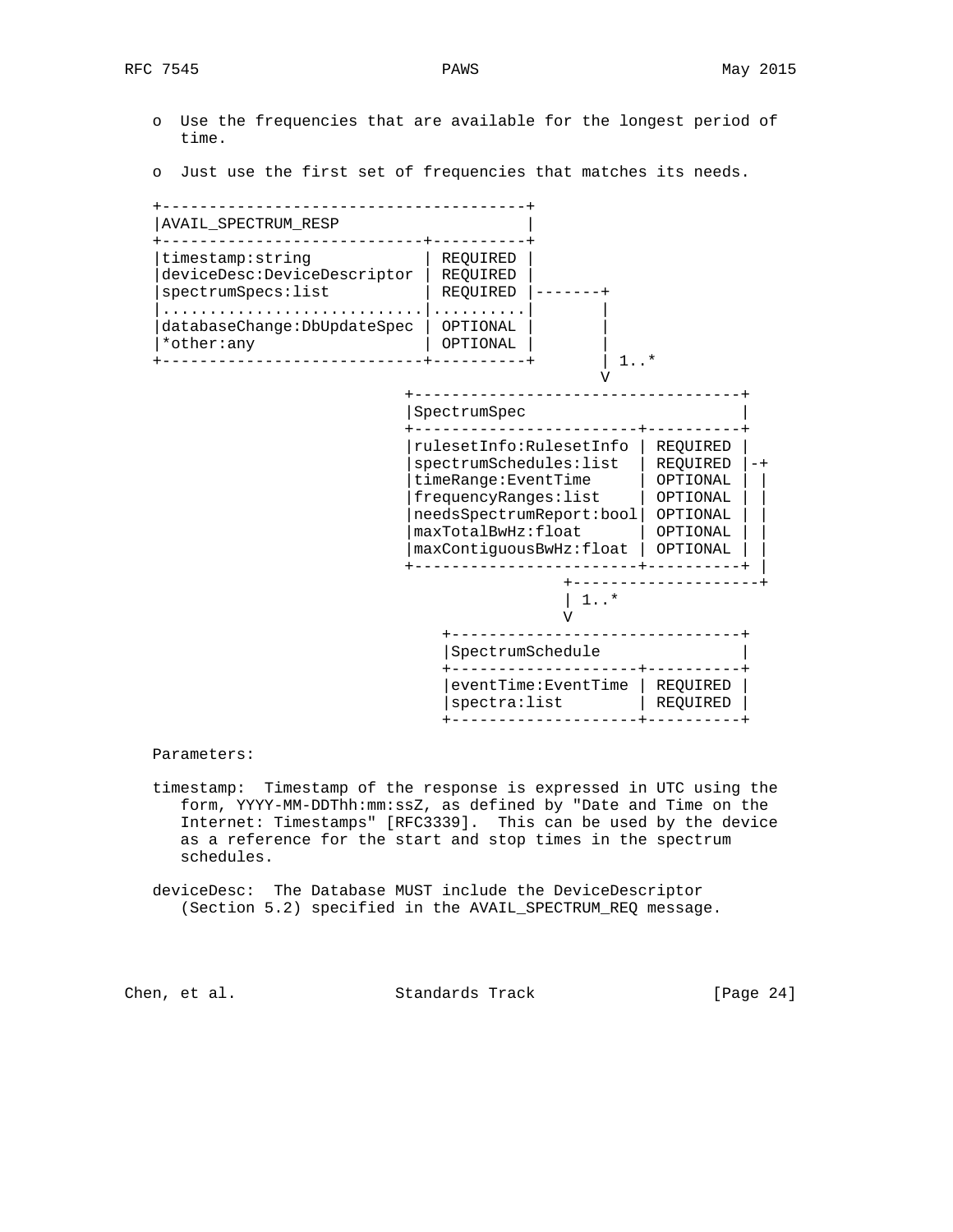- spectrumSpecs: The SpectrumSpec (Section 5.9) list MUST include at least one entry. Each entry contains the schedules of available spectrum for a ruleset. The Database MAY return more than one SpectrumSpec to represent available spectrum for multiple rulesets at the specified location.
- databaseChange: The Database MAY include a DbUpdateSpec (Section 5.7) to notify the device of a change to the database URI, providing one or more alternate database URIs. The device needs to update its preconfigured entry for the responding Database with the alternate Databases listed in the DbUpdateSpec.
- other: Database implementations MAY return additional parameters in the response. The device MUST ignore any parameters that it does not understand. Consult the PAWS Parameters Registry (Section 9.2) for possible additional parameters and requirements they place on the device.
- 4.5.2.1. Update Requirements

 When the stop time specified in the schedule has been reached, the device:

- o MUST obtain a new spectrum-availability schedule, either by using the next one in the list (if provided) or making another Available Spectrum Query (Section 4.5).
- o If the device is unable to contact the Database to obtain a new schedule, it MUST treat this as equivalent to a response with no available spectrum.

 Some rulesets also mandate that a device must obtain a new spectrum availability schedule if the device moves beyond a threshold distance (established by the ruleset) from the actual location and all anticipated location(s) it reported in previous AVAIL\_SPECTRUM\_REQ or AVAIL\_SPECTRUM\_BATCH\_REQ messages (see "maxLocationChange" in RulesetInfo (Section 5.6)). If the device is unable to contact the Database to obtain a new schedule, it MUST treat this as equivalent to a response with no available spectrum.

 NOTE: The ruleset determines required device behavior when spectrum is no longer available. The ruleset also governs whether a device may request and use spectrum at anticipated locations beyond the threshold distance from its current location.

Chen, et al. Standards Track [Page 25]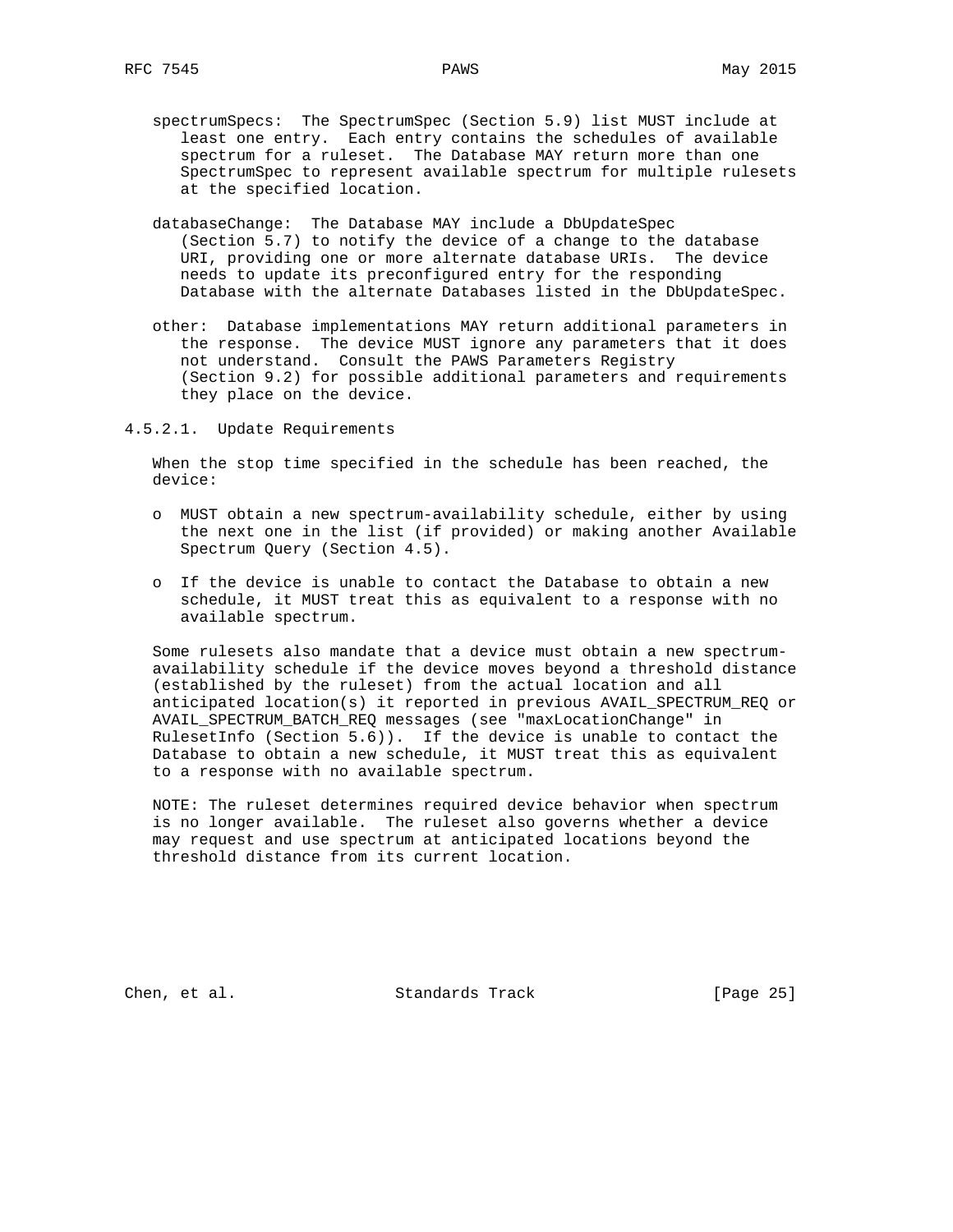## 4.5.3. AVAIL\_SPECTRUM\_BATCH\_REQ

 The Database MAY implement the batch request that allows multiple locations to be specified. This enables a portable Master Device, for example, to get available spectrum for a sequence of anticipated locations using a single request. The Database interprets each location in the batch request as if it were an independent request and returns results consistent with multiple individual AVAIL\_SPECTRUM\_REQ (Section 4.5.1) messages, but it returns these results in a batched response (Section 4.5.4). The request message for the batch Available Spectrum Query protocol MUST include at least one GeoLocation (Section 5.1). If the Database does not implement batch requests, it MUST return an UNIMPLEMENTED error (see Table 1).

 NOTE: Whether anticipated locations are allowed depends on the specified ruleset. A parameter marked as optional may be required by some rulesets.

| deviceDesc:DeviceDescriptor<br>locations: list<br>owner:DeviceOwner<br>antenna:AntennaCharacteristics<br>capabilities:DeviceCapabilities<br>masterDeviceDesc:DeviceDescriptor<br>masterDeviceLocation:GeoLocation<br>requestType: string | see description<br>REOUIRED<br>OPTIONAL<br>OPTIONAL<br>OPTIONAL<br>OPTIONAL<br>see description<br>OPTIONAL |  |
|------------------------------------------------------------------------------------------------------------------------------------------------------------------------------------------------------------------------------------------|------------------------------------------------------------------------------------------------------------|--|
| *other:any                                                                                                                                                                                                                               | .<br>OPTIONAL                                                                                              |  |

Parameters:

 deviceDesc: The DeviceDescriptor (Section 5.2) for the device requesting available spectrum. When the request is made by a Master Device on its own behalf, the descriptor is that of the Master Device, and it is REQUIRED. When the request is made on behalf of a Slave Device, the descriptor is that of the Slave Device, and it is REQUIRED if the "requestType" parameter is not specified. The deviceDesc parameter may be OPTIONAL for some values of requestType.

Chen, et al. Standards Track [Page 26]

 | GeoLocation | +-------------+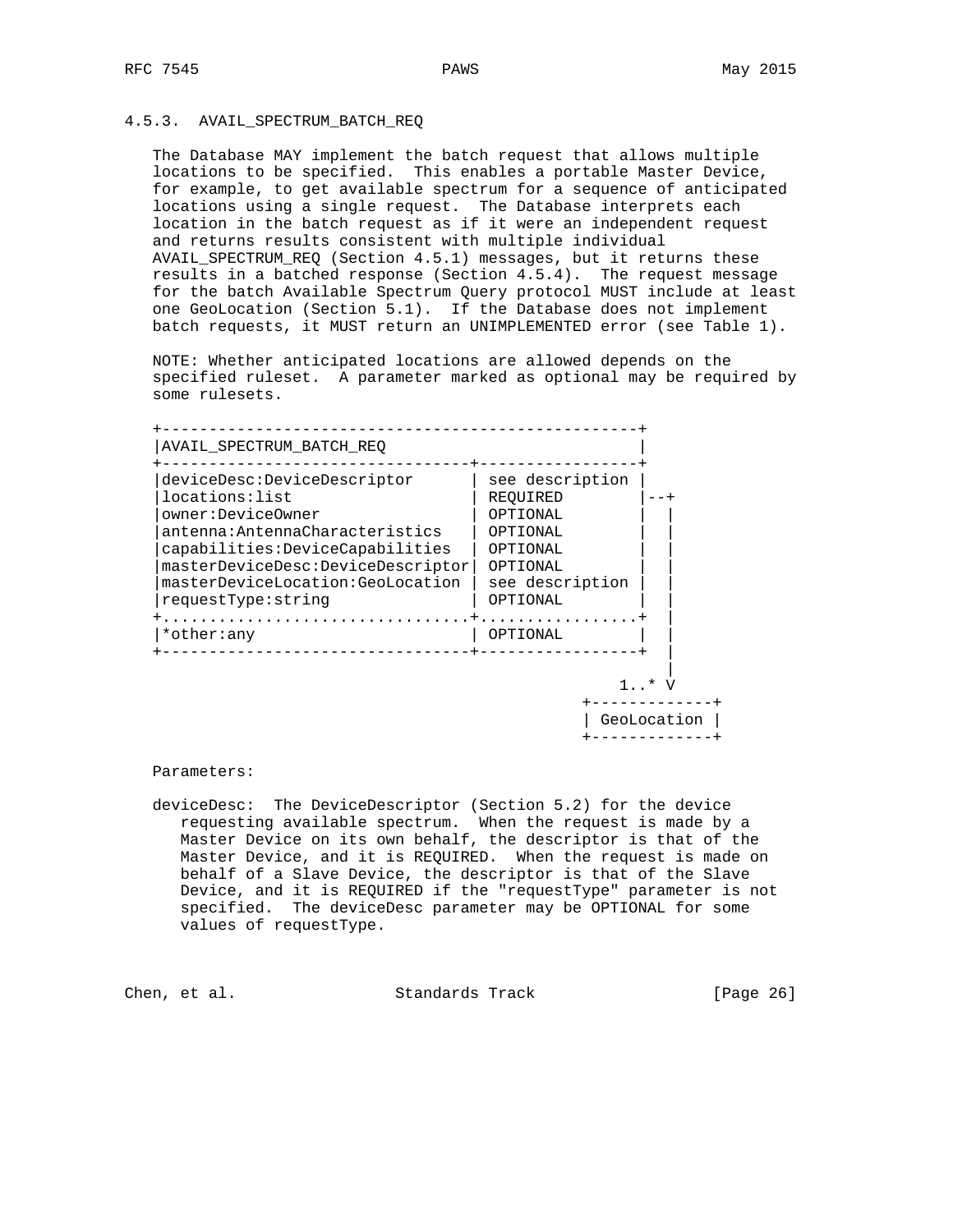- locations: The GeoLocation (Section 5.1) list for the device is REQUIRED. This allows the device to specify its actual location plus additional anticipated locations. At least one location MUST be included. This specification places no upper limit on the number of locations, but the Database MAY restrict the number of locations it supports by returning a response with fewer locations than specified in the request. If the locations specify regions, rather than points, the Database MAY return an error with the UNIMPLEMENTED code (see Table 1), if it does not implement query by region. When the request is made by a Master Device on its own behalf, the locations are those of the Master Device. When the request is made by the Master Device on behalf of a Slave Device, the locations are those of the Slave Device (see also masterDeviceLocation).
- owner: The DeviceOwner (Section 5.5) information MAY be included to register the device with the Database. This enables the device to register and get spectrum-availability information in a single request. Some rulesets mandate registration for specific device types.

antenna: The AntennaCharacteristics (Section 5.3) is OPTIONAL.

- capabilities: The Master Device MAY include its DeviceCapabilities (Section 5.4) to limit the available-spectrum response to the spectrum that is compatible with its capabilities. The Database SHOULD NOT return spectrum that is not compatible with the specified capabilities.
- masterDeviceDesc: When the request is made by the Master Device on behalf of a Slave Device, the Master Device MAY provide its own descriptor.
- masterDeviceLocation: When the request is made by the Master Device on behalf of a Slave Device, the Master Device MUST provide its own GeoLocation (Section 5.1).
- requestType: The request type is an OPTIONAL parameter that may be used to modify the request, but its use depends on the applicable ruleset. The request type may be used, for example, to request generic Slave Device parameters without having to specify the device descriptor for a specific device. When the requestType parameter is missing, the request is for a specific device (Master or Slave), so deviceDesc is REQUIRED. The maximum length is 64 octets. See the ruleset specifics in the Initial Registry Contents (Section 9.1.2) for the Ruleset ID Registry.

Chen, et al. Standards Track [Page 27]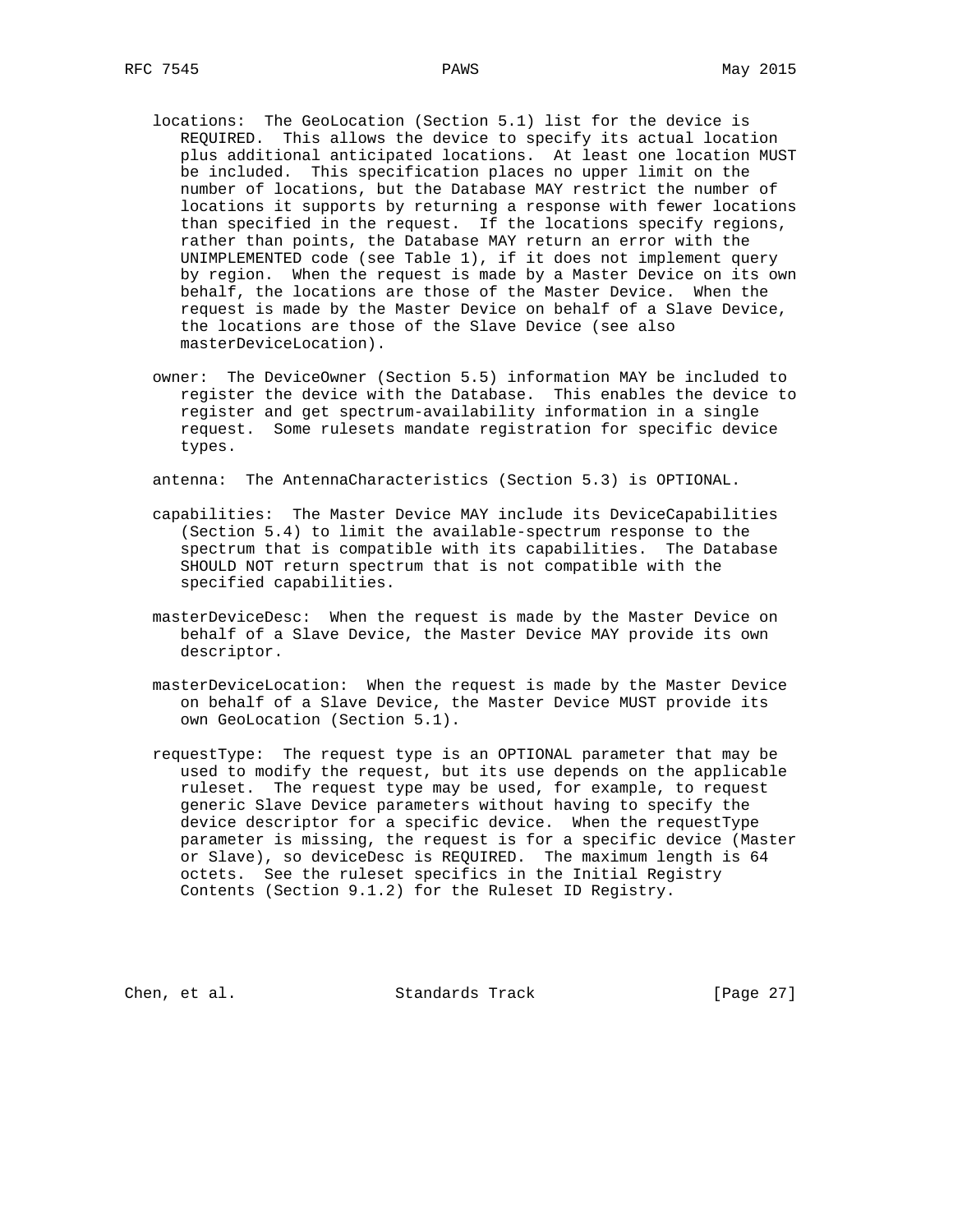other: Rulesets and database implementations may require additional request parameters. The Database MUST ignore all parameters it does not understand. Consult the PAWS Parameters Registry (Section 9.2) for possible additional parameters.

## 4.5.4. AVAIL\_SPECTRUM\_BATCH\_RESP

 The response message for the batch Available Spectrum Query contains a schedule of available spectrum for the device at multiple locations.



+----------------------+----------+

Parameters:

- timestamp: Timestamp of the response of the form, YYYY-MM-DDThh:mm:ssZ, as defined by "Date and Time on the Internet: Timestamps" [RFC3339]. This can be used by the device as a reference for the start and stop times in the spectrum schedules.
- deviceDesc: The Database MUST include the DeviceDescriptor (Section 5.2) specified in the AVAIL\_SPECTRUM\_BATCH\_REQ message.
- geoSpectrumSpecs: The geoSpectrumSpecs (Section 5.15) list is REQUIRED (although it MAY be empty if spectrum is unavailable). For each location, the Database MAY return one or more SpectrumSpecs (Section 5.9) to represent available spectrum for one or more rulesets. The Database MAY return available spectrum for fewer locations than requested. The order of the entries in

Chen, et al. Standards Track [Page 28]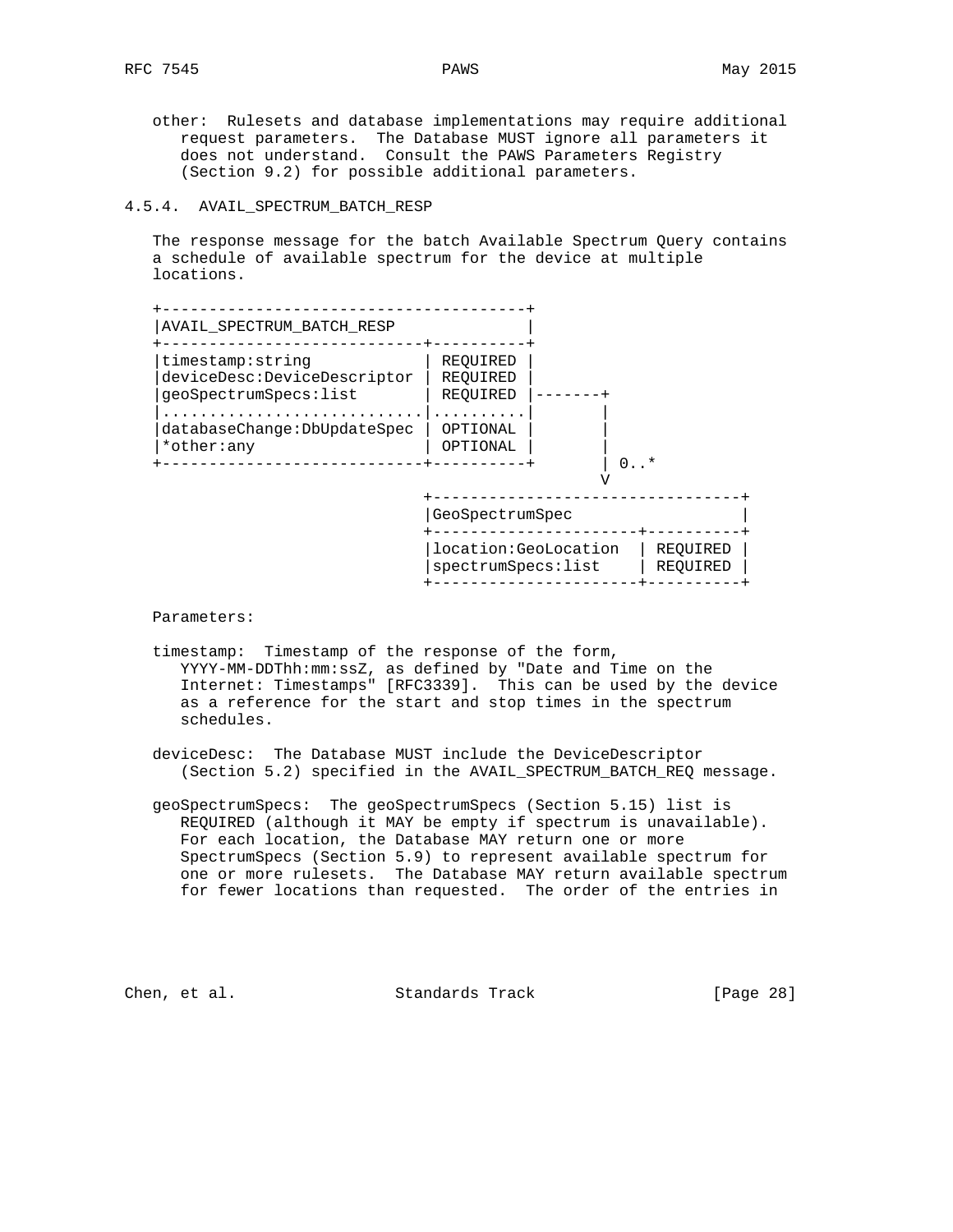the list is not significant, and the device MUST use the location value in each GeoSpectrumSpec entry to match available spectrum to a location.

- databaseChange: The Database MAY include a DbUpdateSpec (Section 5.7) to notify the device of a change to the database URI, providing one or more alternate database URIs. The device needs to update its preconfigured entry for the responding Database with the alternate Databases listed in the DbUpdateSpec.
- other: Database implementations MAY return additional parameters in the response. Consult the PAWS Parameters Registry (Section 9.2) for possible additional parameters and requirements they place on the device.

 See "Update Requirements" (Section 4.5.2.1) for when the device must update its available spectrum data.

4.5.5. SPECTRUM\_USE\_NOTIFY

 The spectrum-use notification message indicates the spectrum anticipated to be used by the device.



Chen, et al. Standards Track [Page 29]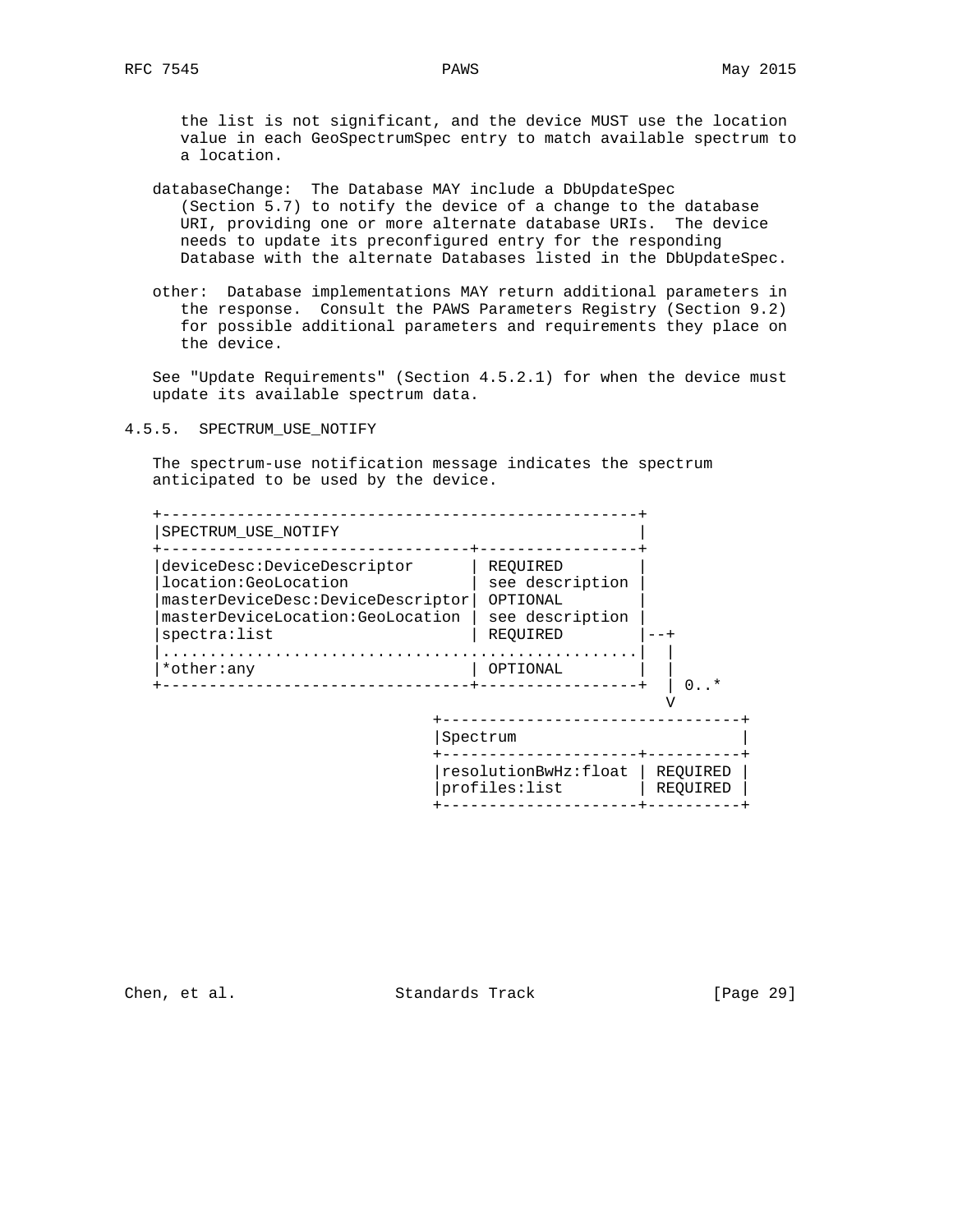Parameters:

- deviceDesc: The DeviceDescriptor (Section 5.2) for the device is REQUIRED.
- location: The GeoLocation (Section 5.1) for the device. When the notification is made by a Master Device on its own behalf, the location is that of the Master Device and is REQUIRED. When the notification is made by a Master Device on behalf of a Slave Device, the location is that of the Slave Device and is OPTIONAL but may be required by some rulesets.
- spectra: The Spectrum (Section 5.11) list is REQUIRED and specifies the spectrum anticipated to be used by the device; this includes profiles of frequencies and power levels. The list MAY be empty, if the device decides not to use any spectrum. For consistency, the resolution bandwidth value, "resolutionBwHz", MUST match that from one of the Spectrum (Section 5.11) elements in the corresponding AVAIL\_SPECTRUM\_RESP message, and the maximum power levels in the Spectrum element MUST be expressed as power (EIRP) over the specified "resolutionBwHz" value. The actual bandwidth to be used (as computed from the start and stop frequencies) MAY be different from the "resolutionBwHz" value. As an example, when the ruleset expresses maximum power spectral density in terms of maximum power over any 100 kHz band, then the "resolutionBwHz" value should be set to 100 kHz, even though the actual bandwidth used can be 20 kHz.
- masterDeviceDesc: When the notification is made by the Master Device on behalf of a Slave Device, the Master Device MAY provide its own descriptor.
- masterDeviceLocation: When the notification is made by the Master Device on behalf of a Slave Device, the Master Device MUST include its own GeoLocation (Section 5.1).
- other: Depending on the ruleset, other parameters may be required. To simplify its logic, the device MAY include the union of all parameters required by all supported rulesets. The Database MUST ignore all parameters it does not understand.

Chen, et al. Standards Track [Page 30]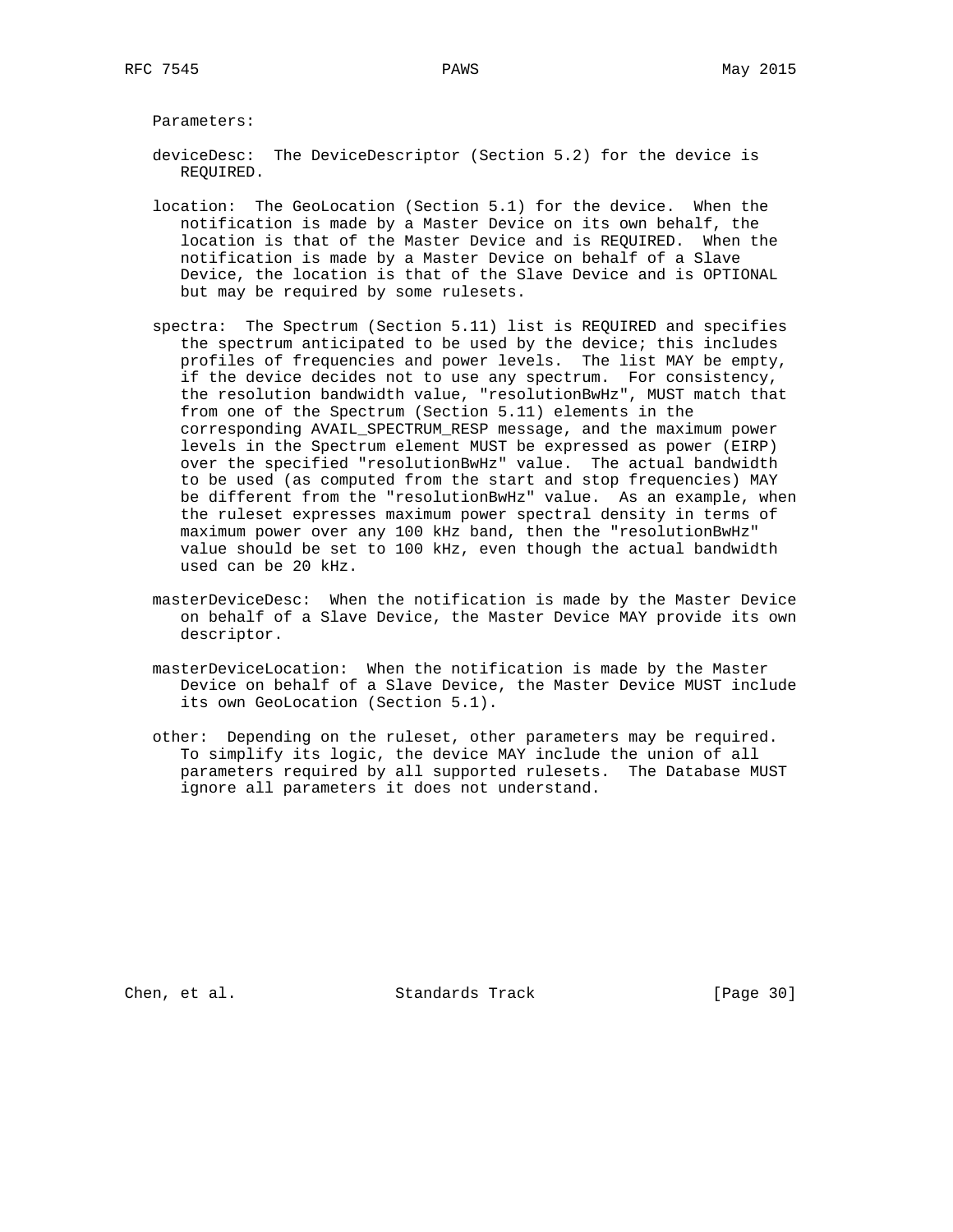#### 4.5.6. SPECTRUM\_USE\_RESP

 The spectrum-use response message simply acknowledges receipt of the notification.

 +---------------------------------------+ |SPECTRUM\_USE\_RESP | +----------------------------+----------+ |databaseChange:DbUpdateSpec | OPTIONAL | |.......................................| |\*other:any | OPTIONAL | +----------------------------+----------+

Parameters:

- databaseChange: The Database MAY include a DbUpdateSpec (Section 5.7) to notify the device of a change to the database URI, providing one or more alternate database URIs. The device needs to update its preconfigured entry for the responding Database with the alternate Databases listed in the DbUpdateSpec.
- other: Database implementations MAY return additional parameters in the response. Consult the PAWS Parameters Registry (Section 9.2) for possible additional parameters.
- 4.6. Device Validation

 A Slave Device needs a Master Device to ask the Database on its behalf for available spectrum. Depending on the ruleset, the Master Device also must validate with the Database that the Slave Device is permitted to operate. When the ruleset allows a Master Device to "cache" the available spectrum for a period of time, the Master Device may use the simpler Device Validation component, instead of the full Available Spectrum Query component, to validate a Slave Device.

 When validating one or more Slave Devices, the Master Device sends the Database a request that includes the device identifier -- and any other parameters required by the ruleset -- for each Slave Device. The Database MUST return a response with an entry for each device to indicate whether it is permitted to use the spectrum.

 A typical sequence for using the Device Validation request is illustrated in Figure 5, where the Master Device already has a valid set of available spectrum for Slave Devices. Note that the communication and protocol between the Slave Device and Master Device are outside the scope of this document.

Chen, et al. Standards Track [Page 31]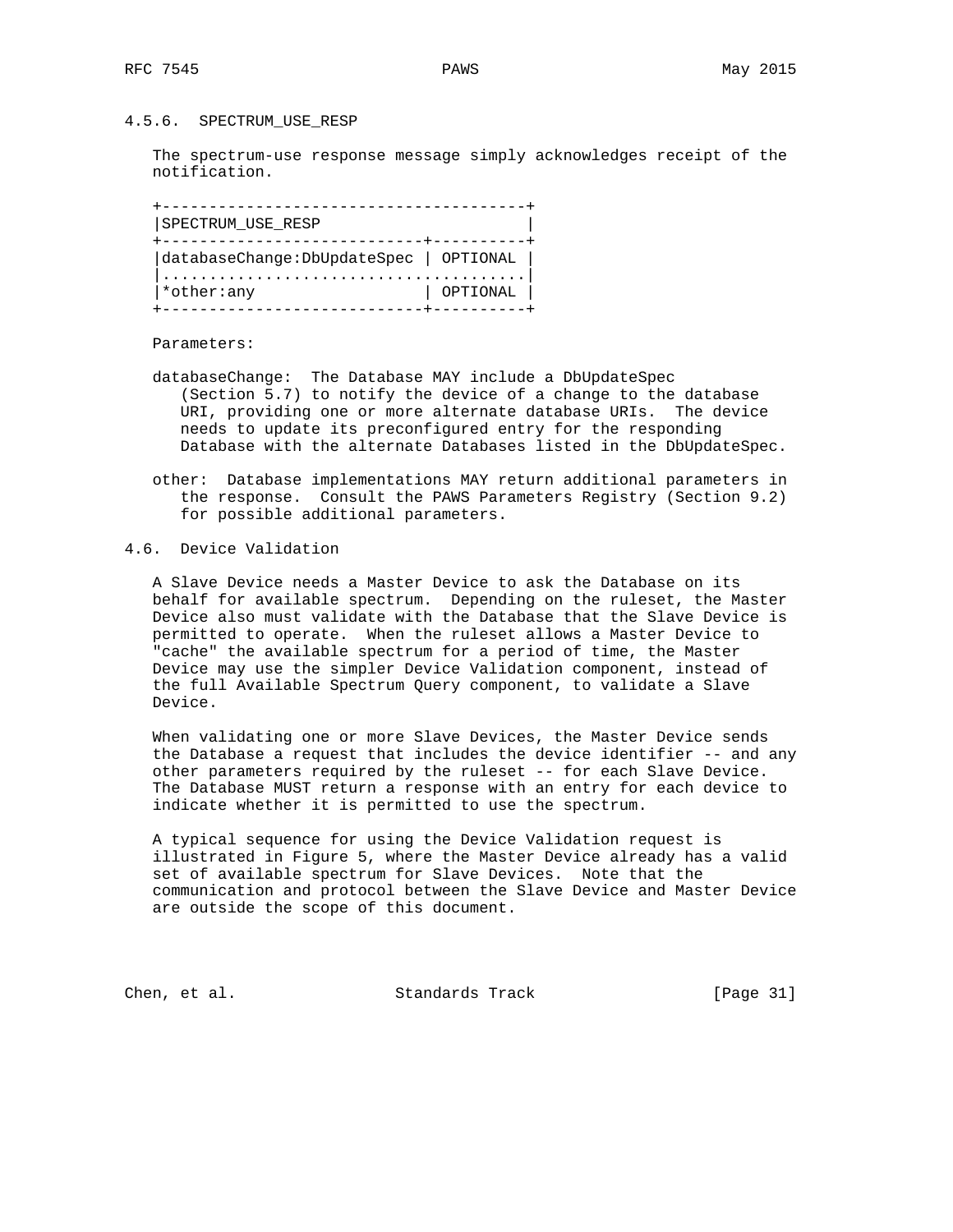- o DEV\_VALID\_REQ (Section 4.6.1) is the device-validation request message.
- o DEV\_VALID\_RESP (Section 4.6.2) is the device-validation response message.



Figure 5

# 4.6.1. DEV\_VALID\_REQ

 This request is used by a Master Device to determine which Slave Devices are permitted to operate.

| deviceDescs:list<br>masterDeviceDesc:DeviceDescriptor | REOUIRED<br>OPTIONAL |  |
|-------------------------------------------------------|----------------------|--|
|                                                       |                      |  |

Chen, et al. Standards Track [Page 32]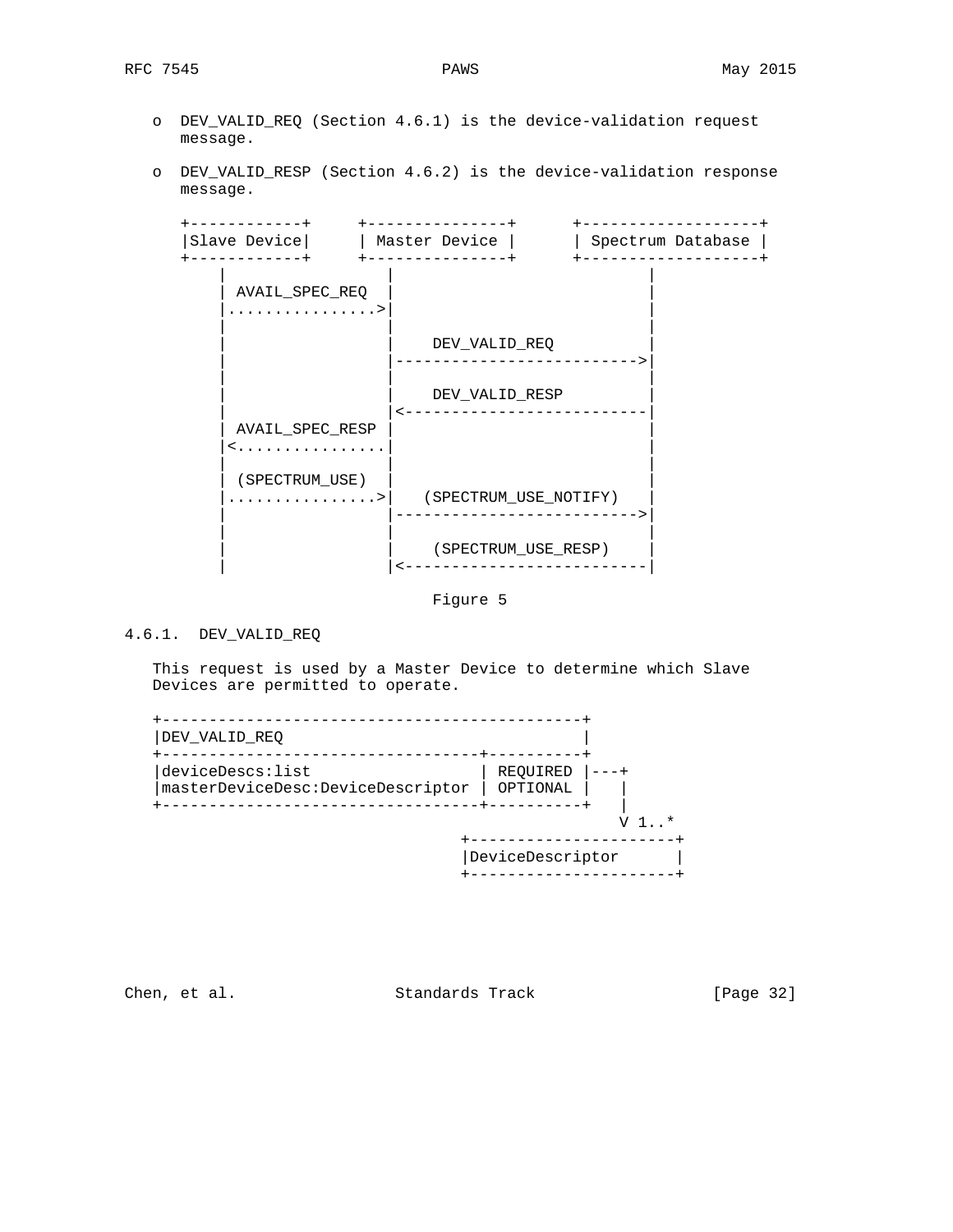Parameters:

 deviceDescs: A DeviceDescriptor (Section 5.2) list is REQUIRED; it specifies the list of Slave Devices that are to be validated.

masterDeviceDesc: The Master Device MAY provide its own descriptor.

## 4.6.2. DEV\_VALID\_RESP

| DEV VALID RESP                                        |                                               |                      |
|-------------------------------------------------------|-----------------------------------------------|----------------------|
| deviceValidities:list<br>databaseChange: DbUpdateSpec | REOUIRED<br>OPTIONAL                          |                      |
|                                                       | $1 *$                                         |                      |
|                                                       | DeviceValidity<br>deviceDesc:DeviceDescriptor | REOUIRED             |
|                                                       | isValid:boolean<br>reason: string             | REOUIRED<br>OPTIONAL |

Parameters:

- deviceValidities: A DeviceValidities (Section 5.16) list is REQUIRED to report the list of Slave Devices and whether each listed device is valid. The number of entries MUST match the number of DeviceDescriptors (Section 5.2) listed in the DEV\_VALID\_REQ message.
- databaseChange: The Database MAY include a DbUpdateSpec (Section 5.7) to notify the device of a change to the database URI, providing one or more alternate database URIs. The device needs to update its preconfigured entry for the responding Database with the alternate Databases listed in the DbUpdateSpec.

Chen, et al. Standards Track [Page 33]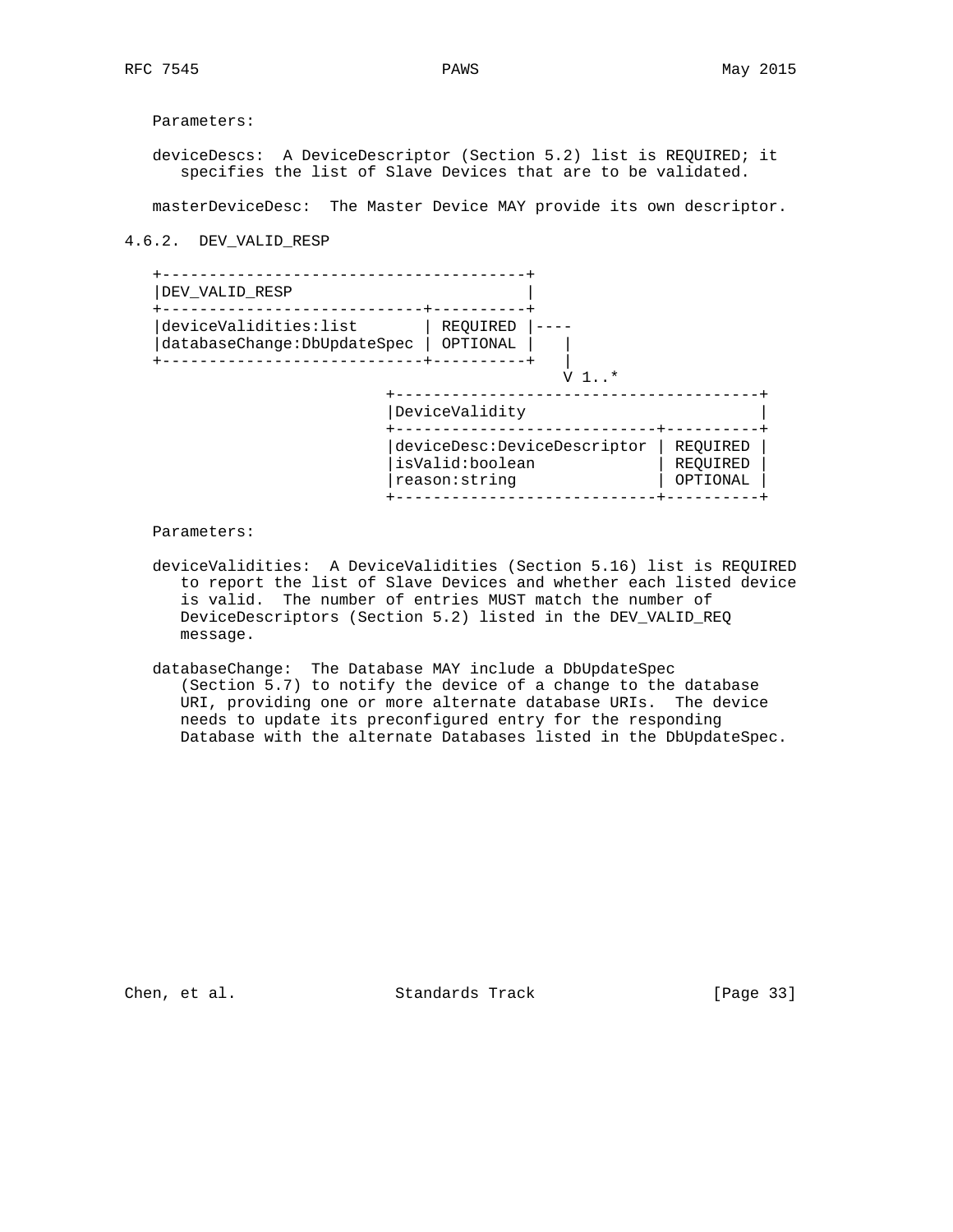# 5. Protocol Parameters

 This section presents more details of the parameters that make up the PAWS request and response messages. It also includes a subsection that defines response codes.

## 5.1. GeoLocation

GeoLocation is used to specify one of the following:

- o a single point with optional uncertainty
- o a region described by a polygon

 These are represented using geometric shapes defined in Section 5 of "GEOPRIV Presence Information Data Format Location Object" [RFC5491], where:

- o A "point" with uncertainty is represented using the Ellipse shape.
- o A region is represented using the Polygon shape.

 The coordinates are expressed using the WGS84 datum [WGS-84], and units are degrees or meters. GeoLocation MAY also include a confidence level, expressed as a percentage. The confidence and uncertainty parameters may be required by some rulesets (see also [RFC7459]).

Chen, et al. Standards Track [Page 34]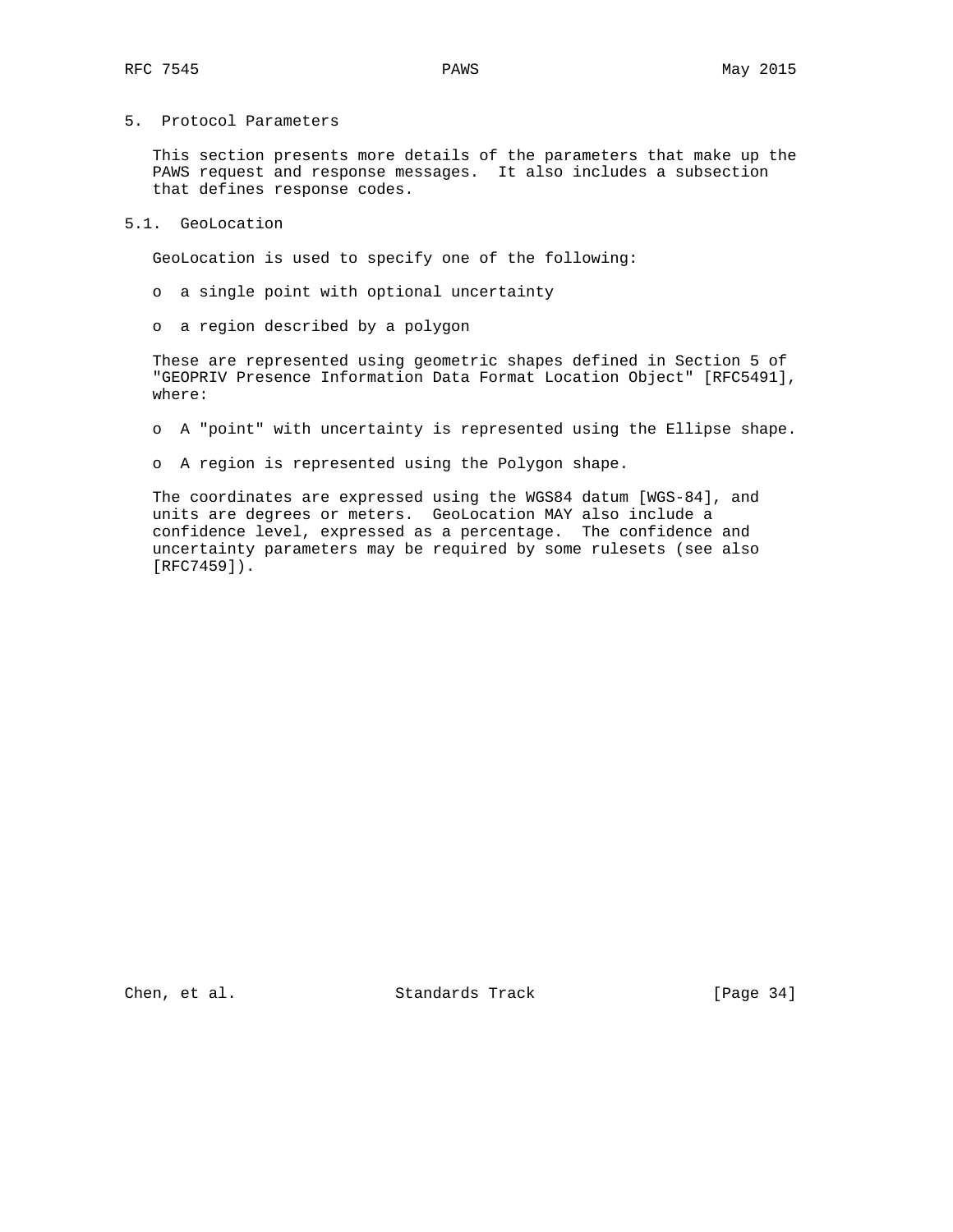The data model for GeoLocation is illustrated below:

 +------------------------------------+ |GeoLocation | +------------------+-----------------+ |point:Ellipse | see description | |region:Polygon | see description | |confidence:int | OPTIONAL | +------------------+-----------------+ Note: Point and region are mutually exclusive. Exactly one must be present. +-------------------------------+ |Ellipse | .<br>+---------------------+----------+ |center:Point | REQUIRED |--+ |semiMajorAxis:float | OPTIONAL | | |semiMinorAxis:float | OPTIONAL | | |orientation:float | OPTIONAL | | +--------------------+----------+ v +---------------------------+ |Point | +----------------+----------+ |latitude:float | REQUIRED | |longitude:float | REQUIRED | +----------------+----------+ +-------------------------------+ |Polygon | +-------------------+-----------+ 4..\* +---------------------------+ |exterior:list | REQUIRED |------>|Point +-------------------+-----------+ +----------------+----------+ |latitude:float | REQUIRED | |longitude:float | REQUIRED | +----------------+----------+

## Parameters:

- point: If present, it specifies the GeoLocation as a point. Paradoxically, a "point" is parameterized using an Ellipse, where the center represents the location of the point and the distances along the major and minor axes represent the uncertainty. The uncertainty values may be required, depending on the ruleset. Exactly one of "point" or "region" MUST be present.
- region: If present, it specifies the GeoLocation as a region. Exactly one of "point" or "region" MUST be present.

Chen, et al. Standards Track [Page 35]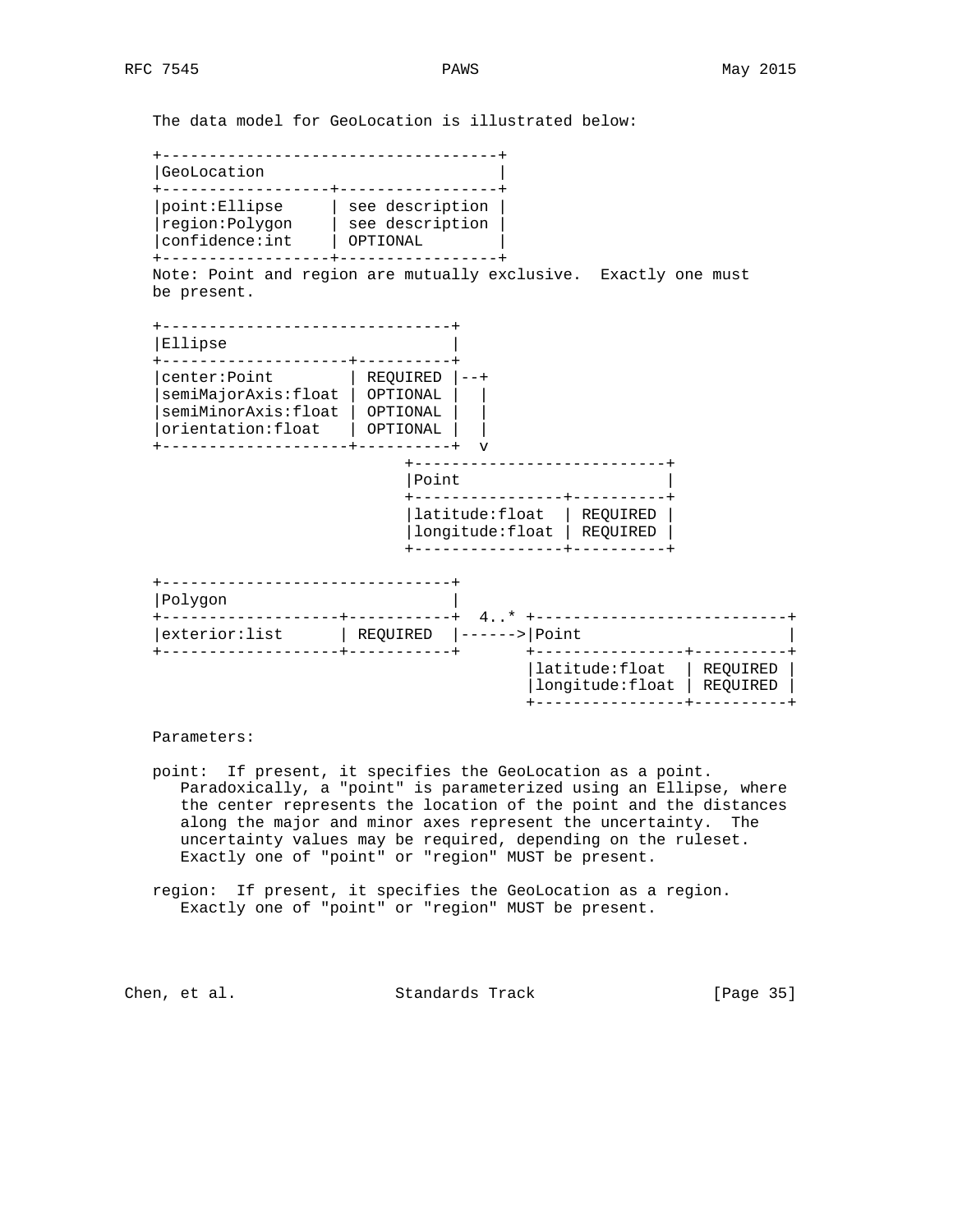- center: The center refers to the location of a GeoLocation point and is represented as the center of an ellipse.
- latitude, longitude: Floating-point numbers that express the latitude and longitude in degrees using the WGS84 datum [WGS-84].
- semiMajorAxis, semiMinorAxis: This OPTIONAL parameter expresses the location uncertainty, in meters. It is parameterized using distances along the major and minor axes of the ellipse. The default value for each parameter is 0.
- orientation: This defines the orientation of the ellipse, expressed as the rotation, in degrees, of the semi-major axis from North towards the East. For example, when the uncertainty is greatest along the North-South direction, orientation is 0 degrees; conversely, if the uncertainty is greatest along the East-West direction, orientation is 90 degrees. When orientation is not present, the default value is 0.
- exterior: When GeoLocation describes a region, the "exterior" parameter refers to a list of latitude and longitude points that represents the vertices of a polygon. The first and last points MUST be the same. Thus, a minimum of 4 points is required. The following polygon restrictions from [RFC5491] apply:
	- \* A connecting line SHALL NOT cross another connecting line of the same polygon.
	- \* The vertices MUST be defined in a counter-clockwise direction, looking at them from above.
	- \* The edges of a polygon are defined by the shortest path between two points in space (not a geodesic curve). Consequently, the length between two adjacent vertices SHOULD be restricted to a maximum of 130 km.
	- \* Polygon shapes SHOULD be restricted to a maximum of 15 vertices (16 points that includes the repeated vertex).

Additionally, all vertices are assumed to be at the same altitude.

 confidence: The location confidence level, as a percentage, MAY be provided. When this parameter is not provided, the default value is 95. Valid values range from 0 to 100, but, in practice, 100% confidence is not achievable. The confidence value is meaningful only when GeoLocation refers to a point with uncertainty.

Chen, et al. Standards Track [Page 36]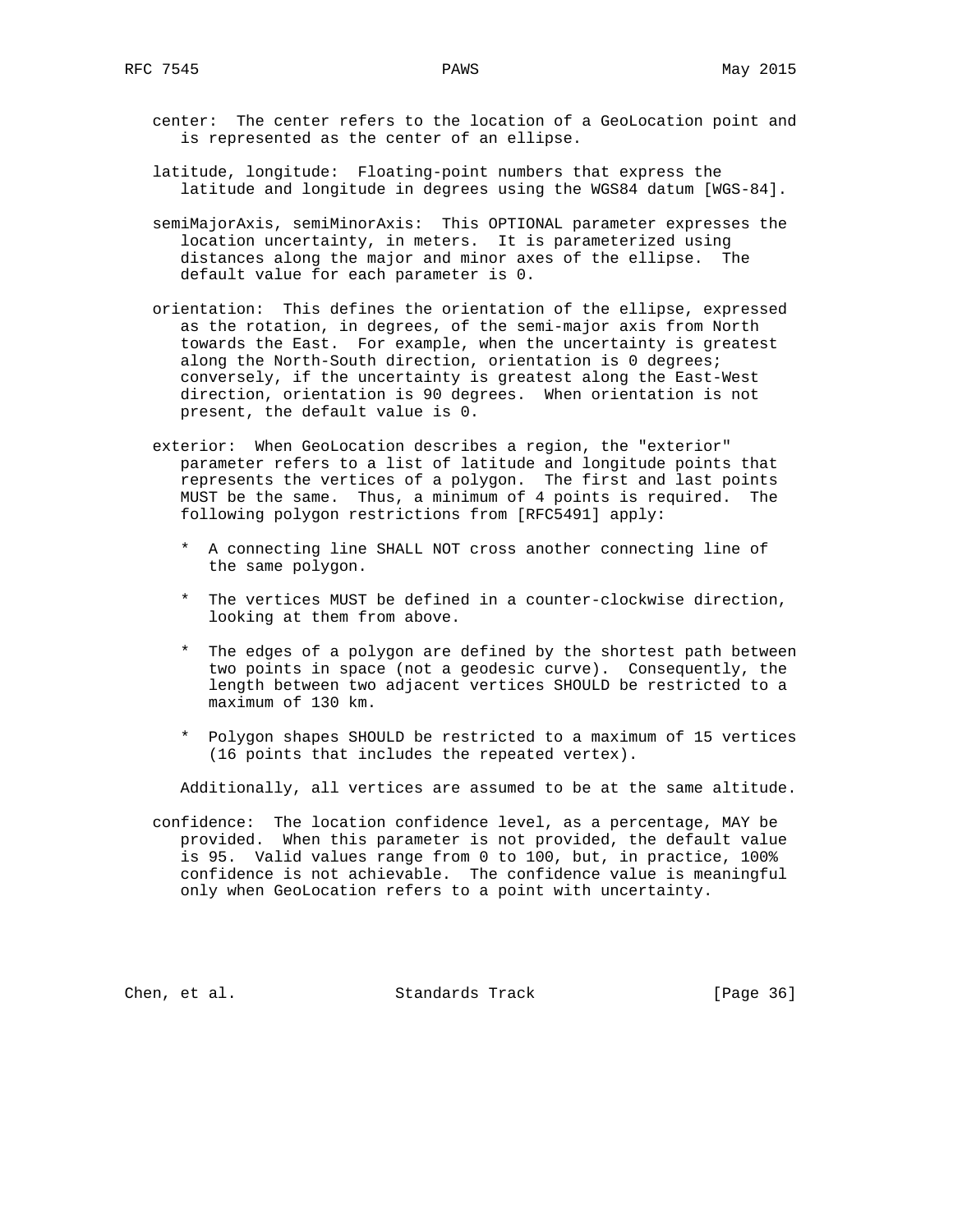## 5.2. DeviceDescriptor

 The device descriptor contains parameters that identify the specific device, such as its manufacturer serial number, manufacturer's ID, and any other device characteristics required by ruleset.

| serialNumber:string    | OPTIONAL |                   |
|------------------------|----------|-------------------|
| manufacturerId: string | OPTIONAL |                   |
|                        |          |                   |
| modelId:string         | OPTIONAL | $\perp$ . $\star$ |
| rulesetIds:list        | OPTIONAL | ----->strinq      |

Parameters:

- serialNumber: The manufacturer's device serial number is OPTIONAL, although rulesets typically require it. Its maximum length is 64 octets.
- manufacturerId: The manufacturer's ID is OPTIONAL but may be required by some rulesets. This represents the name of the device manufacturer, and therefore ought to be consistent across all devices from the same manufacturer and distinct from that of other manufacturers. Its maximum length is 64 octets.
- modelId: The device's model ID is OPTIONAL but may be required by some rulesets. Its maximum length is 64 octets.
- rulesetIds: The list of identifiers for rulesets supported by the device (see Ruleset ID Registry (Section 9.1)). A Database MAY require that the device provides this list before servicing the device requests. If the Database supports none of the rulesets specified in the list, the Database MAY refuse to service the device requests. See RulesetInfo (Section 5.6) for discussion on ruleset identifiers. If present, the list MUST contain at least one entry.
- other: Depending on the ruleset, other parameters may be required. The Database MUST ignore all parameters in the message it does not understand. See PAWS Parameters Registry (Section 9.2) for additional valid parameters and for the process for extending the message with more parameters. Additionally, see PAWS Ruleset ID Registry (Section 9.1) for the valid set of parameters for each ruleset.

Chen, et al. Standards Track [Page 37]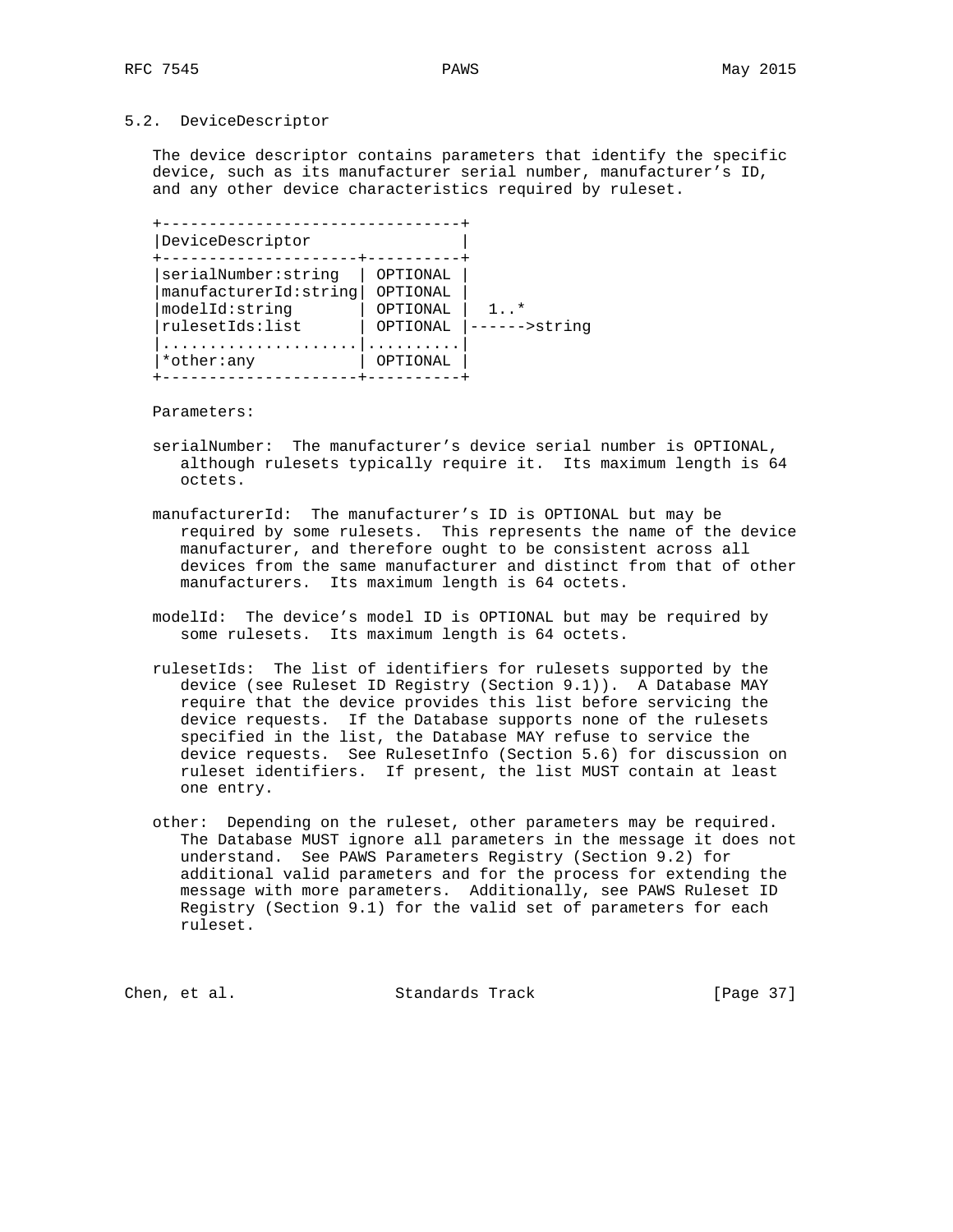# 5.3. AntennaCharacteristics

 Antenna characteristics provide additional information, such as the antenna height, antenna type, etc. Whether antenna characteristics must be provided in a request depends on the device type and ruleset. Additionally, a parameter marked as optional may be required by some rulesets.



Parameters:

 height: The antenna height in meters. Note that the height may be negative.

heightType: Valid values are:

AGL - Above Ground Level (default)

AMSL - Above Mean Sea Level

heightUncertainty: The height uncertainty in meters.

 NOTE: Depending on the ruleset, additional antenna characteristics may be required, such as:

o antenna direction

- o antenna radiation pattern
- o antenna gain
- o antenna polarization

 These are not defined by the base protocol but may be added to the PAWS Parameters Registry, as needed.

Chen, et al. Standards Track [Page 38]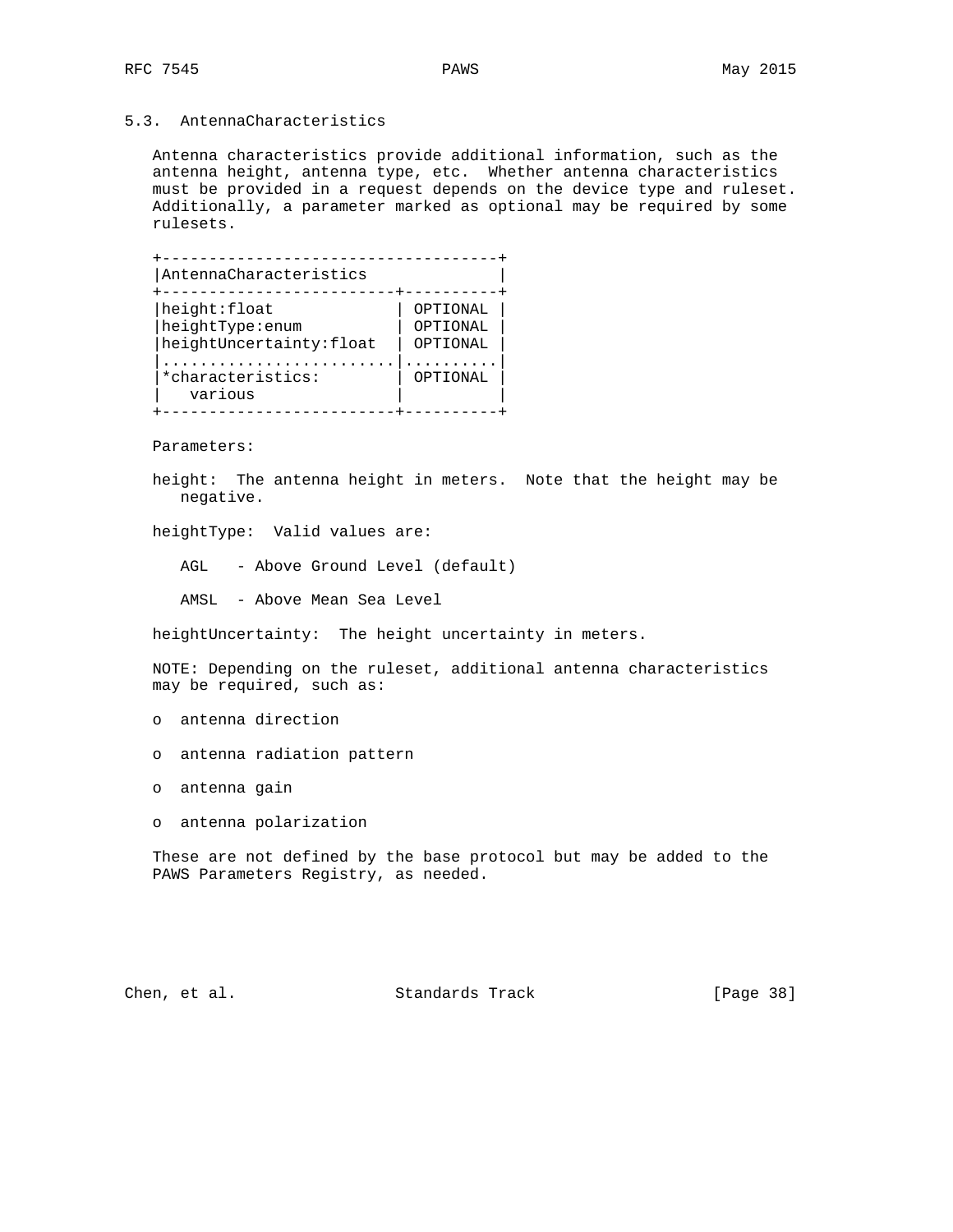# 5.4. DeviceCapabilities

 Device capabilities provide additional information that may be used by the device to provide additional information to the Database that can help it to determine available spectrum. If the Database does not support device capabilities, it MUST ignore the parameter altogether.

| DeviceCapabilities    |                                                 |          |                      |
|-----------------------|-------------------------------------------------|----------|----------------------|
| frequencyRanges: list |                                                 | OPTIONAL |                      |
| *other:any            |                                                 | OPTIONAL |                      |
|                       |                                                 |          | $\cdot$ $\cdot$      |
|                       | FrequencyRange<br>startHz:float<br>stopHz:float |          |                      |
|                       |                                                 |          | REOUIRED<br>REOUIRED |

Parameters:

- frequencyRanges: Optional FrequencyRange (Section 5.13) list. Each FrequencyRange element contains start and stop frequencies in which the device can operate. When specified, the Database SHOULD NOT return available spectrum that falls outside these ranges.
- other Consult the PAWS Parameters Registry (Section 9.2) for possible additional parameters. The Database MUST ignore all parameters it does not understand.
- 5.5. DeviceOwner

 DeviceOwner contains information on device ownership that is provided as part of device registration. Some rulesets may require additional parameters.

| DeviceOwner     |          |
|-----------------|----------|
| owner: vcard    | REQUIRED |
| operator: vcard | OPTIONAL |

Chen, et al. Standards Track [Page 39]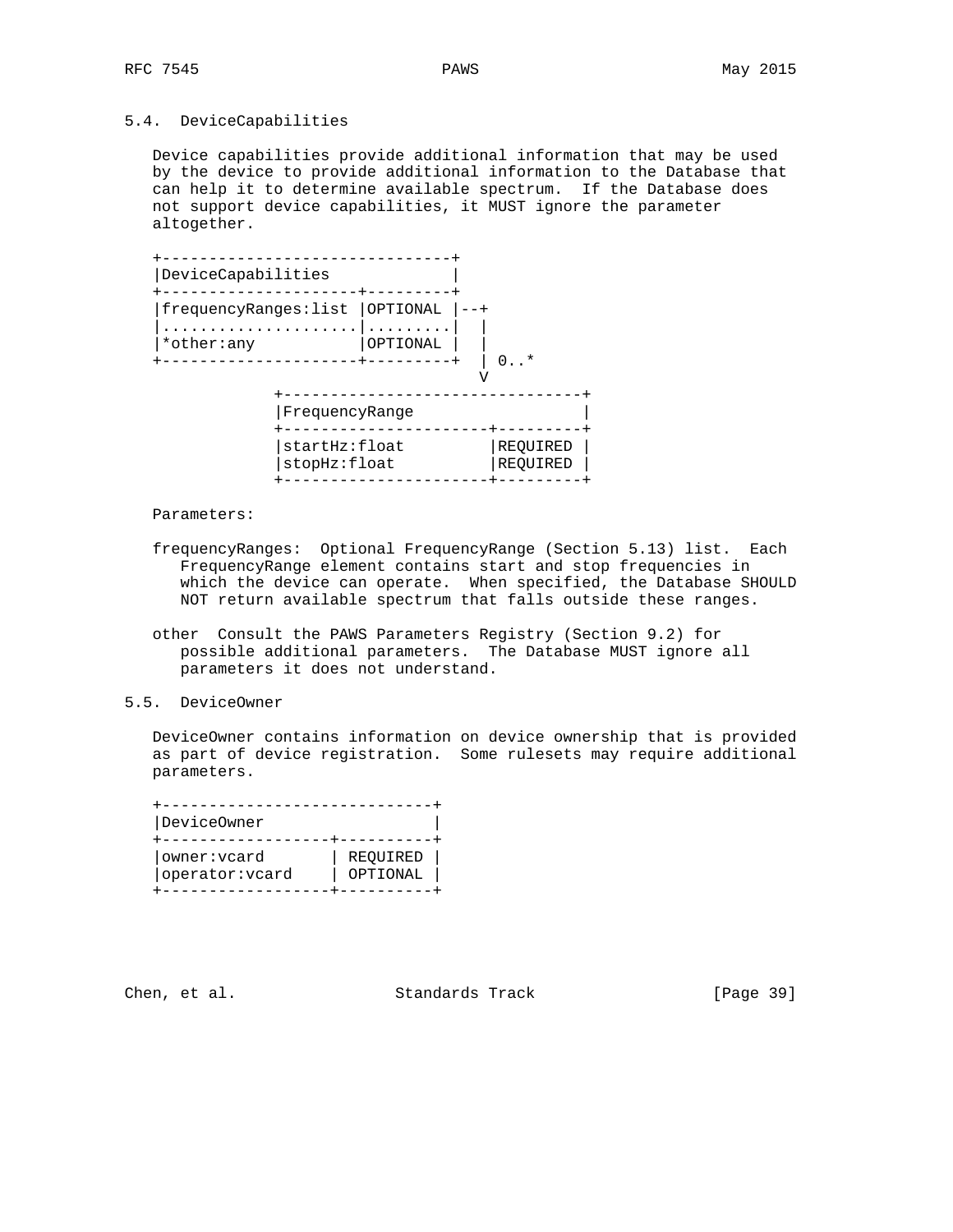Parameters:

- owner: The vCard contact information for the individual or business that owns the device is REQUIRED.
- operator: The vCard contact information for the device operator is OPTIONAL but may be required by specific rulesets.

 See PAWS Ruleset ID Registry (Section 9.1) for ruleset-specific requirements on mandatory vCard properties. Depending on the ruleset, the Database may be required to validate the device-owner information. In these cases, the Database MUST respond with an INVALID\_VALUE error (see "Error Codes" (Section 5.17)) if validation fails.

 All contact information MUST be expressed using the structure defined by the "vCard Format Specification" [RFC6350], encoded in JSON [RFC7095]. Note that the vCard specification defines maximum lengths for each parameter.

#### 5.6. RulesetInfo

 RulesetInfo contains parameters for the ruleset of a regulatory domain that is communicated using the Initialization (Section 4.3), Device Registration (Section 4.4), and Available Spectrum Query (Section 4.5) components.

| RulesetInfo              |                 |
|--------------------------|-----------------|
|                          |                 |
| authority: string        | REOUIRED        |
| rulesetId: string        | REOUIRED        |
| maxLocationChange: float | see description |
| maxPollingSecs:int       | see description |
|                          |                 |
| *other:any               | OPTIONAL        |

Parameters:

 authority: A string that indicates the regulatory domain to which the ruleset applies is REQUIRED. It will normally be a 2-letter country code defined by Country Codes - ISO 3166 [ISO3166-1].

Chen, et al. Standards Track [Page 40]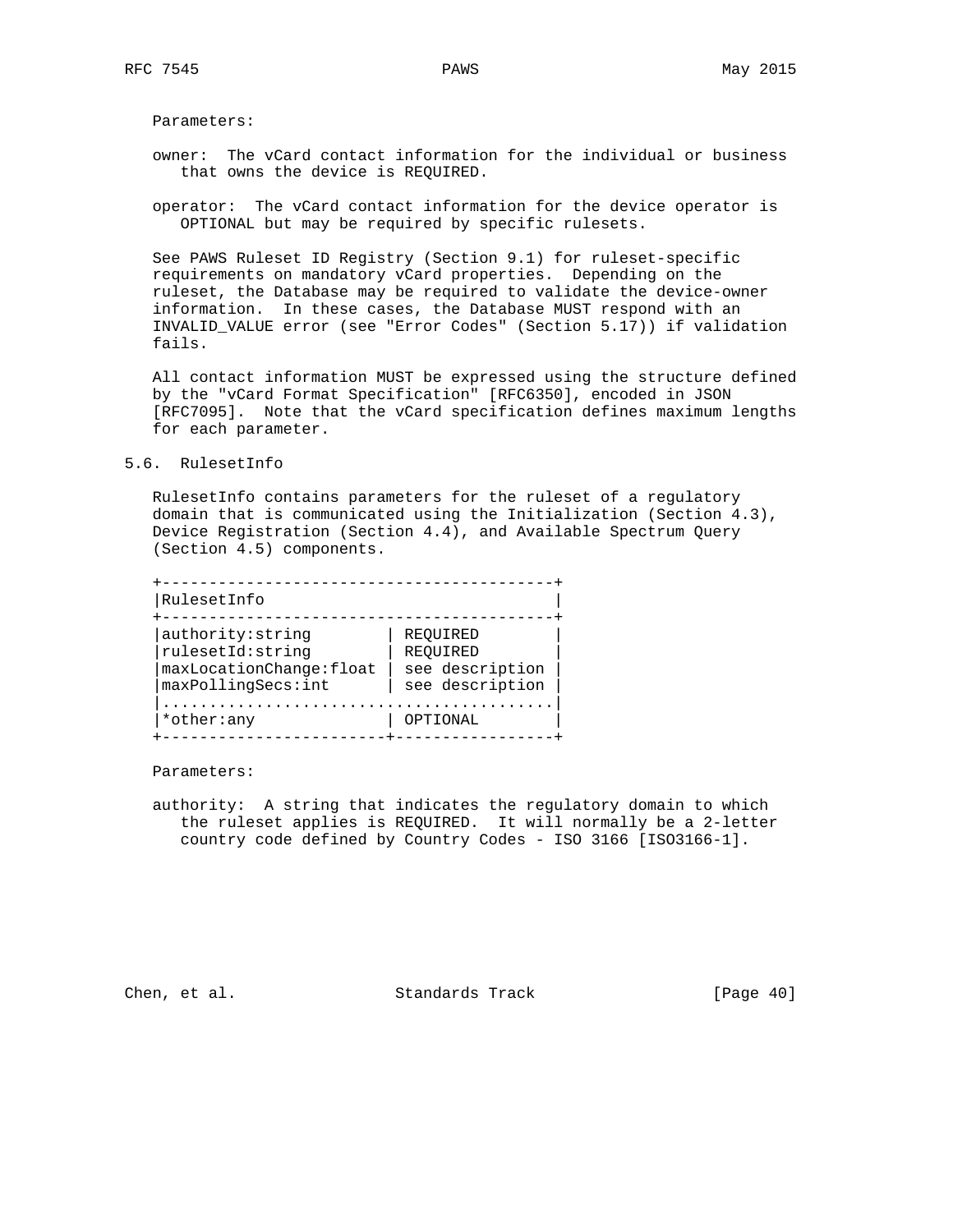- rulesetId: The ID of a ruleset for the specified authority (see Ruleset ID Registry (Section 9.1)). The device can use this to determine additional device behavior required by the associated ruleset. To define new ruleset IDs, see "Defining Ruleset Identifiers" (Section 8.1).
- maxLocationChange: The maximum location change in meters is REQUIRED for the Initialization Response (Section 4.3.2), but OPTIONAL otherwise. Some regulatory domains mandate that, when the device changes location by more than this specified distance, it contact the Database to get the available spectrum for the new location. If this value is provided by the Database within the context of an Available Spectrum Response (Section 4.5.2), it takes precedence over the value within the Initialization Response (Section 4.3.2).
- maxPollingSecs: The maximum duration, in seconds, between requests for available spectrum is REQUIRED for the Initialization Response (Section 4.3.2), but OPTIONAL otherwise. The device MUST contact the Database to get available spectrum no less frequently than this duration. If this value is provided within the context of an Available Spectrum Response (Section 4.5.2), it takes precedence over the value within the Initialization Response (Section 4.3.2).
- other: Depending on the ruleset, other parameters may be required. The device MUST ignore all parameters in the message it does not understand. Consult the PAWS Parameters Registry (Section 9.2) for possible additional parameters.
- 5.7. DbUpdateSpec

 This element is provided by the Database to notify devices of an upcoming change to the database URI.

| DbUpdateSpec    |                      |                           |                      |
|-----------------|----------------------|---------------------------|----------------------|
| databases: list | REQUIRED<br>-------- | > DatabaseSpec            |                      |
|                 |                      | name:string<br>uri:string | REOUIRED<br>REQUIRED |

Parameters:

 databases: List of one or more DatabaseSpec (Section 5.8) entries. A device needs to update its preconfigured entry for the responding Database with the alternate Databases listed in the DbUpdateSpec.

Chen, et al. Standards Track [Page 41]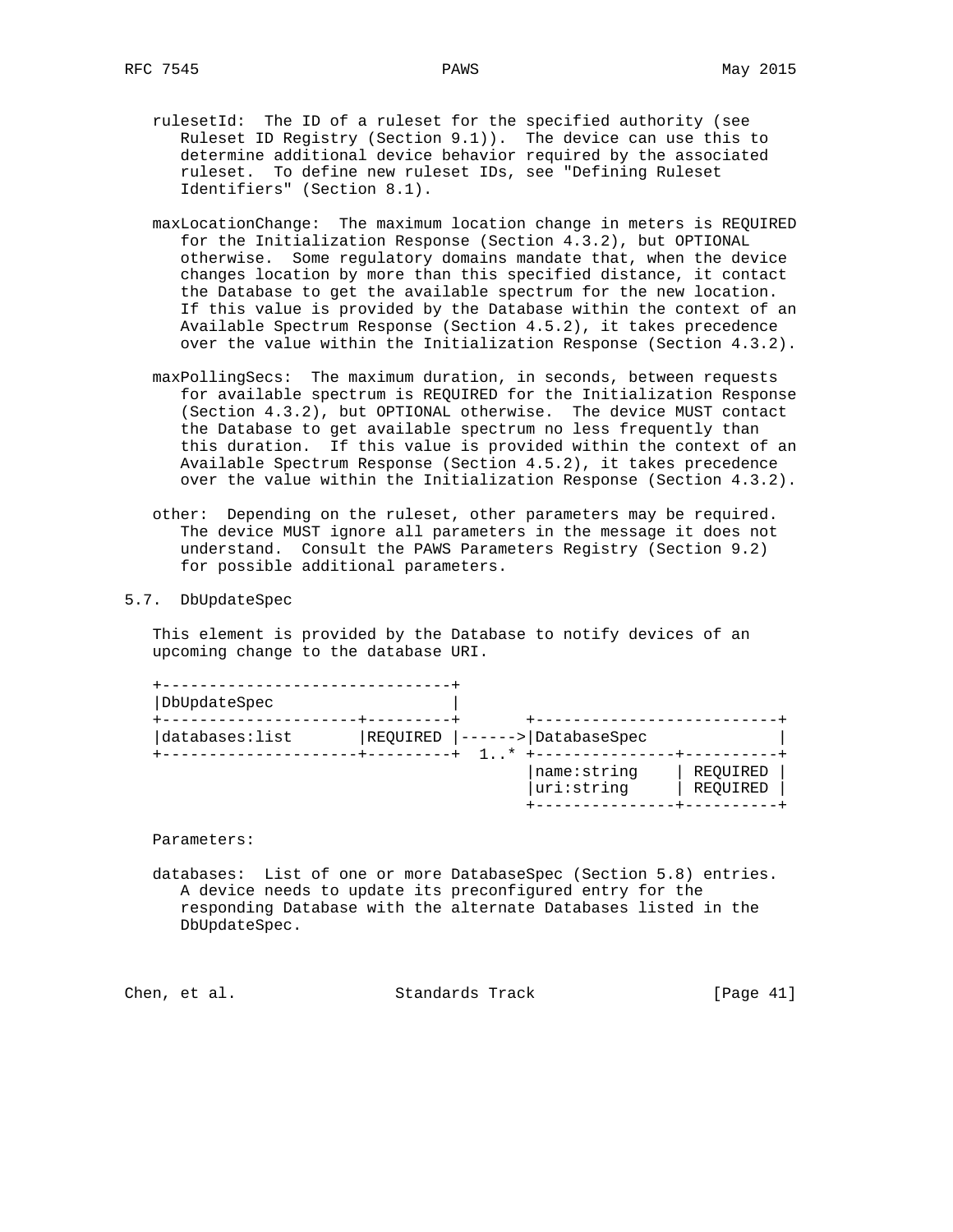# 5.8. DatabaseSpec

This element contains the name and URI of a Database.

| DatabaseSpec |          |
|--------------|----------|
| name:string  | REOUIRED |
| uri:string   | REOUIRED |

Parameters:

name: The display name. Its maximum length is 64 octets.

- uri: The corresponding URI of the Database. Its maximum length is 1024 octets.
- 5.9. SpectrumSpec

 The SpectrumSpec element encapsulates the schedule of available spectrum for a ruleset.

| SpectrumSpec                |          |                  |  |
|-----------------------------|----------|------------------|--|
| rulesetInfo:RulesetInfo     | REOUIRED |                  |  |
| spectrumSchedules: list     | REOUIRED |                  |  |
| timeRange: EventTime        | OPTIONAL |                  |  |
| frequencyRanges: list       | OPTIONAL |                  |  |
| needsSpectrumReport:boolean | OPTIONAL |                  |  |
| maxTotalBwHz:float          | OPTIONAL |                  |  |
| maxContiquousBwHz:float     | OPTIONAL |                  |  |
|                             |          |                  |  |
|                             |          | 1 *              |  |
|                             |          | SpectrumSchedule |  |

Chen, et al. Standards Track [Page 42]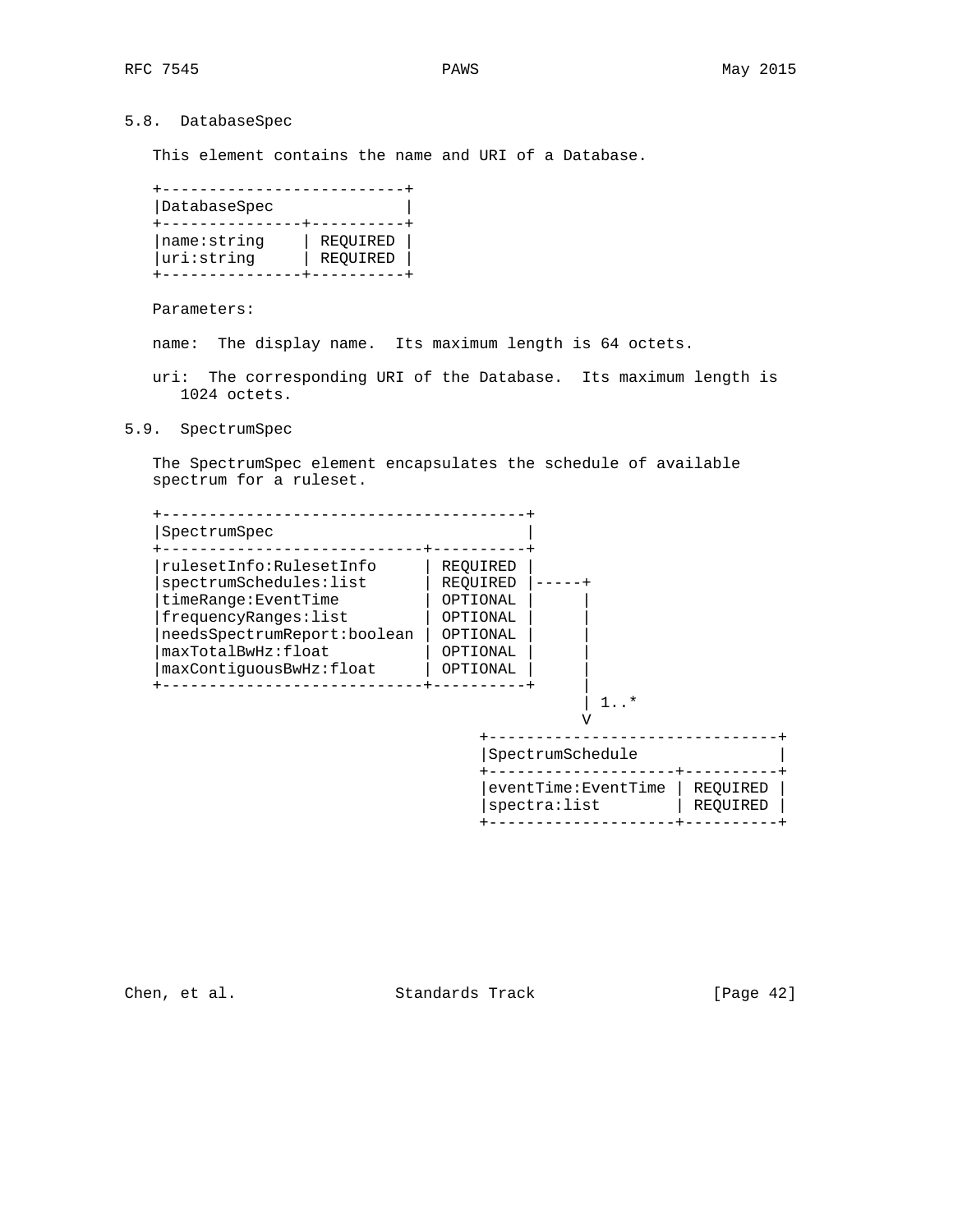Parameters:

- rulesetInfo: RulesetInfo (Section 5.6) is REQUIRED to identify the regulatory domain and ruleset to which the spectrum schedule applies (see Ruleset ID Registry (Section 9.1)). The device needs to use the corresponding ruleset to interpret the response. Values provided within rulesetInfo, such as maxLocationChange, take precedence over the values provided by the Initialization Procedure (Section 4.3).
- spectrumSchedules: The SpectrumSchedule (Section 5.10) list is REQUIRED. At least one schedule MUST be included. More than one schedule MAY be included to represent future changes to the available spectrum. How far in advance a schedule may be provided depends on the ruleset. If more than one schedule is included, the eventTime intervals MUST be disjoint and MUST be sorted in increasing time. A gap in the time schedule indicates no available spectrum during that time-interval gap.
- timeRange: The time range for which the specification is comprehensive is OPTIONAL. When specified, any gaps in time intervals within the spectrumSchedules element that overlap with the range specified by "timeRange" are interpreted by the device as time intervals in which there is no available spectrum.
- frequencyRanges: Specifying the frequency ranges for which the specification is comprehensive is OPTIONAL. It is a list of disjoint FrequencyRange (Section 5.13) entries. When specified, it typically corresponds to the frequency ranges governed by the ruleset, e.g., for TV white space, the frequency ranges can correspond to the VHF and UHF bands of the associated regulatory domain. A device can combine this information with the available spectrum specification within the spectrumSchedules element to distinguish between "unavailable spectrum" and "spectrum for which no information has been provided".
- needsSpectrumReport: The Database MAY return true for this parameter if spectrumSchedules list is non-empty; otherwise, the Database MAY omit this parameter altogether, in which case, the default value is false. If this parameter is present and its value is true, the device sends a SPECTRUM\_USE\_NOTIFY (Section 4.5.5) message to the Database; otherwise, the device SHOULD NOT send the SPECTRUM\_USE\_NOTIFY message. Some rulesets mandate this value be set to true.

Chen, et al. Standards Track [Page 43]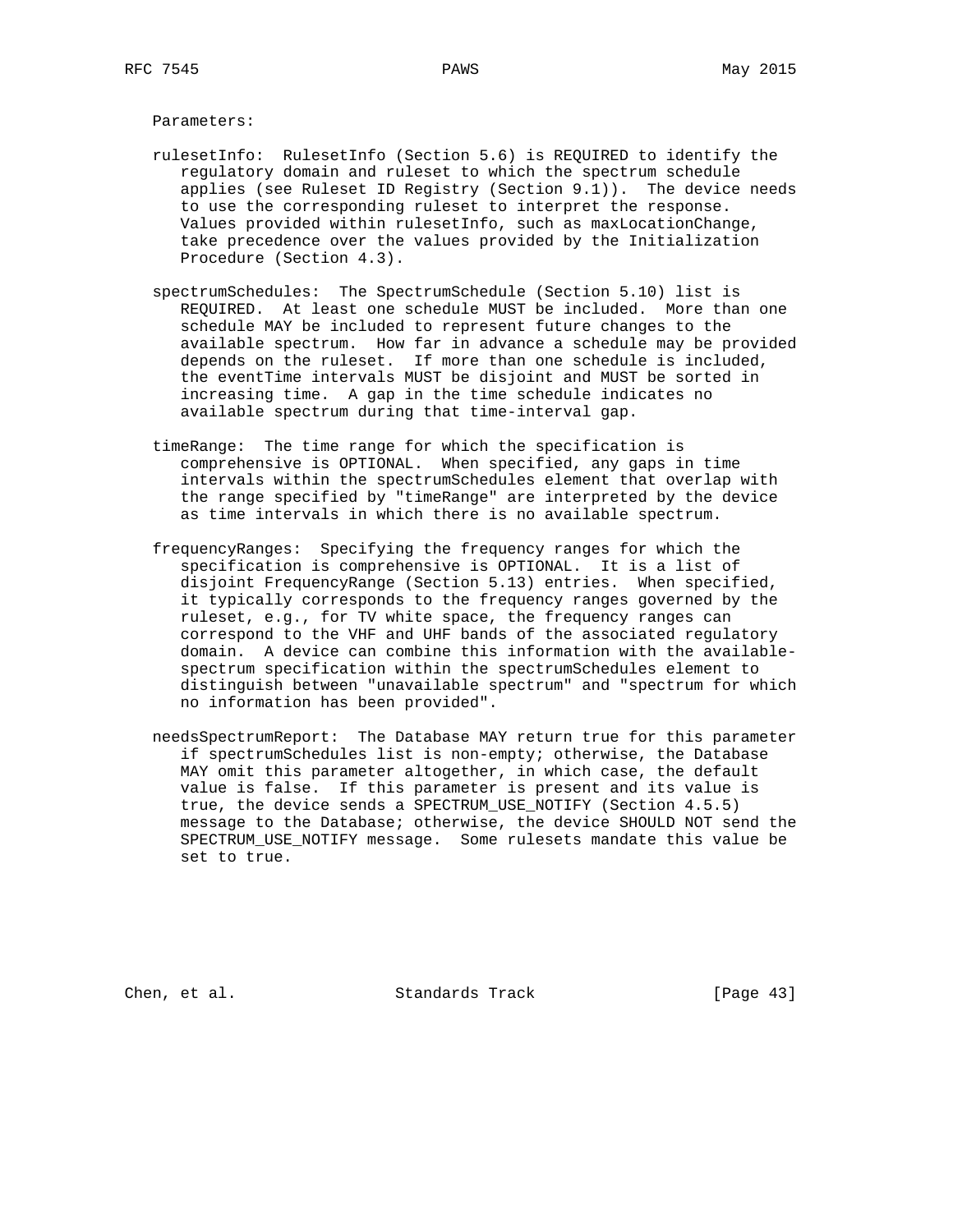- maxTotalBwHz: The Database MAY return a constraint on the maximum total bandwidth (in hertz) allowed, which may or may not be contiguous. Some rulesets mandate the Database to return this parameter. When present in the response, the device needs to apply this constraint to its spectrum-selection logic to ensure total bandwidth does not exceed this value.
- maxContiguousBwHz: The Database MAY return a constraint on the maximum contiguous bandwidth (in hertz) allowed. Some rulesets mandate the Database to return this parameter. When present in the response, the device needs to apply this constraint to its spectrum-selection logic to ensure no single block of spectrum has bandwidth that exceeds this value.

## 5.10. SpectrumSchedule

 The SpectrumSchedule element combines EventTime (Section 5.14) with Spectrum (Section 5.11) to define a time period in which the spectrum is valid.

| REOUIRED<br>spectra: list<br>REOUIRED<br>> Spectrum<br>$0.1*$ | SpectrumSchedule    |  |  |
|---------------------------------------------------------------|---------------------|--|--|
|                                                               | eventTime:EventTime |  |  |
|                                                               |                     |  |  |

Parameters:

- eventTime: The EventTime (Section 5.14) is REQUIRED to express "when" this specification is valid.
- spectra: The Spectrum (Section 5.11) list is REQUIRED to specify the available spectrum and permissible power levels, one per resolutionBwHz. The list MAY be empty when there is no available spectrum.

## 5.11. Spectrum

 Available spectrum can be characterized by an ordered list of spectrum profiles that defines permissible power levels over a set of frequency ranges. Each Spectrum element defines permissible power levels as maximum power spectral densities over a specified resolution bandwidth, "resolutionBwHz". Note that the spectrum

Chen, et al. Standards Track [Page 44]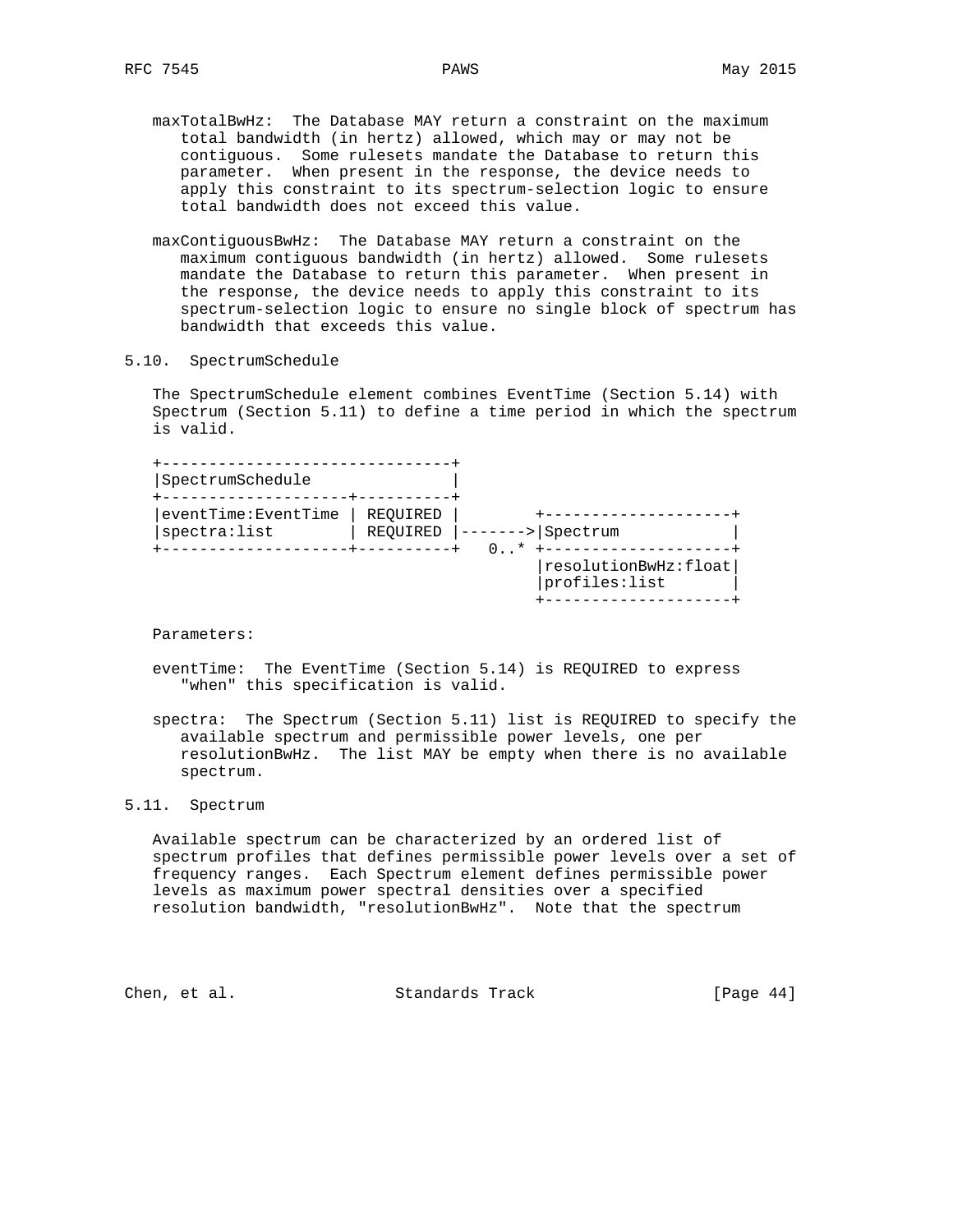profiles represent the "availability mask", as defined by the governing ruleset; they are not intended to encode device-level transmission-mask requirements.

 NOTE: Within the contexts of the AVAIL\_SPECTRUM\_RESP (Section 4.5.2), AVAIL\_SPECTRUM\_BATCH\_RESP (Section 4.5.4), and SPECTRUM\_USE\_NOTIFY (Section 4.5.5) messages, the power levels expressed within the Spectrum messages refer to EIRP. Future extensions of PAWS may use Spectrum in other contexts for other definitions of power levels.

- o To support a ruleset that defines different "wide-band" and "narrow-band" power levels, PAWS allows multiple Spectrum elements to be included in the available-spectrum response, each with a different resolution bandwidth.
- o When multiple Spectrum elements are included in the response, each represents a constraint that the device must satisfy (logical AND).
- o Each Spectrum element covers the range of frequencies governed by a ruleset, rather than splitting the frequencies across multiple Spectrum elements for the same resolution bandwidth.
- o Each spectrum profile represents the maximum permissible power spectral density over a contiguous range of frequencies.
- o When multiple spectrum profiles are included, they MUST be disjoint and MUST be ordered in non-decreasing frequency value.
- o Gaps in frequencies between consecutive spectrum profiles represent unavailability for those frequencies.

 The following figure illustrates the Spectrum element and the SpectrumProfile list.

Chen, et al. Standards Track [Page 45]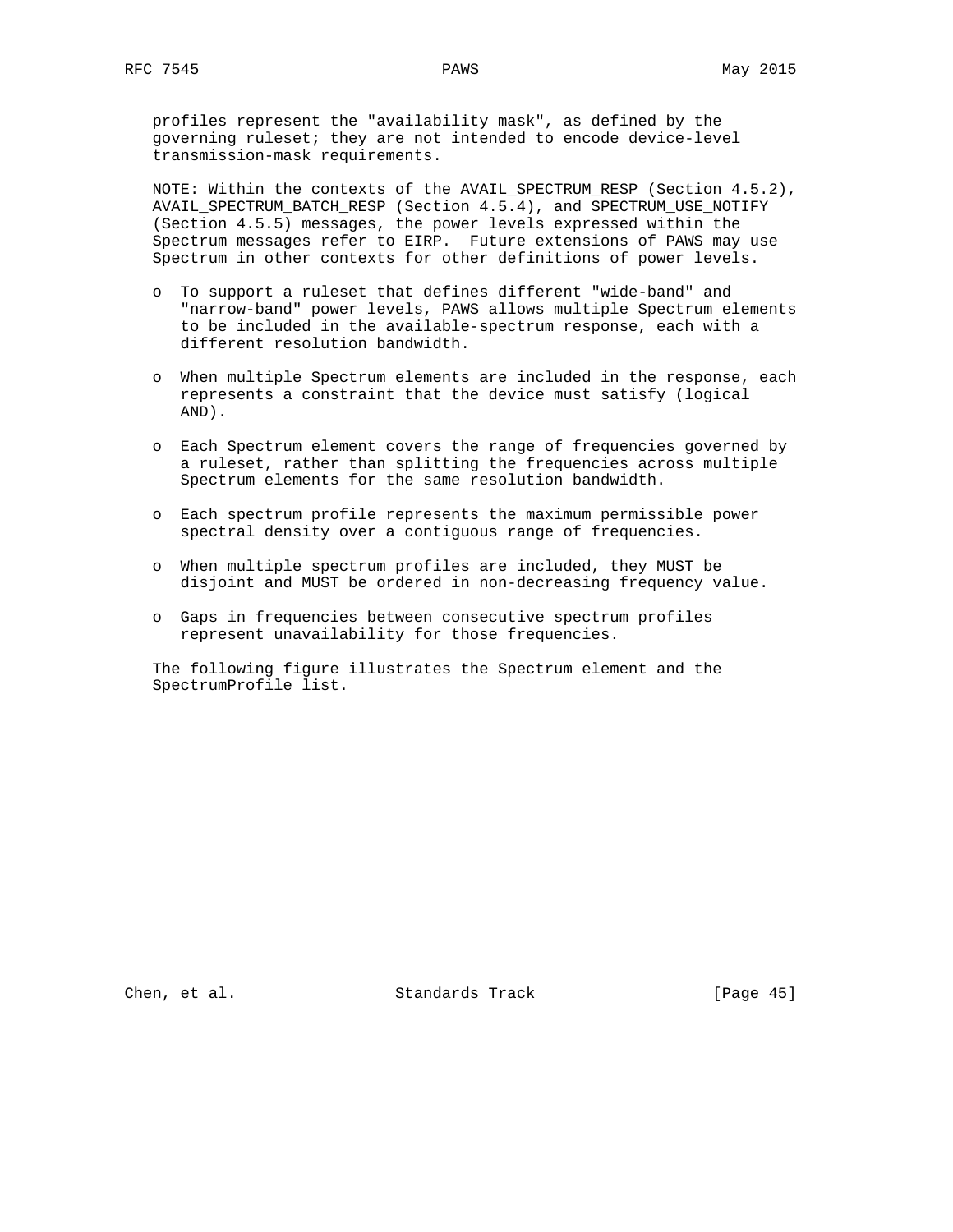+-------------------------------+ |Spectrum | +---------------------+---------+ |resolutionBwHz:float |REQUIRED | |profiles:list |REQUIRED |---+ +---------------------+---------+ | 0..\* V +-----------------------------+ |SpectrumProfile | +-------------------+---------+ |list |REQUIRED | +-------------------+---------+ | V 2..\* +--------------------------+ |SpectrumProfilePoint | +----------------+---------+ | hz:float | REQUIRED | |dbm:float |REQUIRED | +----------------+---------+

Parameters:

- resolutionBwHz: This parameter defines the resolution bandwidth (in hertz) over which permissible power spectral density is defined. For example, FCC regulation would require one spectrum specification at a bandwidth of 6 MHz, and ETSI regulation would require two specifications, at 0.1 MHz and 8 MHz.
- profiles: A SpectrumProfile (Section 5.12) list specifies permissible power levels over a set of frequency ranges. The list MAY be empty if there is no available spectrum.

Chen, et al. Standards Track [Page 46]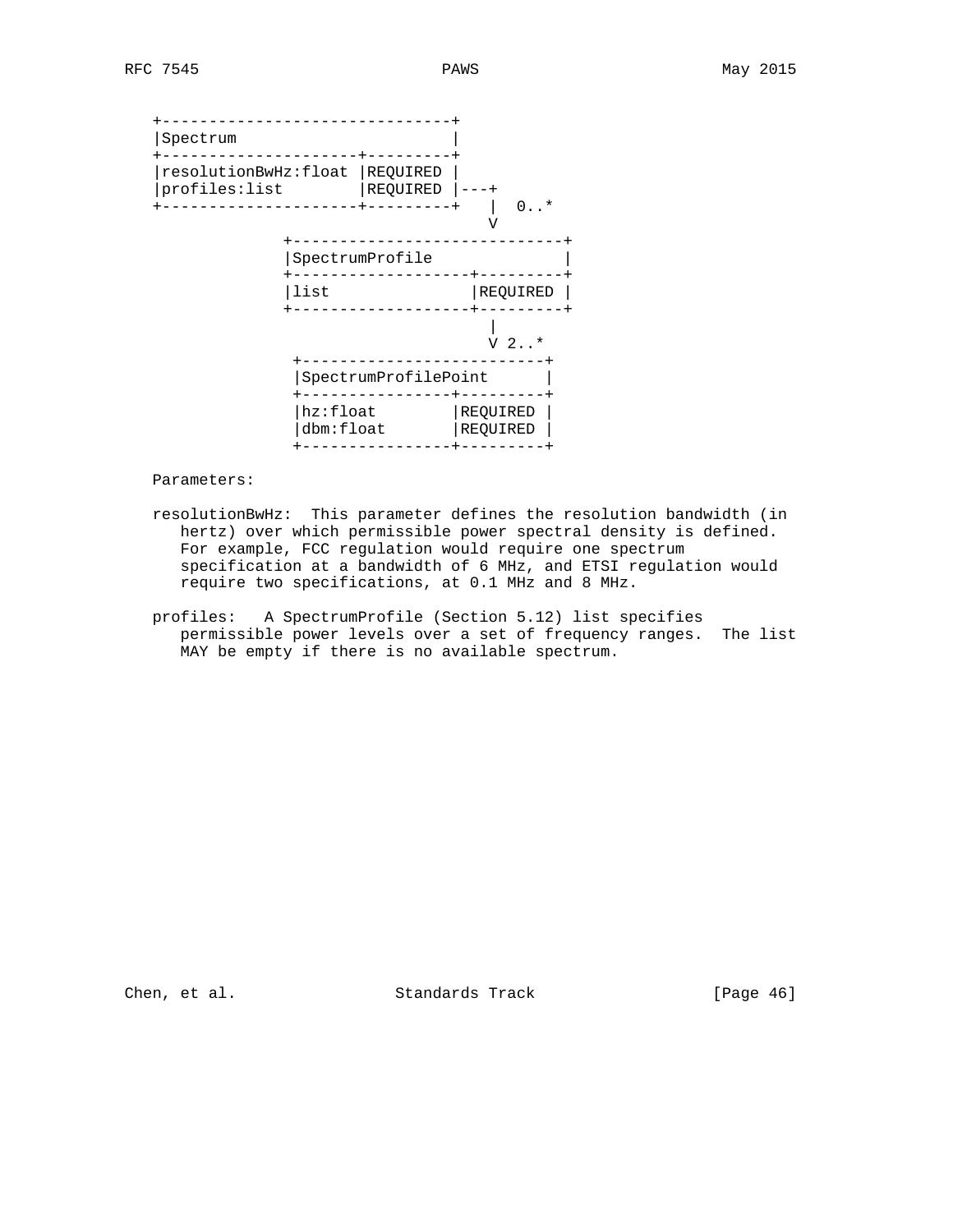The following example shows permitted power spectral densities for a single resolution bandwidth of 6 MHz (for illustrative purposes only):  $\Gamma$  { "resolutionBwHz": 6e6, "profiles": [  $\lceil$  {"hz": 5.18e8, "dbm": 30.0},  ${\rm \{ "hz": 5.30e8, "dbm": 30.0\}}$  $\mathbf{I}$ , ... ] } ] This is interpreted as: o Over any 6 MHz within the frequency range [518 MHz, 530 MHz), maximum permitted power is 30.0 dBm (1000 mW) Consider now an example with two different sets of permitted power spectral densities for the same set of frequencies over different resolution bandwidths (for illustrative purposes only):  $\lceil$  { "resolutionBwHz": 6e6, "profiles": [  $\lceil$  {"hz": 5.18e8, "dbm": 30.0},  $\{ "hz": 5.30e8, "dbm": 30.0\}$  $\mathbf{I}$ , ... ] }, { "resolutionBwHz": 1e5, "profiles": [  $\lceil$  {"hz": 5.18e8, "dbm": 27.0},  ${x \in \{ "hz": 5.30e8, "dbm": 27.0\}}$  $\cdot$  ... ] } ]

Chen, et al. Standards Track [Page 47]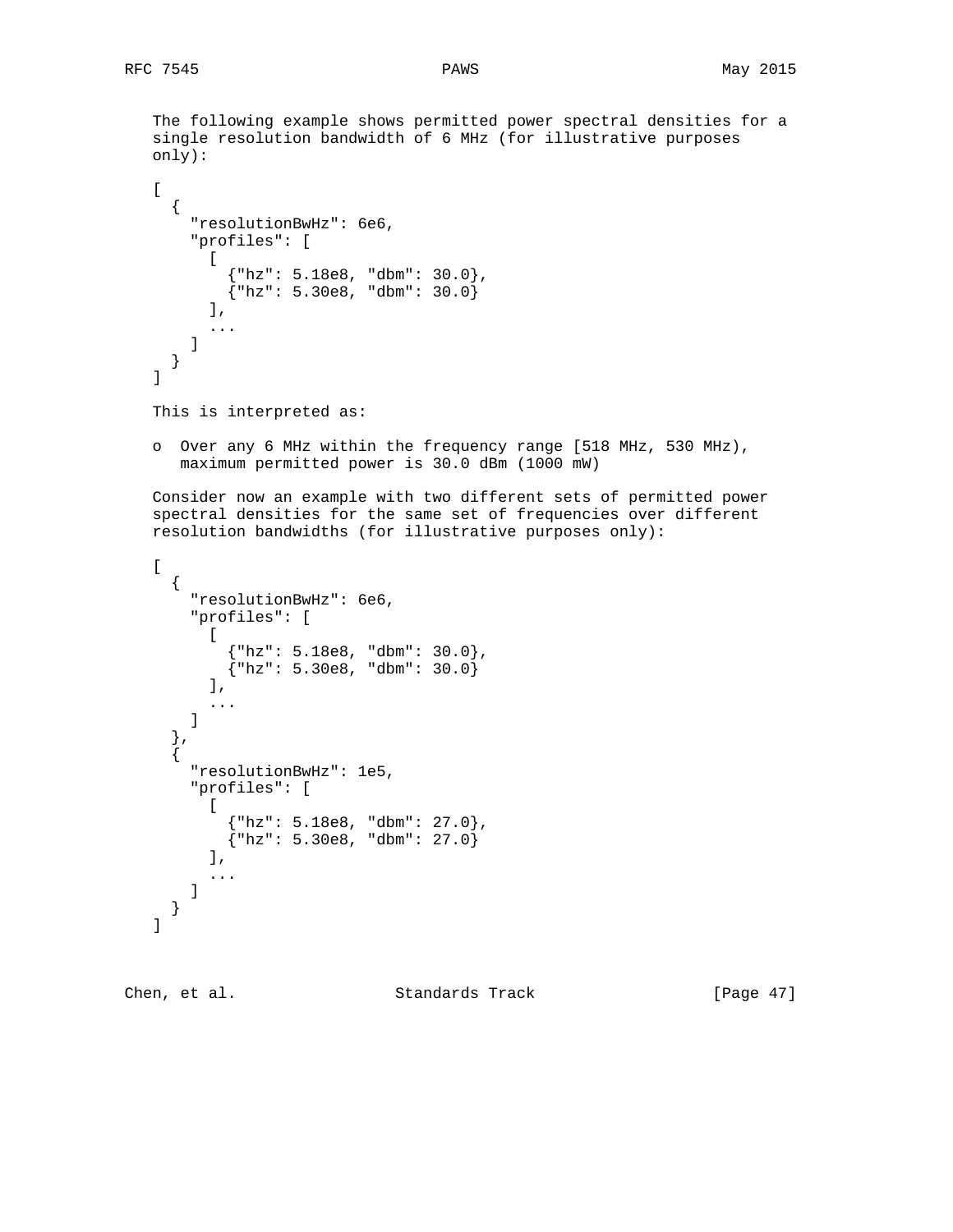This is interpreted as:

- o Over any 6 MHz within the frequency range [518 MHz, 530 MHz), maximum permitted power is 30.0 dBm (1000 mW), and
- o Over any 100 kHz within the frequency range [518 MHz, 530 MHz), maximum permitted power is 27.0 dBm (500 mW)

This would allow, for example, operating two 100 kHz sub-channels within the indicated 12 MHz range at 500 mW each, totaling 1000 mW. Of course, many combinations are possible, as long as they satisfy both conditions.

Chen, et al. Standards Track [Page 48]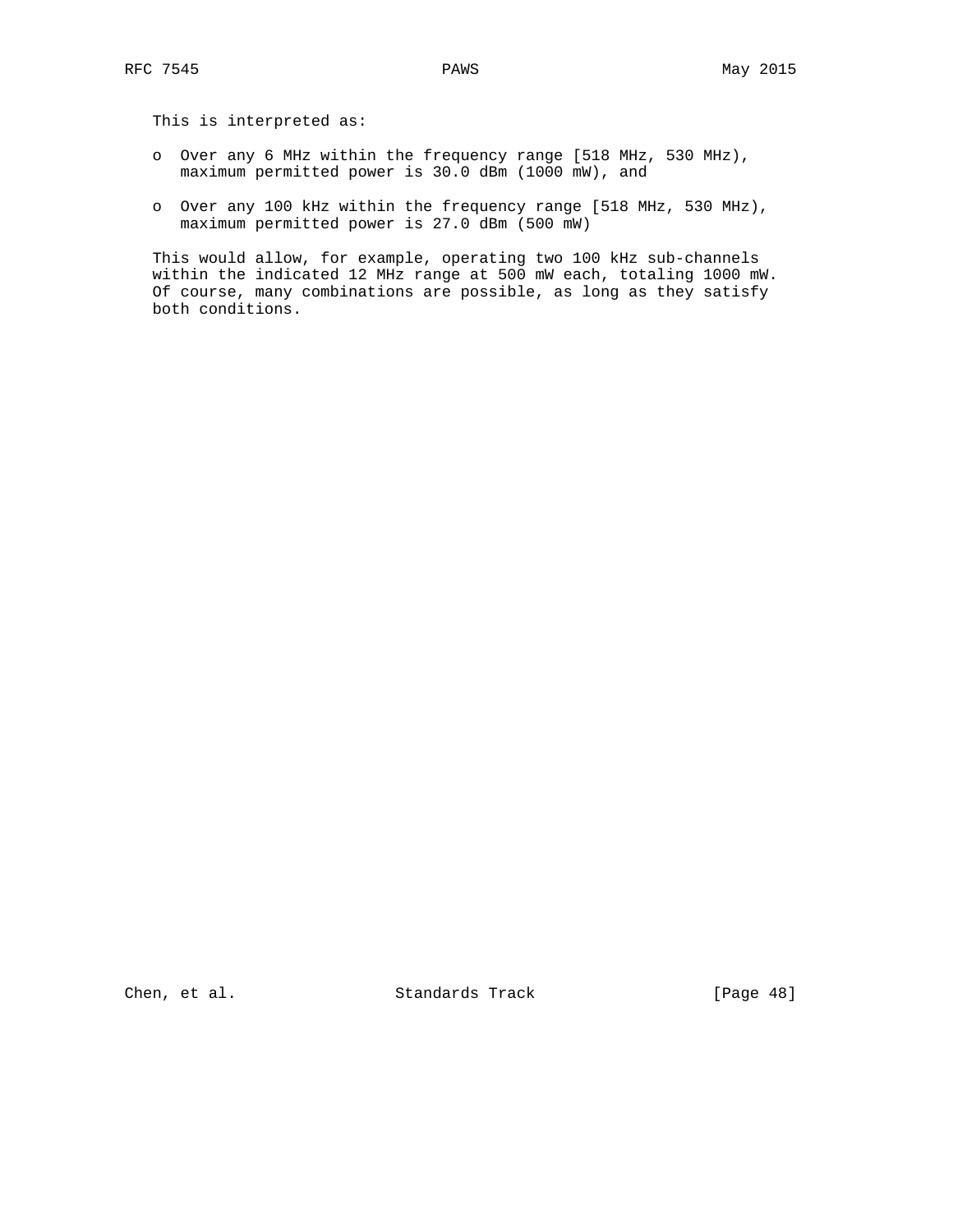The following example encodes multiple (two) spectrum profiles, each having a gap from 530 MHz to 536 MHz (for illustrative purposes only):

```
\Gamma {
       "resolutionBwHz": 6e6,
       "profiles": [
        \lceil {"hz": 5.18e8, "dbm": 30.0},
\{ "hz": 5.24e8, "dbm": 30.0},
\{ "hz": 5.24e8, "dbm": 36.0},
 {"hz": 5.30e8, "dbm": 36.0}
        \mathbf{1},
        \Gamma {"hz": 5.36e8, "dbm": 30.0},
           {"hz": 5.42e8, "dbm": 30.0}
         ],
         ...
       ]
 },
\{ "resolutionBwHz": 1e5,
       "profiles": [
        \Gamma\{ "hz": 5.18e8, "dbm": 27.0},
\{ "hz": 5.24e8, "dbm": 27.0},
\{ "hz": 5.24e8, "dbm": 30.0},
 {"hz": 5.30e8, "dbm": 30.0}
         ],
        \Gamma {"hz": 5.36e8, "dbm": 27.0},
          {\rm km: 5.42e8, "dbm": 27.0} ],
         ...
       ]
     }
   ]
```
Chen, et al. Standards Track [Page 49]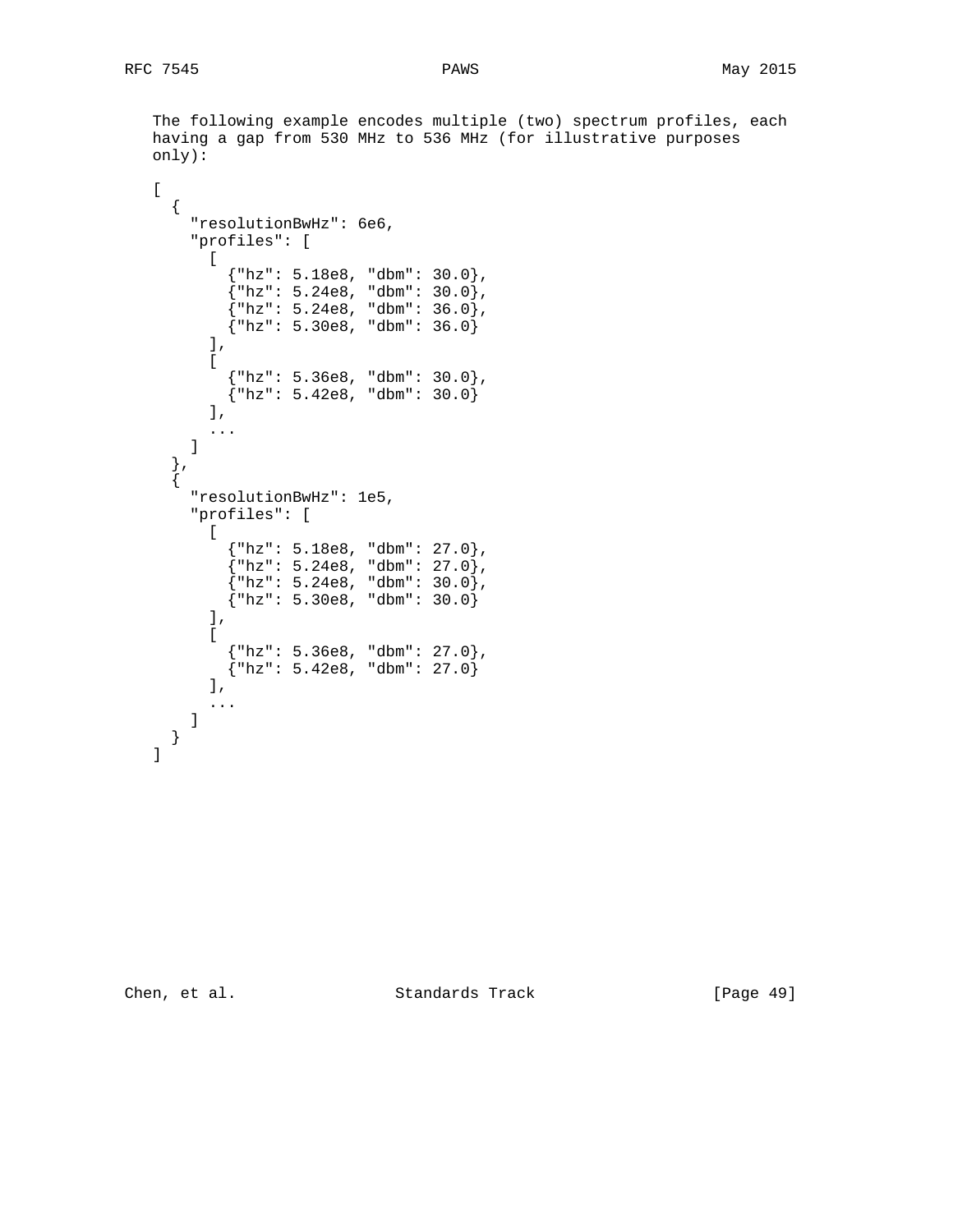5.12. SpectrumProfile

 A spectrum profile is characterized by an ordered list of (frequency, power) points that represents the shape of maximum permissible power levels over a range of frequencies as a piecewise linear curve.

- o It MUST contain a minimum of two entries.
- o The entries in the list MUST be ordered in non-decreasing frequency values.
- o Two consecutive points MAY have the same frequency value to represent a "step function".
- o Three or more points MUST NOT share the same frequency value.
- o The first frequency is inclusive; the last frequency is exclusive.

 NOTE: This encoding allows presentation of "ramps" where the slope of a line segment may be finite and non-zero.

The following figure illustrates the SpectrumProfile element.

| SpectrumProfile |                       |                      |
|-----------------|-----------------------|----------------------|
| list            | REQUIRED              | $2.7*$               |
|                 | SpectrumProfilePoint  |                      |
|                 | hz:float<br>dbm:float | REQUIRED<br>REQUIRED |

Parameters of each point in the profile:

hz: The frequency, in hertz, at which the power level is defined.

 dbm: The power level, expressed as dBm per resolution bandwidth, as defined by the resolutionBwHz element of the enclosing Spectrum (Section 5.11) element.

Chen, et al. Standards Track [Page 50]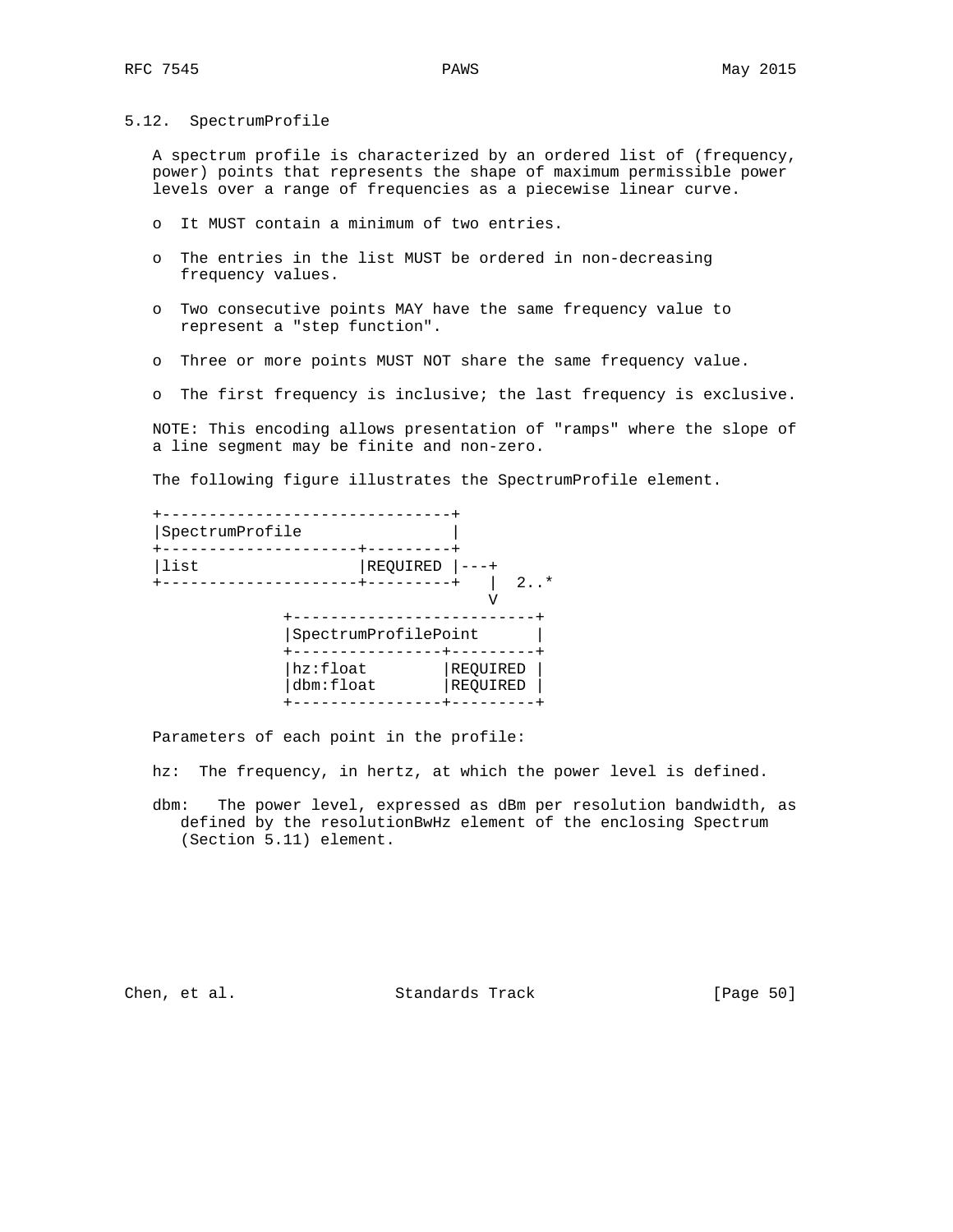# 5.13. FrequencyRange

FrequencyRange specifies a frequency range.

| FrequencyRange |          |
|----------------|----------|
| startHz:float  | REQUIRED |
| stopHz:float   | REOUIRED |

Parameters:

- startHz: The inclusive start of the frequency range (in hertz) is REQUIRED.
- stopHz: The exclusive end of the frequency range (in hertz) is REQUIRED.
- 5.14. EventTime

 The EventTime element specifies the start and stop times of an "event". This is used to indicate the time period for which a Spectrum (Section 5.11) is valid.

| EventTime        |          |
|------------------|----------|
| startTime:string | REQUIRED |
| stopTime: string | REOUIRED |

Parameters:

startTime: The inclusive start of the event is REQUIRED.

stopTime: The exclusive end of the event is REQUIRED.

 Both times are expressed using the format, YYYY-MM-DDThh:mm:ssZ, as defined by "Date and Time on the Internet: Timestamps" [RFC3339]. The times MUST be expressed using UTC.

Chen, et al. Standards Track [Page 51]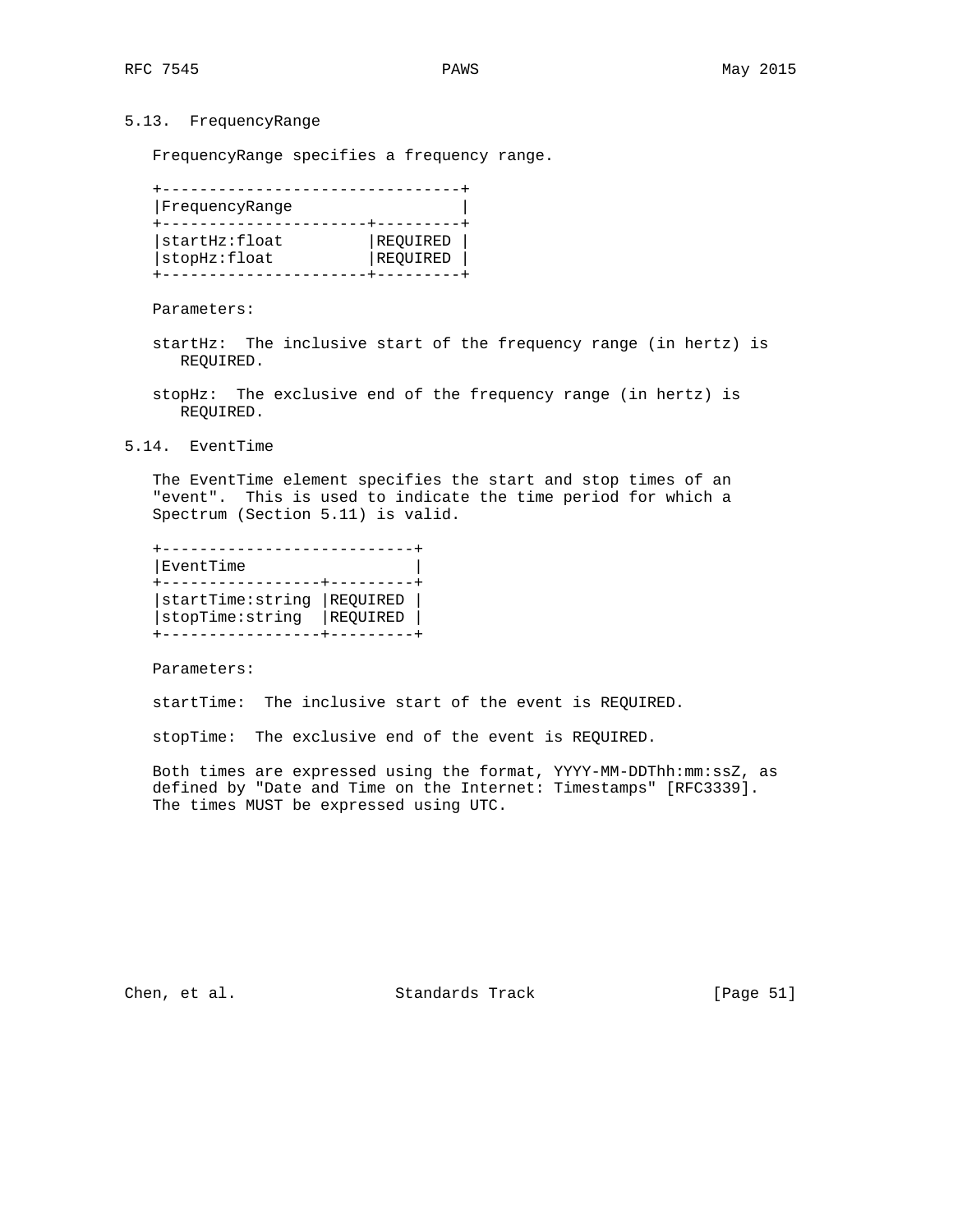A device that does not have access to the current date and time MUST use the timestamp at the top level of the response message as a substitute for the current time (see "Available Spectrum Response" (Section 4.5.2) and "Available Spectrum Batch Response" (Section 4.5.4)). For example,

- o (startTime timestamp) gives the duration that a device must wait before the event becomes "active". If the value is zero or negative, the event is already active.
- o If the event is already active, (stopTime timestamp) is the duration that the event remains active. If the value is zero or negative, the event is no longer active and MUST be ignored.

#### 5.15. GeoSpectrumSpec

 The GeoSpectrumSpec element encapsulates the available spectrum for a location. It is returned within an AVAIL\_SPECTRUM\_BATCH\_RESP (Section 4.5.4) batch response that contains multiple GeoSpectrumSpec entries, each matching a location provided in the batch request.

| GeoSpectrumSpec                              |                      |              |
|----------------------------------------------|----------------------|--------------|
| location: GeoLocation<br>spectrumSpecs: list | REQUIRED<br>REQUIRED |              |
|                                              |                      | $\star$      |
|                                              |                      | SpectrumSpec |

Parameters:

 location: The GeoLocation (Section 5.1) identifies the location at which the spectrum schedule applies.

 spectrumSpecs: The SpectrumSpec (Section 5.9) list is REQUIRED. At least one entry MUST be included. Each entry represents schedules of available spectrum for a ruleset. More than one entry MAY be included to support multiple rulesets at a location.

Chen, et al. Standards Track [Page 52]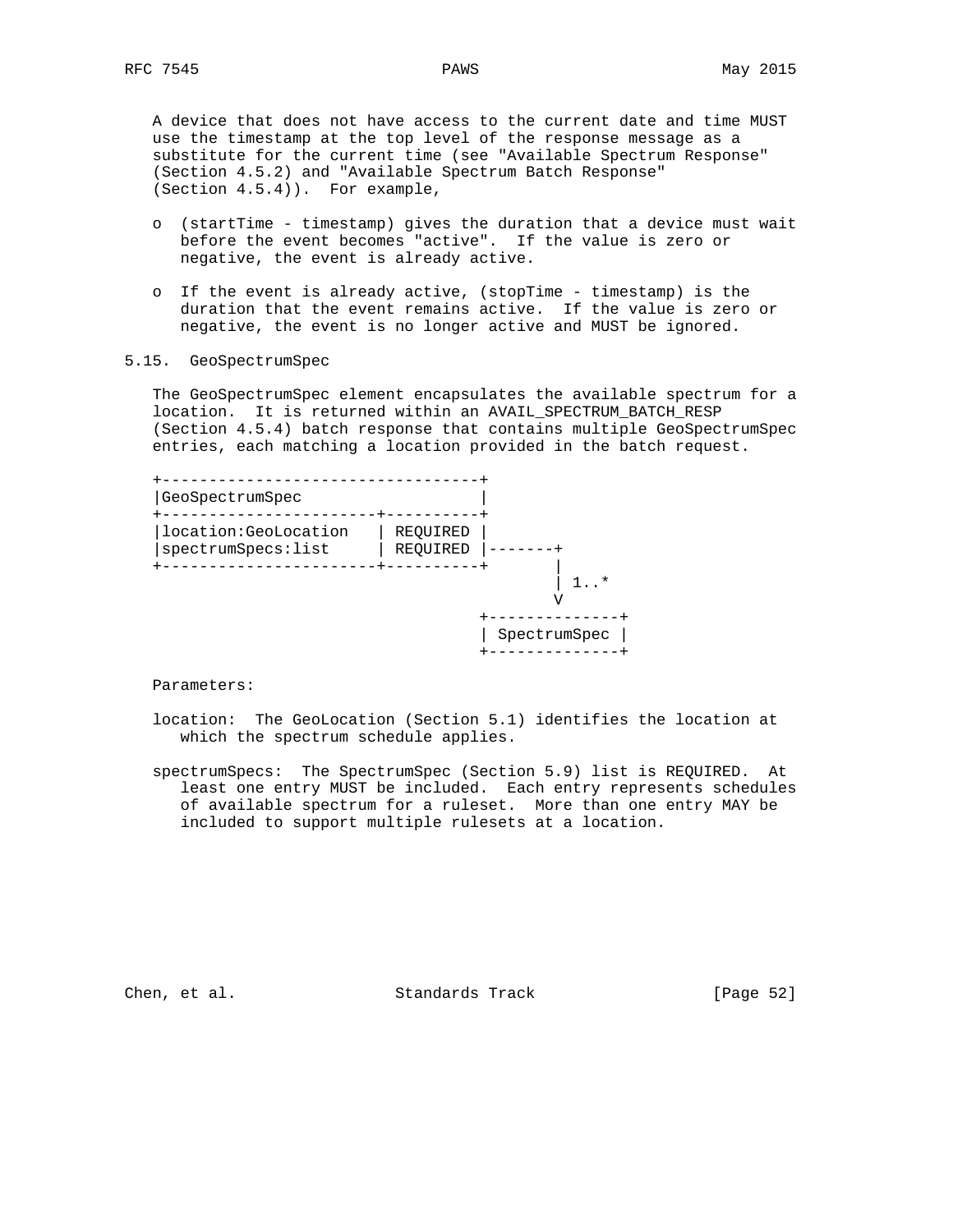## 5.16. DeviceValidity

 The DeviceValidity element is used to indicate whether a device is valid. See Section 4.6.2.

 +---------------------------------------+ |DeviceValidity | +----------------------------+----------+ |deviceDesc:DeviceDescriptor | REQUIRED | |isValid:boolean | REQUIRED | | reason:string | OPTIONAL | +----------------------------+----------+

Parameters:

- deviceDesc: The DeviceDescriptor (Section 5.2) that was used to check for validity is REQUIRED.
- isValid: This is a REQUIRED boolean value that indicates whether the device is valid.
- reason: If the device identifier is not valid, the Database MAY include a reason. The reason MAY be in any language. Its maximum length is 128 octets.
- 5.17. Error Element

 If the Database responds to a PAWS request message with an error, it MUST include an Error element.

 +----------------------------------+ |Error | +----------------+-----------------+ | code:int | REQUIRED |message:string | OPTIONAL | |data:any | see description | +----------------+-----------------+

Parameters:

 code: An integer code that indicates the error type is REQUIRED. Values MUST be within the range -32768 to 32767, inclusive.

 message: A description of the error is OPTIONAL. It MAY be in any language. Its maximum length is 128 octets.

Chen, et al. Standards Track [Page 53]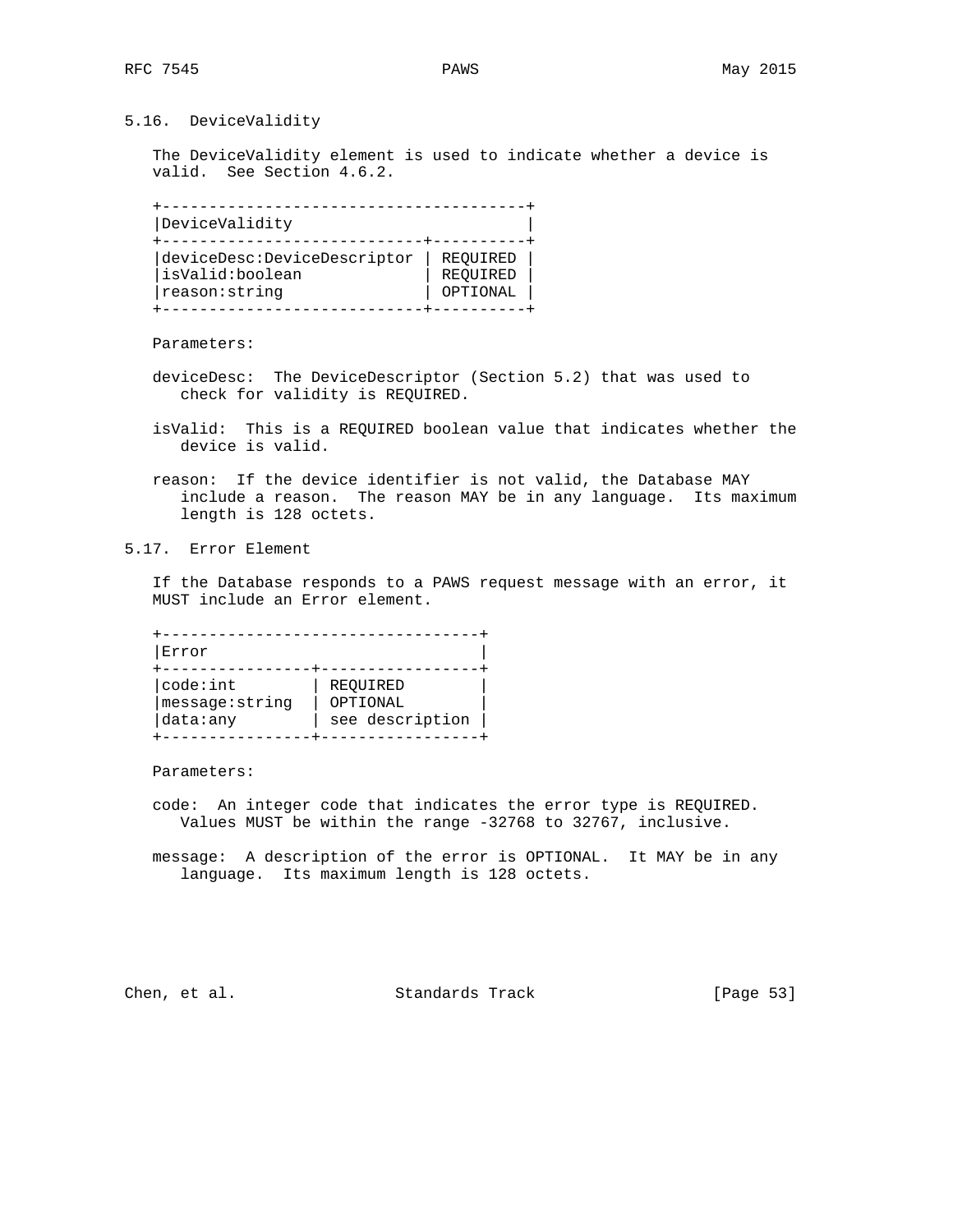data: The Database MAY include additional data. For some errors, additional data may be required (see Table 1). The device MUST ignore any data parameters it does not understand.

 The following table lists predefined and reserved error codes. They are loosely grouped into the following categories:

- -100s: Indicates compatibility issues, e.g., version mismatch, unsupported or unimplemented features.
- -200s: Indicates that the device request contains an error that needs to be modified before making another request.

-300s: Indicates authorization-related issues.

 Values that are not defined explicitly in the Error Codes Table (Table 1) below are unassigned. To define new error codes, see PAWS Error Code Registry (Section 9.3).

| Code     | Name                          | Description and Additional Parameters                                                                                                                                                                                                                                                                        |
|----------|-------------------------------|--------------------------------------------------------------------------------------------------------------------------------------------------------------------------------------------------------------------------------------------------------------------------------------------------------------|
| $\Omega$ | (reserved)<br>-100 (reserved) |                                                                                                                                                                                                                                                                                                              |
|          | -101 VERSION                  | The Database does not support the specified<br>version of the message. This error does not<br>use any additional data.                                                                                                                                                                                       |
| $-102$   | UNSUPPORTED                   | The Database does not support the device.<br>For example, it supports none of the rulesets<br>specified in the request or does not support<br>the device, based on its device type, model,<br>etc. This error does not use any additional<br>data.                                                           |
| $-103$   | <b>UNIMPLEMENTED</b>          | The Database does not implement the optional<br>request or optional feature. This error does<br>not use any additional data.                                                                                                                                                                                 |
| $-104$   | OUTSIDE COVERAGE              | The specified geolocation is outside the<br>coverage area of the Database. The Database<br>MAY include a DbUpdateSpec (Section 5.7) to<br>provide a list of alternate Databases that<br>might be appropriate for the requested<br>location. See OUTSIDE COVERAGE Error<br>(Section 5.17.1) for more details. |

Chen, et al. Standards Track [Page 54]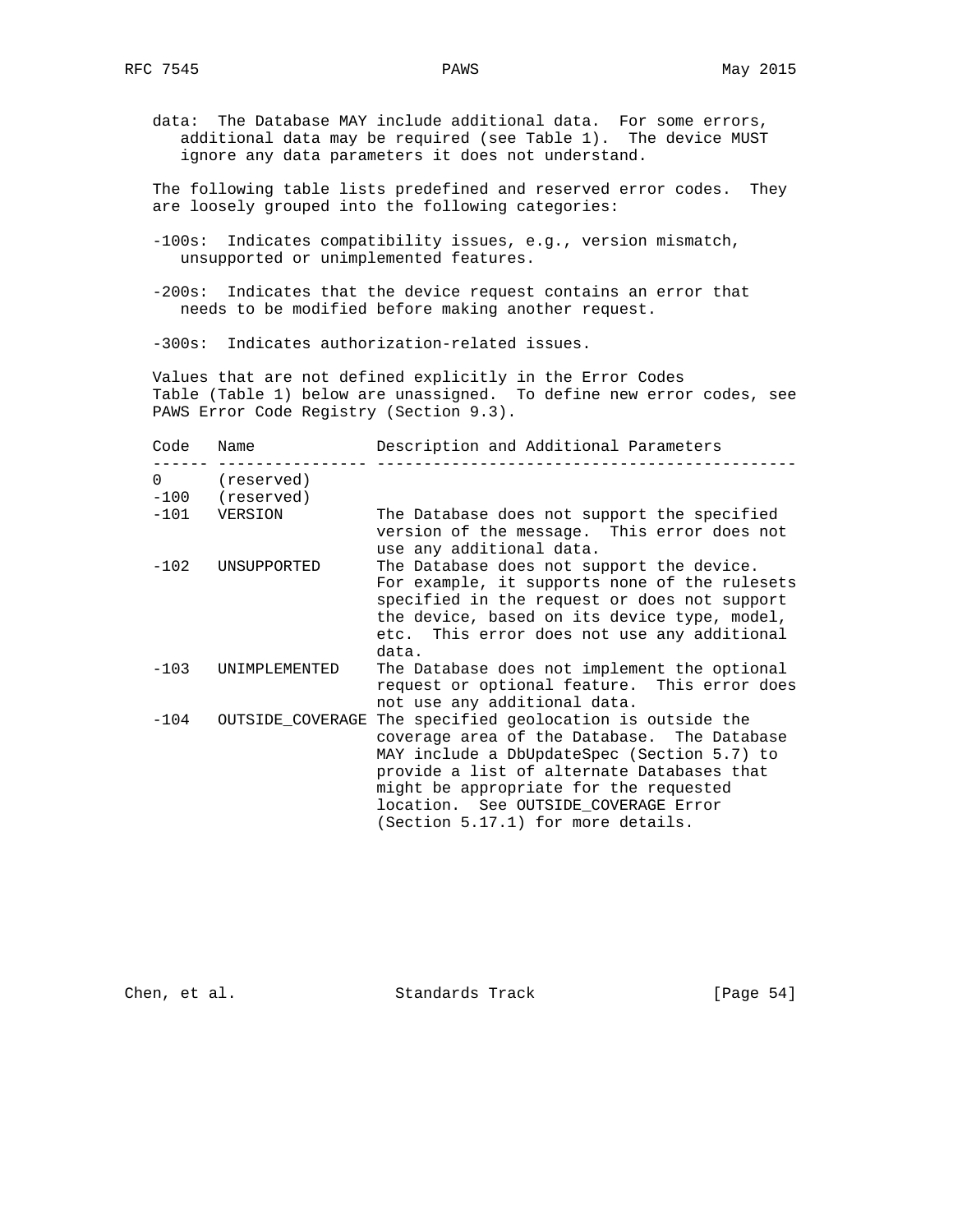-105 DATABASE\_CHANGE The Database has changed its URI. The Database MAY include a DbUpdateSpec (Section 5.7) in the error response to provide devices with one or more alternate database URIs. The device needs to update its preconfigured entry for the responding Database with the alternate Databases listed in the DbUpdateSpec. See DATABASE\_CHANGE Error (Section 5.17.2) for more details. -200 (reserved)

-201 MISSING A required parameter is missing. The Database MUST include a list of the required parameter names. The Database MAY include only names of parameters that are missing, but MAY include a full list. Including the full list of missing parameters may reduce the number of re-queries from the device. See MISSING Error (Section 5.17.3) for more details. -202 INVALID\_VALUE A parameter value is invalid in some way.

- The Database SHOULD include a message indicating which parameter and why its value is invalid. This error does not use any additional data. -300 (reserved)
- -301 UNAUTHORIZED The device is not authorized to used the Database. Authorization may be determined by the ruleset or be dependent on prior arrangement between the device and Database. This error does not use any additional data.<br>-302 NOT\_REGISTERED Device registration required, but the device Device registration required, but the device is not registered. This error does not use any additional data. -32000 (reserved) Reserved for JSON-RPC error codes. to
- -32768

#### Table 1: Error Codes

## 5.17.1. OUTSIDE\_COVERAGE Error

 When the error code is OUTSIDE\_COVERAGE, the Database MAY include an ErrorData element within its Error response as the "data" parameter, and, if present, the ErrorData contains a DbUpdateSpec (Section 5.7) element that provides a list of alternate Databases that might be appropriate for the requested location.

Chen, et al. Standards Track [Page 55]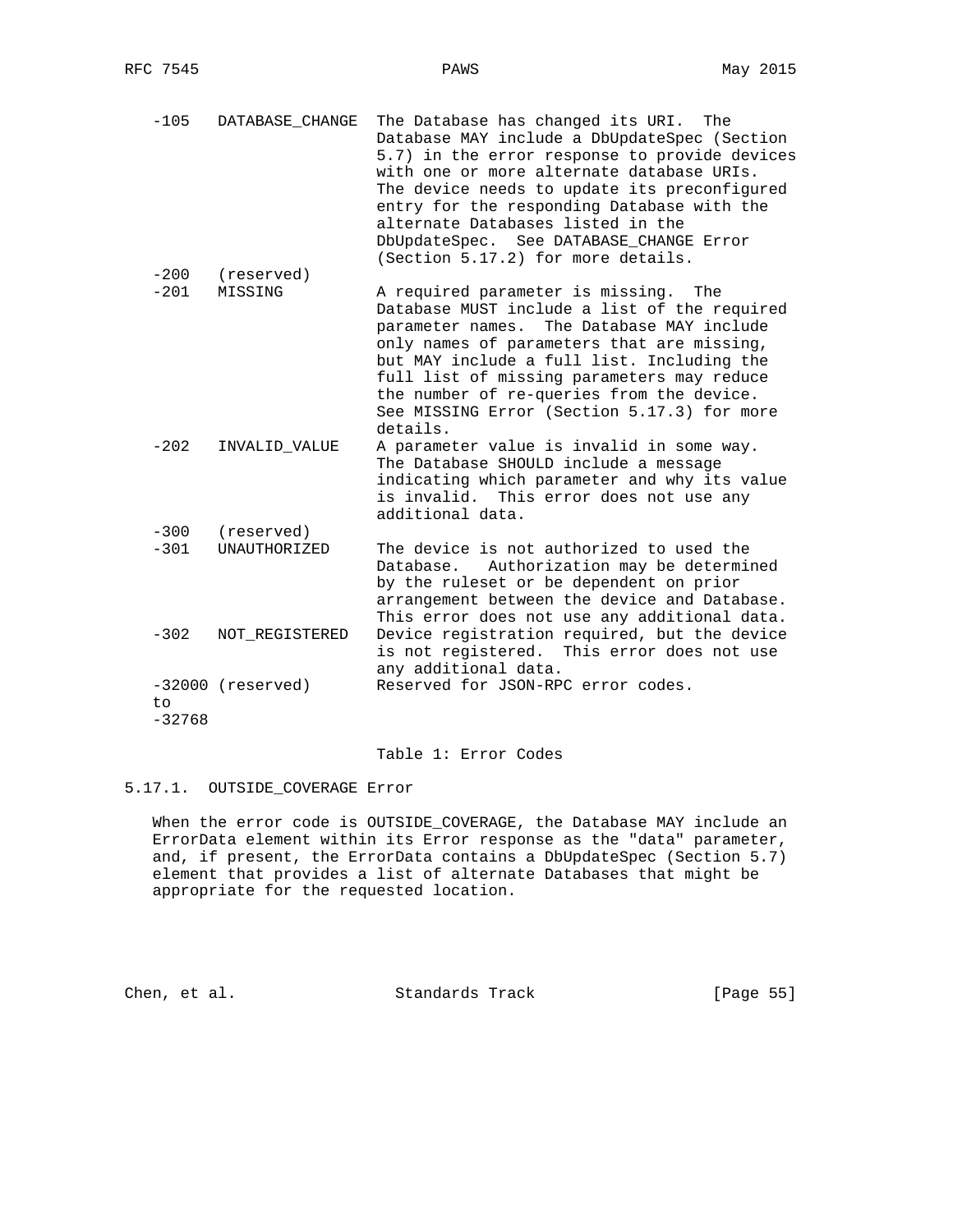| code:int        | REOUIRED |                  |
|-----------------|----------|------------------|
| message: string | OPTIONAL |                  |
| data: ErrorData | OPTIONAL | <i>ErrorData</i> |
|                 |          |                  |

## 5.17.2. DATABASE\_CHANGE Error

 When the error code is DATABASE\_CHANGE, the Database MAY include an ErrorData element within its Error response as the "data" parameter, and, if present, the ErrorData contains a DbUpdateSpec (Section 5.7) element that provides a list of alternate Databases.

| code:int<br>message:string<br>data: ErrorData | REOUIRED<br>OPTIONAL<br>OPTIONAL | ErrorData |  |
|-----------------------------------------------|----------------------------------|-----------|--|
|                                               |                                  |           |  |

# 5.17.3. MISSING Error

 When the error code is MISSING, the Database MUST include an ErrorData element within its Error response as the "data" parameter, and the ErrorData element MUST include a list of the missing required parameters and MAY include the list of all required parameters.



Chen, et al. Standards Track [Page 56]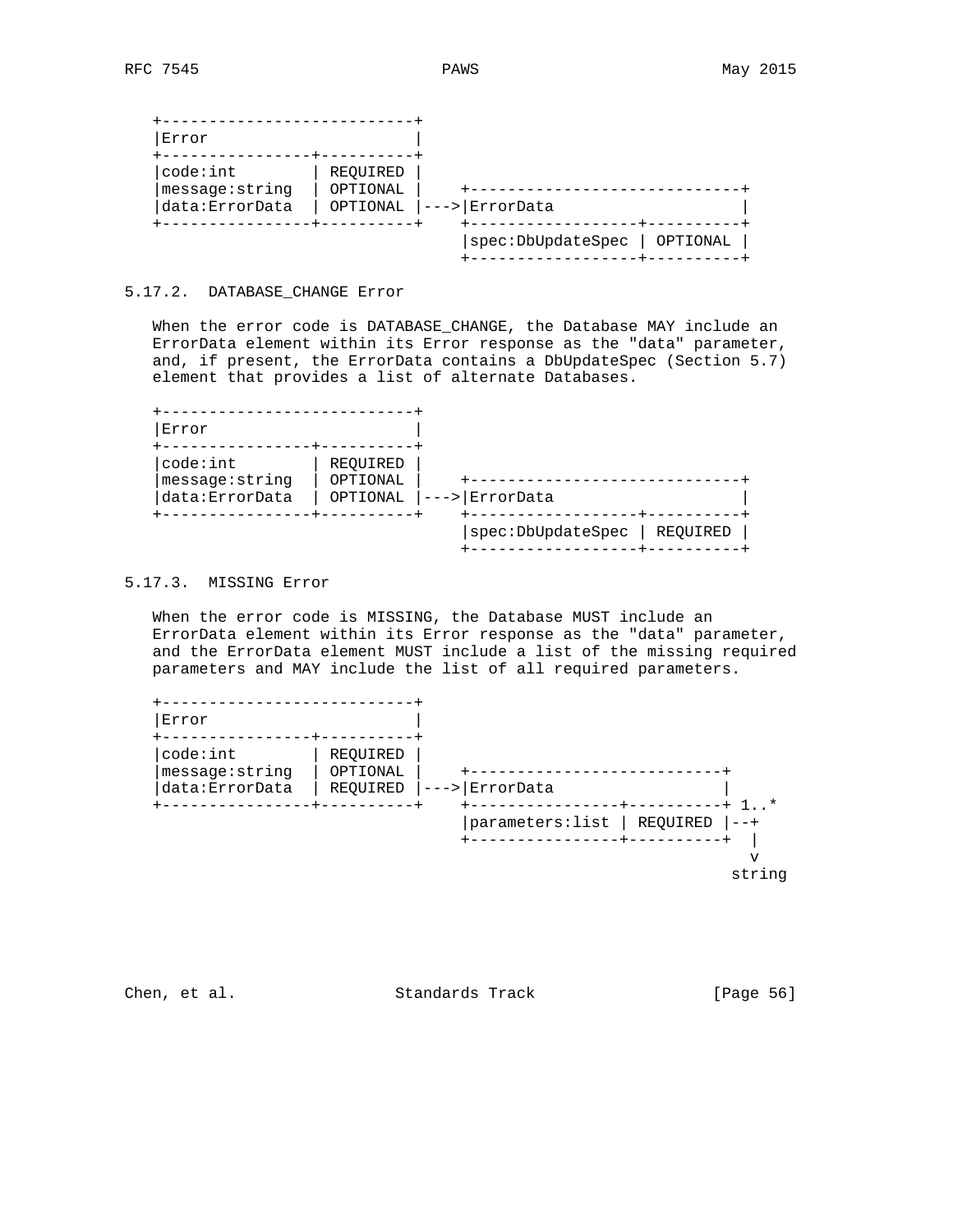Parameters:

 parameters: List of one or more parameter names (strings). The name of a parameter is expressed using dotted notation, when appropriate, e.g., "deviceDesc.serialNumber".

6. Message Encoding

 PAWS is encoded using JSON-RPC [JSON-RPC] (see also "The JavaScript Object Notation (JSON) Data Interchange Format" [RFC7159]). Each component described in Protocol Functionalities (Section 4) corresponds to one or more JSON-RPC methods. This section discusses how to encode the data models presented in Sections 4 and 5 into JSON and provides some example encodings. The JSON examples may contain ellipses (...) to represent additional properties or elements that have been omitted in order to make the examples more concise.

6.1. JSON-RPC Binding

 The JSON-RPC [JSON-RPC] protocol consists of two basic objects, Request and Response:

- o The JSON-RPC Request object encapsulates a PAWS functionality (operation) and the request message.
- o The JSON-RPC Response object encapsulates a PAWS response message and an Error element.

 The Database and device MUST support JSON-RPC 2.0 encoding, with the restriction that the "id" parameter in the messages MUST be a string. The device should generate the "id" uniquely enough to allow the use of JSON-RPC batch.

The JSON-RPC Request for PAWS has the following form:

 { "jsonrpc": "2.0", "method": "spectrum.paws.methodName", "params": <PAWS\_REQ>, "id": "idString" }

 where "method" is the name of a PAWS functionality (operation), and <PAWS\_REQ> represents one of the PAWS request messages associated with the method (see Sections 4.3 through 4.6). Method names are defined with the prefix "spectrum.paws.".

Chen, et al. Standards Track [Page 57]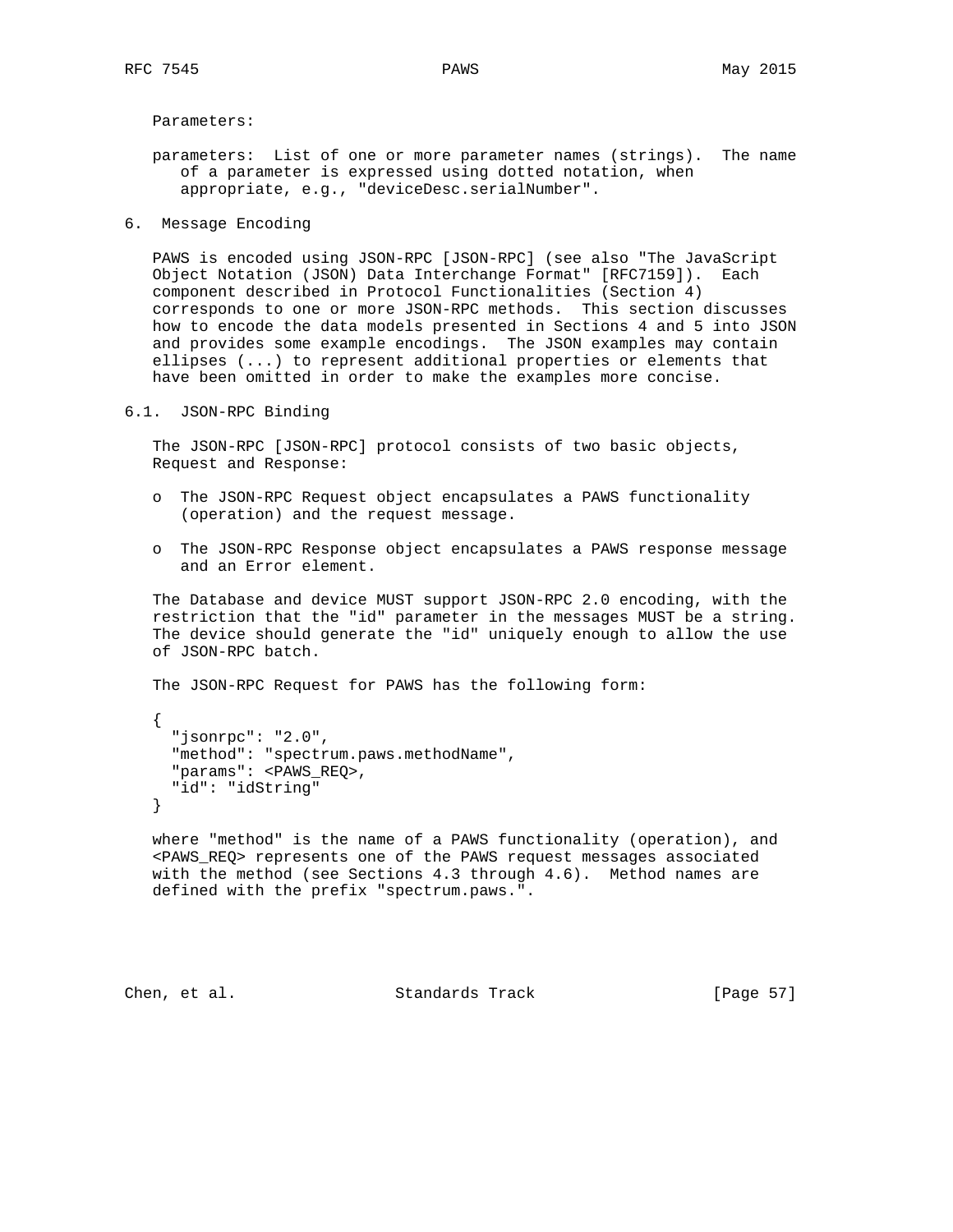```
 The non-error JSON-RPC Response for PAWS has the following form:
 {
      "jsonrpc": "2.0",
      "result": <PAWS_RESP>,
      "id": "idString"
   }
  where <PAWS_RESP> represents one of the PAWS response messages
   associated with the method, and "id" is copied from the request.
   The error JSON-RPC Response for PAWS has the following form:
    {
      "jsonrpc": "2.0",
      "error": {
       "code": -102,
        "message": "An appropriate error message.",
       "data": { ... }
      },
      "id": "idString"
   }
```
 where the "error" object corresponds to the Error Element (Section 5.17), and "code" is an error code described in the same section. The Database SHOULD attempt to use the most specific applicable PAWS error code. When an accurate one is not available, it SHOULD fall back to standard JSON-RPC error codes as defined in the JSON-RPC specification. For example, if the Database receives invalid JSON from the device, it should respond with "-32700", signifying a parse error. As a last resort, the Database MAY send a suitable HTTP 5xx response.

Chen, et al. Standards Track [Page 58]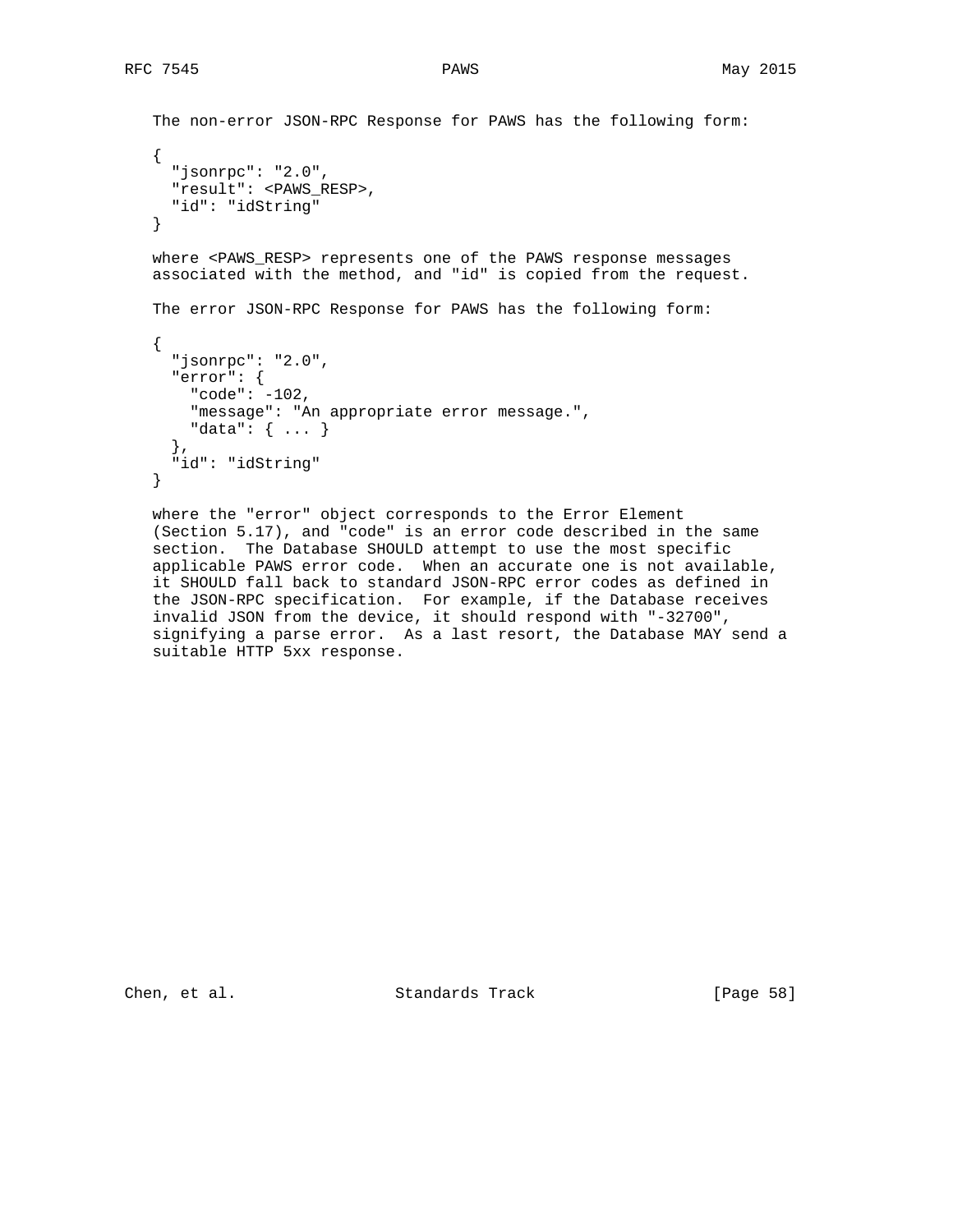# 6.1.1. Method Names

 Table 2 defines the method name, request object, and response object for each functionality defined in Protocol Functionalities (Section 4).

 +-------------------------------------------------------------------+ Method Name Request | Response | +-------------------------------------------------------------------+ spectrum.paws.init | INIT\_REQ (Section 4.3.1) | | INIT\_RESP (Section 4.3.2) | | | spectrum.paws.register REGISTRATION\_REQ (Section 4.4.1) REGISTRATION\_RESP (Section 4.4.2) | | spectrum.paws.getSpectrum AVAIL\_SPECTRUM\_REQ (Section 4.5.1) | AVAIL\_SPECTRUM\_RESP (Section 4.5.2) | | | | spectrum.paws.getSpectrumBatch | | AVAIL\_SPECTRUM\_BATCH\_REQ (Section 4.5.3) | | AVAIL\_SPECTRUM\_BATCH\_RESP (Section 4.5.4) | | | | spectrum.paws.notifySpectrumUse | | SPECTRUM\_USE\_NOTIFY (Section 4.5.5) | | SPECTRUM\_USE\_RESP (Section 4.5.6) | | | spectrum.paws.verifyDevice DEV\_VALID\_REQ (Section 4.6.1) DEV\_VALID\_RESP (Section 4.6.2) +-------------------------------------------------------------------+

Table 2: Method Names

6.1.2. JSON Encoding of Data Models

 JSON [RFC7159] encoding of the data models described in Sections 4 and 5 is straightforward:

o Each data model describes the contents of a JSON object.

Chen, et al. Standards Track [Page 59]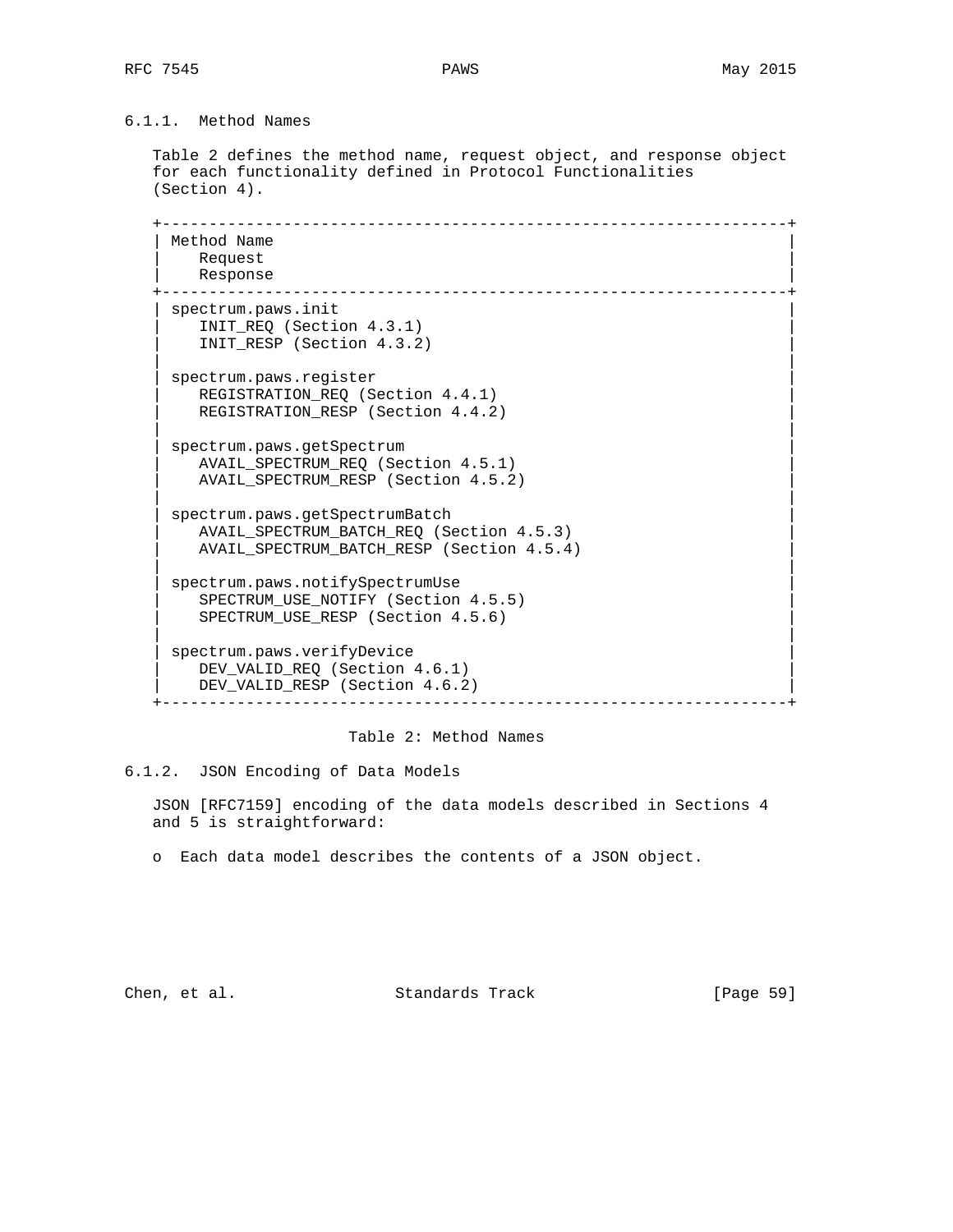- o Each parameter of a data model corresponds to a member of the corresponding JSON object:
	- \* The parameter name of the data model is the same as the member name of the JSON object.
	- \* The parameter data type describes the type of the member value.
- o Primitive types map to JSON type, as described in Section 4 and repeated here:

string: A JSON string, restricted to UTF-8 encoding

int: A JSON number, without a fractional or exponent part

float: A JSON number

boolean: One of the JSON values, true or false

- o The list type maps to a JSON array, except that all values in the array are of the same type.
- o When the parameter data type refers to another data model, that data model describes a nested JSON object.
- o The encoded JSON object for each of the Request and Response message listed in the Method Names Table (Table 2) also includes the following members:

type: The name of the message, e.g., "INIT\_REQ"

version: The PAWS version, e.g., "1.0"

See the following sections for examples.

Chen, et al. Standards Track [Page 60]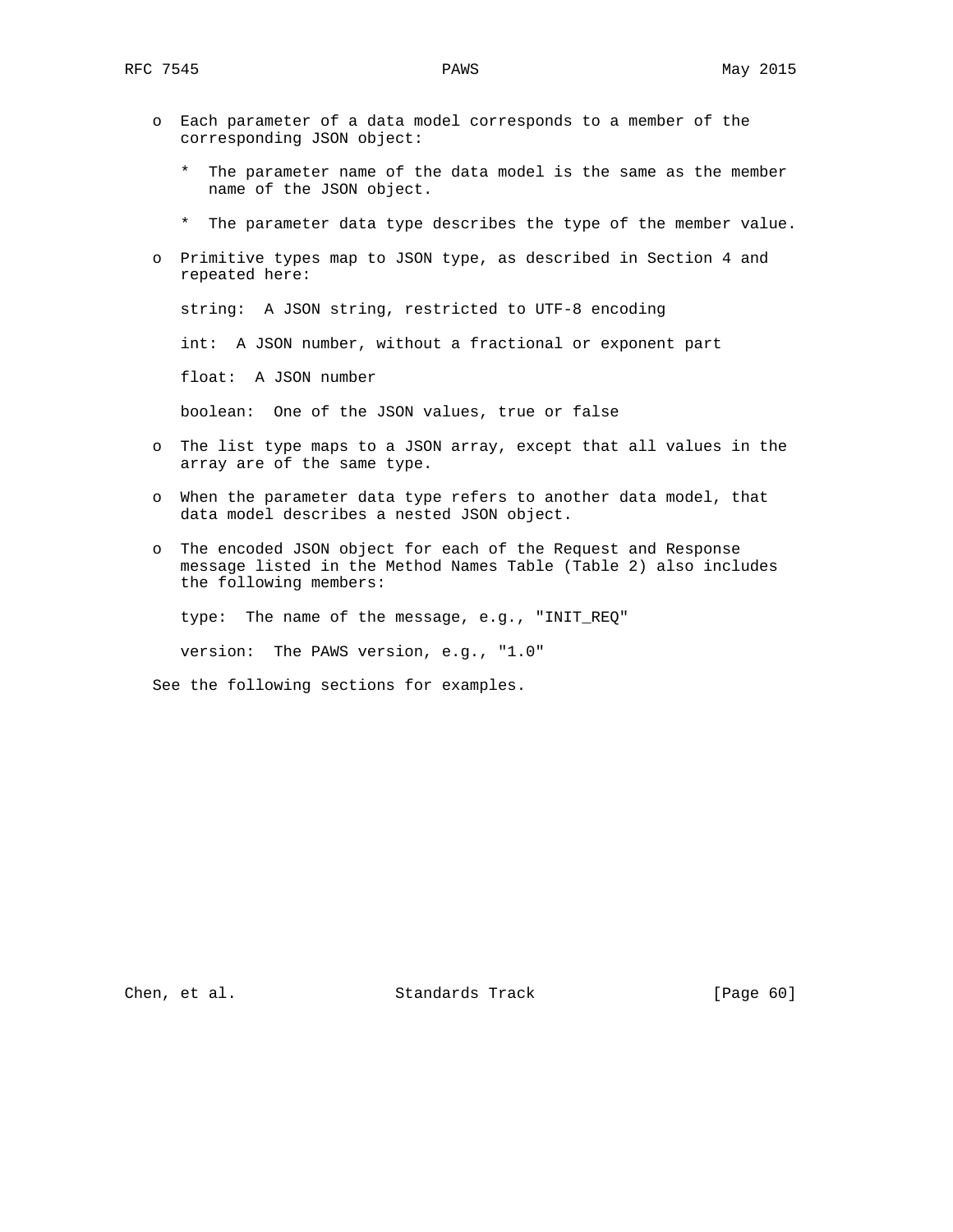```
6.2. Example Encoding: spectrum.paws.init Method
```

```
 An example of the "spectrum.paws.init" JSON-RPC request is shown
    below.
     {
      "jsonrpc": "2.0",
      "method": "spectrum.paws.init",
      "params": {
       "type": "INIT_REQ",
       "version": "1.0",
       "deviceDesc": {
        "serialNumber": "XXX",
        "fccId": "YYY",
        "rulesetIds": ["FccTvBandWhiteSpace-2010"]
       },
        "location": {
        "point": {
         "center": {"latitude": 37.0, "longitude": -101.3}
         }
       }
      },
      "id": "xxxxxx"
     }
    An example of the corresponding JSON-RPC response is shown below.
\{ \cdot \cdot \cdot \cdot \cdot \cdot \cdot \cdot \cdot \cdot \cdot \cdot \cdot \cdot \cdot \cdot \cdot \cdot \cdot \cdot \cdot \cdot \cdot \cdot \cdot \cdot \cdot \cdot \cdot \cdot \cdot \cdot \cdot \cdot \cdot \cdot 
      "jsonrpc": "2.0",
      "result": {
       "type": "INIT_RESP",
       "version": "1.0",
        "rulesetInfos": [
          {
             "authority": "us",
             "rulesetId": "FccTvBandWhiteSpace-2010",
             "maxLocationChange": 100,
             "maxPollingSecs": 86400
          }
       ]
      },
      "id": "xxxxxx"
    }
```
Chen, et al. Standards Track [Page 61]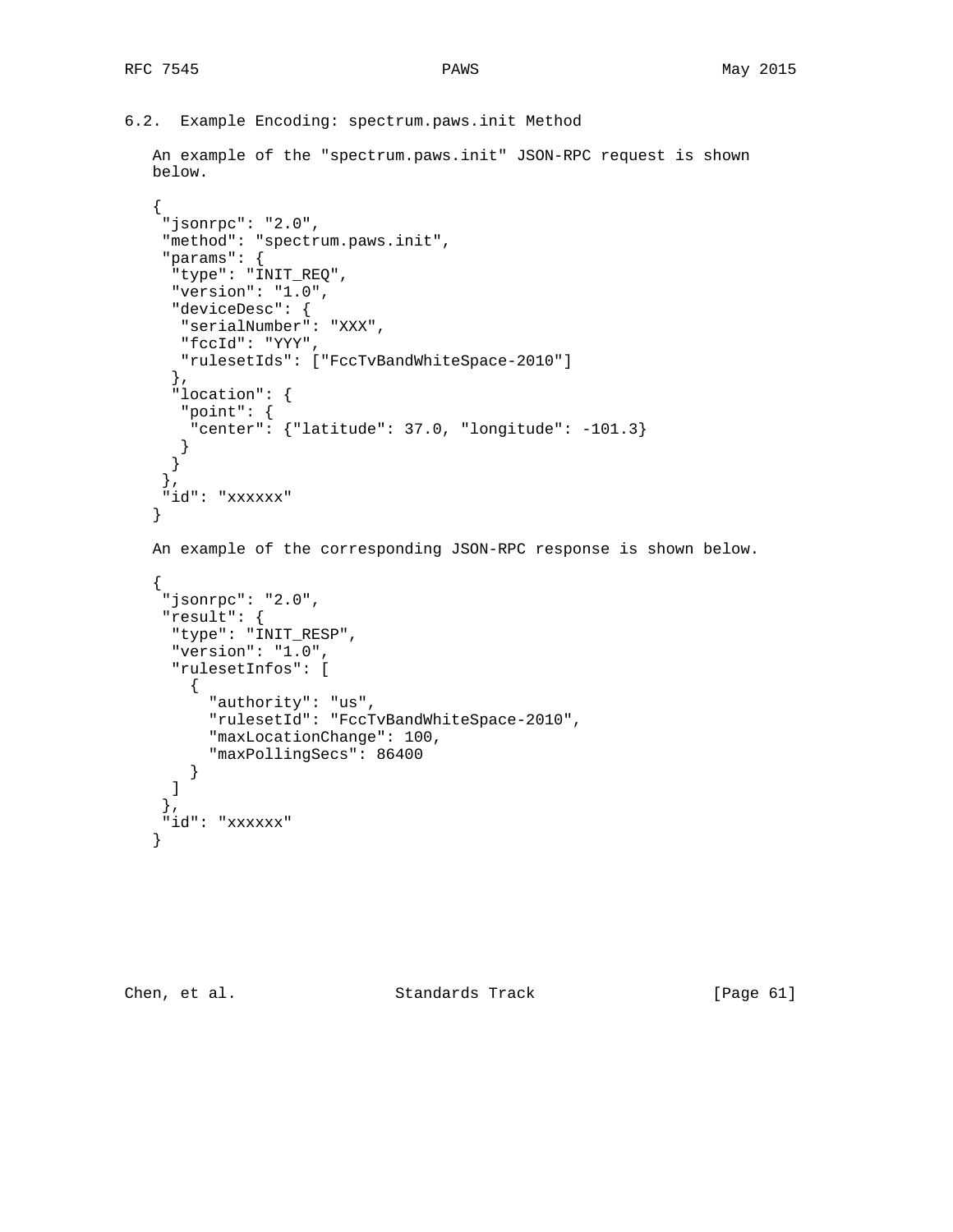```
6.3. Example Encoding: spectrum.paws.getSpectrum Method
```

```
 An example of the "spectrum.paws.getSpectrum" JSON-RPC request is
 shown below:
 {
  "jsonrpc": "2.0",
  "method": "spectrum.paws.getSpectrum",
  "params": {
   "type": "AVAIL_SPECTRUM_REQ",
   "version": "1.0",
   "deviceDesc": {
    "serialNumber": "XXX",
   "fccId": "YYY",
```

```
 "rulesetIds": ["FccTvBandWhiteSpace-2010"]
   },
   "location": {
   "point": {
    "center": {"latitude": 37.0, "longitude": -101.3}
   }
   },
   "antenna": {"height": 10.2, "heightType": "AGL"}
  },
  "id": "xxxxxx"
 }
```
 The following example "spectrum.paws.getSpectrum" JSON-RPC response contains:

- o A schedule with two time ranges
- o A spectrum profile for one resolution bandwidth (6 MHz)
- o The power levels for two frequency segments:
	- \* From 518 MHz to 542 MHz
	- \* From 620 MHz to 626 MHz
- o In practice, each "profiles" list contains (frequency, power) points to cover all frequencies governed by the associated ruleset. See "Spectrum" (Section 5.11) for a more detailed discussion on the representation.

Chen, et al. Standards Track [Page 62]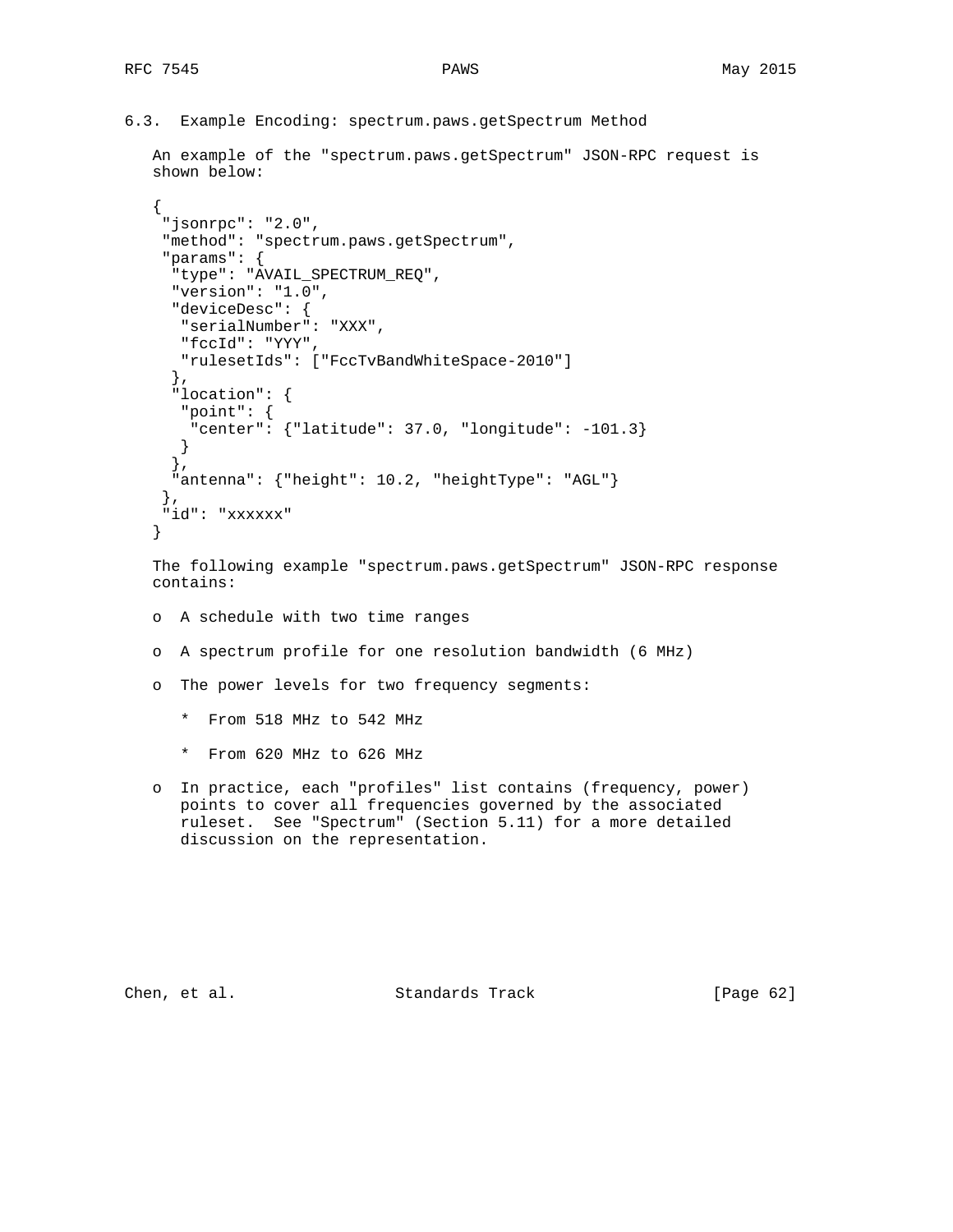{

},

{

},

 $\{$ 

```
 "jsonrpc": "2.0",
    "result": {
     "type": "AVAIL_SPECTRUM_RESP",
     "version": "1.0",
     "timestamp": "2013-03-02T14:30:21Z",
     "deviceDesc": {
      "serialNumber": "XXX",
      "fccId": "YYY",
      "rulesetIds": ["FccTvBandWhiteSpace-2010"]
     "spectrumSpecs": [
       "rulesetInfo": {
         "authority": "us",
         "rulesetId": "FccTvBandWhiteSpace-2010"
       },
       "needsSpectrumReport": false,
       "spectrumSchedules": [
        {
         "eventTime": {
          "startTime": "2013-03-02T14:30:21Z",
          "stopTime": "2013-03-02T20:00:00Z"
         },
         "spectra": [
\{ "resolutionBwHz": 6e6,
             "profiles": [
              ...
Figure 1999
               {"hz":5.18e8, "dbm":30.0},
\{ "hz":5.36e8, "dbm":30.0},
\{ "hz ":5.36e8, "dbm":36.0},
              {\{ "hz": 5.42e8, "dbm": 36.0\}} ],
Figure 1999
               {"hz":6.20e8, "dbm":30.0},
              {^{\{"}}hz":6.26e8, "dbm":30.0)
             \int,
              ...
 ]
 }
         ]
```
Chen, et al. Standards Track [Page 63]

 "startTime": "2013-03-02T22:00:00Z", "stopTime": "2013-03-03T14:30:21Z"

"eventTime": {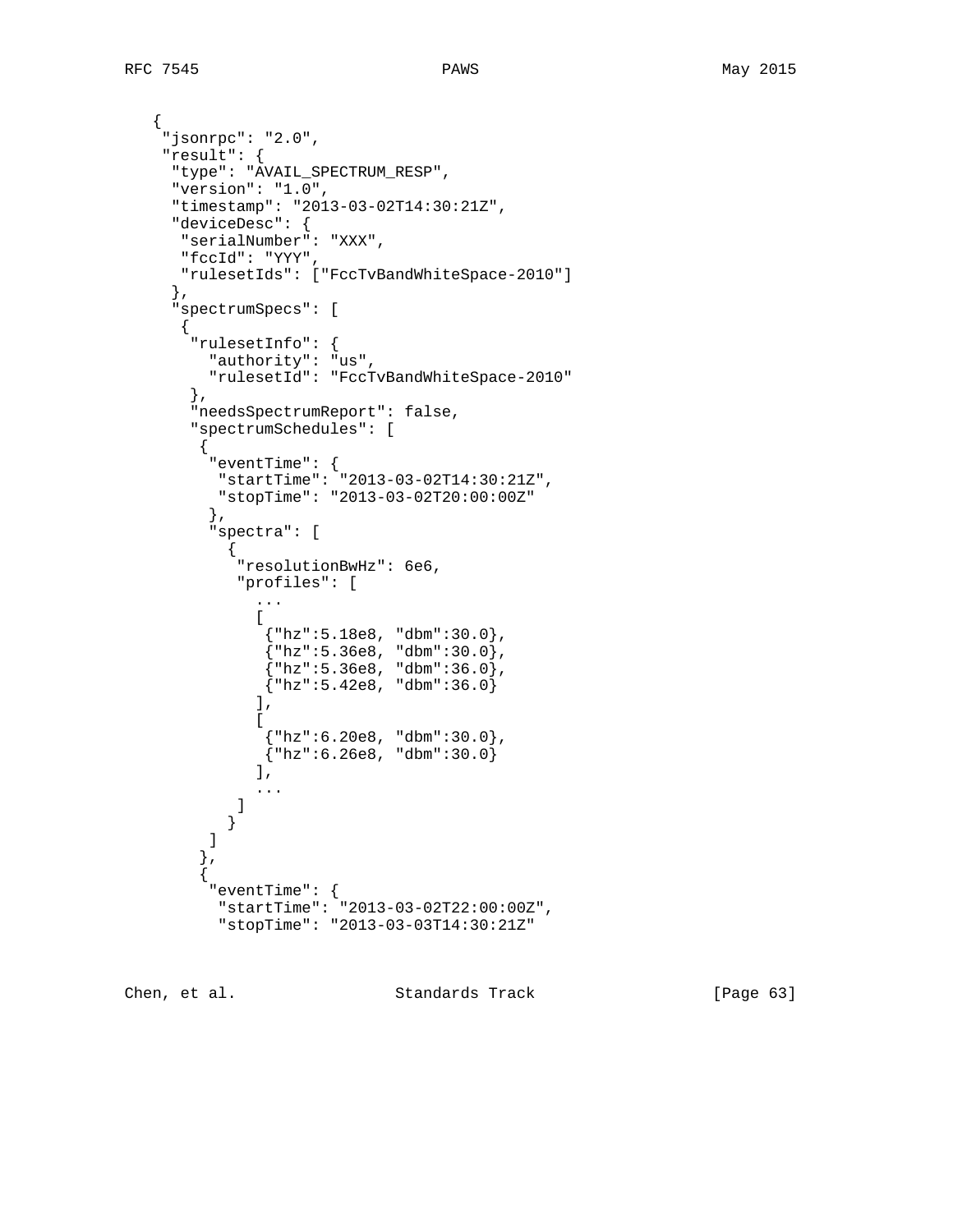$\{$  \cdot \cdot \cdot \cdot \cdot \cdot \cdot \cdot \cdot \cdot \cdot \cdot \cdot \cdot \cdot \cdot \cdot \cdot \cdot \cdot \cdot \cdot \cdot \cdot \cdot \cdot \cdot \cdot \cdot \cdot \cdot \cdot \cdot \cdot \cdot \cdot

 }, "spectra": [ ... ] } ] } ] }, "id": "xxxxxx" } The following example "spectrum.paws.getSpectrum" JSON-RPC response includes a spectrum profile that contains specifications for two different bandwidth resolutions (6 MHz and 100 kHz): "jsonrpc": "2.0", "result": { "type": "AVAIL\_SPECTRUM\_RESP", "version": "1.0", "timestamp": "2013-03-02T14:30:21Z", "deviceDesc": { "serialNumber": "XXX", ... }, "spectrumSpecs": [ { "rulesetInfo": { "authority": "xx", ... }, "needsSpectrumReport": false, "spectrumSchedules": [ { "eventTime": { "startTime": "2013-03-02T14:30:21Z", "stopTime": "2013-03-02T20:00:00Z" }, "spectra": [  $\{$  "resolutionBwHz": 6e6, "profiles": [ ... **Figure 1999**  {"hz":5.18e8, "dbm":30.0},  $\{$  "hz":5.36e8, "dbm":30.0},  $\{$  "hz ":5.36e8, "dbm":36.0},

Chen, et al. Standards Track [Page 64]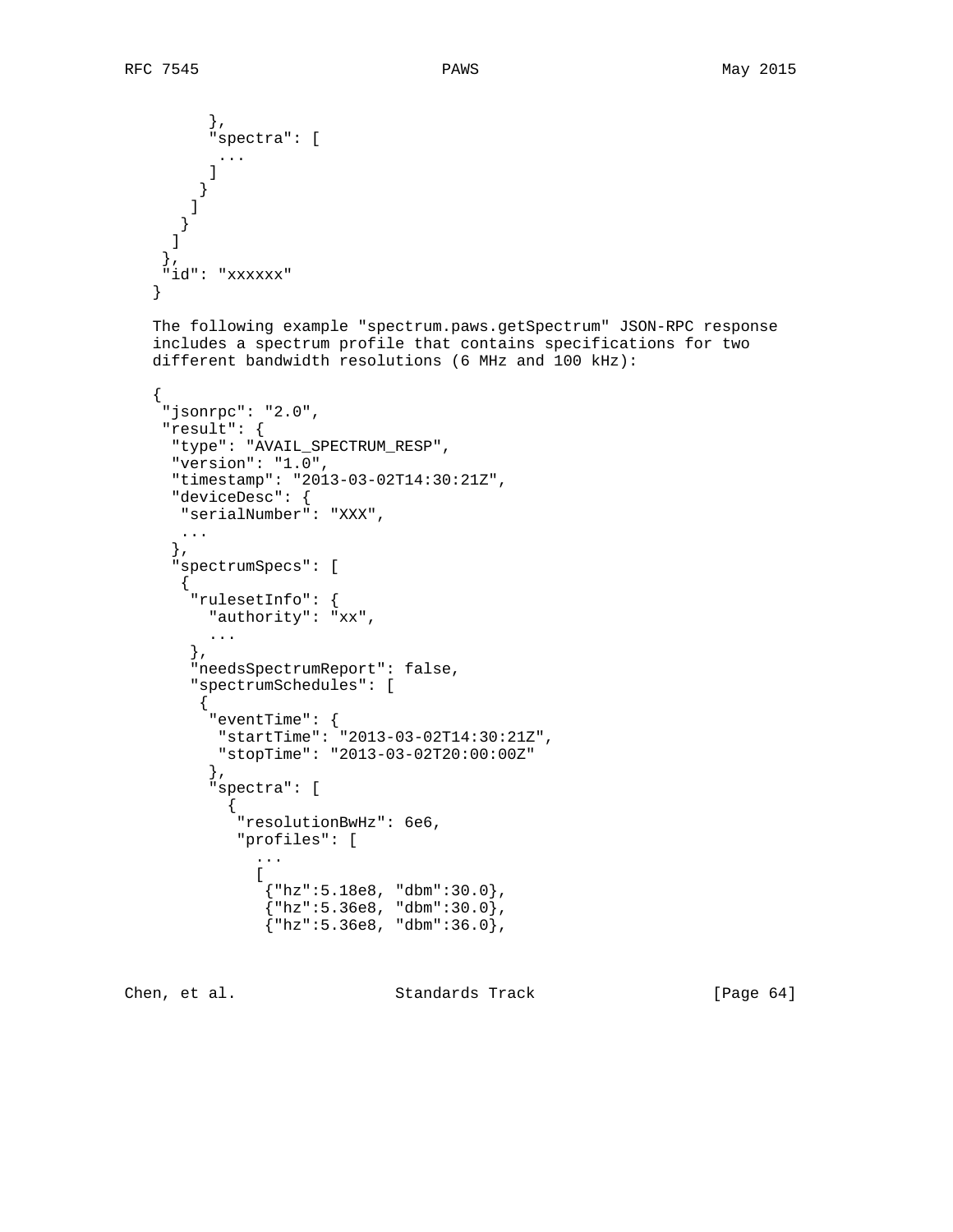```
 {"hz":5.42e8, "dbm":36.0}
              \mathbf{I},
Figure 1999
               {"hz":6.20e8, "dbm":30.0},
              {\rm \{ "hz": 6.26e8, "dbm": 30.0\}} ],
            \overline{\mathbf{1}}...
 ]
            },
\{ "resolutionBwHz": 1e5,
             "profiles": [
               ...
 [
\{ "hz ":5.18e8, "dbm":27.0},
\{\mathord{\texttt{``hz'':5.36e8}}\,, \mathord{\texttt{``dbm'':27.0}}\, ,
\{ "hz":5.36e8, "dbm":30.0},
\{ "hz":5.42e8, "dbm":30.0\} ],
 [
\{ "hz ":6.20e8, "dbm":27.0},
\{\texttt{"hz":6.26e8 ,\ \texttt{"dbm":27.0}}\}\bf{l} ,
               ...
           \bigg \} }
 ]
         },
         {
          "eventTime": {
          "startTime": "2013-03-02T22:00:00Z",
          "stopTime": "2013-03-03T14:30:21Z"
          },
          "spectra": [
           ...
          ]
        }
        ]
       }
    \overline{1} },
     "id": "xxxxxx"
   }
```
Chen, et al. Standards Track [Page 65]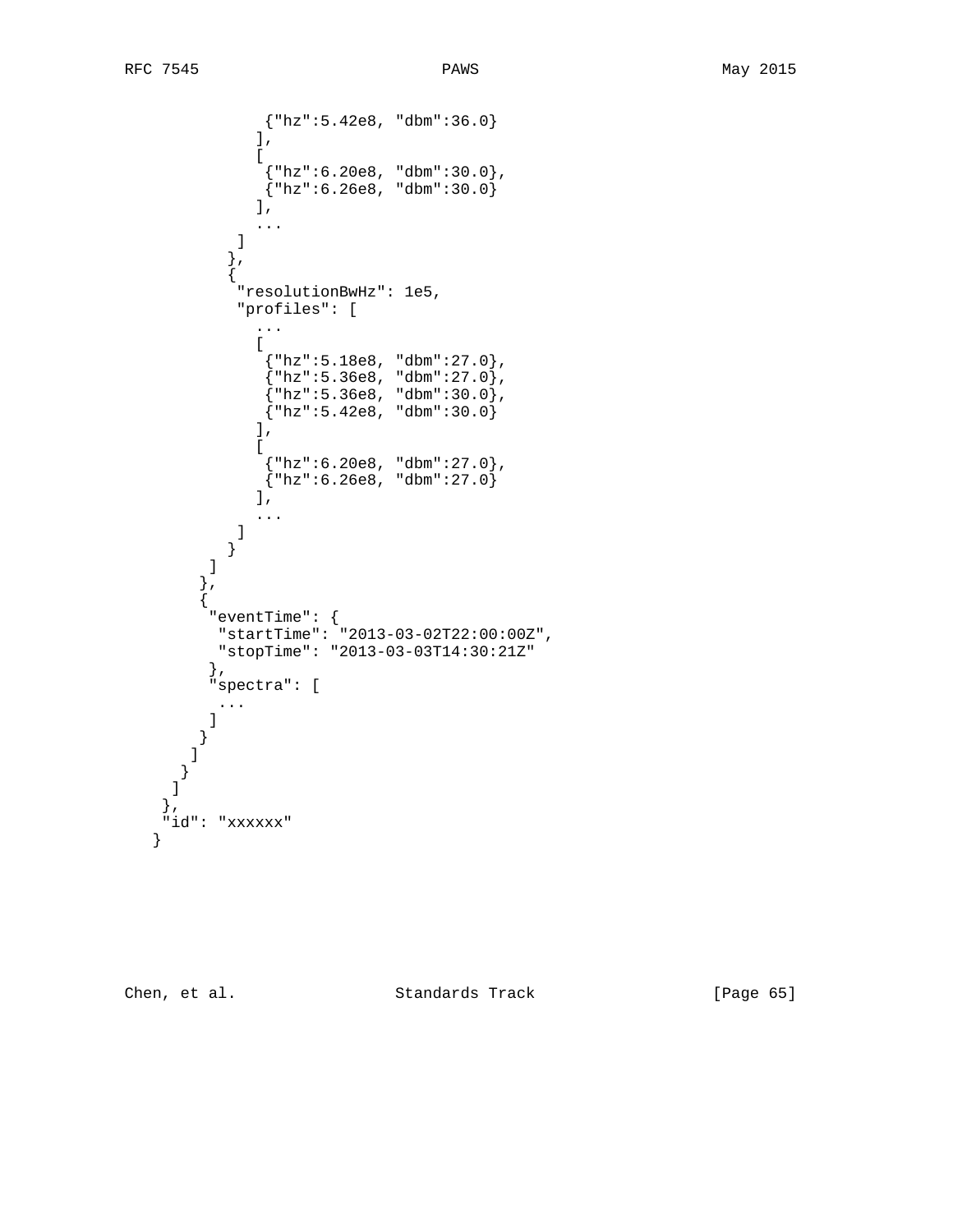## 6.4. Example Encoding: DeviceOwner vCard

 The DeviceOwner (Section 5.5) data model contains member values that are JSON encodings of vCard, as described in "jCard: The JSON format for vCard" [RFC7095]. An example fragment is provided below:

```
 {
       ...
       "deviceOwner": {
        "owner": [
          "vcard", [
           ["version", {}, "text", "4.0"],
           ["kind", {}, "text", "org"],
         [ "fn", \{\}, "text", "Racafrax, Inc."]
 ]
        ],
         "operator": [
          "vcard", [
           ["version", {}, "text", "4.0"],
 ["fn", {}, "text", "John Frax"],
 ["adr", {}, "text",
["", "", "100 Main Street",
               "Summersville", "CA", "90034", "USA"
 ]
            ],
           ["tel", {}, "uri", "tel:+1-213-555-1212"],
            ["email", {}, "text", "j.frax@rackafrax.com"]
 ]
 ]
       }
     }
```
### 7. HTTPS Binding

 This section describes the use of "HTTP Over TLS" [RFC2818] (HTTPS) as the transfer mechanism for PAWS. TLS provides message integrity and confidentiality between the Master Device and the Database, but only when best current practices are adopted, including use of recommended cipher suites and modes of operation. Consequently, to improve PAWS security and interoperability, implementations of the Database and Master Device MUST follow best current practices defined by "Recommendations for Secure Use of Transport Layer Security (TLS) and Datagram Transport Layer Security (DTLS)" [RFC7525].

 Depending on a prior relationship between a Database and device, the server MAY require client authentication, as described in the "Transport Layer Security (TLS) Protocol" [RFC5246], to authenticate

Chen, et al. Standards Track [Page 66]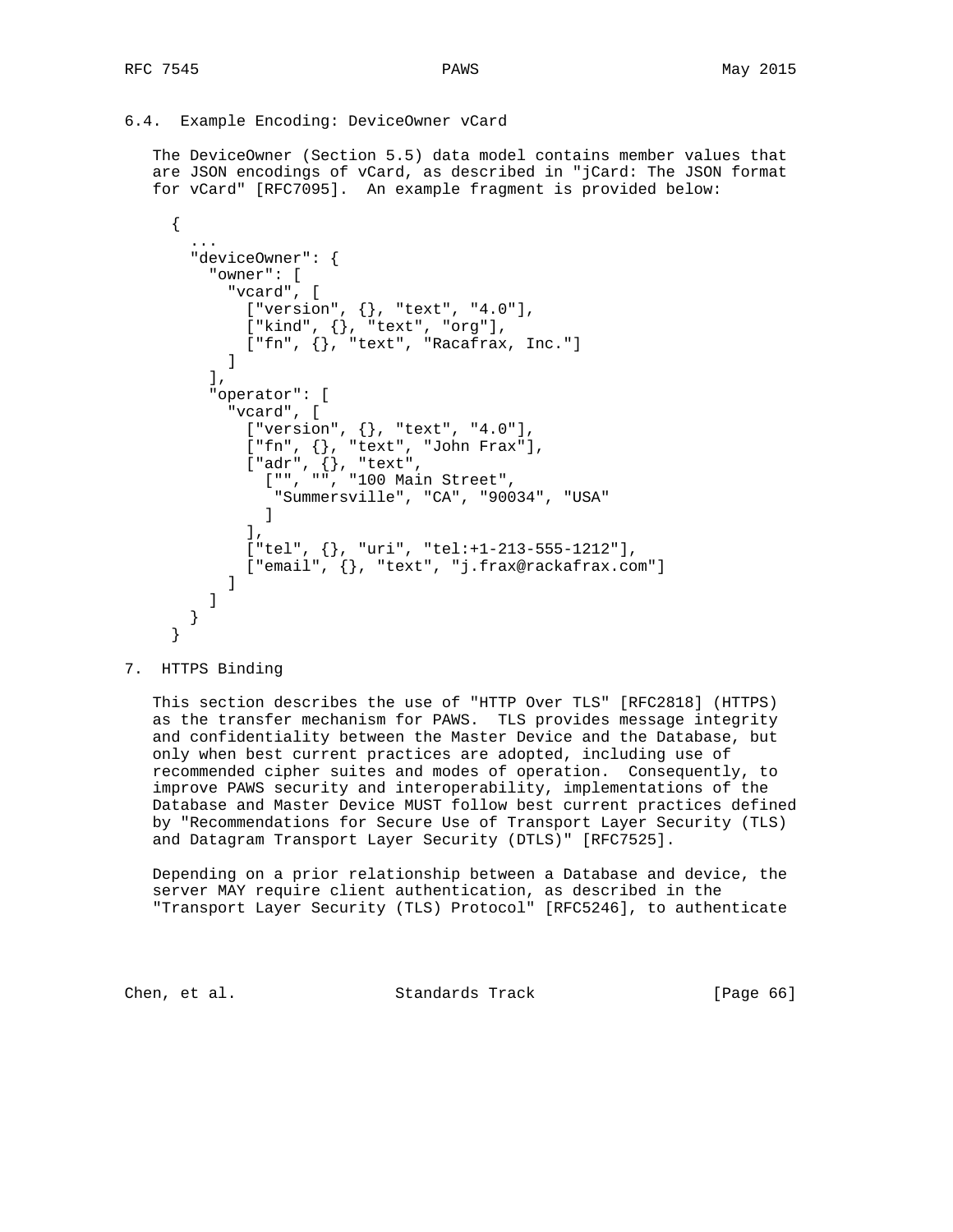the device. When client authentication is required, the Database MUST specify, by prior arrangement, acceptable root Certification Authorities (CAs) to serve as trust anchors for device certificates.

 To enable Databases to handle large numbers of requests from large numbers of devices, the Database MAY support and devices SHOULD support "Stateless TLS Session Resumption" [RFC5077].

 A PAWS request message is carried in the body of an HTTP POST request. A PAWS response message is carried in the body of an HTTP response. A PAWS response SHOULD include a Content-Length header.

 The POST method is the only method REQUIRED for PAWS. If a Database chooses to support GET, it MUST be an escaped URI, but the encoding of the URI is outside the scope of this document. The Database MAY refuse to support the GET request by returning an HTTP error code, such as 405 (method not allowed).

 The Database MAY redirect a PAWS request by returning a HTTP 3xx response (as defined by Section 6.4 of "HTTP/1.1: Semantics and Content" [RFC7231]). The Database MUST provide the redirect URI in the Location header of the 3xx response, and the device MUST handle redirects by using the Location header provided by the Database. When redirecting, the device MUST observe the delay indicated by the Retry-After header. The device MUST authenticate the Database that returns the redirect response before following the redirect. Also, the device MUST authenticate the Database indicated in the redirect. Since the device may communicate with a Database (which it authenticated) without user interaction, when the response code is 301 (Moved Permanently), the device MAY redirect without asking a user for confirmation, even thought it is in response to an HTTP POST method.

 The Database SHOULD use HTTP status code "307 Temporary Redirect" to indicate that the device SHOULD resubmit the same request to an alternate URI. The device MAY revert to the original URI for the very next request, or it MAY continue to use the alternate URI for a period of time, e.g.,:

- o For the remainder of its session, or
- o For a fixed period of time, or
- o Until power cycled, or
- o Until it receives another redirect

However, the device does not need to modify its stored list of URIs.

Chen, et al. Standards Track [Page 67]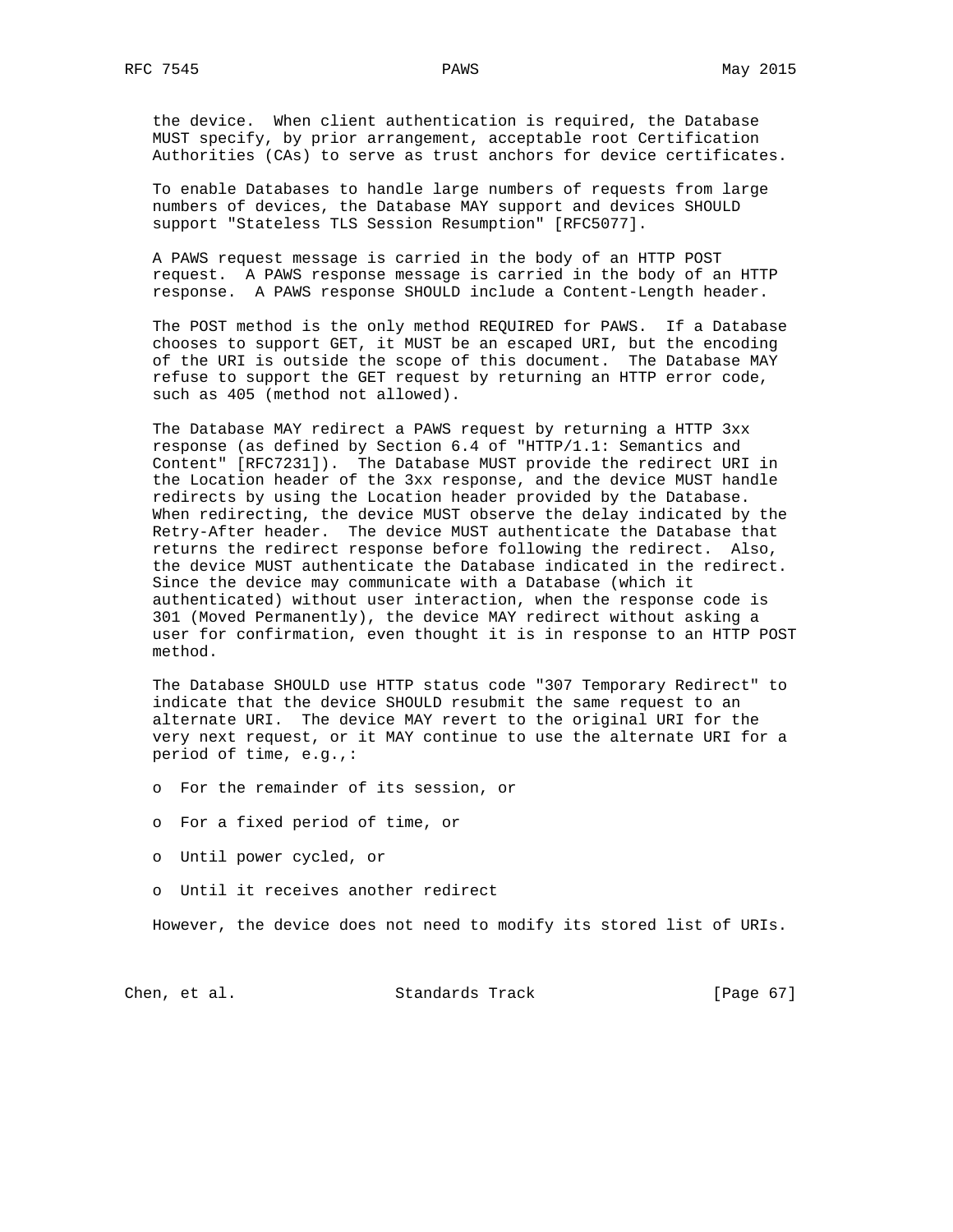For a minimum of two weeks before the URI of the Database changes permanently, it MUST use the database-change (DbUpdateSpec (Section 5.7)) mechanism to notify devices, as described in "Configuration Update: Database URI Changes" (Section 4.1.2). After the Database has moved, requests to the original URI MAY return HTTP status code 301 (Moved Permanently) to indicate that the device SHOULD resubmit the request, and all future requests, to the indicated alternate URI.

8. Extensibility

 This section describes procedures for extending PAWS. No extensions should be made that would return sensitive device-specific information in database responses.

8.1. Defining Ruleset Identifiers

 A ruleset represents a set of device-side requirements for which the device has been certified. It typically corresponds to, but is not limited to, a set of rules that govern a specific set of radio spectrum for a regulatory domain.

 Ruleset identifiers are defined and registered in the Ruleset ID Registry following the procedure in Section 9.1. Ruleset ID values MUST conform to the ruleset-id ABNF. If the Ruleset ID requires additional parameters, they are registered in the PAWS Parameters Registry, as described by Section 9.2. The ABNF syntax [RFC5234] is as follows.

 ruleset-id = 1\*64ruleset-char ruleset-char = ALPHA / DIGIT / "\_" / "."

When defining a Ruleset ID:

- o It can be useful for the identifier to be descriptive of the set of rules that allow a device to operate within one or more regulatory domains. For example, it might include the name of a regulatory body or a certification process.
- o The identifier SHOULD include some sort of version information, such as a year and/or version number.
- o The maximum length of the identifier is 64 octets.

Chen, et al. Standards Track [Page 68]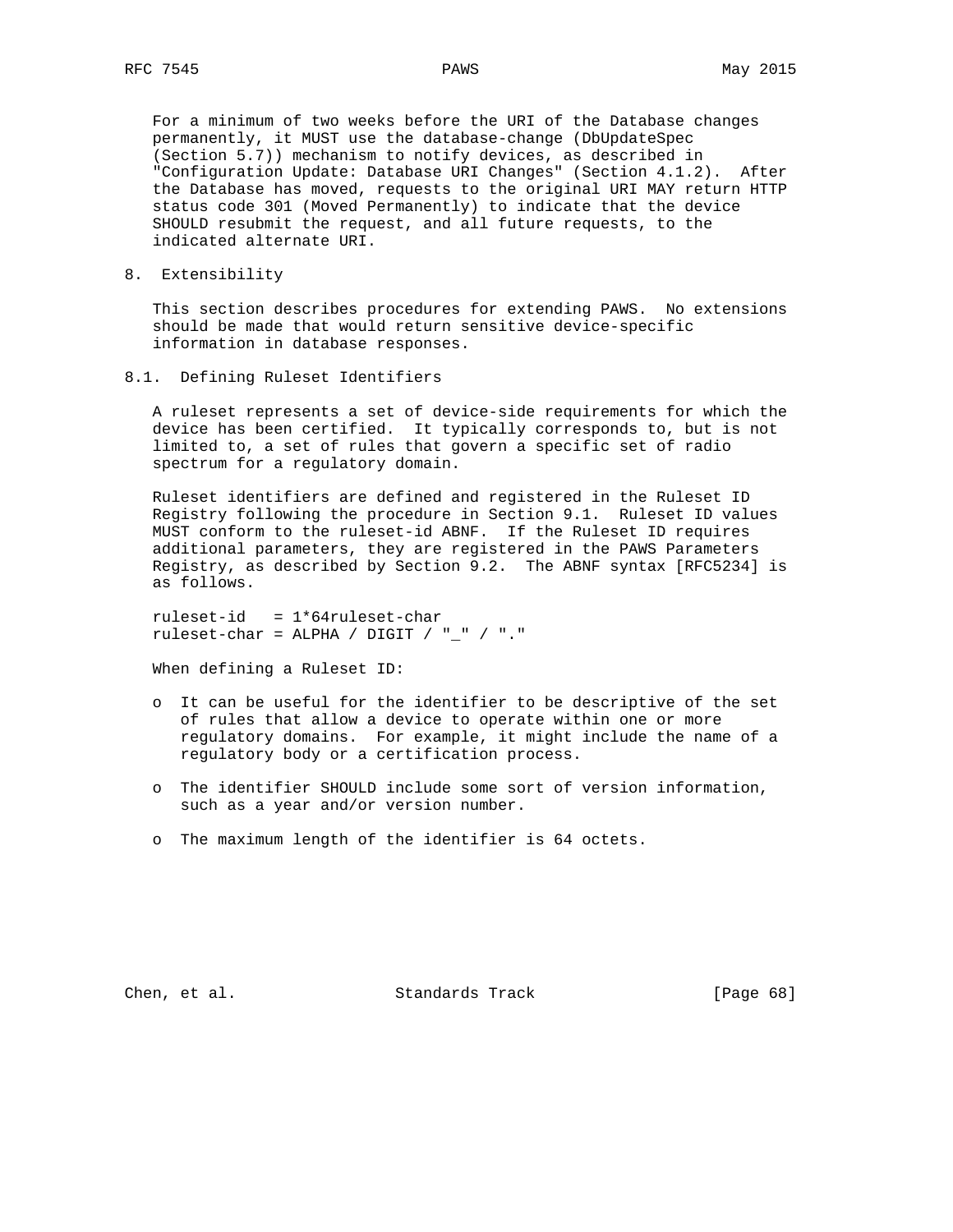8.2. Defining New Message Parameters

 New request or response parameters for use with PAWS are defined and registered in the parameters registry following the procedure in Section 9.2.

 Parameter names MUST conform to the param-name ABNF, and parameter values syntax MUST be well-defined (e.g., using ABNF or a reference to the syntax of an existing parameter).

 param-name = 1\*64name-char  $name-char = ALPHA / DIGIT / "$ 

 Parameter names use lowerCamelCase by convention. The maximum length of a name is 64 octets.

 Unregistered vendor-specific parameter extensions that are not commonly applicable and are specific to the implementation details of the Database where they are used SHOULD use a vendor-specific prefix that is not likely to conflict with other registered values (e.g., begin with 'companyname').

8.3. Defining Additional Error Codes

 Additional error codes can be registered to extend the set listed in Section 5.17, following the procedures in Section 9.3. If the error code requires additional response parameters, they are registered in the PAWS Parameters Registry, as described by Section 9.2.

 By convention, the error code is a negative integer value, using one of the range of values defined in Error Codes (Section 5.17). If an appropriate category does not exist, a value from a different range may be used.

9. IANA Considerations

There are three registries associated with PAWS:

- o PAWS Ruleset ID Registry (Section 9.1)
- o PAWS Parameter Registry (Section 9.2)
- o PAWS Error Code Registry (Section 9.3)

 All registries use the Specification Required policy [RFC5226], with a Designated Expert appointed by the IESG. Specific criteria that the Designated Expert should use in assessing registrations are given below in the description of each registry. The Designated Expert

Chen, et al. Standards Track [Page 69]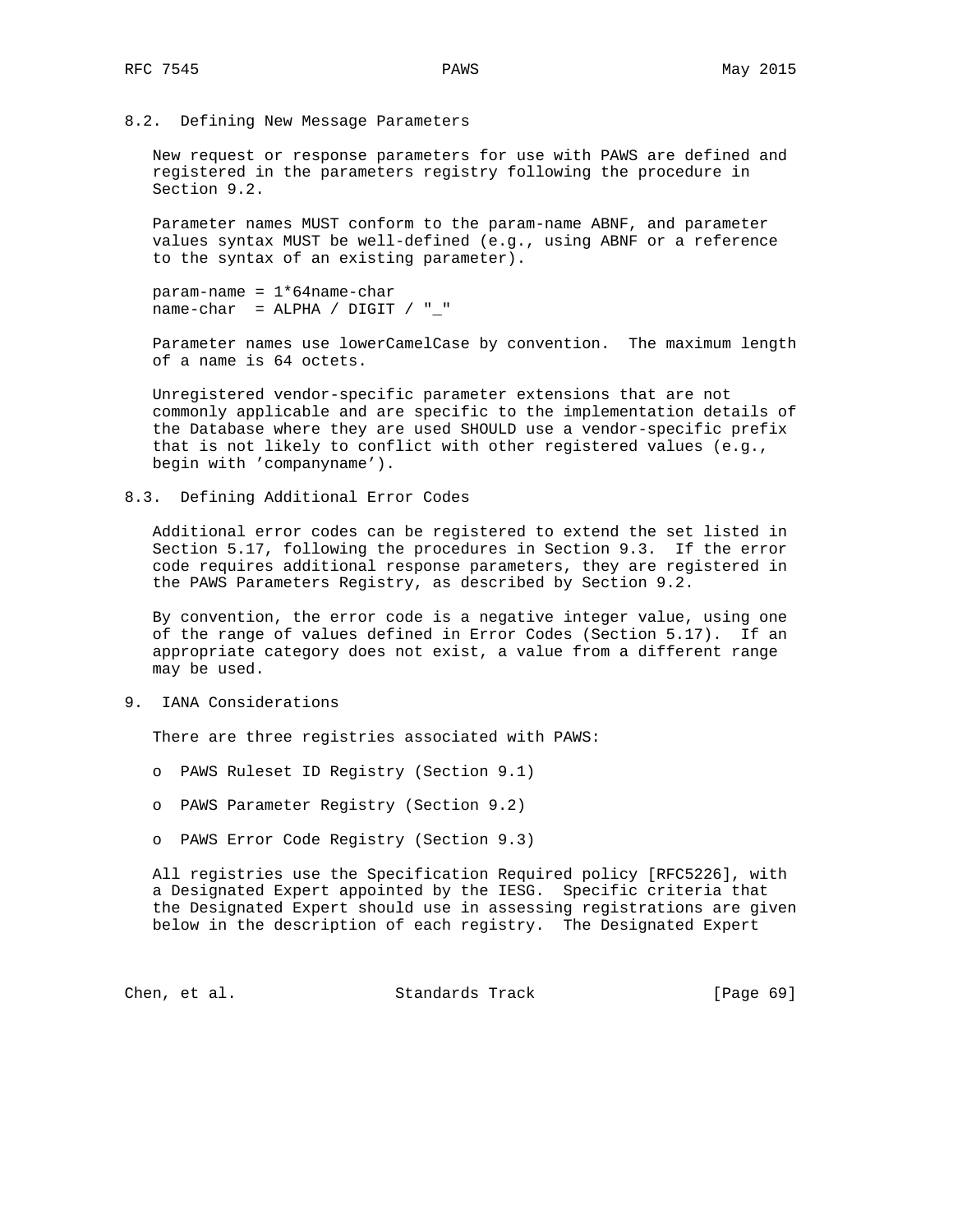should take advice from the community through the paws@ietf.org mailing list, and the registrant is encouraged to post to the mailing list before formally requesting the registration from IANA. The intention is that new registrations will be accompanied by a published specification. But in order to allow for the allocation of values prior to publication of the specification, the Designated Expert can approve allocations once it seems clear that the specification will be published. Upon approval, IANA will post the registrations that are not intended to be published in an RFC.

### 9.1. PAWS Ruleset ID Registry

This specification establishes the "PAWS Ruleset ID Registry".

 Ruleset type names for inclusion in PAWS messages are registered on the advice of one or more Designated Experts, with Specification Required [RFC5226]. The specification must include a reference to the regulatory domain to which it applies. To increase interoperability, it is more desirable to have fewer rulesets than to have many rulesets with small variations. Consequently, the Designated Expert should avoid duplication and should encourage the registrant to look for alternatives if there are only small variations from an existing ruleset. The Designated Expert should ensure that the proposed registration is complete with respect to its associated regulatory domain and may seek an expert familiar with those rules to participate in the review on the paws@ietf.org mailing list.

 The PAWS Ruleset ID Registry includes the following: 'Ruleset Identifier', 'Reference', and 'Template'. The Template column will include links to the registration templates, either posted by IANA or linked to the relevant sections of RFCs.

9.1.1. Registration Template

 Ruleset identifier: The name of the ruleset. See Section 8.1 of RFC 7545 for the format requirements of this identifier.

Specification document(s): Reference to the document that specifies the parameter, preferably including a URI that can be used to retrieve a copy of the document. An indication of the relevant sections also may be included but is not required.

Chen, et al. Standards Track [Page 70]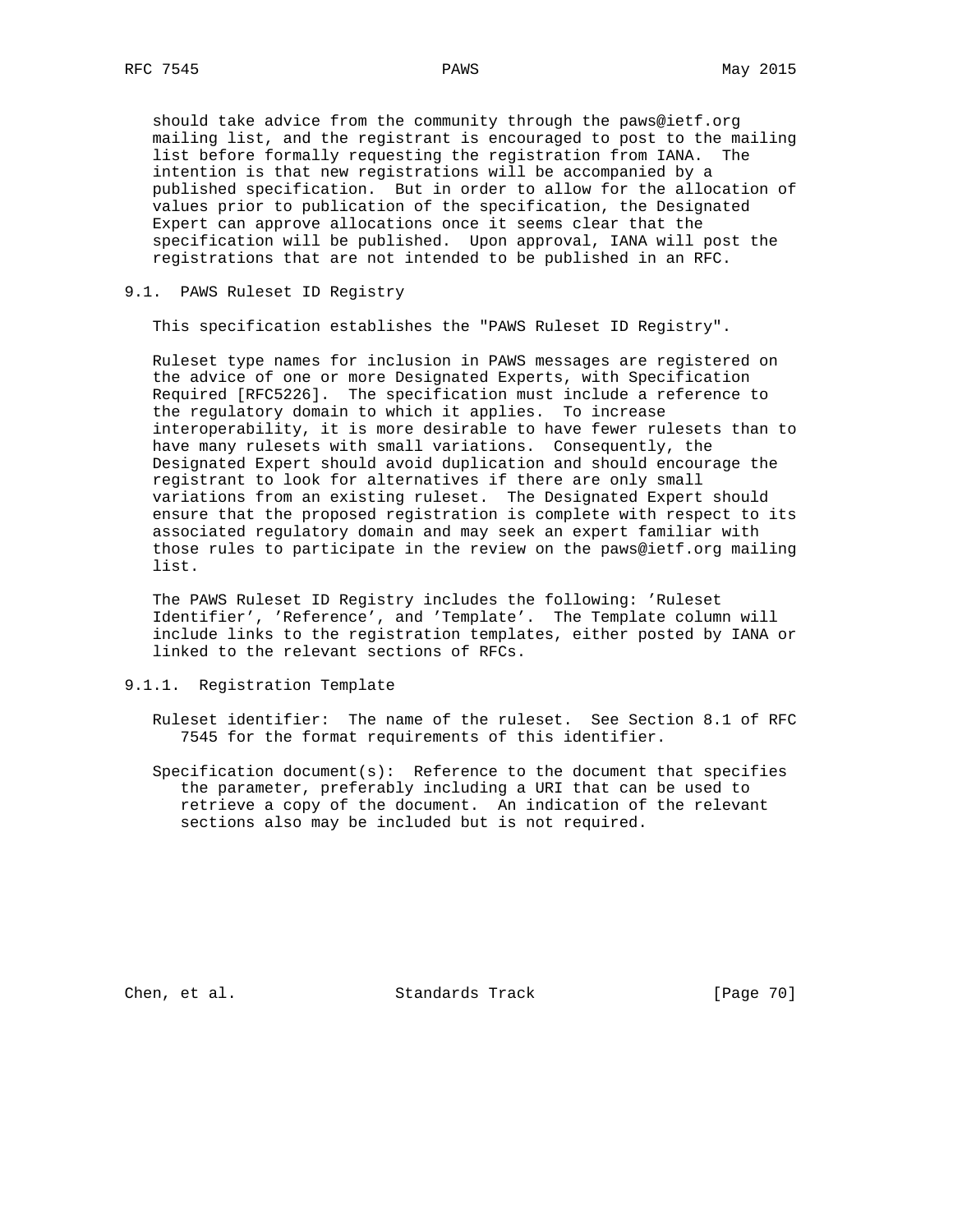- Additional Parameter Requirements: Listing of additional parameter requirements to associate with the ruleset. Note that new parameters are registered separately in the PAWS Parameters Registry, as described by Section 8.2. Two types of additional parameter requirements are:
	- \* Addition of new parameters to existing structures, or modification of the REQUIRED and OPTIONAL requirements for existing parameters.
	- \* Modification of requirements to existing parameter values.

 For adding new parameters or modifying requirements of existing parameters, the registration should include a table for each affected structure that lists the structure's parameter changes. Each table should include a structure name in its heading and have the following columns:

Parameter name: Name of the parameter added or modified.

Type: Data type of the parameter value.

 Requirement: Whether the parameter is REQUIRED or OPTIONAL for the ruleset.

Notes: Any additional notes that might be useful to implementors.

 For modifying requirements to existing parameter values, the registration should include a table for each affected structure that lists the structure's parameter changes. Each table should include a structure name in its heading and have the following columns:

Parameter name: Name of the parameter.

Type: Data type of the parameter value.

 Additional requirements: Additional requirements on the parameter value.

 IANA will post each registration template that is not intended to be published in an RFC.

 Note that the Additional Parameter Requirements section can be quite extensive, so it will not appear directly in the IANA Ruleset ID Registry table. The table, however, will contain a link to the full registration template for easy access to the additional requirements.

Chen, et al. Standards Track [Page 71]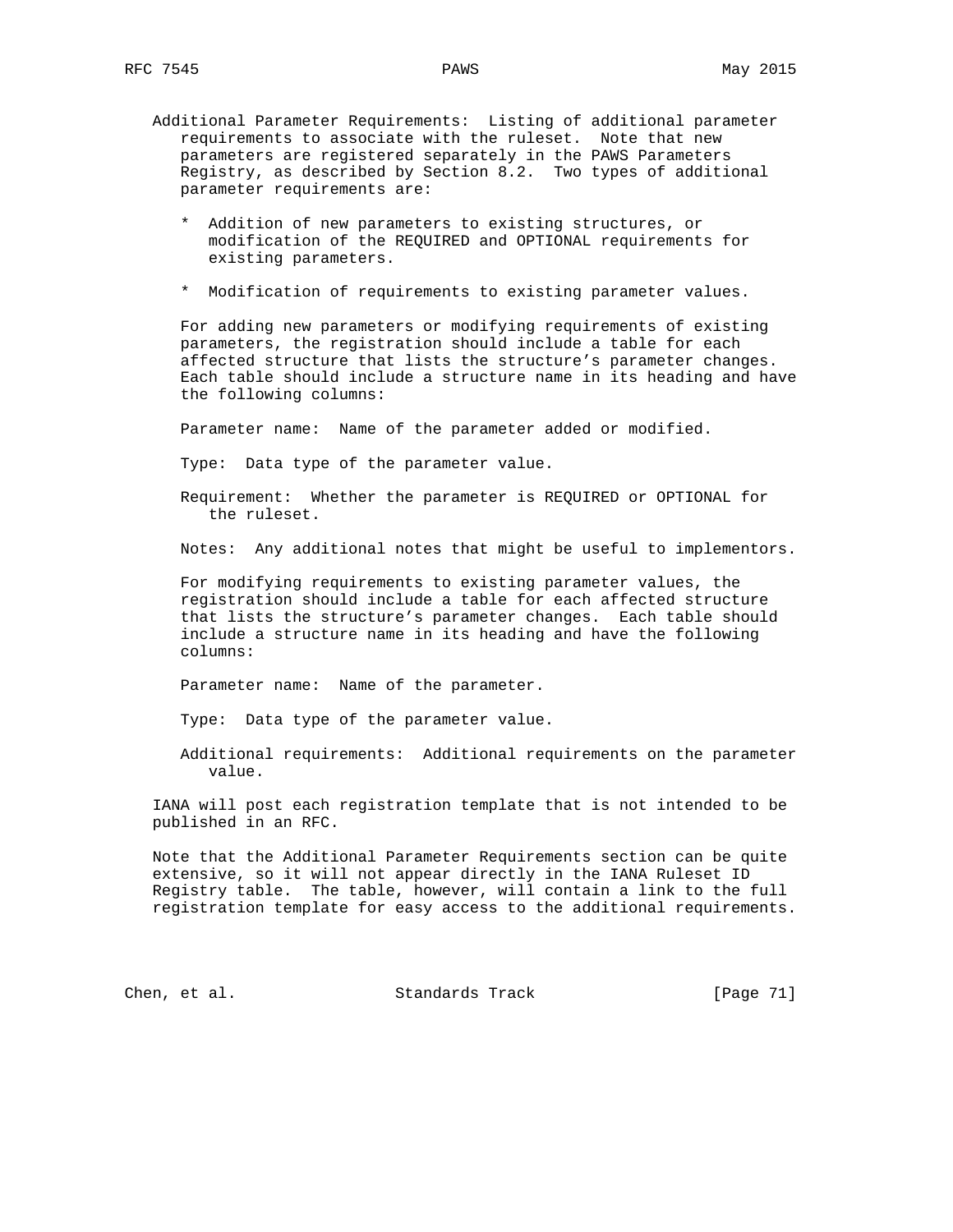## 9.1.2. Initial Registry Contents

 The PAWS Ruleset ID Registry enables protocol extensibility to support any regulatory domain and ruleset. The initial contents of the registry, however, include only FCC-specific and ETSI-specific entries, because, as of this writing, they are the only regulatory domains that have finalized rules. There is no intent to restrict the protocol to any particular set of authorities.

 The initial contents of the PAWS Ruleset ID Registry are listed below; each section corresponds to a single entry in the registry.

9.1.2.1. Federal Communications Commission (FCC)

 For the additional parameters that start with the "fcc" prefix, see PAWS Parameters Registry Initial Contents (Section 9.2.2) for more information.

Ruleset identifier: FccTvBandWhiteSpace-2010

 Specification document(s): This ruleset refers to the FCC rules for TV-band white-space operations established in the Code of Federal Regulations (CFR), Title 47, Part 15, Subpart H [FCC-CFR47-15H].

Additional Parameter Requirements

 Each of the following tables defines additional parameters for the indicated PAWS message. Note that the Requirement column lists FCC, not PAWS, requirements/optionality rules.

 The FCC requires registration of "Fixed Devices". Additionally, deviceOwner is required in the registration request:

Registration Request (Section 4.4.1)

| Parameter<br>Name | Type                           | Requirement | Notes                            |
|-------------------|--------------------------------|-------------|----------------------------------|
| deviceOwner       | DeviceOwner  <br>(Section 5.5) | REOUIRED    | For registering<br>Fixed Devices |

Chen, et al. Standards Track [Page 72]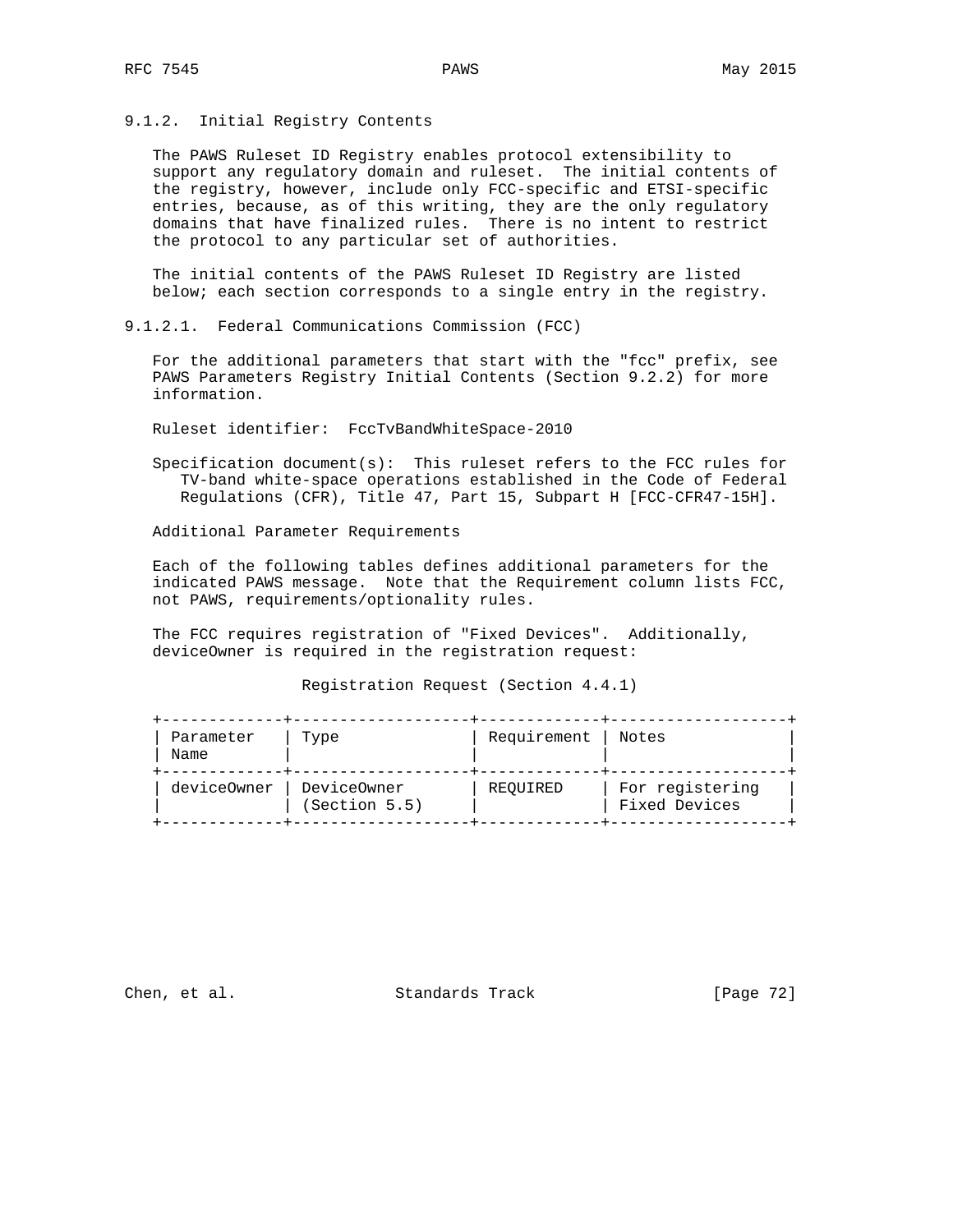| Parameter<br>Name | Type                              | Requirement | Notes |
|-------------------|-----------------------------------|-------------|-------|
| deviceDesc        | DeviceDescriptor (Section<br>5.2) | REOUIRED    |       |

Available Spectrum Request (Section 4.5.1)

Available Spectrum Batch Request (Section 4.5.3)

| Parameter<br>Name | Type                              | Requirement | Notes |
|-------------------|-----------------------------------|-------------|-------|
| deviceDesc        | DeviceDescriptor (Section<br>5.2) | REOUIRED    |       |

DeviceDescriptor (Section 5.2)

| Parameter Name    | Type   | Requirement | Notes                                                                                                                      |
|-------------------|--------|-------------|----------------------------------------------------------------------------------------------------------------------------|
| serialNumber      | string | REOUIRED    | Specifies a device's<br>serial number. See<br>Section 5.2.                                                                 |
| feetd             | string | REOUIRED    | Specifies a device's<br>FCC certification ID<br>(Section 9.2.2.1).                                                         |
| fccTvbdDeviceType | string | REOUIRED    | Specifies the FCC<br>Device Type (Section<br>9.2.2.2) of TV-band<br>white-space device, as<br>defined by the FCC<br>rules. |

Chen, et al. Standards Track [Page 73]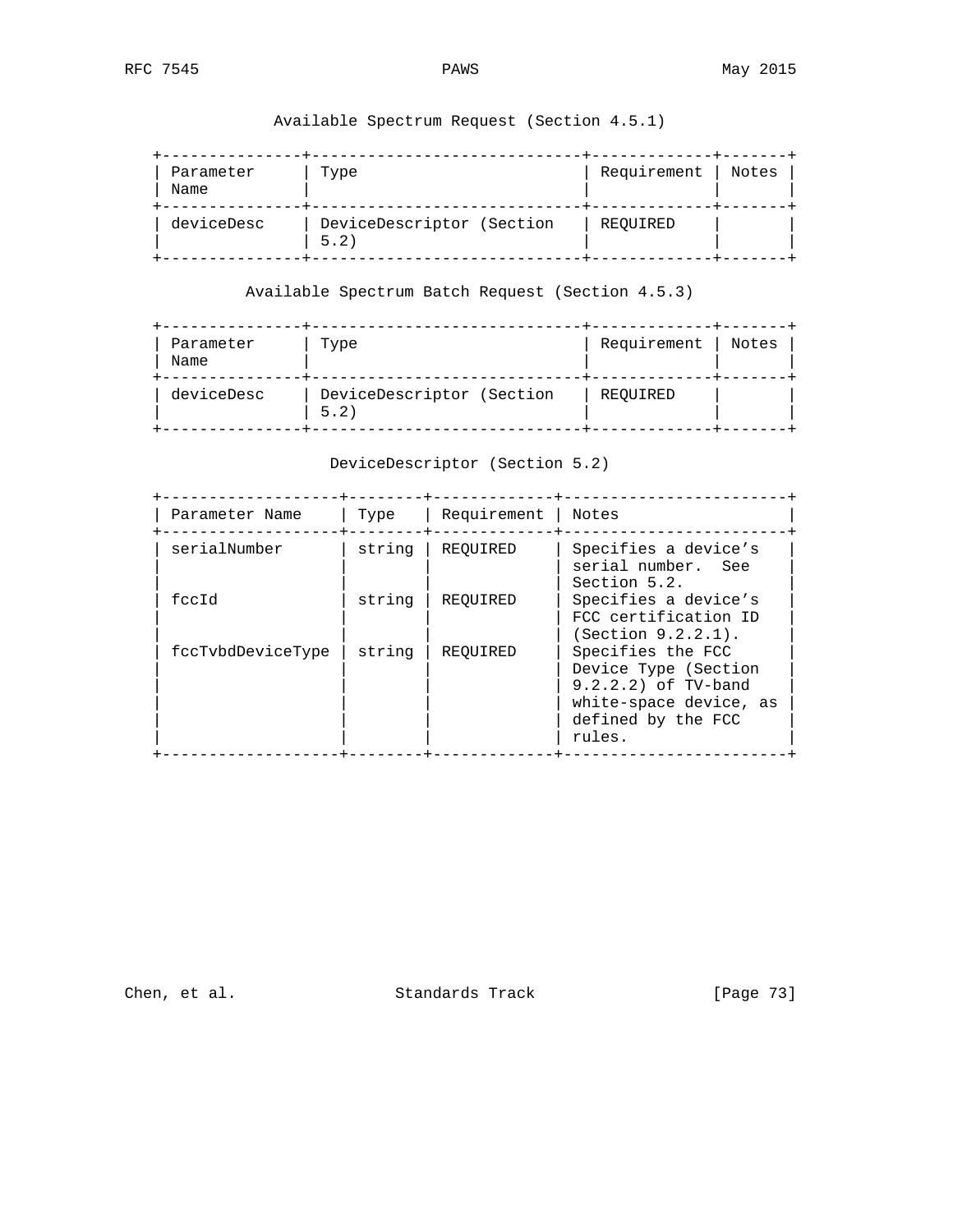The following table lists additional requirements for DeviceOwner (Section 5.5) parameter values.

DeviceOwner (Section 5.5)

| Parameter<br>Name | Type  | Additional Requirement                                                                                                                                                                                                                                   |
|-------------------|-------|----------------------------------------------------------------------------------------------------------------------------------------------------------------------------------------------------------------------------------------------------------|
| owner             | vCard | The owner is required to contain the<br>formatted name of an individual or<br>organization using the "fn" property. When<br>the name is that of an organization, the<br>entry also is required to contain the "kind"<br>property, with a value of "org". |
| operator          | vCard | The operator entry is required to contain the<br>following properties for the contact person<br>responsible for the device's operation: "fn",<br>"adr", "tel", and "email".                                                                              |

9.1.2.2. European Telecommunications Standards Institute (ETSI)

 For the additional parameters that start with the "etsi" prefix, see PAWS Parameters Registry Initial Contents (Section 9.2.2) for more information.

Ruleset identifier: ETSI-EN-301-598-1.1.1

 Specification document(s): This ruleset refers to the ETSI Harmonised Standard [ETSI-EN-301-598] established by ETSI.

Additional Parameter Requirements

 Each of the following tables defines additional parameters for the indicated PAWS message. Note that the Requirement column lists ETSI, not PAWS, requirements/optionality rules.

Chen, et al. Standards Track [Page 74]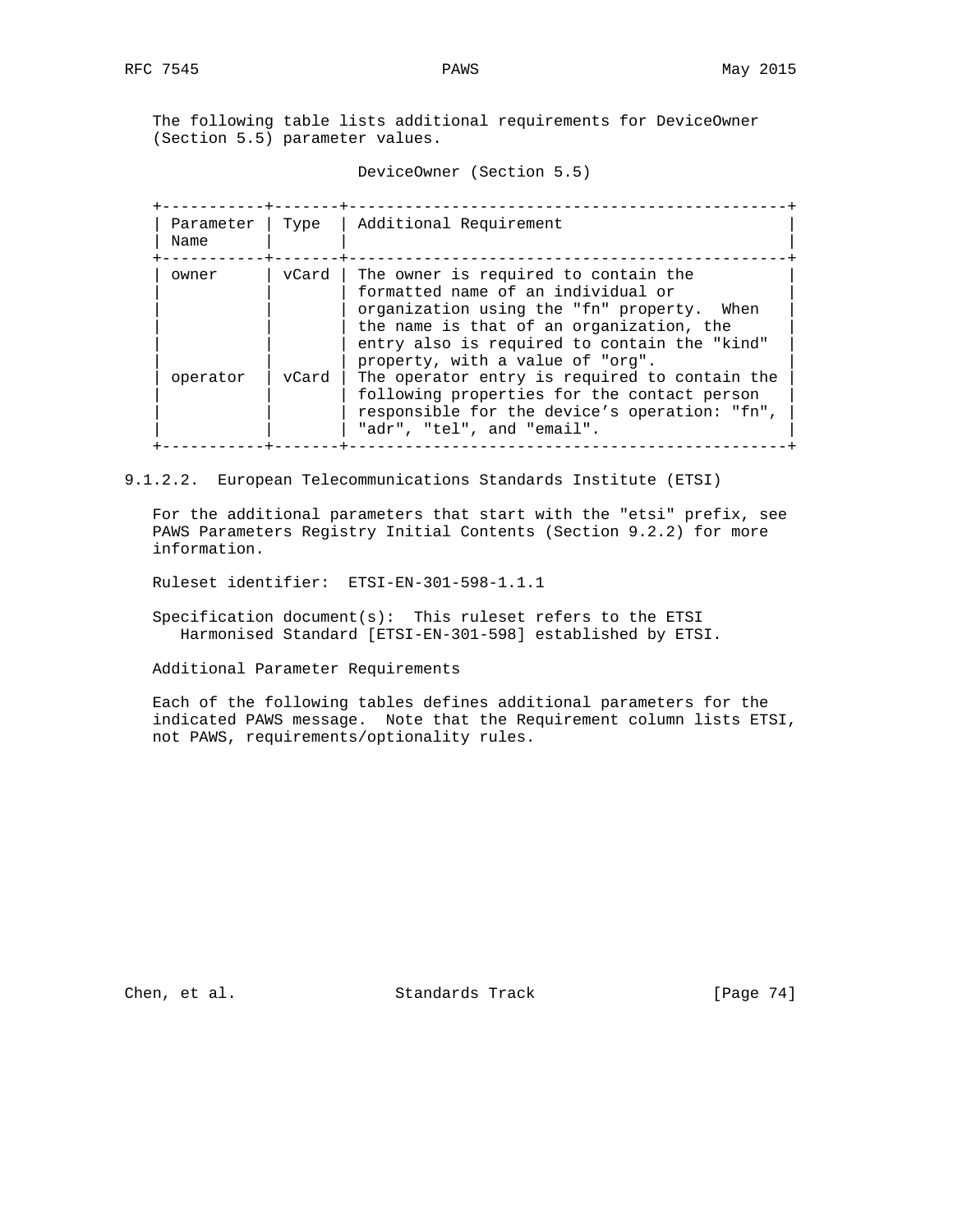+-------------------------------------------------------------------+ Parameter Name  $\blacksquare$  Type  $\blacksquare$ Requirement | Notes | Notes | Notes | Notes | Notes | Notes | Notes | Notes | Notes | Notes | Notes | Notes | Notes | Notes | Notes | Notes | Notes | Notes | Notes | Notes | Notes | Notes | Notes | Notes | Notes | Notes | Notes | Note +-------------------------------------------------------------------+ serialNumber  $\vert$  string  $\vert$  | REQUIRED | Specifies a device's serial number (Section 5.2). | | | manufacturerId |  $\vert$  string  $\vert$  | REQUIRED | Specifies a device's manufacturer's identifier (Section 5.2). | |  $\blacksquare$  modelId  $\blacksquare$  $\vert$  string  $\vert$  | REQUIRED | Specifies a device's model identifier (Section 5.2). | | | etsiEnDeviceType |  $\vert$  string  $\vert$  | REQUIRED | Specifies the device's ETSI device type (Section 9.2.2.3). | | | etsiEnDeviceEmissionsClass |  $\vert$  string  $\vert$  | REQUIRED | Specifies the device's ETSI device emissions class  $(Section 9.2.2.4).$  | | etsiEnTechnologyId<br>string  $\vert$  string  $\vert$  | REQUIRED | Specifies the device's ETSI technology ID (Section 9.2.2.5). | | etsiEnDeviceCategory  $\vert$  string  $\vert$  | REQUIRED | Specifies the device's ETSI device category (Section 9.2.2.6). +-------------------------------------------------------------------+

Chen, et al. Standards Track [Page 75]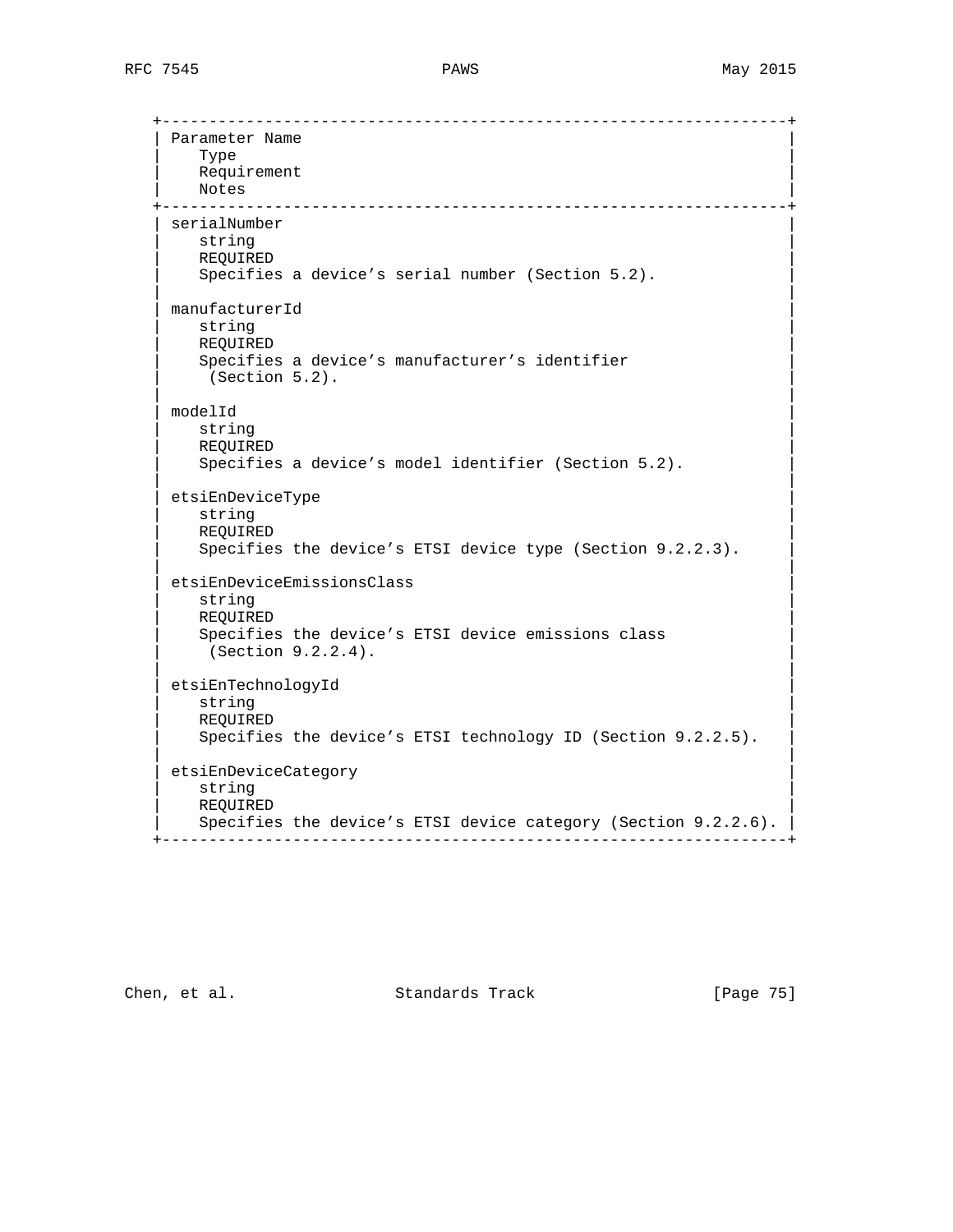# AVAIL\_SPECTRUM\_REQ (Section 4.5.1)

| Parameter<br>Name | Type   | Requirement | Notes                                                                                                                                                                                                                       |
|-------------------|--------|-------------|-----------------------------------------------------------------------------------------------------------------------------------------------------------------------------------------------------------------------------|
| requestType       | string | OPTIONAL    | Modifies the available-<br>spectrum request type. If<br>specified, the only valid<br>value is, "Generic Slave",<br>and the Database is required<br>to respond with generic<br>operating parameters for any<br>Slave Device. |

Available Spectrum Batch Request (Section 4.5.3)

| Parameter<br>Name | Type   | Requirement | Notes                                                                                                                                                                                                                       |
|-------------------|--------|-------------|-----------------------------------------------------------------------------------------------------------------------------------------------------------------------------------------------------------------------------|
| requestType       | string | OPTIONAL    | Modifies the available-<br>spectrum request type. If<br>specified, the only valid<br>value is, "Generic Slave",<br>and the Database is required<br>to respond with generic<br>operating parameters for any<br>Slave Device. |

 The following tables define additional requirements for the DeviceDescriptor (Section 5.2) and RulesetInfo (Section 5.6) parameters that appear in the AVAIL\_SPECTRUM\_RESP (Section 4.5.2) and AVAIL\_SPECTRUM\_BATCH\_RESP (Section 4.5.4) messages. Note that this means the Database is modifying the DeviceDescriptor sent by the Master Device to return device-specific restrictions.

Chen, et al. Standards Track [Page 76]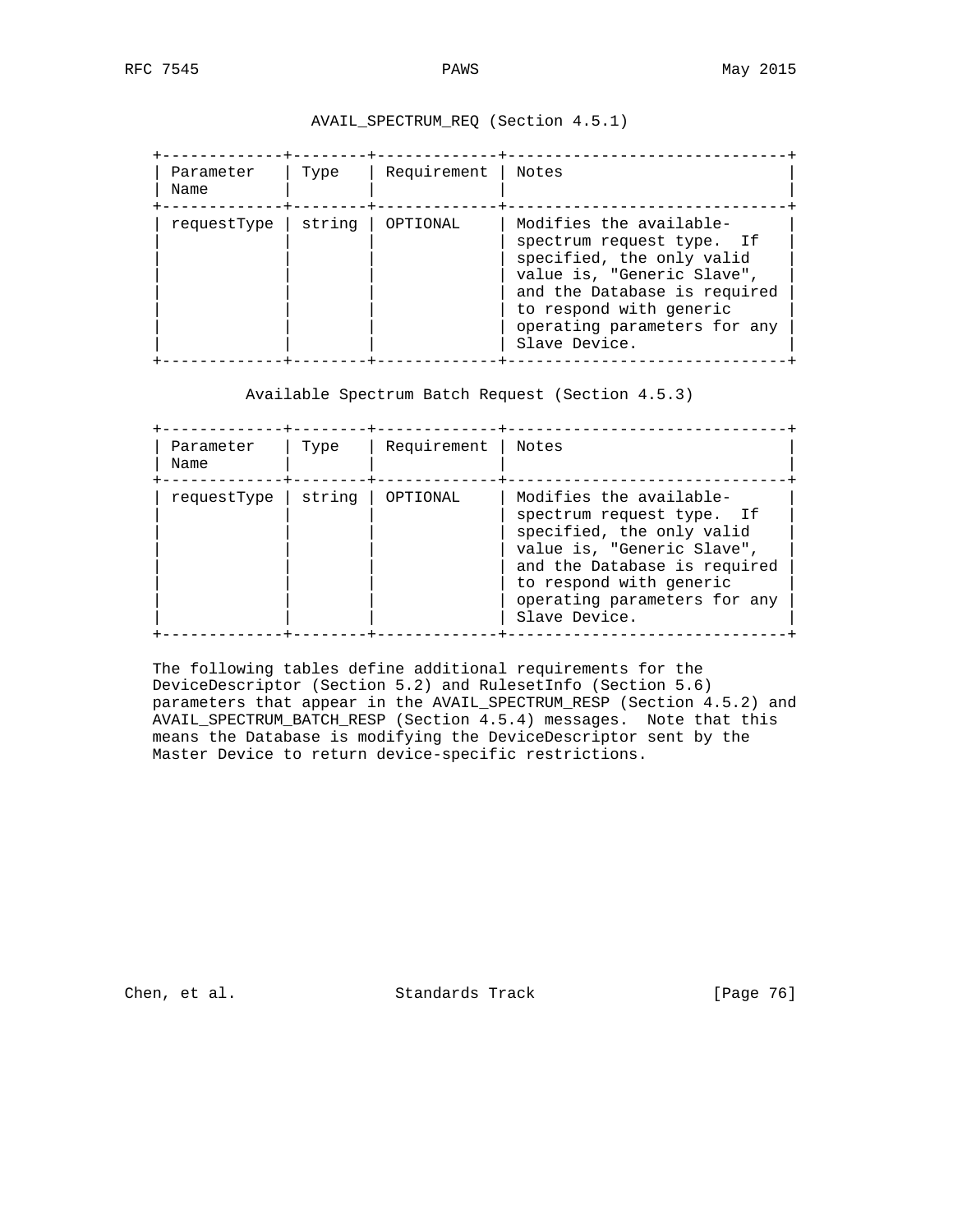+-------------------------------------------------------------------+ Parameter Name  $\blacksquare$  Type  $\blacksquare$ Requirement | Notes | +-------------------------------------------------------------------+ | needsSpectrumReport | | boolean | | REQUIRED | The Database is required to set this to true to indicate that the device must report spectrum usage. | |  $maxTotalBwHz$  | float | | REQUIRED | Specifies a constraint on total allowed bandwidth. | |  $maxContiguousBwHz$  | float | | REQUIRED | Specifies a constraint on total allowed contiguous bandwidth. | | | etsiEnSimultaneousChannelOpera |  $\vert$  string  $\vert$  | REQUIRED | Specifies a constraint on simultaneous channel operation (Section  $9.2.2.7$ ). If it is not provided, the default value is "0". +-------------------------------------------------------------------+

RulesetInfo (Section 5.6)

| Parameter Name                       | Type   Requirement   Notes |                                                           |
|--------------------------------------|----------------------------|-----------------------------------------------------------|
| maxLocationChange   float   OPTIONAL |                            | Specifies a constraint<br>on maximum location<br>changes. |

Chen, et al. Standards Track [Page 77]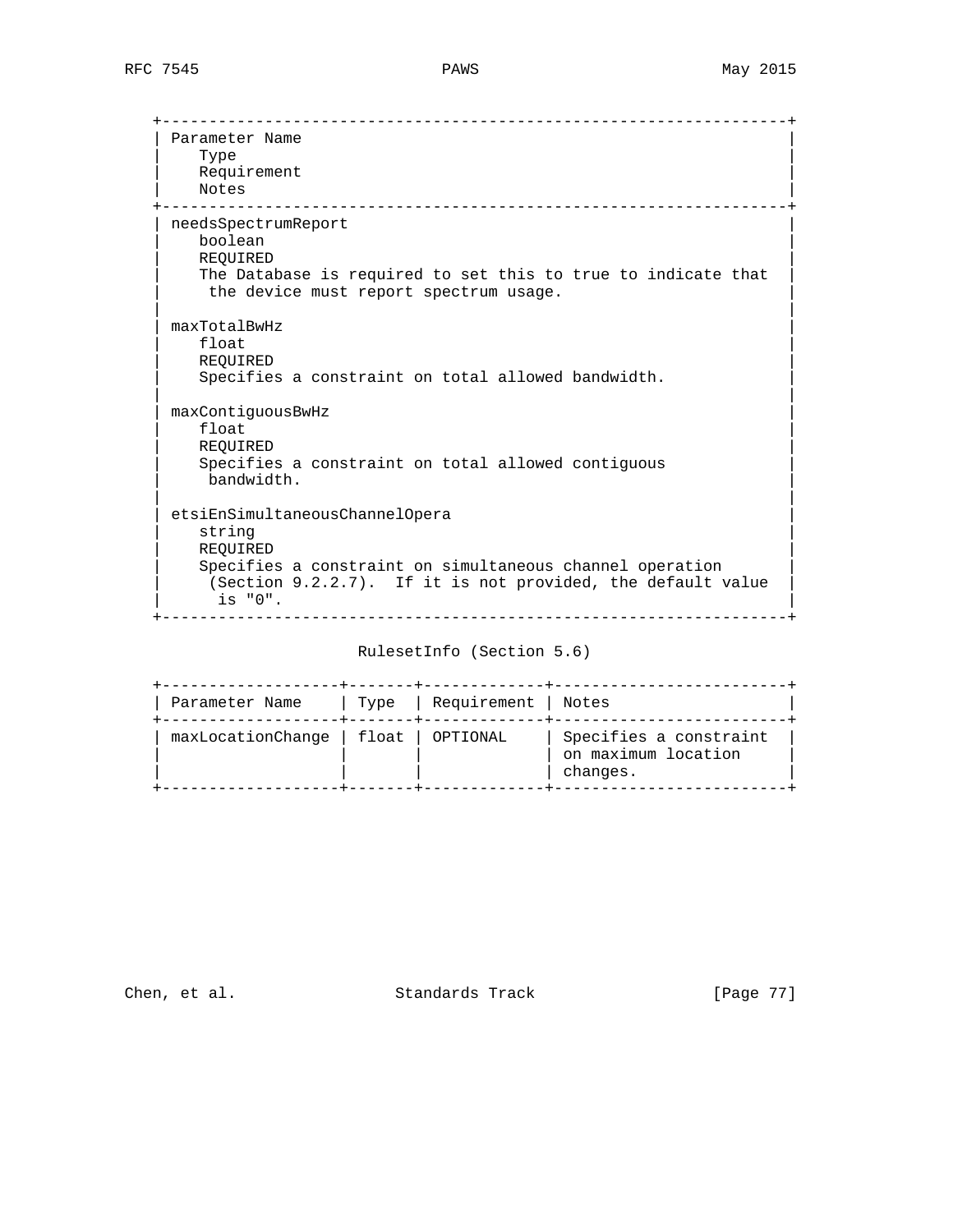## 9.2. PAWS Parameters Registry

This specification establishes the "PAWS Parameters Registry".

 Additional parameters for inclusion in PAWS requests, responses, or sub-messages are registered on the advice of one or more Designated Experts, with Specification Required [RFC5226].

 The Designated Expert should avoid duplication, i.e., avoid adding a new parameter when an existing one suffices. When a set of parameters is added in support of a new ruleset (Section 9.1), the parameters should share a common prefix that reflects the ruleset ID. The prefix may be omitted, of course, if a parameter has more general applicability. Similarly, when a parameter is not associated with a ruleset, the Designated Expert should ensure that the parameter name does not have a prefix that is used by existing ruleset parameters (e.g., "fcc", "etsi") or that is the initials of an organization that has not yet registered anything, but reasonably might.

 The PAWS Parameters Registry includes the following: 'Parameter name', 'Parameter usage location', and 'Specification document(s)'.

9.2.1. Registration Template

Parameter name: The name of the parameter (e.g., "example").

- Parameter usage location: The location(s) where the parameter can be used. The possible locations are the named structures defined in "Protocol Functionalities" (Section 4) and "Protocol Parameters" (Section 5).
- Specification document(s): Reference to the document that specifies the parameter, preferably including a URI that can be used to retrieve a copy of the document. An indication of the relevant sections also may be included, but is not required.

## 9.2.2. Initial Registry Contents

 The PAWS Parameters Registry enables protocol extensibility to support any regulatory domain and ruleset. The initial contents of the registry, however, include only FCC-specific and ETSI-specific entries, because, as of this writing, they are the only regulatory domains that have established rules. There is no intent to restrict the protocol to any particular set of authorities.

 The initial contents of the PAWS Parameters Registry are listed below; each section corresponds to a row of the registry.

Chen, et al. Standards Track [Page 78]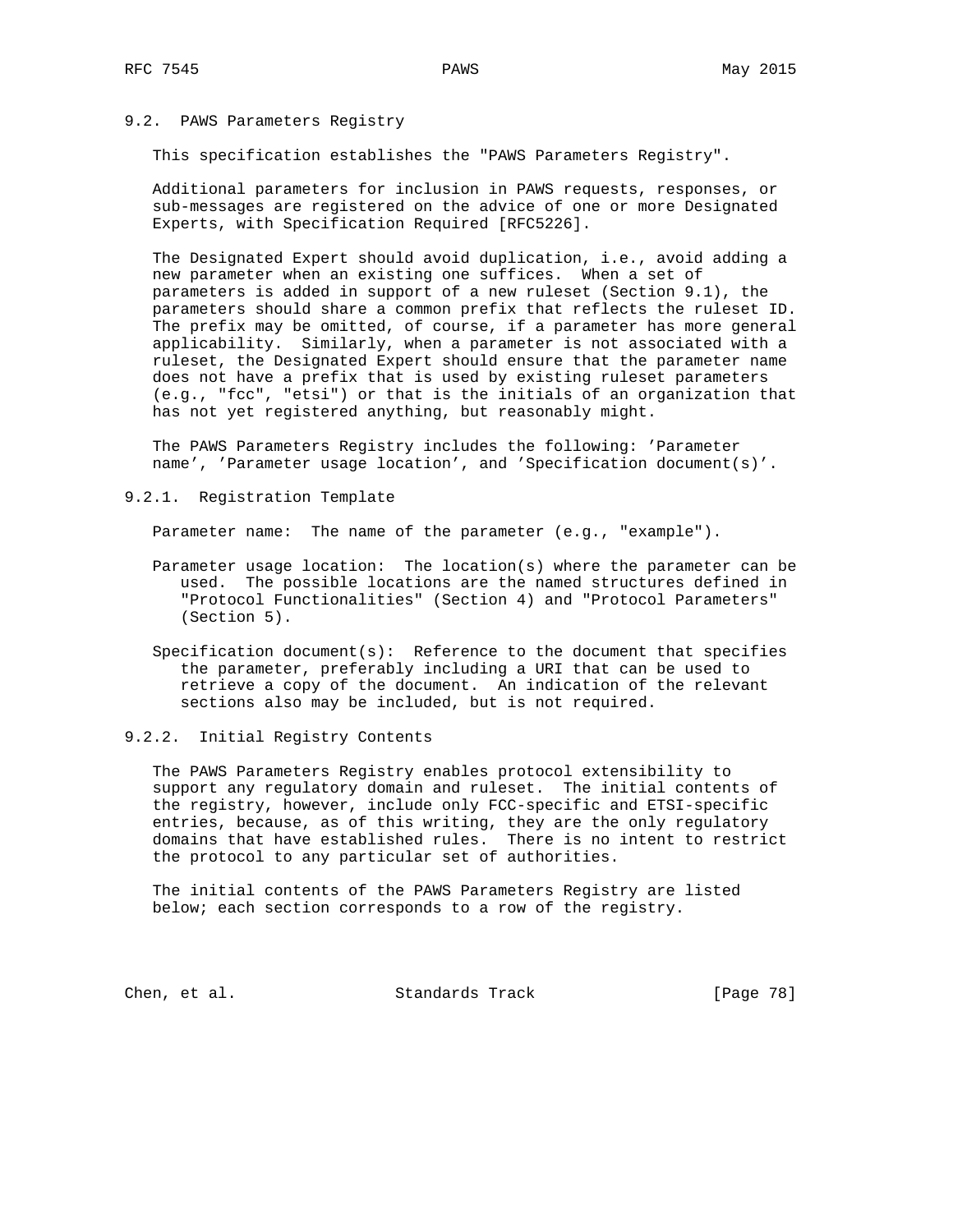9.2.2.1. FCC ID

Parameter name: fccId

Parameter usage location: DeviceDescriptor (Section 5.2)

 Specification document(s): This document. Specifies the device's FCC certification identifier. A valid FCC ID is limited to 19 characters in the ASCII value range, as proposed in FCC Administration Topics Review [FCC-Review-2012-10]. For the purposes of the PAWS protocol, the maximum length of the fccId value is 32 octets.

9.2.2.2. FCC Device Type

Parameter name: fccTvbdDeviceType

Parameter usage location: DeviceDescriptor (Section 5.2)

 Specification document(s): This document. Specifies the TV-band white-space device type, as defined by the FCC. Valid values are "FIXED", "MODE\_1", and "MODE\_2".

9.2.2.3. ETSI Device Type

Parameter name: etsiEnDeviceType

Parameter usage location: DeviceDescriptor (Section 5.2)

- Specification document(s): Specifies the white-space device type, as defined by the ETSI Harmonised Standard [ETSI-EN-301-598]. Valid values are single-letter strings, such as "A", "B", etc. Consult the documentation for details about the device types.
- 9.2.2.4. ETSI Device Emissions Class

Parameter name: etsiEnDeviceEmissionsClass

Parameter usage location: DeviceDescriptor (Section 5.2)

 Specification document(s): Specifies the white-space device emissions class, as defined by the ETSI Harmonised Standard [ETSI-EN-301-598], that characterizes the out-of-block emissions of the device. The values are represented by numeric strings, such as "1", "2", "3", etc. Consult the documentation for details about emissions classes.

Chen, et al. Standards Track [Page 79]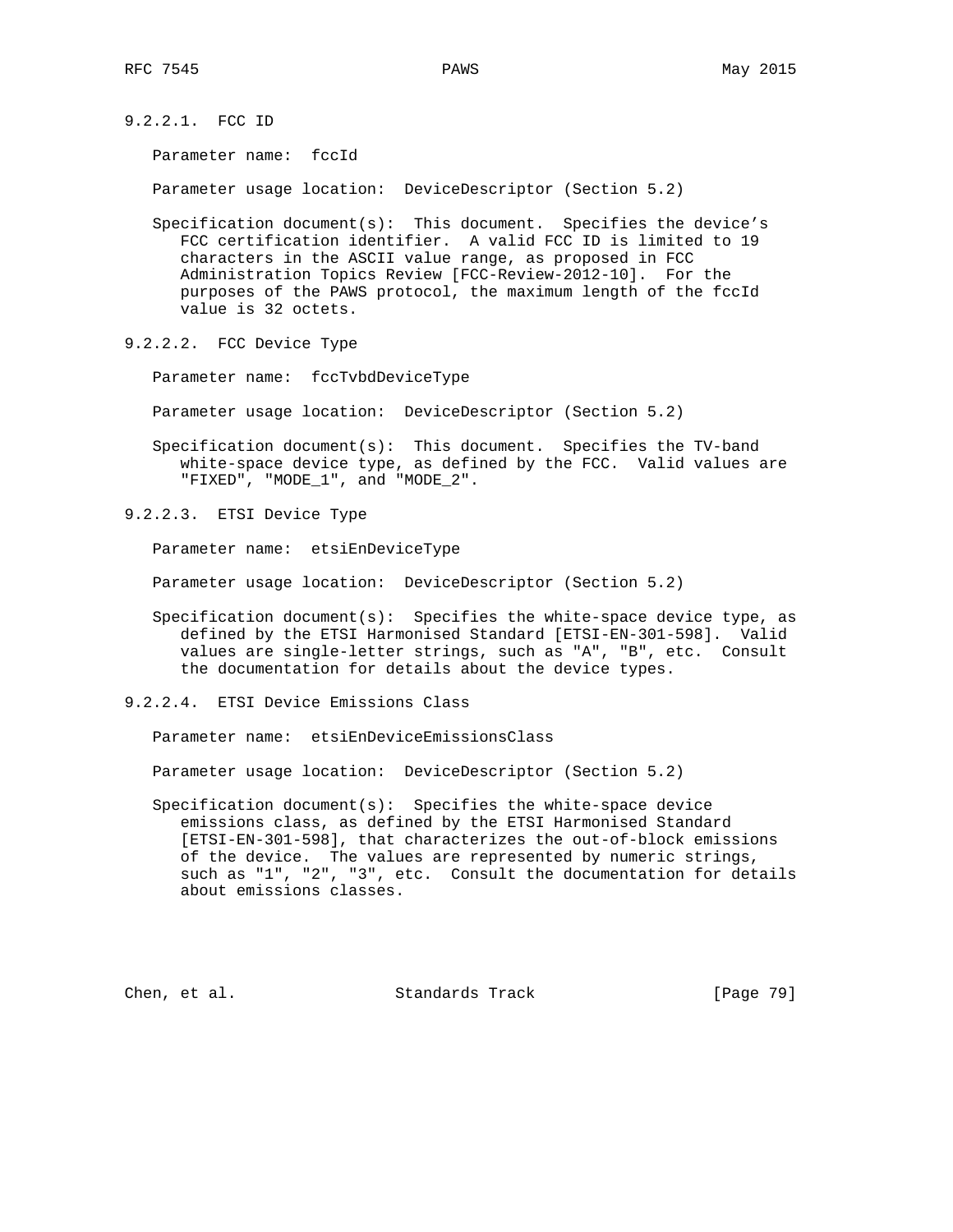9.2.2.5. ETSI Technology Identifier

Parameter name: etsiEnTechnologyId

Parameter usage location: DeviceDescriptor (Section 5.2)

- Specification document(s): Specifies the white-space device technology identifier, as defined by the ETSI Harmonised Standard [ETSI-EN-301-598]. The maximum length of the string value is 64 octets. Consult the documentation for valid values.
- 9.2.2.6. ETSI Device Category

Parameter name: etsiEnDeviceCategory

Parameter usage location: DeviceDescriptor (Section 5.2)

 Specification document(s): Specifies the white-space device category, as defined by the ETSI Harmonised Standard [ETSI-EN-301-598]. Valid values are the strings "master" and "slave". It is case insensitive.

9.2.2.7. ETSI Simultaneous Channel Operation Restriction

Parameter name: etsiEnSimultaneousChannelOperationRestriction

Parameter usage location: SpectrumSpec (Section 5.9)

- Specification document(s): Specifies the constraint on the device maximum total EIRP, as defined by the ETSI Harmonised Standard [ETSI-EN-301-598]. The values are represented by numeric strings, such as "0", "1", etc. Consult the documentation for the specification of the power constraint corresponding to each parameter value.
- 9.3. PAWS Error Code Registry

This specification establishes the "PAWS Error Code Registry".

 Additional error codes for inclusion in PAWS error messages are registered on the advice of one or more Designated Experts, with Specification Required [RFC5226].

 Error codes are intended to be used for automated error handling by devices. Before approval, the Designated Expert should consider whether a device would handle the new error code differently from an

Chen, et al. Standards Track [Page 80]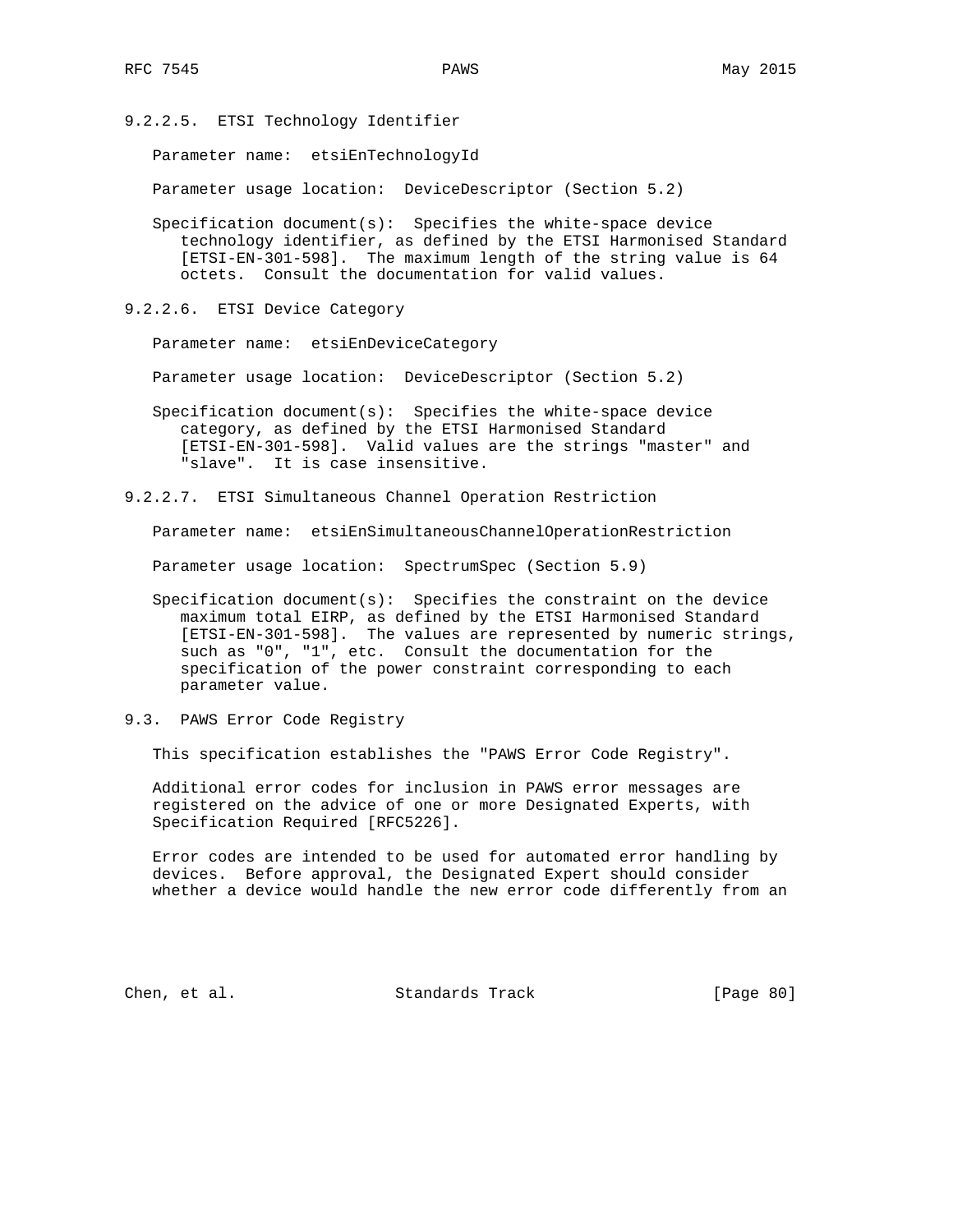existing error code, or whether the difference could be communicated effectively to the end-user via the "reason" parameter of the Error (Section 5.17) object.

 The PAWS Error Code Registry includes the following: 'Code', 'Name', 'Description and Additional Parameters', and 'Specification Document(s)'.

9.3.1. Registration Template

 Code: Integer value of the error code. The value MUST be an unassigned value in the range -32768 to 32767, inclusive.

Name: Name of the error.

- Description and Additional Parameters: Description of the error and its associated parameters, if any. It also lists additional parameters that are returned in the data portion of the error (see Section 5.17). New parameters MUST be registered separately in the PAWS Parameters Registry, as described by Section 9.2.
- 9.3.2. Initial Registry Contents

 Initial registry contents are defined in the Error Codes Table (Table 1).

 The registry will also include the error-code categories describing -100s, -200s, and -300s as a note (see "Error Codes" (Section 5.17)).

10. Security Considerations

 PAWS is a protocol whereby a Master Device requests a schedule of available spectrum at its location (or location of its Slave Devices) before it (they) can operate using those frequencies. Whereas the information provided by the Database must be accurate and conform to the applicable ruleset, the Database cannot enforce, through the protocol, that a client device uses only the spectrum it provided. In other words, devices can put energy in the air and cause interference without asking the Database. Hence, PAWS security considerations do not include protection against malicious use of the white-space spectrum. For more detailed information on specific requirements and security considerations associated with PAWS, see "Protocol to Access White-Space (PAWS) Databases: Use Cases and Requirements" [RFC6953].

Chen, et al. Standards Track [Page 81]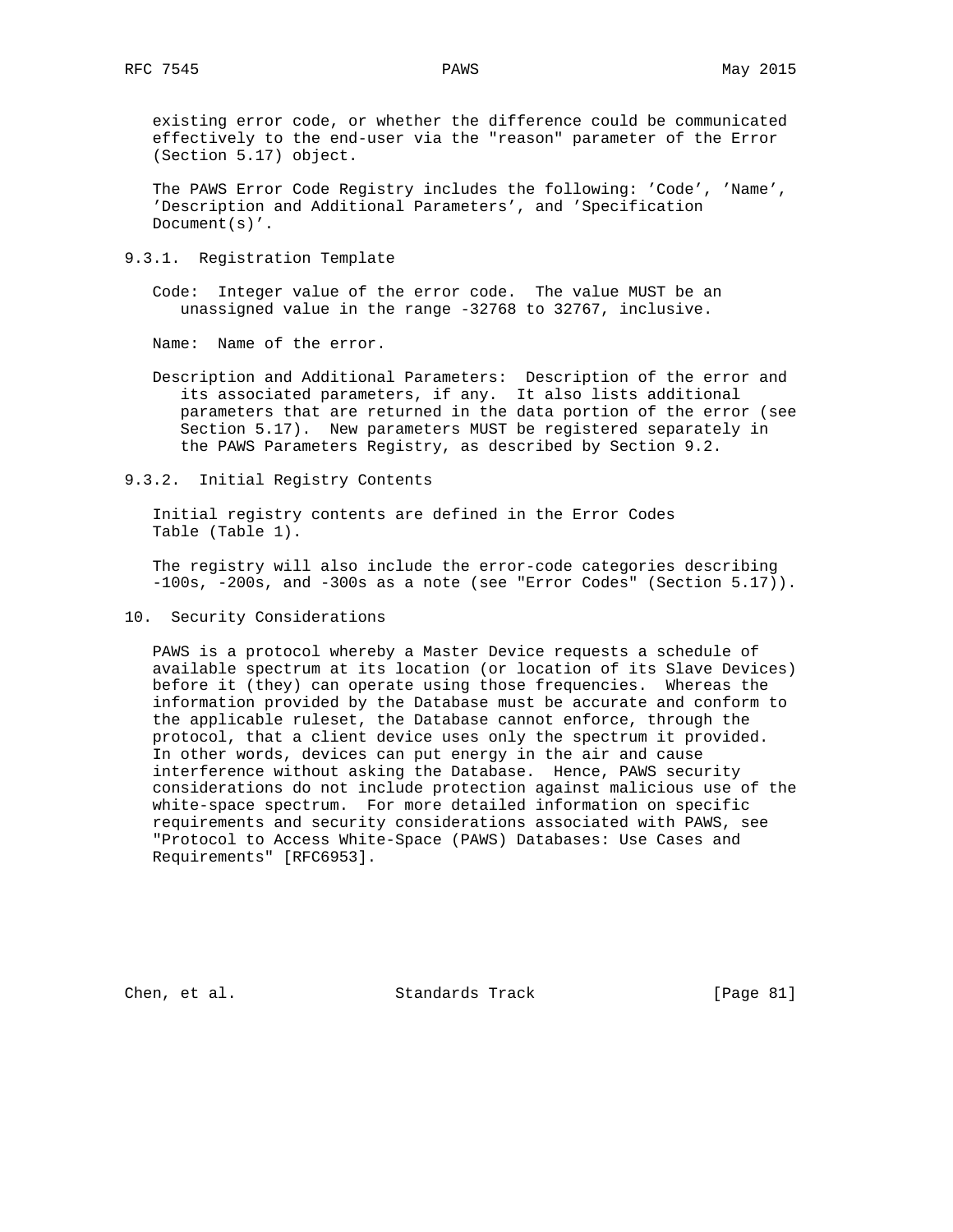By using PAWS, the Master Device and the Database expose themselves to the following risks:

- o Accuracy: The Master Device receives incorrect spectrum availability information.
- o Privacy:
	- \* An unauthorized entity intercepts identifying data for the Master Device or its Slave Devices, such as serial number and location.
	- \* Where Databases are required to take device registrations and/ or maintain request logs, there could be unauthorized access to such information.

 Protection from these risks depends on the success of the following steps:

- 1. The Master Device must determine the address of a proper Database.
- 2. The Master Device must connect to the proper Database.
- 3. The Database must determine or compute accurate spectrum availability information.
- 4. PAWS messages must be transmitted unmodified between the Database and the Master Device.
- 5. PAWS messages must be encrypted between the Database and the Master Device to prevent exposing private information.
- 6. For a Slave Device, the spectrum-availability information also must be transmitted unmodified and securely between the Master Device and the Slave Device.
- 7. When a Listing Server is required, any attack that would prevent reaching a Listing Server would result in all devices relying on that Listing Server ceasing their use of any white space.
- 8. No future extensions to PAWS can allow the return of sensitive information, such as device information or logs.
- 9. The Database must not allow unauthorized access to device information and request logs and should publish and implement privacy policies regarding their use.

Chen, et al. Standards Track [Page 82]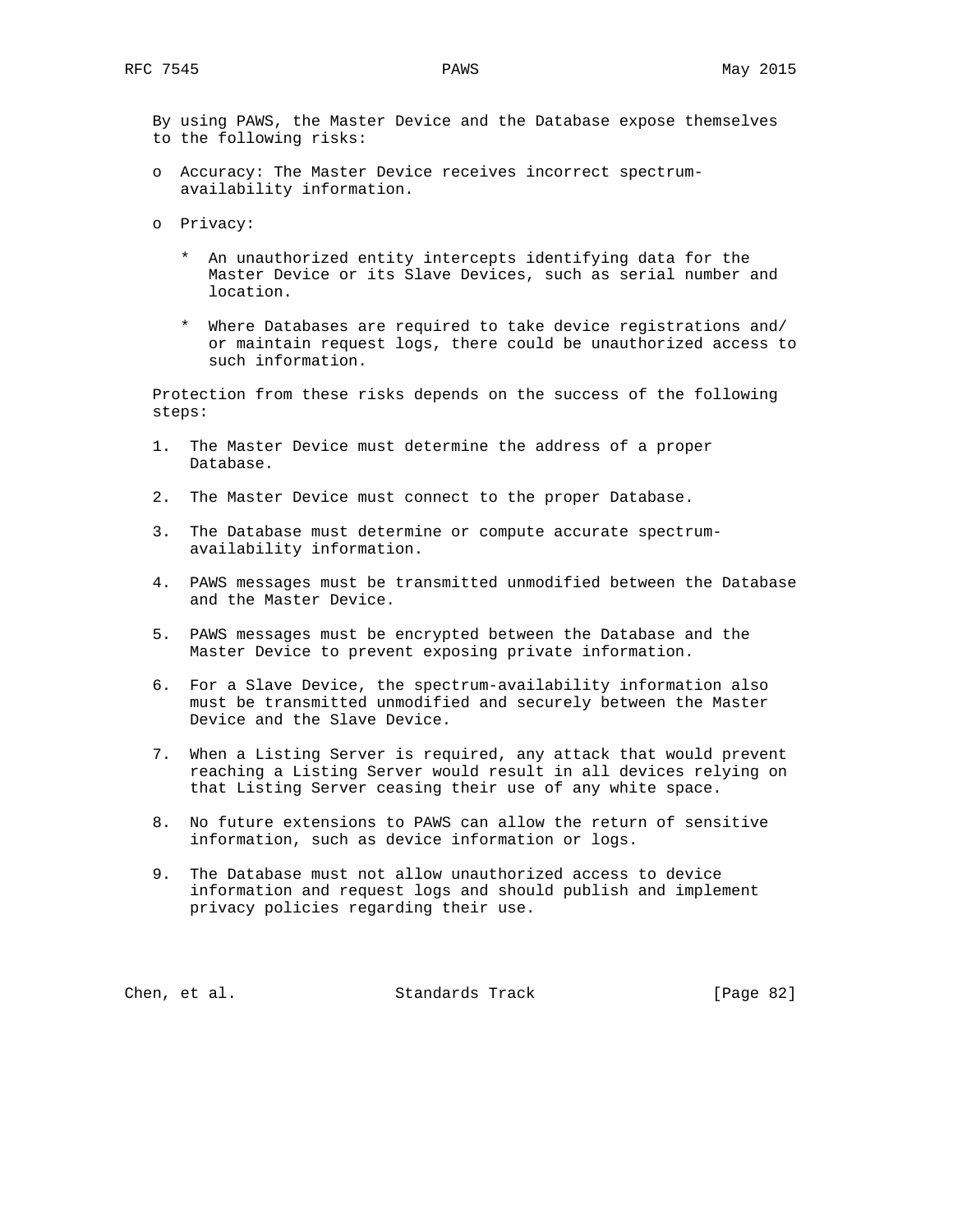Of these, only steps 1, 2, 4, 5, and 8 are within the scope of this document. This document addresses step 1 by allowing static provisioning of one or more trusted Databases; dynamic provisioning is out of scope. Step 3 is dependent on specific database implementations and rulesets and is outside the scope of this document. Step 6 requires a protocol between master and slave devices and is thus outside the scope of this document.

 Use of "HTTP Over TLS" [RFC2818], assuming the PKI used is not compromised, ensures steps 2, 4, and 5, as detailed in the following sections:

- o "Assurance of Proper Database" (Section 10.1)
- o "Protection against Modification" (Section 10.2)
- o "Protection against Eavesdropping" (Section 10.3)

 Any specification for an alternate transport MUST define mechanisms that ensure each of these steps.

 In addition to the privacy risks described above, information provided in DeviceDescriptor (Section 5.2) and DeviceOwner (Section 5.5), along with device location, may allow a database administrator to track the activity and location of a device and its user over time. Risks of secondary use of such tracking information, including sharing with third parties, require out-of-band mitigation, such as public statements or contractual terms. Furthermore, while it is understandable that regulators require DeviceOwner information for higher-power fixed white-space devices, for privacy concerns, regulators should not require DeviceOwner information for mobile devices. Similarly, regulators should require, and implementations should provide, device location at a level of granularity only as precise as necessary to support accurate database responses.

#### 10.1. Assurance of Proper Database

 This document assumes that the Database is contacted using a domain name or an IP address. Using HTTP over TLS, the Database authenticates its identity, either as a domain name or IP address, to the Master Device by presenting a certificate containing that identifier as a "subjectAltName" (i.e., as a dNSName or IP address). If the Master Device has external information as to the expected identity or credentials of the proper Database (e.g., a certificate fingerprint), checks of the subjectAltName MAY be omitted. Note that in order for the presented certificate to be valid at the client, the client must be able to validate the certificate. In particular, the validation path of the certificate must end in one of the client's

Chen, et al. Standards Track [Page 83]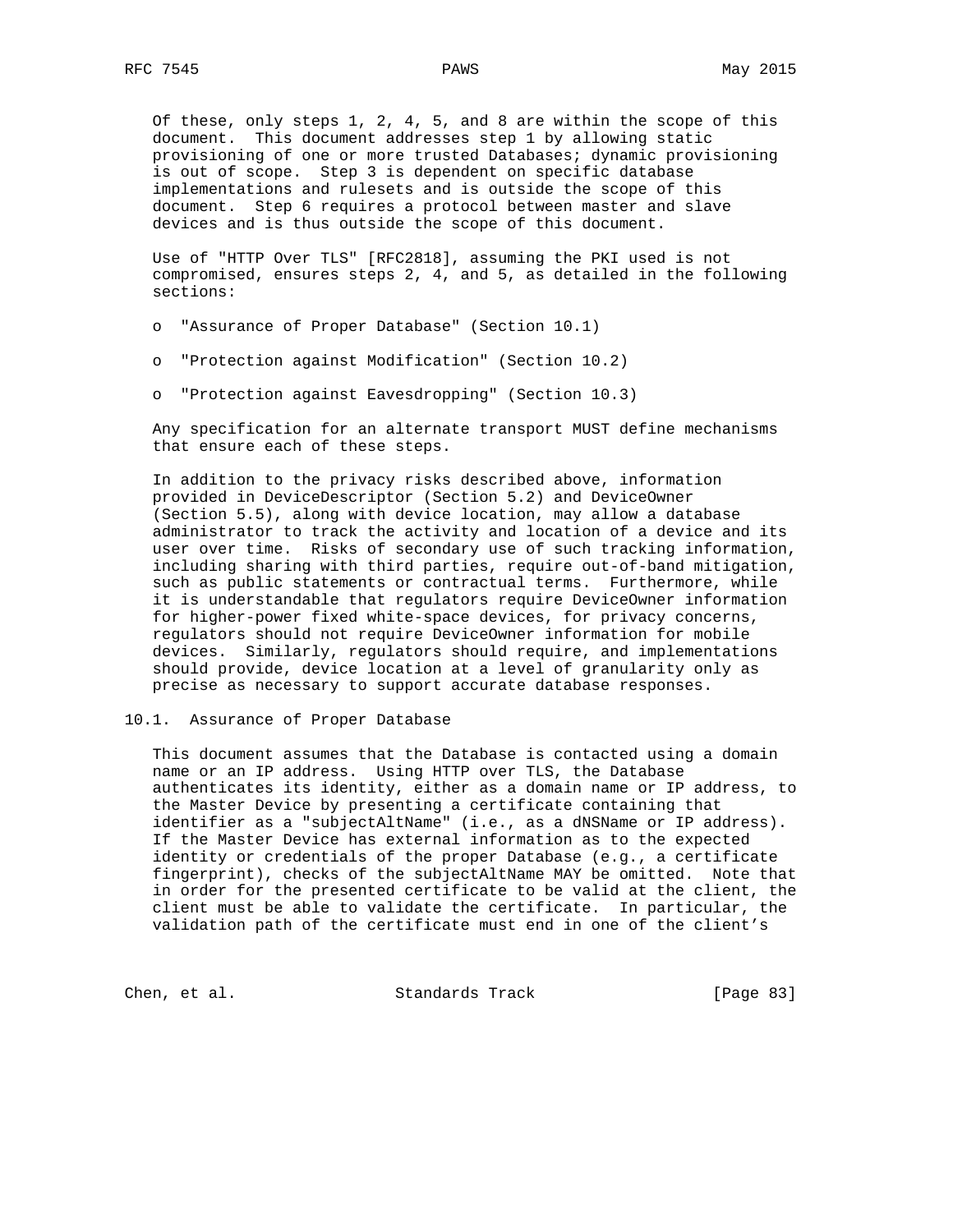trust anchors, even if that trust anchor is the Database's certificate. A Master Device should allow for the fact that a Database can change its Certification Authorities (CAs) over time.

10.2. Protection against Modification

 To prevent a PAWS response message from being modified en route, messages must be transmitted over an integrity-protected channel. Using HTTP over TLS, the channel will be protected by appropriate cipher suites.

10.3. Protection against Eavesdropping

 Using HTTP over TLS, messages protected by appropriate cipher suites are also protected from eavesdropping or otherwise unrestricted reading by unauthorized parties en route.

10.4. Client Authentication Considerations

 Although the Database can inform a device of available spectrum it can use, the Database cannot enforce that the Master Device uses only (or any of) those frequencies. Indeed, a malicious device can operate without ever contacting a Database. Note also that, whereas a malicious device may send fraudulent SPECTRUM\_USE\_NOTIFY (Section 4.5.5) messages, in the regulatory domains that have established rules, such notifications do not change the available spectrum answers, so no harm can result from such messages. Consequently, client authentication is not required for the core PAWS (although it may be required by specific regulatory domains).

 Depending on a prior relationship between a Database and Master Device, the Database MAY require client authentication. TLS provides client authentication, but there are some considerations:

- o The Database must nominate acceptable CAs, and the Master Device must have a certificate rooted at one of those CAs.
- o As indicated in Section 3.2 of "HTTP Over TLS" [RFC2818], the TLS client authentication procedure only determines that the device has a certificate chain rooted in an appropriate CA (or a self signed certificate). The Database would not know what the client identity ought to be, unless it has some external source of information. Distribution and management of such information, including revocation lists, are outside the scope of this document.

Chen, et al. Standards Track [Page 84]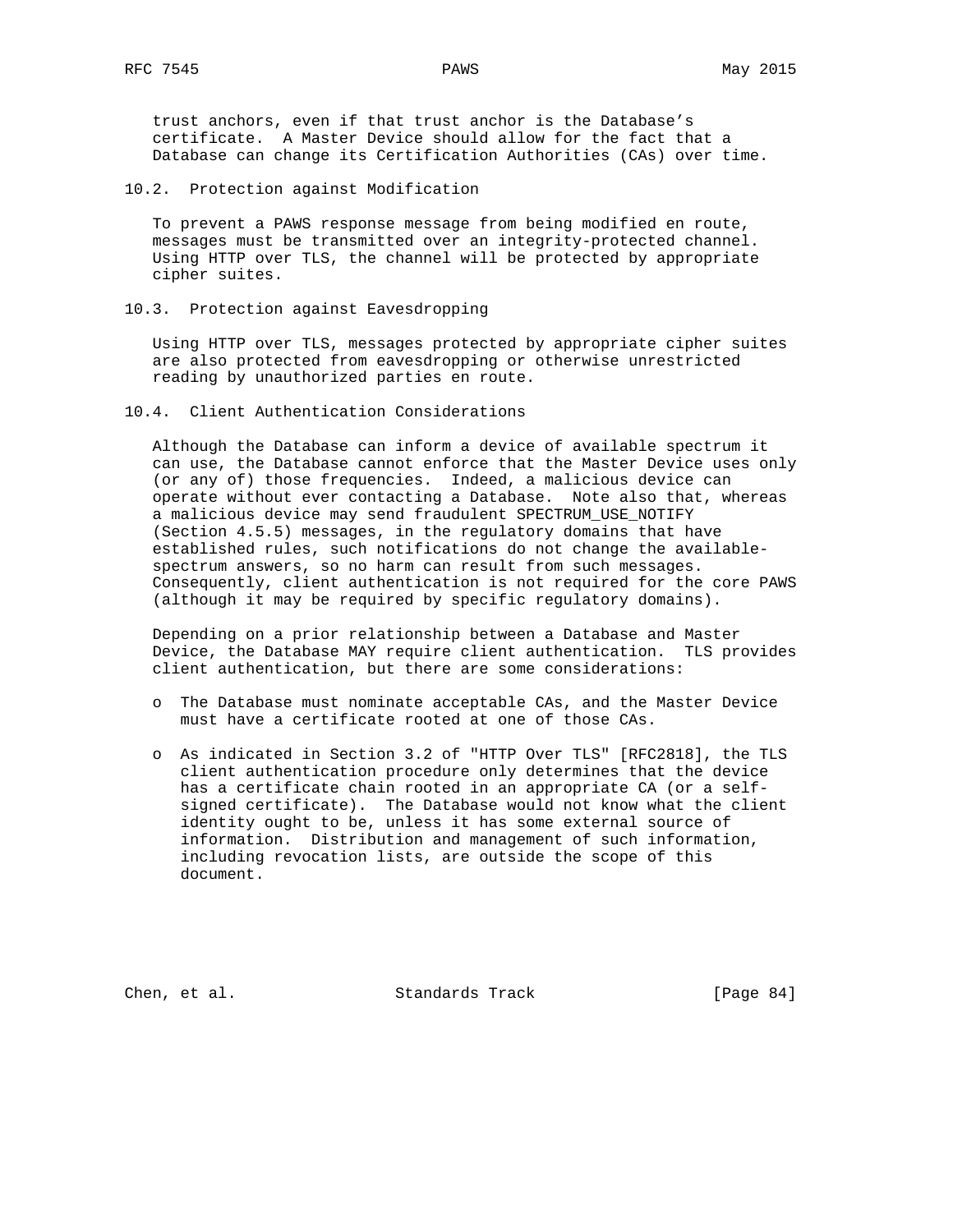o Authentication schemes are secure only to the extent that secrets or certificates are kept secure. When there are a vast number of deployed devices using PAWS, the possibility that device keys will not leak becomes small. Implementations should consider how to manage the system in the eventuality that there is a leak.

#### 11. References

11.1. Normative References

[JSON-RPC]

 "JSON-RPC 2.0 Specification", <http://www.jsonrpc.org/specification>.

- [RFC2119] Bradner, S., "Key words for use in RFCs to Indicate Requirement Levels", BCP 14, RFC 2119, DOI 10.17487/RFC2119, March 1997, <http://www.rfc-editor.org/info/rfc2119>.
- [RFC2818] Rescorla, E., "HTTP Over TLS", RFC 2818, DOI 10.17487/RFC2818, May 2000, <http://www.rfc-editor.org/info/rfc2818>.
- [RFC3339] Klyne, G. and C. Newman, "Date and Time on the Internet: Timestamps", RFC 3339, DOI 10.17487/RFC3339, July 2002, <http://www.rfc-editor.org/info/rfc3339>.
- [RFC5077] Salowey, J., Zhou, H., Eronen, P., and H. Tschofenig, "Transport Layer Security (TLS) Session Resumption without Server-Side State", RFC 5077, DOI 10.17487/RFC5077, January 2008, <http://www.rfc-editor.org/info/rfc5077>.
- [RFC5226] Narten, T. and H. Alvestrand, "Guidelines for Writing an IANA Considerations Section in RFCs", BCP 26, RFC 5226, DOI 10.17487/RFC5226, May 2008, <http://www.rfc-editor.org/info/rfc5226>.
- [RFC5234] Crocker, D., Ed. and P. Overell, "Augmented BNF for Syntax Specifications: ABNF", STD 68, RFC 5234, DOI 10.17487/RFC5234, January 2008, <http://www.rfc-editor.org/info/rfc5234>.
	- [RFC5246] Dierks, T. and E. Rescorla, "The Transport Layer Security (TLS) Protocol Version 1.2", RFC 5246, DOI 10.17487/RFC5246, August 2008, <http://www.rfc-editor.org/info/rfc5246>.

Chen, et al. Standards Track [Page 85]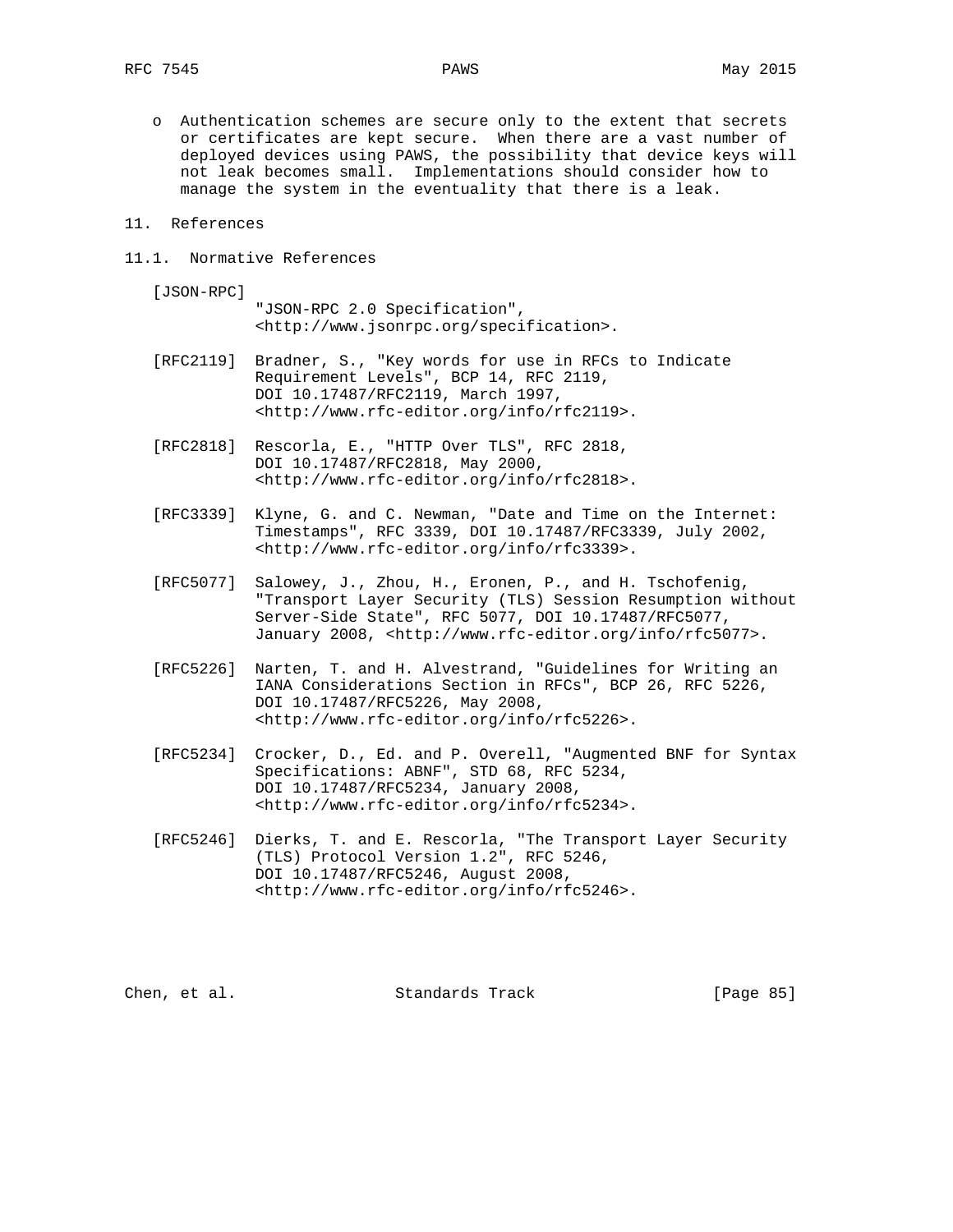- [RFC5491] Winterbottom, J., Thomson, M., and H. Tschofenig, "GEOPRIV Presence Information Data Format Location Object (PIDF-LO) Usage Clarification, Considerations, and Recommendations", RFC 5491, DOI 10.17487/RFC5491, March 2009, <http://www.rfc-editor.org/info/rfc5491>.
- [RFC6350] Perreault, S., "vCard Format Specification", RFC 6350, DOI 10.17487/RFC6350, August 2011, <http://www.rfc-editor.org/info/rfc6350>.
- [RFC7095] Kewisch, P., "jCard: The JSON Format for vCard", RFC 7095, DOI 10.17487/RFC7095, January 2014, <http://www.rfc-editor.org/info/rfc7095>.
- [RFC7159] Bray, T., Ed., "The JavaScript Object Notation (JSON) Data Interchange Format", RFC 7159, DOI 10.17487/RFC7159, March 2014, <http://www.rfc-editor.org/info/rfc7159>.
- [RFC7231] Fielding, R., Ed. and J. Reschke, Ed., "Hypertext Transfer Protocol (HTTP/1.1): Semantics and Content", RFC 7231, DOI 10.17487/RFC7231, June 2014, <http://www.rfc-editor.org/info/rfc7231>.
- [RFC7525] Sheffer, Y., Holz, R., and P. Saint-Andre, "Recommendations for Secure Use of Transport Layer Security (TLS) and Datagram Transport Layer Security (DTLS)", BCP 195, RFC 7525, DOI 10.17487/RFC7525, May 2015, <http://www.rfc-editor.org/info/rfc7525>.
- 11.2. Informative References

[ETSI-EN-301-598]

 European Telecommunication Standards Institute (ETSI), "ETSI EN 301 598 (V1.1.1): White Space Devices (WSD); Wireless Access Systems operating in the 470 MHz to 790 MHz TV broadcast band; Harmonized EN covering the essential requirements of article 3.2 of the R&TTE Directive", April 2014, <http://www.etsi.org/deliver/ etsi\_en/301500\_301599/301598/01.01.01\_60/ en\_301598v010101p.pdf>.

[FCC-CFR47-15H]

 U. S. Government, "Electronic Code of Federal Regulations, Title 47, Part 15, Subpart H: Television Band Devices", December 2010, <http://www.ecfr.gov/cgi-bin/ text-idx?rgn=div6&view=text&node=47:1.0.1.1.16.8>.

Chen, et al. Standards Track [Page 86]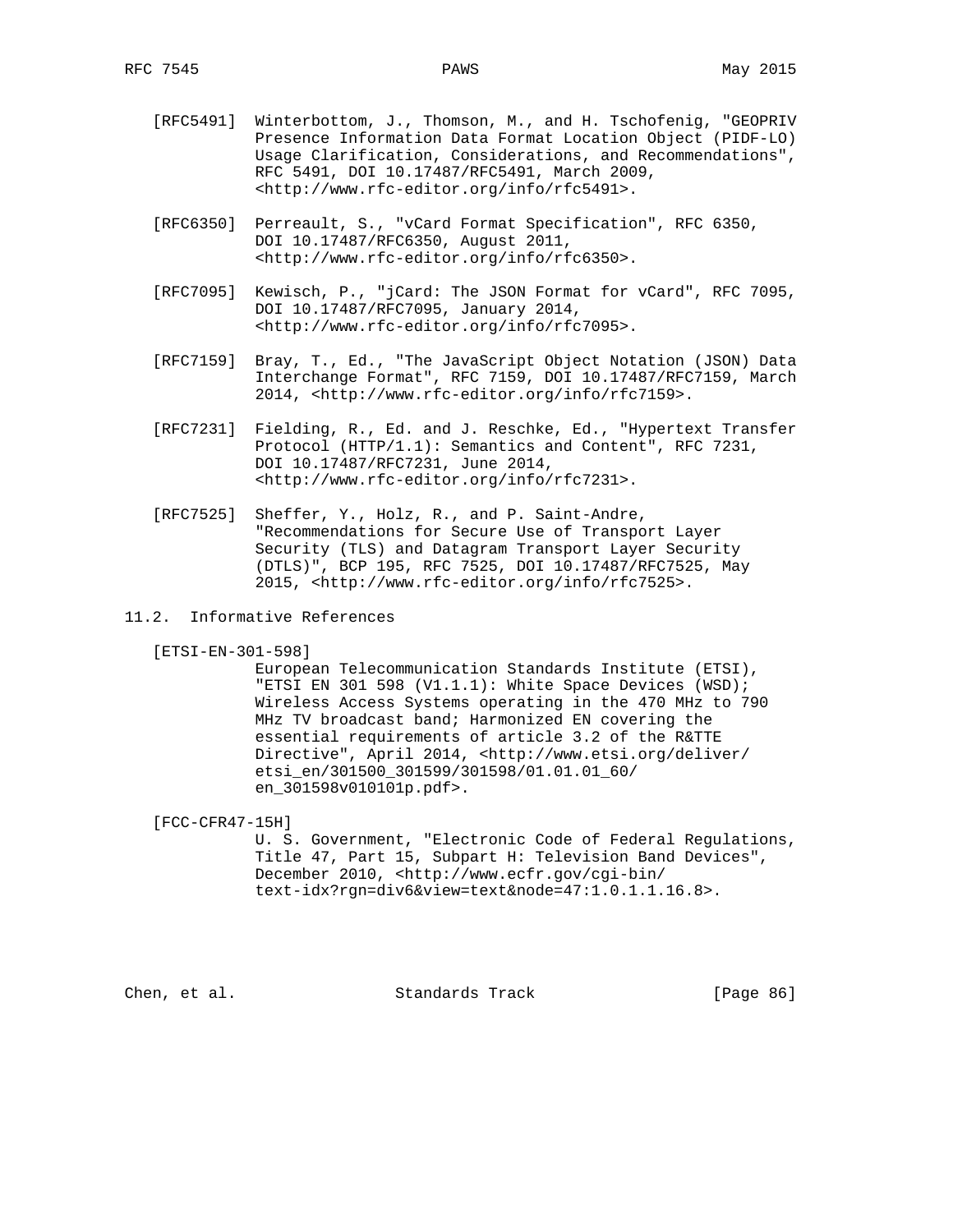[FCC-Review-2012-10] Federal Communications Commission, "Administration Topics Review", October 2012, <http://transition.fcc.gov/bureaus/oet/ea/presentations/ files/oct12/2b-TCB-Admin-Issues-Oct-2012-GT.pdf>.

[ISO3166-1]

 "Country Codes", <http://www.iso.org/iso/country\_codes.htm>.

 [RFC6953] Mancuso, A., Ed., Probasco, S., and B. Patil, "Protocol to Access White-Space (PAWS) Databases: Use Cases and Requirements", RFC 6953, DOI 10.17487/RFC6953, May 2013, <http://www.rfc-editor.org/info/rfc6953>.

- [RFC7459] Thomson, M. and J. Winterbottom, "Representation of Uncertainty and Confidence in the Presence Information Data Format Location Object (PIDF-LO)", RFC 7459, DOI 10.17487/RFC7459, February 2015, <http://www.rfc-editor.org/info/rfc7459>.
- [WGS-84] National Imagery and Mapping Agency, "Department of Defense World Geodetic System 1984, Its Definition and Relationships with Local Geodetic Systems", NIMA TR8350.2, Third Edition, Amendment 1, January 2000, <http://earth-info.nga.mil/GandG/publications/tr8350.2/ tr8350\_2.html>.

Chen, et al. Standards Track [Page 87]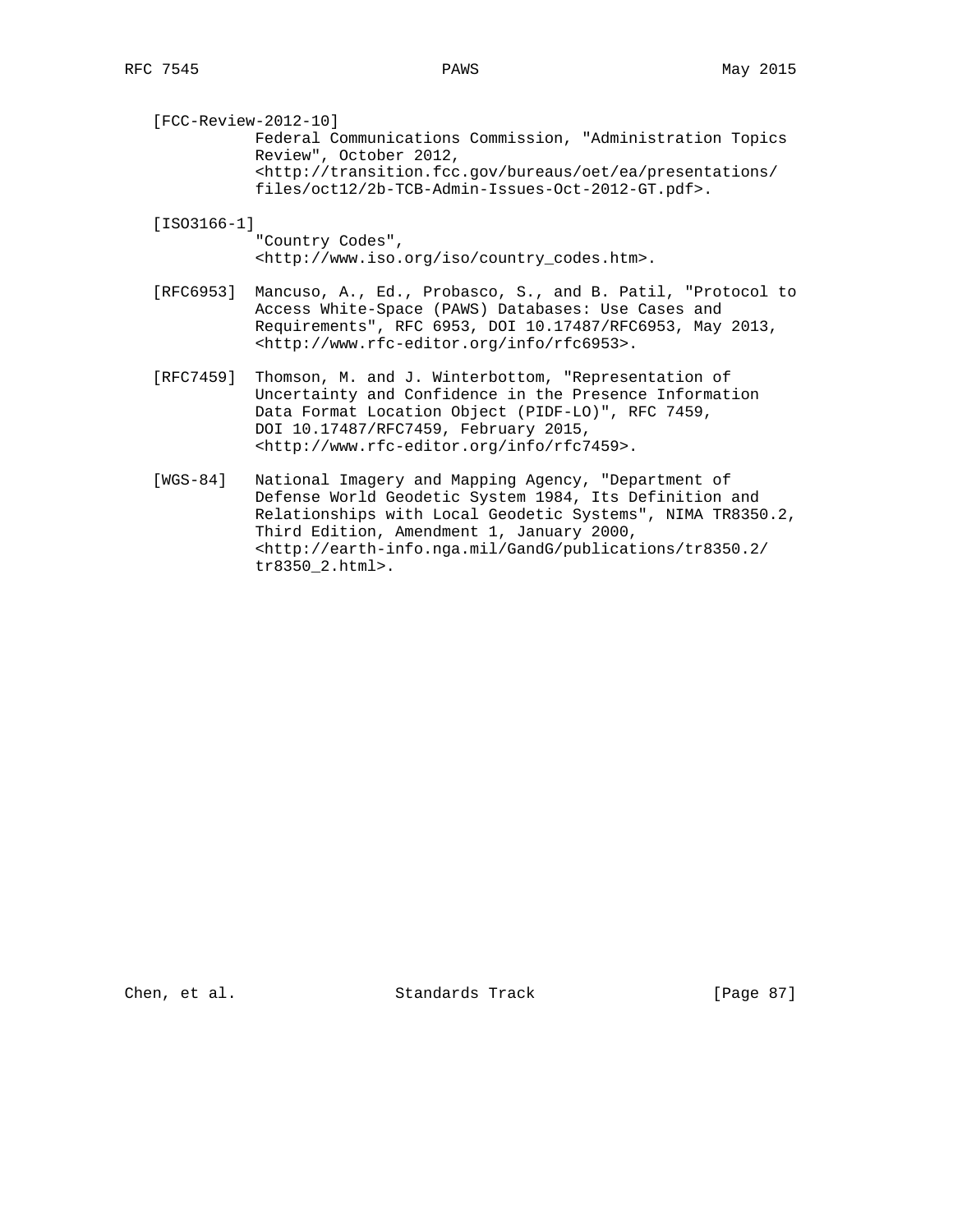{

Appendix A. Database Listing Server Support

 As discussed in "Database Discovery" (Section 4.1), some regulatory domains support the preconfiguration of devices with the URI of a listing server, to which devices can connect to obtain a list of Databases certified by the regulatory domain. Regulatory domains may require the device to periodically contact the Database Listing Server to validate and/or update its list of certified Databases. If the device is unable to validate its list of certified Databases within the required period, regulatory rules may require the device to treat this inability as equivalent to the device having no available spectrum.

 A sample JSON response from a Database Listing Server might be represented as follows:

```
 "lastUpdateTime": "2014-06-28T10:00:00Z",
      "maxRefreshMinutes": 1440
      "dbs": [
       {
          "name": "Some Operator",
          "uris": [
\{ "uri": "https://example.some.operator.com",
              "protocol": "paws"
            },
            ...
 ]
       },
        ...
     ]
   }
  The parameters in this sample message are:
   lastUpdateTime: The time at which the database entries were last
      updated.
   maxRefreshMinutes: The maximum interval, expressed in minutes, that
      is allowed between device requests to the Database Listing Server.
   dbs: A list of entries for certified Databases, each containing the
      following
      name: The name of the database operator.
```
Chen, et al. Standards Track [Page 88]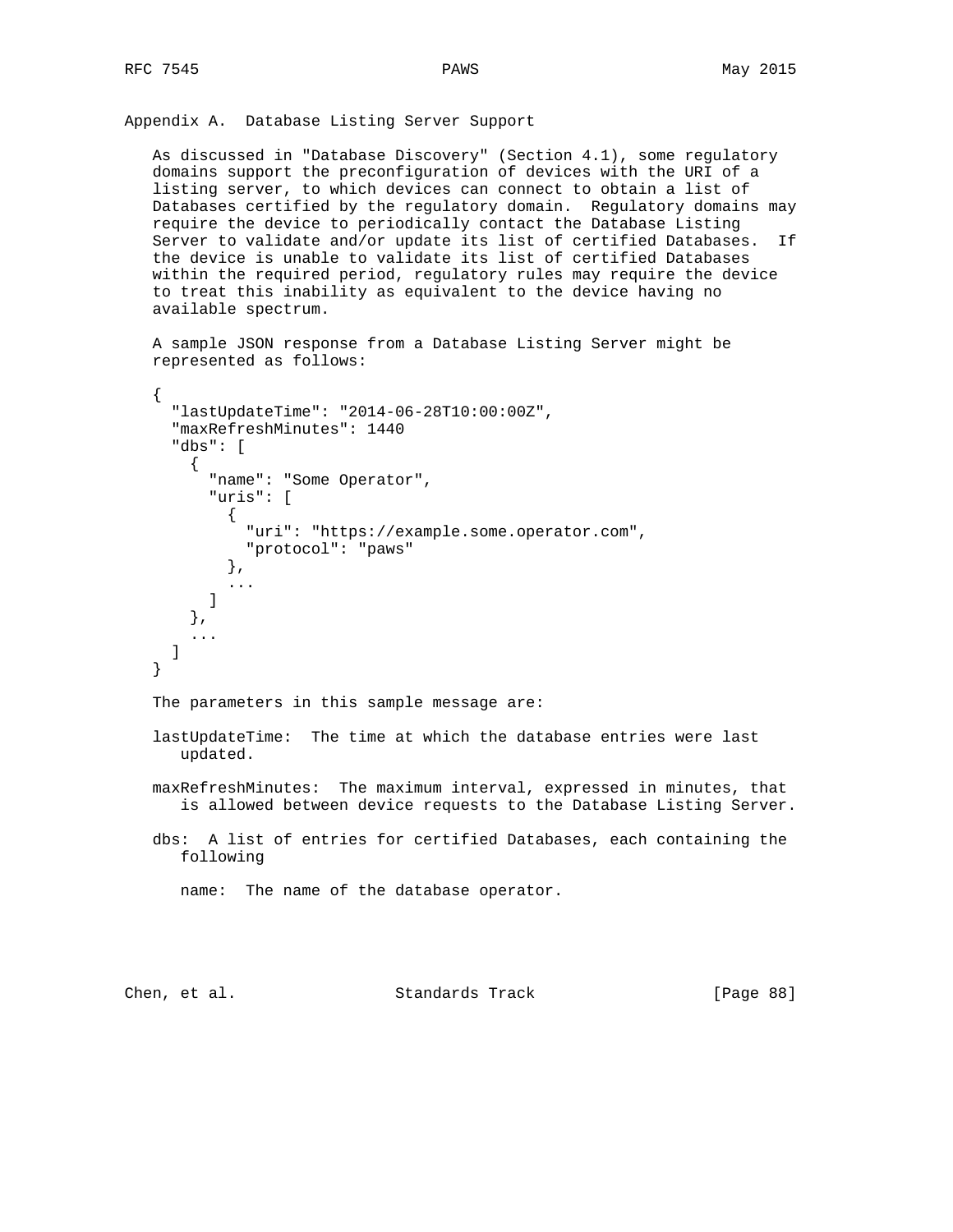uris: One or more URIs for each Database, allowing a Database to support more than one protocol.

 uri, protocol: Each protocol supported by a certified Database is associated with a separate URI (PAWS protocol URI shown).

#### Acknowledgments

 The authors gratefully acknowledge the contributions of: Gabor Bajko, Ray Bellis, Teco Boot, Nancy Bravin, Rex Buddenberg, Gerald Chouinard, Stephen Farrell, Michael Fitch, Joel M. Halpern, Daniel Harasty, Michael Head, Jussi Kahtava, Kalle Kulsmanen, Warren Kumari, Paul Lambert, Andy Lee, Anthony Mancuso, Basavaraj Patil, Scott Probasco, Brian Rosen, Andy Sago, Peter Stanforth, John Stine, and Juan Carlos Zuniga.

## Contributors

 This document draws heavily from draft-das-paws-protocol and draft-wei-paws-framework. The editor would like to specifically call out and thank the contributing authors of those two documents.

 Donald Joslyn Spectrum Bridge Inc. 1064 Greenwood Blvd. Lake Mary, FL 32746 United States EMail: d.joslyn@spectrumbridge.com

 Xinpeng Wei Huawei Phone: +86 13436822355 EMail: weixinpeng@huawei.com

Chen, et al. Standards Track [Page 89]